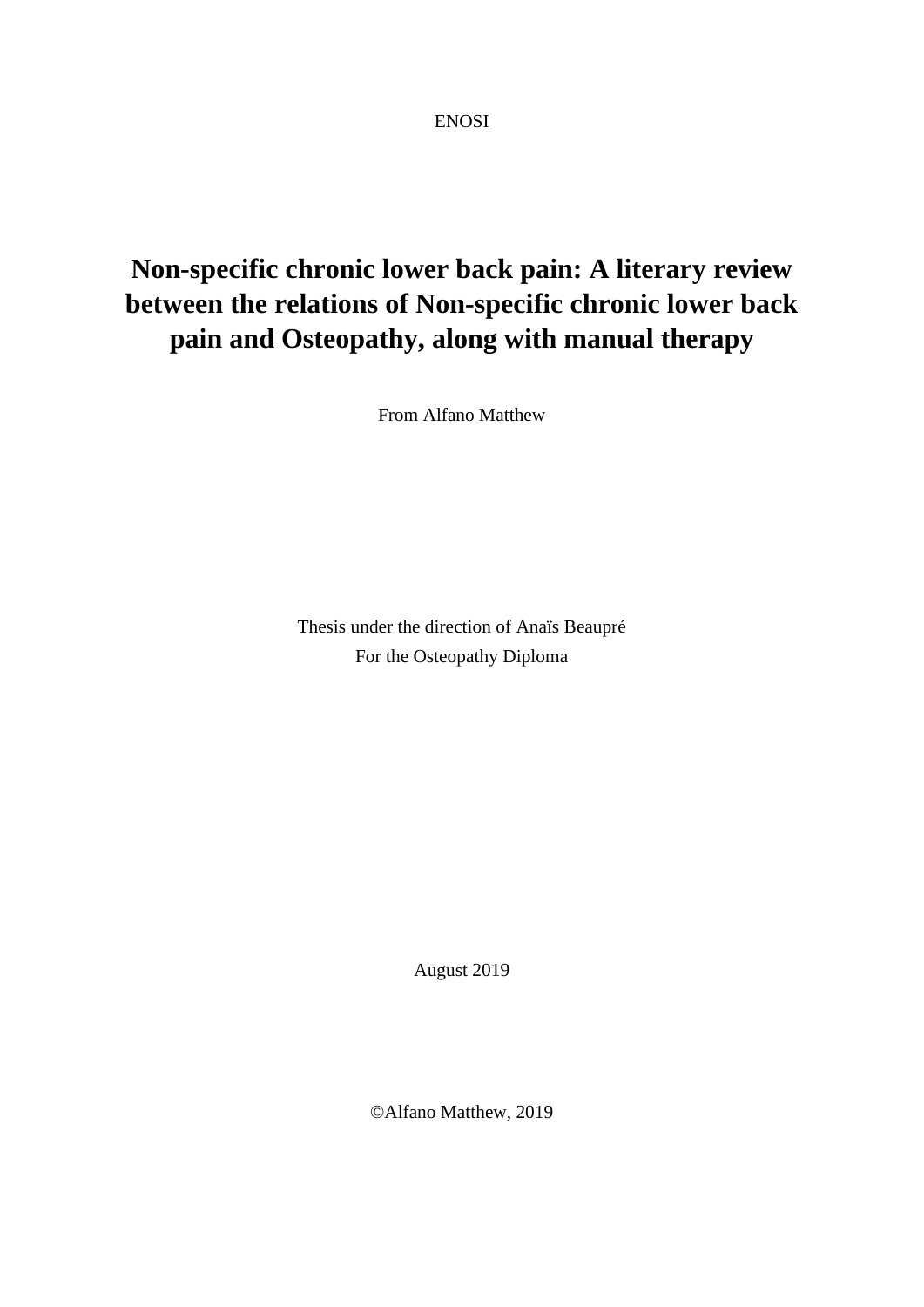## **Table of Contents**

| 1. |  |
|----|--|
| 2. |  |
|    |  |
|    |  |
|    |  |
|    |  |
|    |  |
| 3. |  |
| 4. |  |
| 5. |  |
| 6. |  |
|    |  |
|    |  |
|    |  |
|    |  |
|    |  |
|    |  |
|    |  |
|    |  |
|    |  |
|    |  |
|    |  |
|    |  |
|    |  |
|    |  |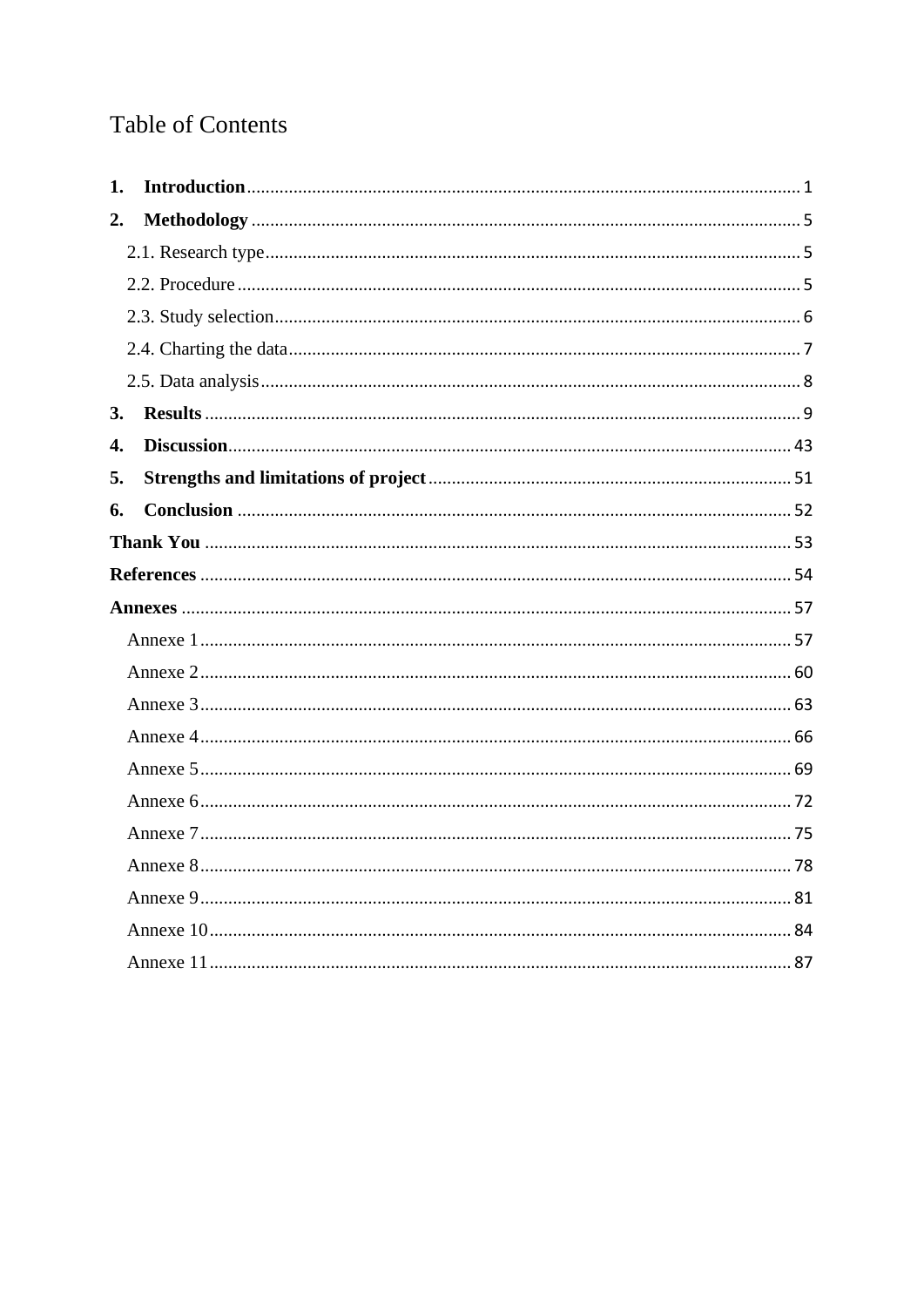## **Abbreviations**

- 1. **ANOVA,** Analysis of variance
- 2. **CLBP**, Chronic Lower Back Pain
- 3. **D.C**, Doctor of Chriopractic
- 4. **D.O**, Doctor of Osteopathy
- 5. **EMG**, Electromyogram
- 6. **ITT,** Intent-to treat
- 7. **MANOVA,** Multivariate analysis of variance
- 8. **MRI**, Magnetic Resonance Imiging
- 9. **NPR,** Numerical Pain Rating
- 10. **NSCLBP**, Non-Specific Chronic Lower Back Pain
- 11. **OA,** Outcomes assessment
- 12. **OMT**, Osteopathic Manipulative Therapy
- 13. **P.T**, Physical Therapist (American Physiotherapist)
- 14. **PPA,** Per protocol analysis
- 15. **RMDQ,** Roland Morris Disability Questionnaire
- 16. **SM**, Spinal Manipulation
- 17. **SMT**, Spinal Manipulitive Therapy
- 18. **TMS,** Transcranial magnetic stimulation
- 19. **UTST** Ultrasound Therapy
- 20. **UTS** Ultrasound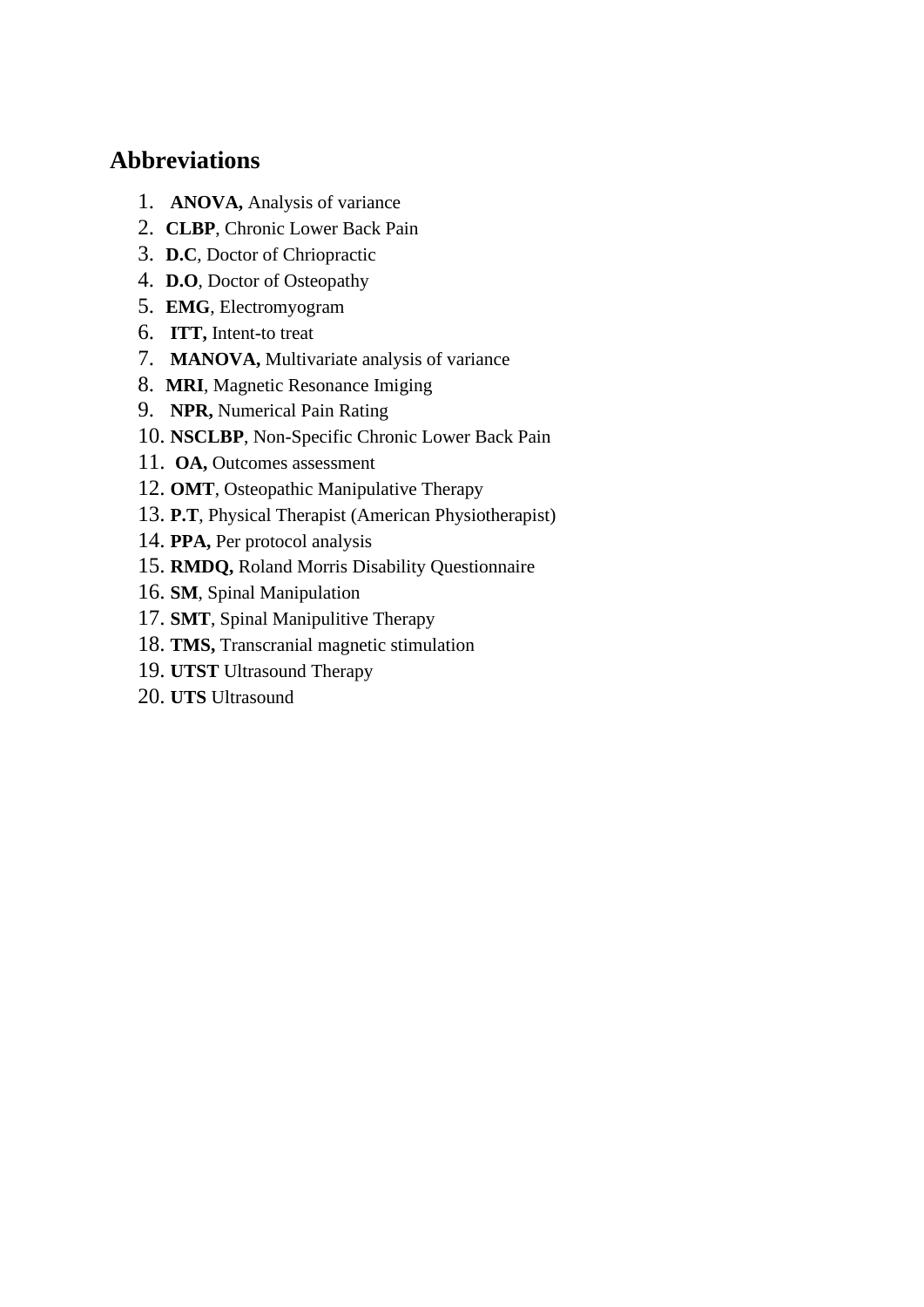### **1. Introduction**

<span id="page-3-0"></span>Chronic lower back pain affects approximately 632 million people world wide and is the leading cause of disability (Licciardone, Gatchel et Aryal, 2016). Statistically it tends to affect woman more then men and people in middle age. Woman make up 64% of the chronic lower back pain population and the median age is 41 (Licciardone et al., 2016). Over 50% of People with chronic lower back pain have other pre-existing conditions such as; hypertension; diabetes; depression; osteoarthritis; previous back injuries or surgeries (Licciardone et al., 2016). It was also found that high percentages of people with CLBP had depression and anxiety/distress, which often osteopathic lesions were found (Licciardone, Gatchel, Kearns et Minotti, 2012).

Non-specific chronic low back pain (NSCLBP) is classified as having back pain for more than 3 months, without any presence pre-existing pathologies serious psychiatric conditions; scoliosis; pathologies that can cause systemic or local inflammation as well as no previous injuries or surgery or drug/alcohol abuse and no current pregnancy (Andersson et al., 1999). The consequences are an excess or deficit in spinal stability, which underlies their pain disorder. A potential to impact on both the physical and cognitive drivers of pain leading to resolution of the disorder. This places a tremendous cost and burden on society (O'Sullivan, 2005).

There are many factors that can cause NSCLBP. Decreases in size and thickness of the multifidus muscle at rest and during a contraction and asymmetry of left and right is consistent in people with NSCLBP via M.R.I, C.T and ultrasounds imaging. Compared to a group of healthy controls who did not show asymmetry during imaging (Wallwork, Stanton, Freke et Hides, 2009).

Associations with an adaptive (protective) motor response associated with a functional reduction of the lumbar lordosis with associated lumbar multifidus inhibition, to unload sensitized neural tissue. A mal-adaptive motor response, represented by a functional increase in lumbar lordosis with associated back muscle guarding, resulting in further neural compromise and direct aggravation of the disorder. Normalising the motor control impairments (to functionally reduce the lumbar lordosis) would be indicated and effective (Elvey and O'Sullivan, 2004).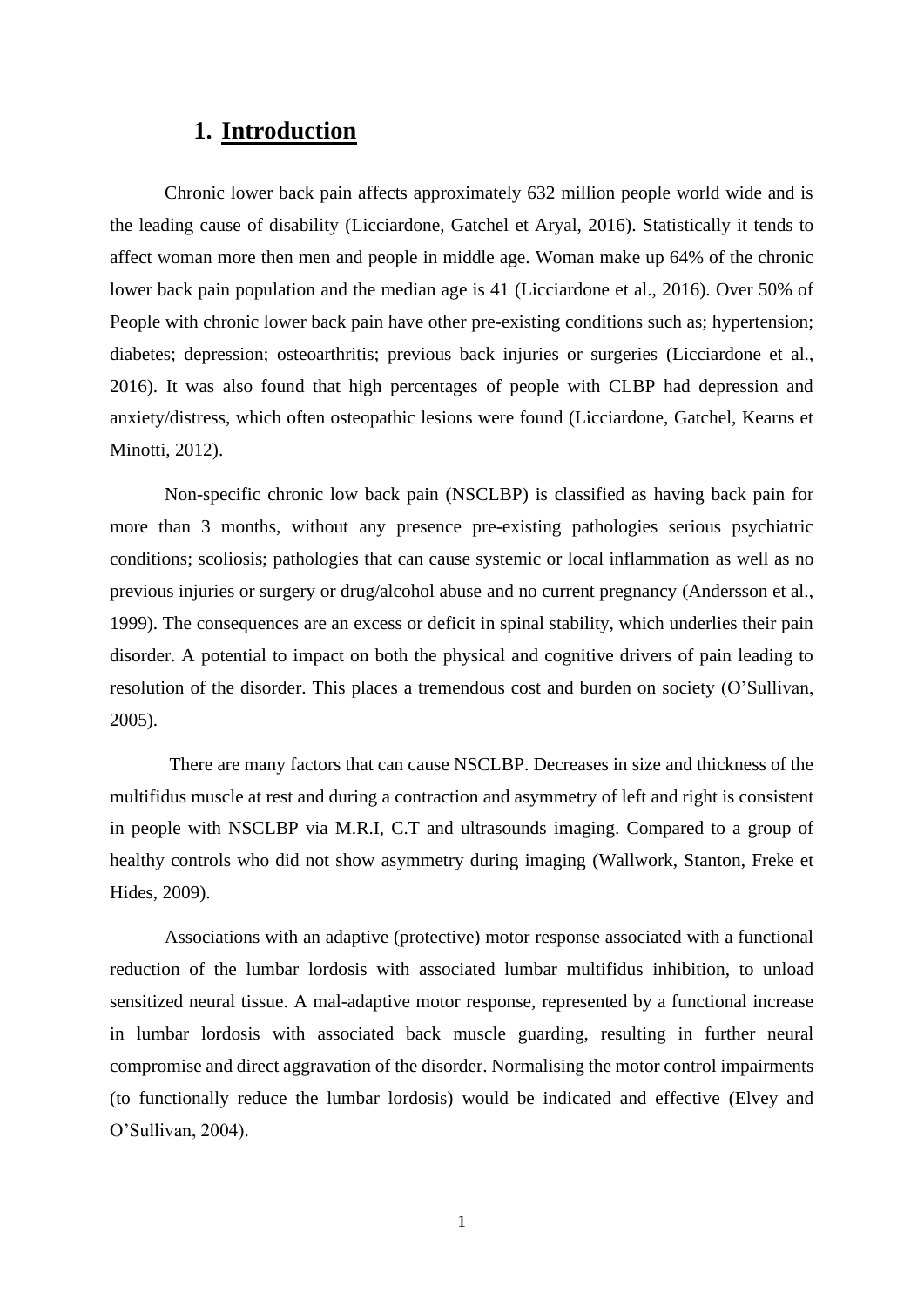Most of the scientific Osteopathic literature/research on NCSLBP is done with muscular and articular techniques. Very few studies have been published using techniques such as cranial; visceral or facial treatments on people with NSCLBP. There a far fewer academic articles in osteopathy compered other manual therapists who use the same techniques to treat NSCLBP. Many studies from chiropractors and physiotherapists using articular; muscle energy and myofascial release have been shown to have high results when treat people with NSCLBP (Bronfort, Haas, Evans, Leininger et Triano, 2010).

In osteopathy our approach when treating an individual, we are guided by principles, relating to the patient. We view the patient as a whole functioning unit, taking into account all systems of physiology and anatomy.

The body is a self-regulating, functional unit in which function and structure are inter-related, and healthy tissues require proper circulation of all body fluids. Skilled palpation and a detailed knowledge of anatomy, physiology and biomechanics guide the osteopath to assess and restore balance within and between all the systems of the body; musculoskeletal, cardiovascular, neurological, cranial and visceral. In health, the body seeks to maintain a balance within and between these systems.

The osteopath uses a wide array of manual approaches to reduce and resolve strains, stress and dysfunction in all areas of the body. The goal is to remove restrictions to vascular, neural and biomechanical mechanisms and ultimately support the natural healing mechanism by promoting autoregulation (Canadian Federation of Osteopaths., 2013).

An osteopath would approach NSCLBP by analysing any disfunctions of the low back as well as searching for other disfunctions through out the body that can possibly be the root cause of the issue or increase the intensity of the low back problem.

Osteopathy was introduced as a science, philosophy and practice by Andrew Taylor Still, MD in the 1870's. Disheartened with his tools during a deadly meningitis outbreak, Still began developing a manual, patient centered approach.

Many osteopaths since Still have contributed their life's work to Osteopathy – as a science and a practice. There are two streams of osteopathy recognized internationally, a medical stream of Osteopathic Physicians and Surgeons, and a manual stream of Osteopaths.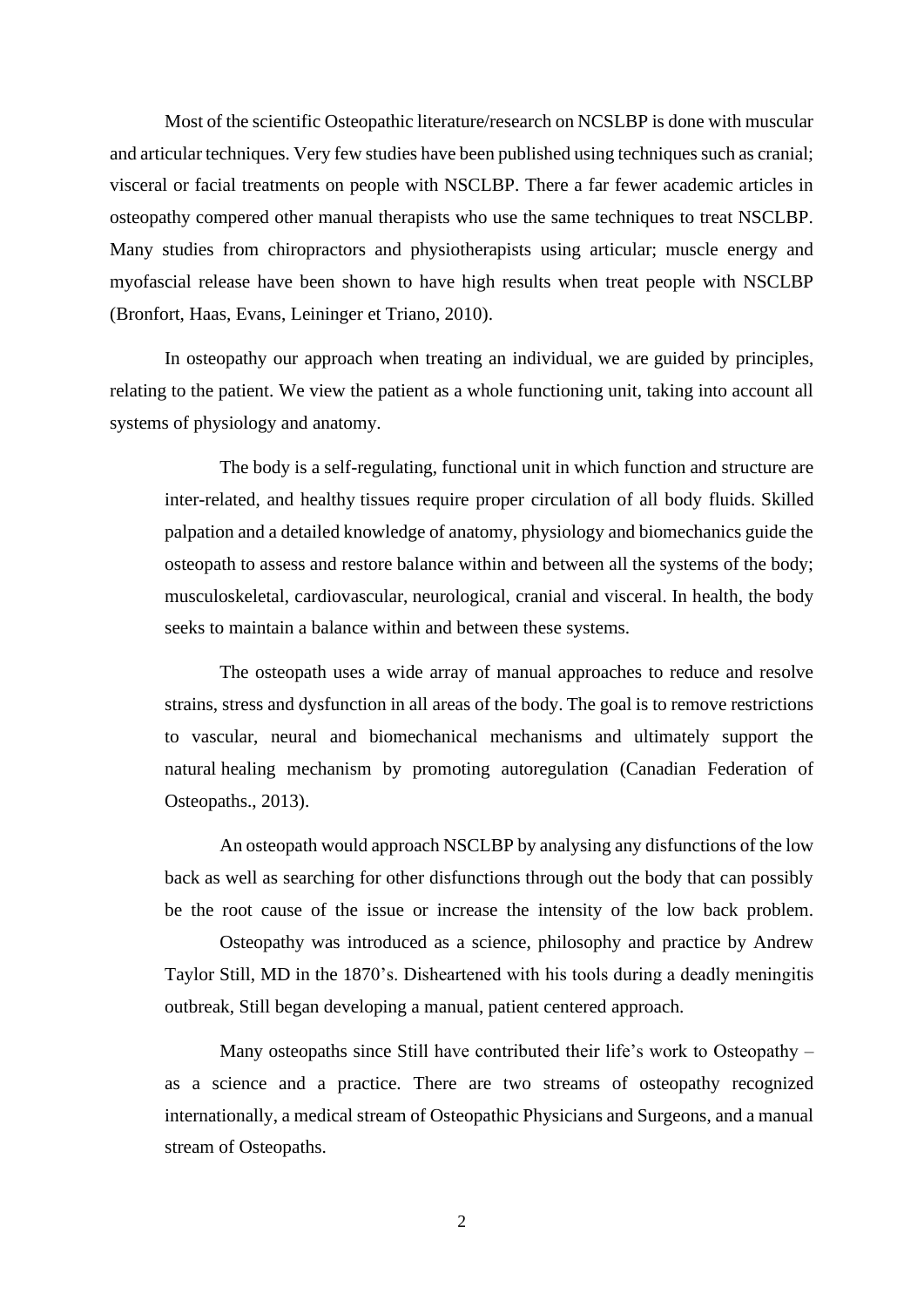Canada represents a unique situation as it is one of a few countries' worldwide in which both streams of osteopathy are represented within the different provinces. Currently, the medical stream of Osteopathic Physicians and Surgeons falls under the legislation and licensure of the individual provincial Colleges of Physicians and Surgeons. Individual associations represent Osteopaths provincially. The Canadian Federation of Osteopaths (CFO) in turn, represents these provincial associations nationally. The CFO maintains membership in the international body, the Osteopathic International Alliance (OIA). The purpose of the OIA is to advance the practice of manual osteopathy and osteopathic medicine throughout the world (Canadian Federation of Osteopaths., 2013).

What differs Quebec osteopaths from osteopathic physicians and surgeon's is that we only used manual therapy to treat our patients. Osteopathic physicians may use other methods to treat patients such as prescriptions sometimes also using manual therapy.

The physiotherapy philosophy also views the body as a whole and will use treatment plans to target the problem area as well as anything elsewhere on the on the body that may be the root cause or maintain the issue. The physiotherapist will often recommend exercises that to balance muscle tone. This ensures that the muscle causing the pain is strong and stable, it will able to function properly and cause less pain compared to when it is weak and retracted.

Physiotherapists often treat NSCLBP, they have a different approach compared to osteopathy. Physiotherapists use a combination of manual therapy; electrostimulation; rehabilitation exercises and stretches; hot and cold therapy as well as dry needling. They will also prescribe or fabricate an application of assistive, adaptive, supportive and protective devices and equipment (Canadian Physiotherapy Association., 2019). They will target weak muscles that can influence the low back to have poor muscle tone which may cause pain and poor posture. This is done by recommending a series of exercises which specifically target inhibited muscles. Inhibited postural muscles like the transvers abdominus may accentuate lumbar lordosis and cause multifidi's and other back muscles to retract by shortening their length. When a muscle is overstretched it is at its weakest length to perform a contraction thus inhibiting the muscle. A hyper lordosis according to a physiotherapist may be the root cause of back pain as it over starches abdominal muscle, inhibiting their function while shortening back muscle which can decrease mobility; compress and use the vertebras\discs unevenly (Lakeview, 2019).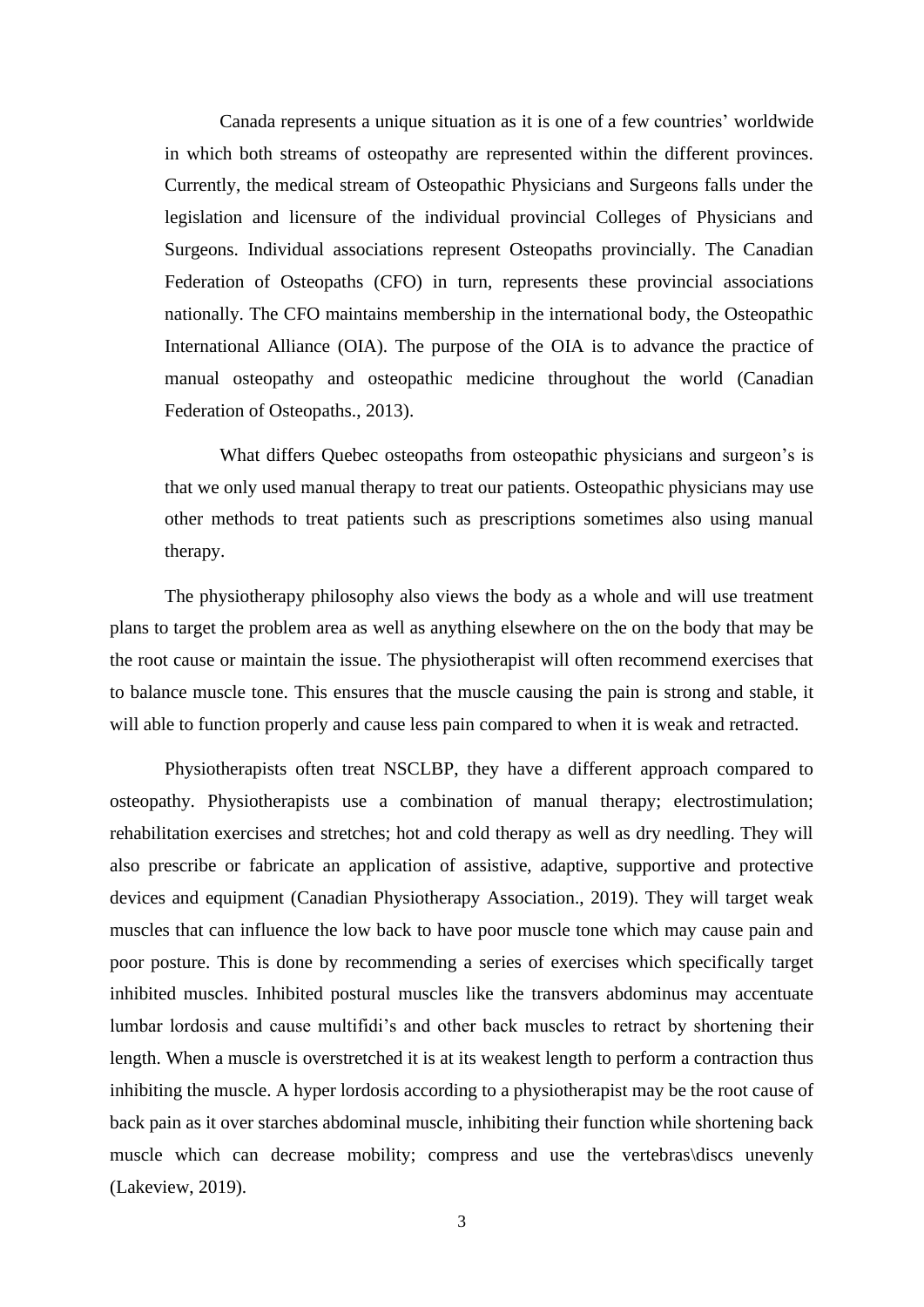The medical approach to NSCLBP is often comprised of using either a combination of different treatments or trying one at a time to see what works best. Medical doctors will often prescribe anti-inflammatories or pain killers to treat the pain if it is too debilitating. Sometimes a few medications will be combined to have a stronger effect such as anti-inflammatory and pain killer with a muscle relaxant. A medical back or pain specialist will educate the patient on way to limit pain. If it is ineffective the next step is usually cortisone injections in the painful areas. Other times if the pain is not too incapacitating, they will refer the patient to a manual therapist and other professional the help to treat pain, while sometimes also receiving medication. In other cases, certain drugs such as anti-neuropathy (Lyrica) are used. Depressive disorders may cause chronic pain and muscle stiffness, which doctors use anti-depressants to treat. Hormone or neurotransmitter imbalance can influence muscle tone and the patient's perception of pain. If all previous treatments are ineffective, narcotics might be prescribed (Francis H. Shen, Dino Samartzis et Gunnar B.J. Andersson, 2006).

For CLBP, depending on what the cause is, surgery may be used to relive pain. For a herniated disc, there will be a laminectomy of the disc and a fusion of the 2 vertebrae that the disc was between. For foraminal stenosis and radiculopathy caused by osteophytes, the osteophytes will be surgically removed along with tumours a cysts that may cause radiculopathies (Cohen, Argoff et Carragee, 2008).

In acupuncture, pain and stiffness are treated placing a needle just under the skin along certain lines of energy called meridians. The needle is place on a point of a meridian that is blocking the flow of energy to the affected zone. In acupuncture it is believed that the energy of the liver, governs the muscle; tendons; articulations and ligaments. Certain sensitive points on the low back may correspond to a meridian linked to an organ which is block in energy. The acupuncturist may place needles on low back painful points that correspond to a certain organ("The Chinese Medicine Meridian System," 2018).

Other people believe that acupuncture is nothing more than the placebo effect, according to the metanalysis done by Ernst and White, "there is not enough evidence to suggest the acupuncture results were superior to that of the placebo effect (Ernst et White, 1998)"

This literary review will be focused on finding the most effective method and techniques for an osteopath, to be able to successfully treat non-specific chronic lower back pain. The analyzed articles will give us a very clear idea on what methods works best to treat this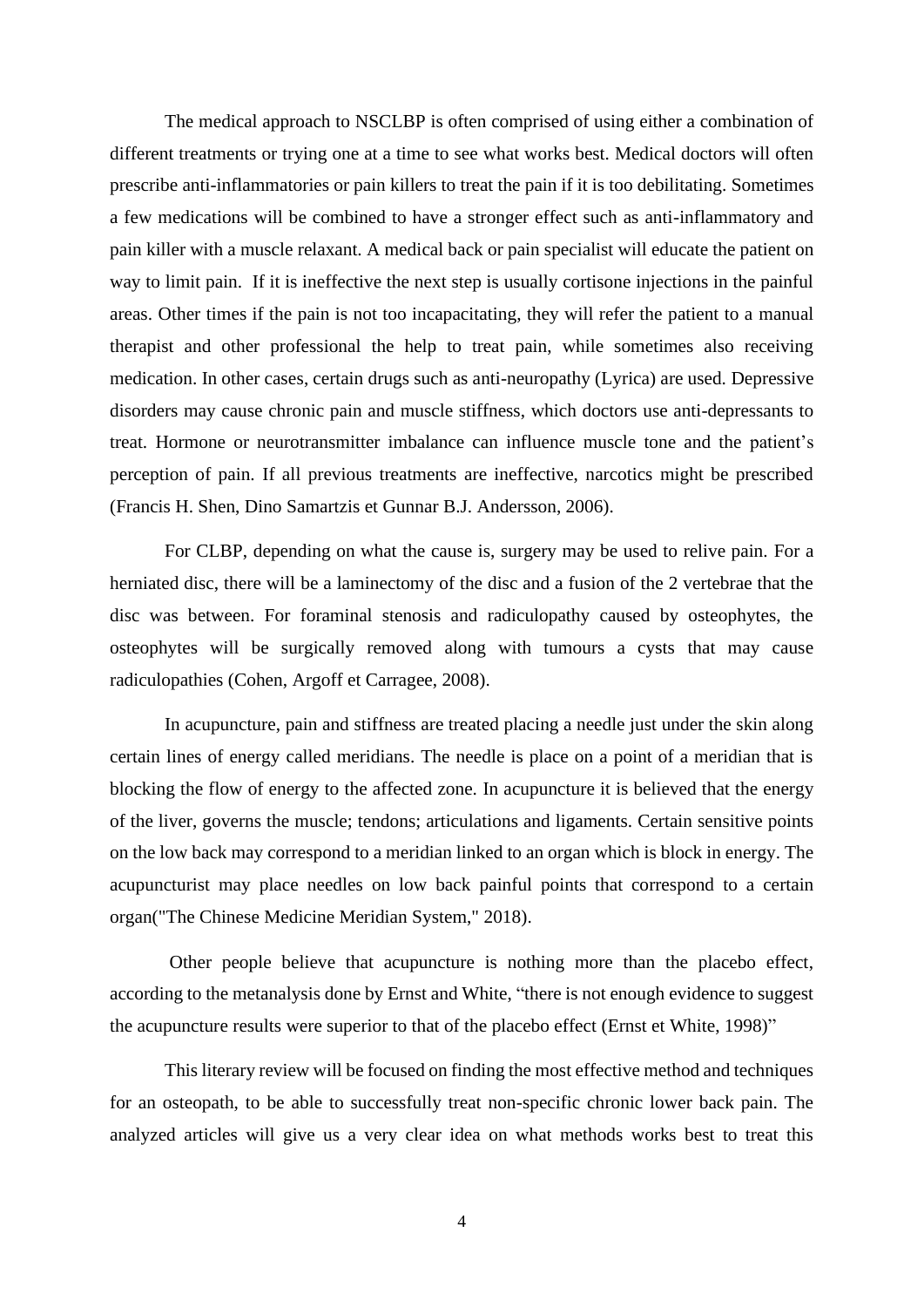condition. I have chosen several articles with double blind and placebo groups which. Some articles use scan imaging and EMG of lower back, which can help avoid bias.

## **2. Methodology**

#### <span id="page-7-1"></span><span id="page-7-0"></span>2.1. Research type

The research project style is a literature review. The latter makes it possible to group together a set of studies related to the same subject for inventory and critical analysis (Fortin, 2006). The goal of this literature review is to answer the following question: What are the osteopathic interventions used to treat non-specific chronic lower back, in people with no underlying pathologies from ages 18 and older, using osteoarticular and muscular techniques.

#### <span id="page-7-2"></span>2.2. Procedure **Data bases**

The research of the articles was done with Google scholar, PubMed, EM premium.

#### **Keywords**

Several keywords were used that were linked to osteopathy and non-specific chronic lower back pain and the technics used to treat this condition. For the research, the different themes of the keywords were associated with the words *AND* or *OR* in the databases.

|                           | Data bases: Google scholar, PubMed and EM premium |                               |
|---------------------------|---------------------------------------------------|-------------------------------|
| <b>Keywords link with</b> | <b>Keywords link with non-</b>                    | <b>Keywords link with the</b> |
| osteopathy                | specific chronic lower back                       | techniques used to treat      |
|                           | pain                                              | this condition                |
| O.M.T                     | <b>NSCLBP</b>                                     | <b>Thrust</b>                 |
| Osteopathic               | <b>CLBP</b>                                       | Strain counter strain         |
| manipulative therapy      |                                                   |                               |
| Manual therapy            | Low back pain                                     | Muscle energy                 |
|                           | Non-specific chronic lower                        | mobilizations                 |
|                           | back pain                                         |                               |
|                           | Chronic low back pain                             | High velocity low amplitude   |
|                           | Lumbago                                           | General                       |
|                           |                                                   | osteopathic treatment         |

*Figure 1 Keywords*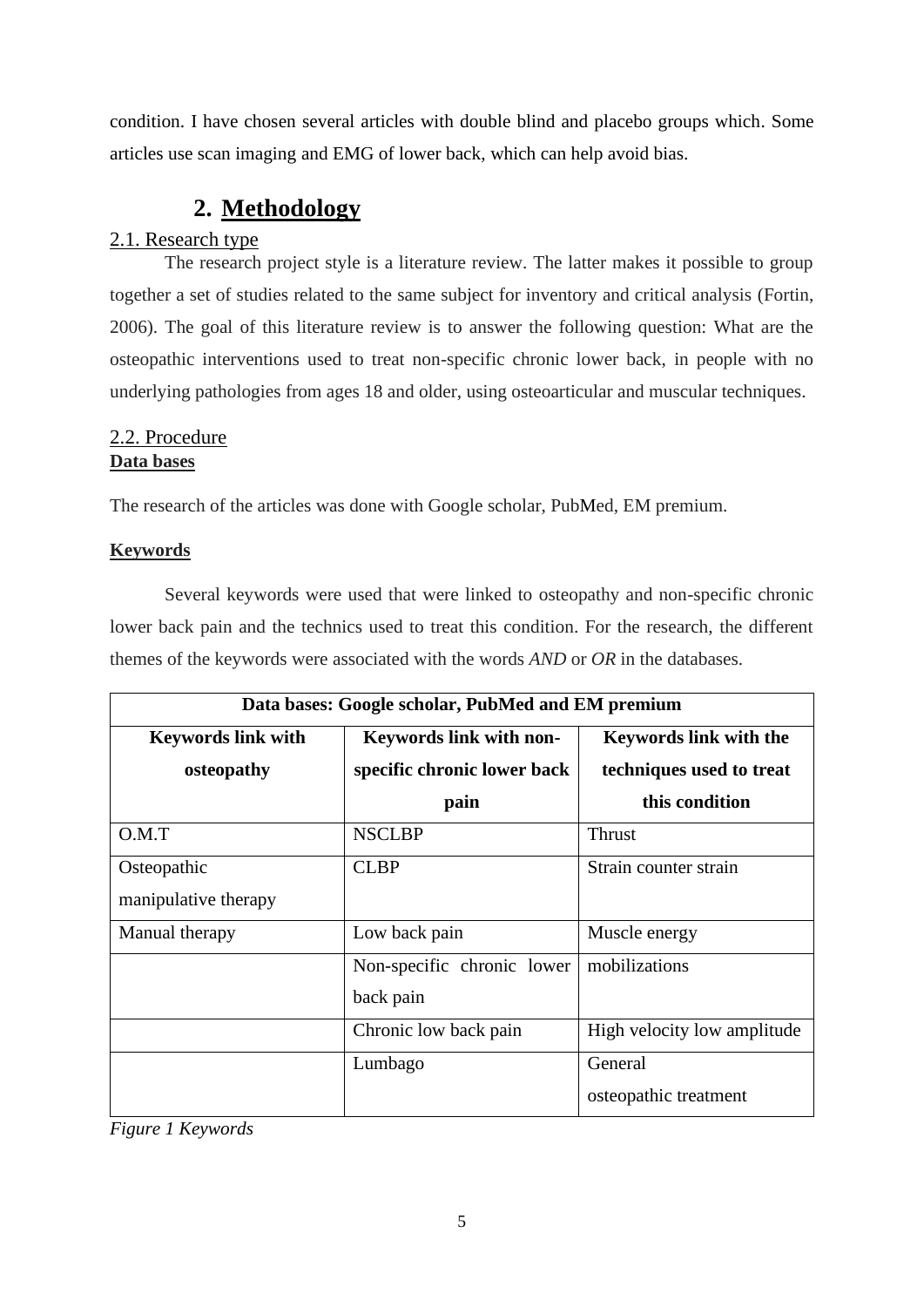#### **Selection criteria**

#### *Inclusion criteria:*

- People who are 18 years of age and over.
- Articles from the year 1970 and newer.
- Full text.
- Texts in English only.
- Articles written by health practitioners talking about non-specific chronic lower back pain and using similar techniques to osteopathy, such as chiropractors and physiotherapists as well as M. D's.
- Articles discussing muscular and articular techniques to treat non-specific chronic lower back pain or a specific techniques ability to treat NSCLBP.
- Studies using randomization and/or single blind and/or double blind and/or placebo group or comparison of healthy individual vs individuals with non-specific chronic lower back pain.
- Articles containing standardized pain and disability questionnaires.

#### *Exclusion criteria:*

- Articles in languages other than English.
- Subjects under 18 years old.
- No access to full article.
- Article discussing different techniques than muscular and articular. Ex: Visceral techniques.
- Articles older than 1970.
- Articles that do not speak about treatment plans or technique efficiency for non-specific chronic lower back pain.
- Articles that only use palpatory tests
- Articles without standardized pain and disability questionnaires

#### <span id="page-8-0"></span>2.3. Study selection

At the beginning n=585 articles were selected. Using the manual research technique with google scholar, suppression of repeating articles and articles that had nothing to do with my subject was done by reading titles and abstracts (n=527; 527/585) articles were rejected. Out of the (n=58; 58/585) sources that were retained, (n=18; 18/585) of them were rejected by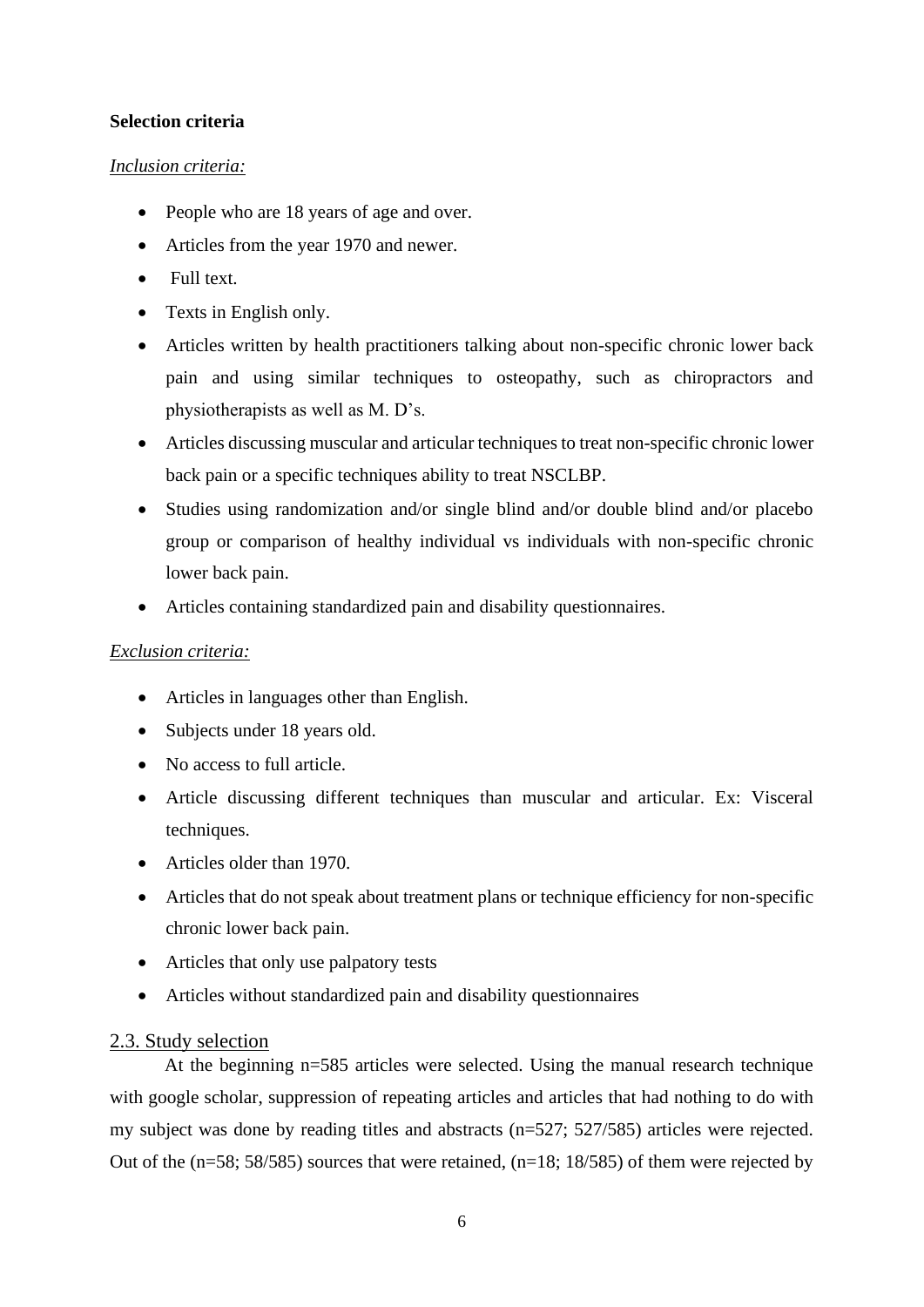title and abstract as they did not match my inclusion criteria. The complete text of (n=40; 40/585) articles were analysed,  $(n=24; 24/585)$  articles were rejected.  $(n=17; 17/585)$  of the articles were not specific enough and did not respect inclusion criteria. (n=7; 7/585) or the articles were literary reviews.  $(n=16; 16/585)$  sources were kept, upon re-analysing them  $(n=3;$ 3/585) of the sources lacked too much information on my subject. (n=13; 13/585) sources were kept for the final analyses.



*Figure 2 Flux diagram: Inclusion and exclusion process of sources*

#### <span id="page-9-0"></span>2.4. Charting the data

After reading the full article from the ones I have selected, I will create an excel spread sheet to classify the data collected which pertinent and answer my research question.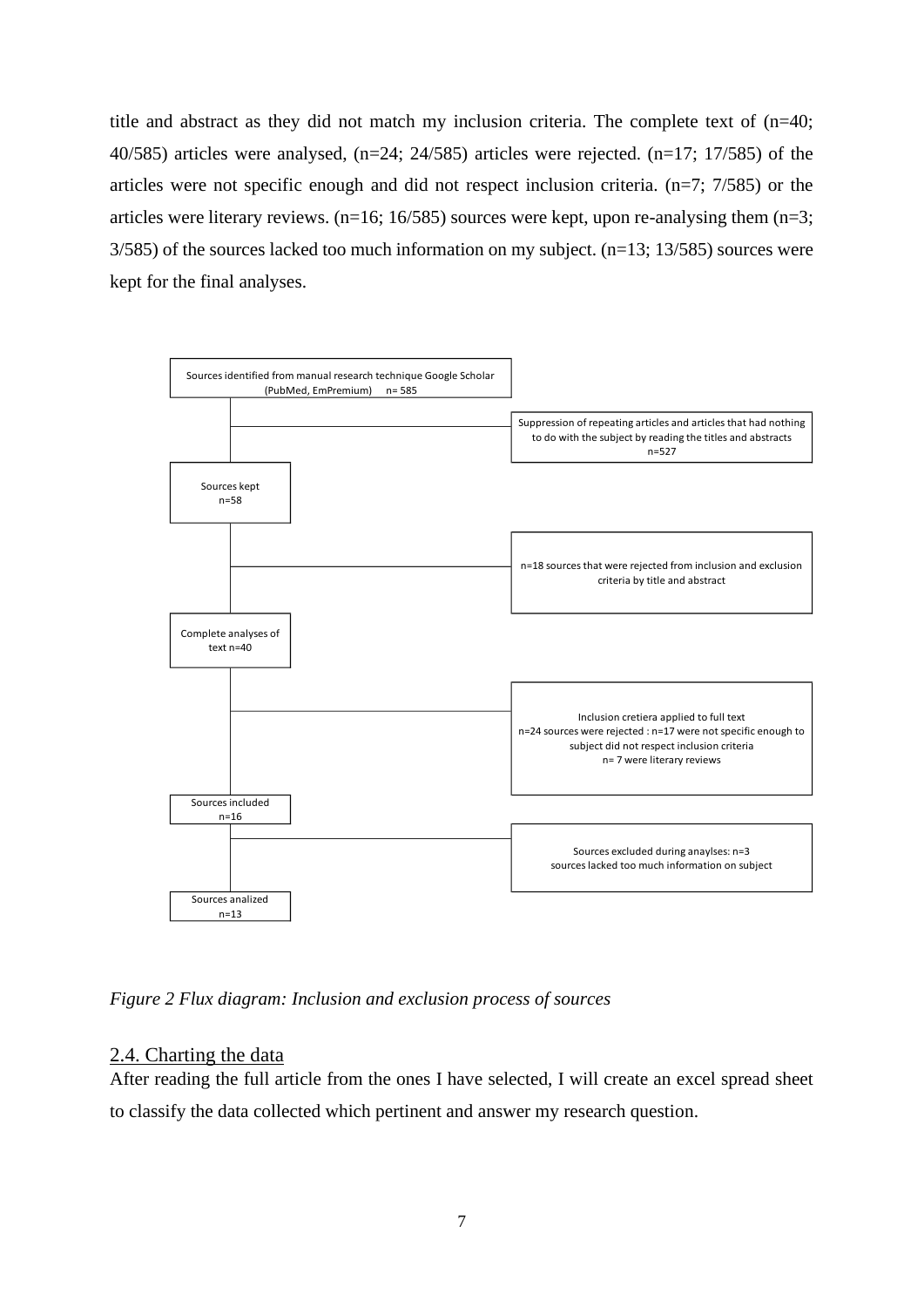- The characteristics of the references included: title of article; names of authors, year of publication; country of study, Publisher name.
- Research type: type of study (quantitative, qualitative, trial etc.), goals of the study, characteristics of participants (number, age, sex)
- Data linked with osteopathic interventions used to treat non-specific chronic lower back pain: types of techniques used, health professional involved, test statistic used.
- Results, limits and analyse of study.

#### <span id="page-10-0"></span>2.5. Data analysis

A descriptive analysis will be used to represent the data, to compare the different information collected and to critique each article about; limiting factors, strong points and common links they share.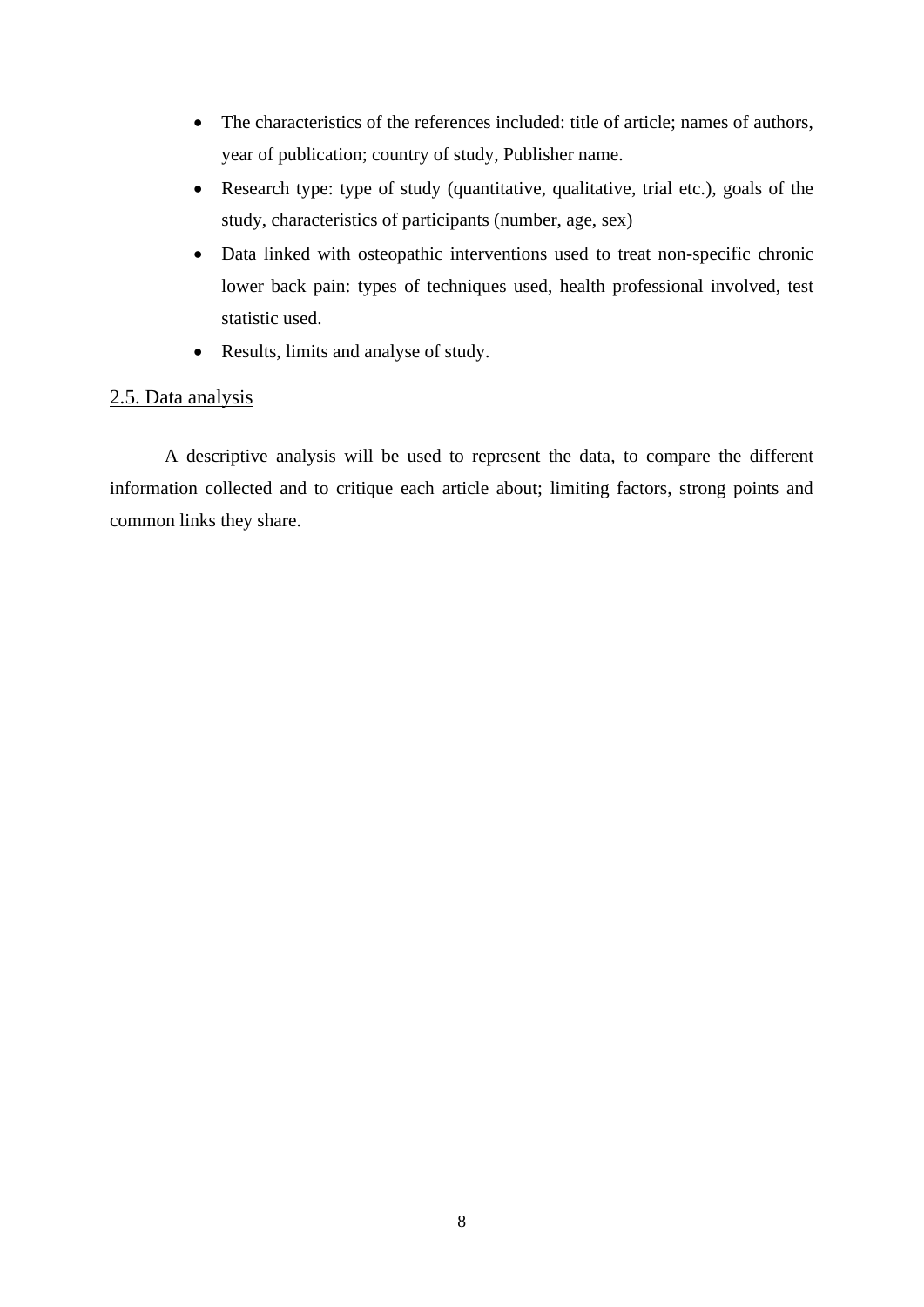# **3. Results**

<span id="page-11-0"></span>

| <b>Authors and</b> | Country    | <b>Publisher</b> | Type of study  | <b>Goals of study</b> | <b>Participants</b> | <b>Health</b> | <b>Techniques</b> | <b>Test</b>   | <b>Results</b> | <b>Limits</b>  | 2010             |
|--------------------|------------|------------------|----------------|-----------------------|---------------------|---------------|-------------------|---------------|----------------|----------------|------------------|
| year               |            |                  |                |                       | and                 | <b>Profes</b> | used              | statistics    |                |                | <b>Consort</b>   |
|                    |            |                  |                |                       | methodes            |               |                   | used          |                |                | <b>Checklist</b> |
|                    |            |                  |                |                       |                     | sionals       |                   |               |                |                | <b>Score</b>     |
| (Clark et<br>al.,  | <b>USA</b> | Contempo         | Randomized,    | To observe the        | 162                 | D.C,          | $S.M.T$ ,         | MRI, T2,      | Treatments     | Missing data   | 21.75            |
| 2018)              |            | rary             | single blinded | effects the           | Participants        | $D.O$ ,       | mobilizations     | EMG;          | that used a    | caused by      |                  |
|                    |            | Clinical         | sham-          | physiological         | which were          | P.T           | and sham laser    | TMS to        | combination    | participant    |                  |
|                    |            | Trials.          | controlled     | effects of            | split up into       |               | therapies twice   | scan the      | of S.M.T and   | reported or    |                  |
|                    |            |                  | trial.         | spinal                | three groups        |               | a week for        | low back      | mobilizations  | investigator   |                  |
|                    |            |                  |                | manipulation          | of 54. The          |               | three weeks.      | for changes   | had a          | observed,      |                  |
|                    |            |                  |                | therapy on            | age of the          |               |                   | from          | significant    | related to     |                  |
|                    |            |                  |                | subjects who          | participants        |               |                   | treatments.   | reduction of   | treatment      |                  |
|                    |            |                  |                | had NSCLBP.           | was between         |               |                   | Disability    | T2 asymmetry   | effectiveness. |                  |
|                    |            |                  |                |                       | 18 to 45.           |               |                   | questionnai   | compared to    | Missing data   |                  |
|                    |            |                  |                |                       |                     |               |                   | res and       | the sham       | due to         |                  |
|                    |            |                  |                |                       |                     |               |                   | surveys       | placebo        | equipment      |                  |
|                    |            |                  |                |                       |                     |               |                   | used were     | treatments for | failure. The   |                  |
|                    |            |                  |                |                       |                     |               |                   | OA; NPR;      | both short and | study used     |                  |
|                    |            |                  |                |                       |                     |               |                   | RMDQ;         | long term.     | various        |                  |
|                    |            |                  |                |                       |                     |               |                   | ANOVA;        |                | strategies to  |                  |
|                    |            |                  |                |                       |                     |               |                   | ITT;          |                | balance the    |                  |
|                    |            |                  |                |                       |                     |               |                   | <b>MANOVA</b> |                | results from   |                  |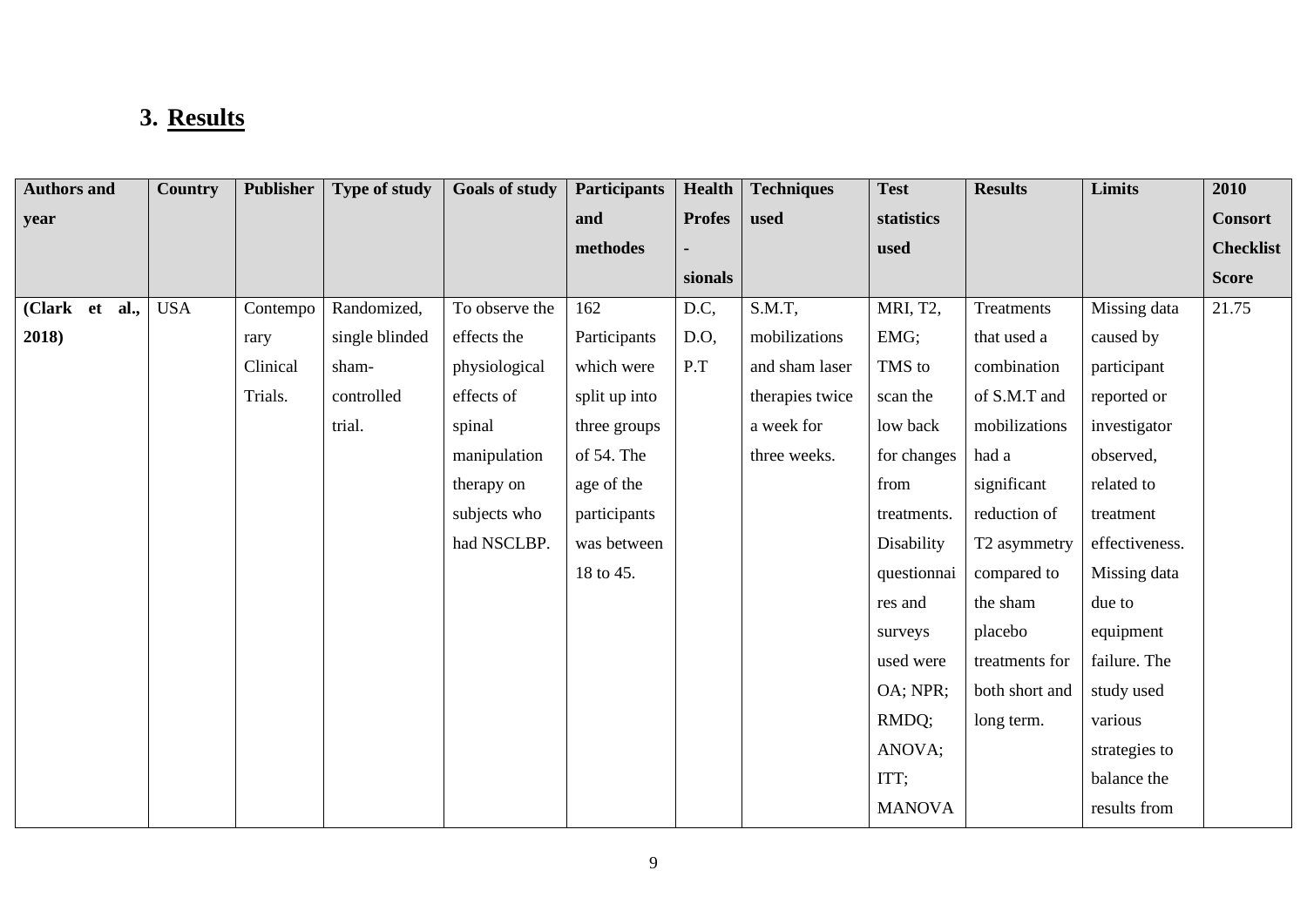| <b>Authors and</b>   | Country    | <b>Publisher</b> | Type of study | <b>Goals of study</b> | <b>Participants</b> | <b>Health</b>    | <b>Techniques</b> | <b>Test</b> | <b>Results</b> | Limits           | 2010             |
|----------------------|------------|------------------|---------------|-----------------------|---------------------|------------------|-------------------|-------------|----------------|------------------|------------------|
| year                 |            |                  |               |                       | and                 | <b>Profes</b>    | used              | statistics  |                |                  | <b>Consort</b>   |
|                      |            |                  |               |                       | methodes            |                  |                   | used        |                |                  | <b>Checklist</b> |
|                      |            |                  |               |                       |                     | sionals          |                   |             |                |                  | <b>Score</b>     |
|                      |            |                  |               |                       |                     |                  |                   | $;$ PPA     |                | The missing      |                  |
|                      |            |                  |               |                       |                     |                  |                   | which       |                | data.            |                  |
|                      |            |                  |               |                       |                     |                  |                   | monitored   |                | Estimation       |                  |
|                      |            |                  |               |                       |                     |                  |                   | data along  |                | was used to      |                  |
|                      |            |                  |               |                       |                     |                  |                   | the study.  |                | help balance     |                  |
|                      |            |                  |               |                       |                     |                  |                   |             |                | the missing      |                  |
|                      |            |                  |               |                       |                     |                  |                   |             |                | observations     |                  |
|                      |            |                  |               |                       |                     |                  |                   |             |                | for the ITT      |                  |
|                      |            |                  |               |                       |                     |                  |                   |             |                | analysis. A      |                  |
|                      |            |                  |               |                       |                     |                  |                   |             |                | sensitivity      |                  |
|                      |            |                  |               |                       |                     |                  |                   |             |                | analysis was     |                  |
|                      |            |                  |               |                       |                     |                  |                   |             |                | done to          |                  |
|                      |            |                  |               |                       |                     |                  |                   |             |                | determine if     |                  |
|                      |            |                  |               |                       |                     |                  |                   |             |                | the missing      |                  |
|                      |            |                  |               |                       |                     |                  |                   |             |                | data was         |                  |
|                      |            |                  |               |                       |                     |                  |                   |             |                | random loss.     |                  |
| (Licciardone,        | <b>USA</b> | <b>JAOA</b>      | Randomized    | To measure the        | 70                  | $\overline{D.0}$ | High-velocity,    | $10$ -cm    | Participant    | The possibility  | 20.5             |
| <b>Kearns, Hodge</b> |            |                  | double-blind  | baseline              | Participants        |                  | low amplitude     | visual      | who had "key   | of type I errors |                  |
| et Bergamini,        |            |                  | sham-         | concentrations        | from ages 21        |                  | thrusts;          | analog      | osteopathic    | in the some of   |                  |
| 2012)                |            |                  | controlled 12 | of interleukin,       | to 69.40            |                  | moderate-         | scale, the  | lesions" had   | the findings     |                  |
|                      |            |                  | week trial.   | and tumor             | female 30           |                  | velocity,         | Roland-     | greater levels | due to           |                  |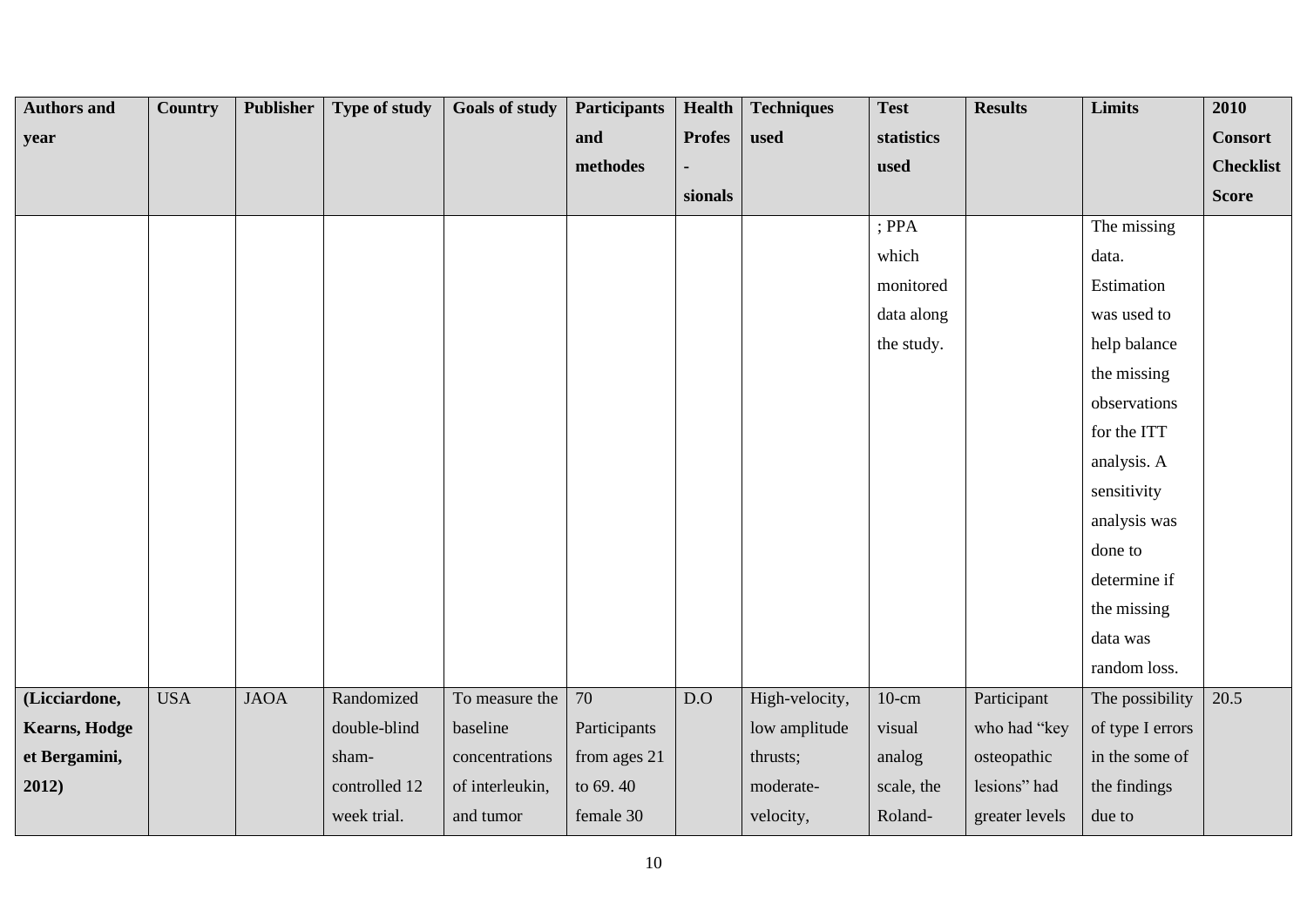| <b>Authors and</b> | Country | <b>Publisher</b> | <b>Type of study</b> | <b>Goals of study</b> | <b>Participants</b> | Health        | <b>Techniques</b> | <b>Test</b>     | <b>Results</b>        | Limits         | 2010             |
|--------------------|---------|------------------|----------------------|-----------------------|---------------------|---------------|-------------------|-----------------|-----------------------|----------------|------------------|
| year               |         |                  |                      |                       | and                 | <b>Profes</b> | used              | statistics      |                       |                | <b>Consort</b>   |
|                    |         |                  |                      |                       | methodes            |               |                   | used            |                       |                | <b>Checklist</b> |
|                    |         |                  |                      |                       |                     | sionals       |                   |                 |                       |                | <b>Score</b>     |
|                    |         |                  |                      | necrosis factor       | male, 38            |               | Moderate-         | Morris          | cytokines and         | analyses of 5  |                  |
|                    |         |                  |                      | in patients with      | OMT <sub>32</sub>   |               | amplitude         | Disability      | interleukins in       | different      |                  |
|                    |         |                  |                      | NSCLBP and            | sham OMT            |               | thrusts; soft-    | Questionna      | blood. Those          | cytokines and  |                  |
|                    |         |                  |                      | the correlations      |                     |               | tissue            | ire, and the    | who received          | 4 clinical     |                  |
|                    |         |                  |                      | of number of          |                     |               | stretching and    | Medical         | OMT had               | measures.      |                  |
|                    |         |                  |                      | "key                  |                     |               | pressure;         | Outcomes        | significantly         | Type II errors |                  |
|                    |         |                  |                      | osteopathic           |                     |               | myofascial        | Study           | greater TNF- $\alpha$ | may also have  |                  |
|                    |         |                  |                      | lesions" as           |                     |               | stretching and    | Short           | concentration         | occurred       |                  |
|                    |         |                  |                      | well as the           |                     |               | release; strain   | Form-36         | reductions            | because of     |                  |
|                    |         |                  |                      | changes in            |                     |               | counter strain    | Health          | compared              | only 15% of    |                  |
|                    |         |                  |                      | cytokine              |                     |               | and muscle        | Survey.         | with those            | participants   |                  |
|                    |         |                  |                      | concentrations        |                     |               | energy. These     | <b>Baseline</b> | who received          | had pre-       |                  |
|                    |         |                  |                      | with OMT.             |                     |               | techniques        | cytokine        | sham OMT,             | treatments     |                  |
|                    |         |                  |                      |                       |                     |               | were used         | measures        | however there         | cytokine       |                  |
|                    |         |                  |                      |                       |                     |               | mostly at the     | were            | were no               | measures and   |                  |
|                    |         |                  |                      |                       |                     |               | lumbosacral,      | performed       | significant           | 12% had        |                  |
|                    |         |                  |                      |                       |                     |               | iliac, and pubic  | using           | changes in            | matched post   |                  |
|                    |         |                  |                      |                       |                     |               | regions. The      | blood           | interlukin            | treatments     |                  |
|                    |         |                  |                      |                       |                     |               | sham OMT          | samples.        | concentrations        | measures. Due  |                  |
|                    |         |                  |                      |                       |                     |               | delivered with    | The             |                       | to small       |                  |
|                    |         |                  |                      |                       |                     |               | the same          | musculosk       |                       | sample size it |                  |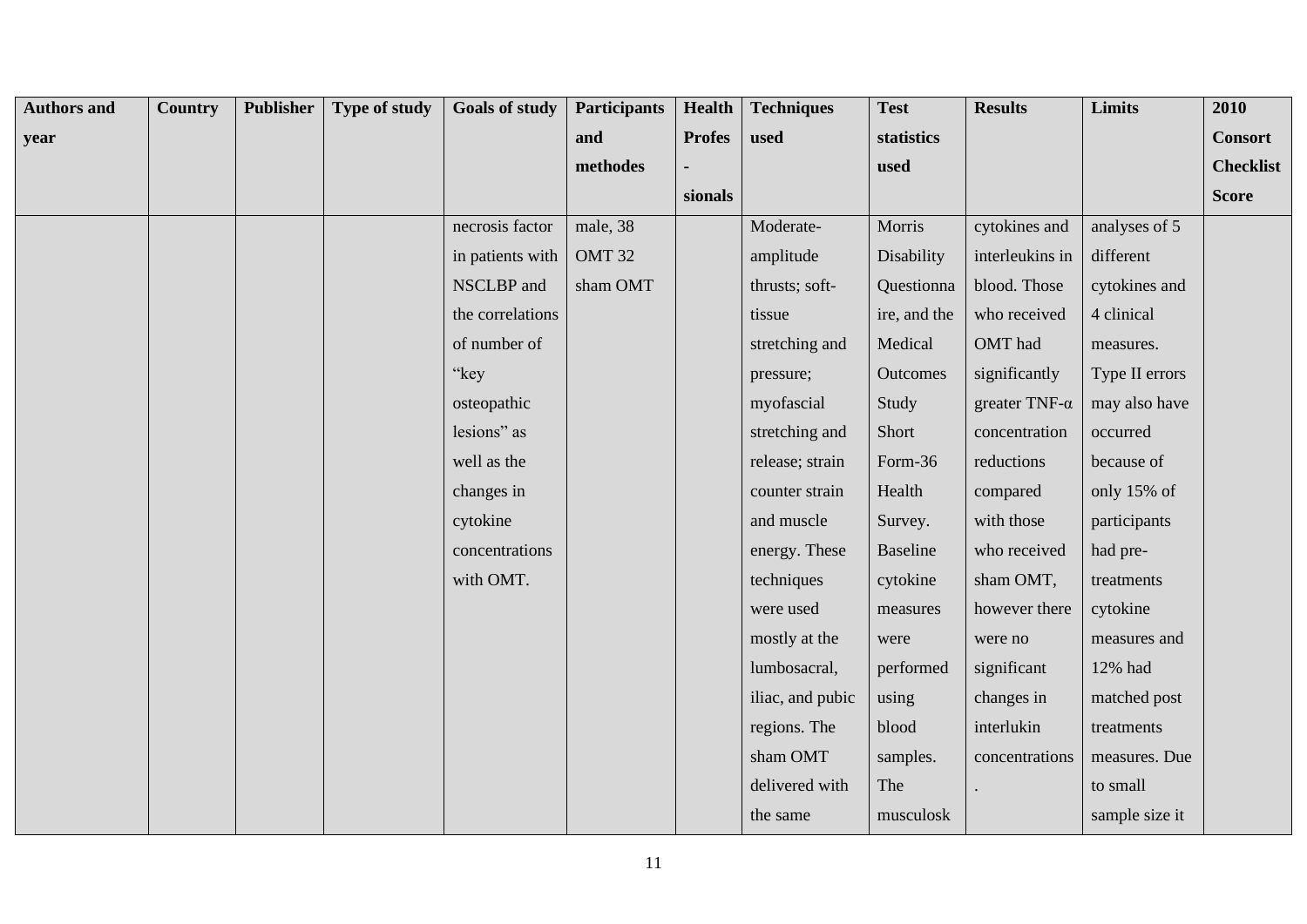| <b>Authors and</b> | Country | <b>Publisher</b> | Type of study | <b>Goals of study</b> | <b>Participants</b> | Health        | <b>Techniques</b> | <b>Test</b>  | <b>Results</b> | Limits           | 2010             |
|--------------------|---------|------------------|---------------|-----------------------|---------------------|---------------|-------------------|--------------|----------------|------------------|------------------|
| year               |         |                  |               |                       | and                 | <b>Profes</b> | used              | statistics   |                |                  | <b>Consort</b>   |
|                    |         |                  |               |                       | methodes            |               |                   | used         |                |                  | <b>Checklist</b> |
|                    |         |                  |               |                       |                     | sionals       |                   |              |                |                  | <b>Score</b>     |
|                    |         |                  |               |                       |                     |               | constraints and   | eletal table |                | is possible that |                  |
|                    |         |                  |               |                       |                     |               | was used in the   | of the       |                | important        |                  |
|                    |         |                  |               |                       |                     |               | same regions as   | Outpatient   |                | associations     |                  |
|                    |         |                  |               |                       |                     |               | active OMT.       | Osteopathi   |                | might have       |                  |
|                    |         |                  |               |                       |                     |               | Sham OMT          | c SOAP       |                | been missed.     |                  |
|                    |         |                  |               |                       |                     |               | involved hand     | Note         |                | Cytokine         |                  |
|                    |         |                  |               |                       |                     |               | contact, active   | Form20       |                | concentrations   |                  |
|                    |         |                  |               |                       |                     |               | and passive       | and TART     |                | may have been    |                  |
|                    |         |                  |               |                       |                     |               | range of          | was used to  |                | varied by thing  |                  |
|                    |         |                  |               |                       |                     |               | motion, with      | determine    |                | such as          |                  |
|                    |         |                  |               |                       |                     |               | light touch,      | dysfunctio   |                | medication use   |                  |
|                    |         |                  |               |                       |                     |               | improper          | ns in the    |                | which was not    |                  |
|                    |         |                  |               |                       |                     |               | patient           | thoracic     |                | tightly          |                  |
|                    |         |                  |               |                       |                     |               | positioning,      | Osteopathi   |                | controlled       |                  |
|                    |         |                  |               |                       |                     |               | purposely         | $\mathbf{c}$ |                | during the       |                  |
|                    |         |                  |               |                       |                     |               | misdirected       | dysfunctio   |                | study. They      |                  |
|                    |         |                  |               |                       |                     |               | movements,        | ns.          |                | believe that     |                  |
|                    |         |                  |               |                       |                     |               | and diminished    |              |                | the              |                  |
|                    |         |                  |               |                       |                     |               | provider force.   |              |                | randomization    |                  |
|                    |         |                  |               |                       |                     |               |                   |              |                | process might    |                  |
|                    |         |                  |               |                       |                     |               |                   |              |                | have mixed up    |                  |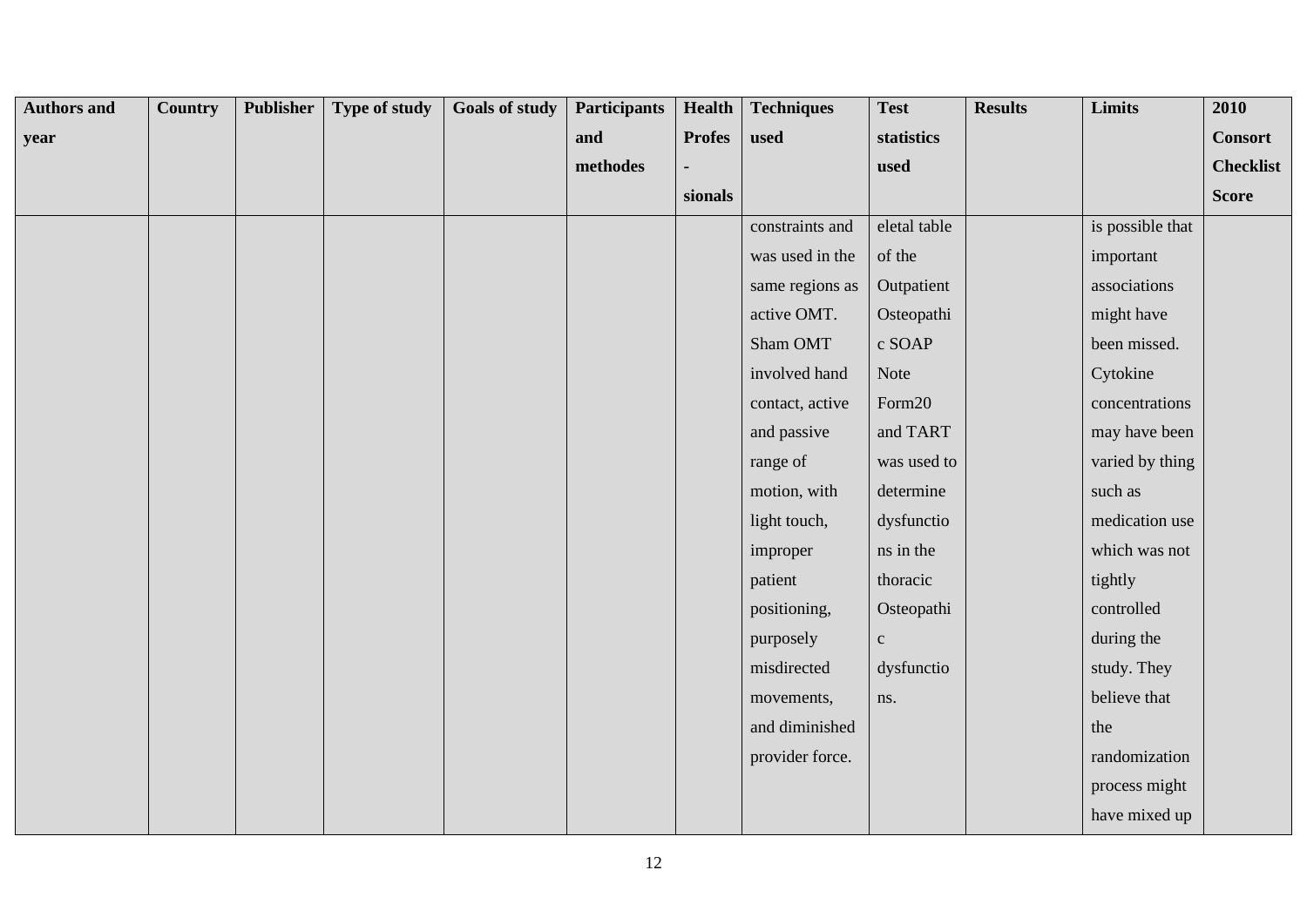| <b>Authors and</b> | <b>Country</b> | Publisher | Type of study | <b>Goals of study</b> | <b>Participants</b> | Health        | <b>Techniques</b> | <b>Test</b> | <b>Results</b> | Limits             | 2010             |
|--------------------|----------------|-----------|---------------|-----------------------|---------------------|---------------|-------------------|-------------|----------------|--------------------|------------------|
| year               |                |           |               |                       | and                 | <b>Profes</b> | used              | statistics  |                |                    | <b>Consort</b>   |
|                    |                |           |               |                       | methodes            |               |                   | used        |                |                    | <b>Checklist</b> |
|                    |                |           |               |                       |                     | sionals       |                   |             |                |                    | <b>Score</b>     |
|                    |                |           |               |                       |                     |               |                   |             |                | potential          |                  |
|                    |                |           |               |                       |                     |               |                   |             |                | confounders        |                  |
|                    |                |           |               |                       |                     |               |                   |             |                | by allocating      |                  |
|                    |                |           |               |                       |                     |               |                   |             |                | them               |                  |
|                    |                |           |               |                       |                     |               |                   |             |                | comparably         |                  |
|                    |                |           |               |                       |                     |               |                   |             |                | between the        |                  |
|                    |                |           |               |                       |                     |               |                   |             |                | OMT and            |                  |
|                    |                |           |               |                       |                     |               |                   |             |                | $\,$ sham OMT $\,$ |                  |
|                    |                |           |               |                       |                     |               |                   |             |                | groups. The        |                  |
|                    |                |           |               |                       |                     |               |                   |             |                | matching of        |                  |
|                    |                |           |               |                       |                     |               |                   |             |                | patient pre-       |                  |
|                    |                |           |               |                       |                     |               |                   |             |                | and                |                  |
|                    |                |           |               |                       |                     |               |                   |             |                | posttreatment      |                  |
|                    |                |           |               |                       |                     |               |                   |             |                | cytokine           |                  |
|                    |                |           |               |                       |                     |               |                   |             |                | measures           |                  |
|                    |                |           |               |                       |                     |               |                   |             |                | further            |                  |
|                    |                |           |               |                       |                     |               |                   |             |                | diminished the     |                  |
|                    |                |           |               |                       |                     |               |                   |             |                | potential for      |                  |
|                    |                |           |               |                       |                     |               |                   |             |                | confounding        |                  |
|                    |                |           |               |                       |                     |               |                   |             |                | bias.              |                  |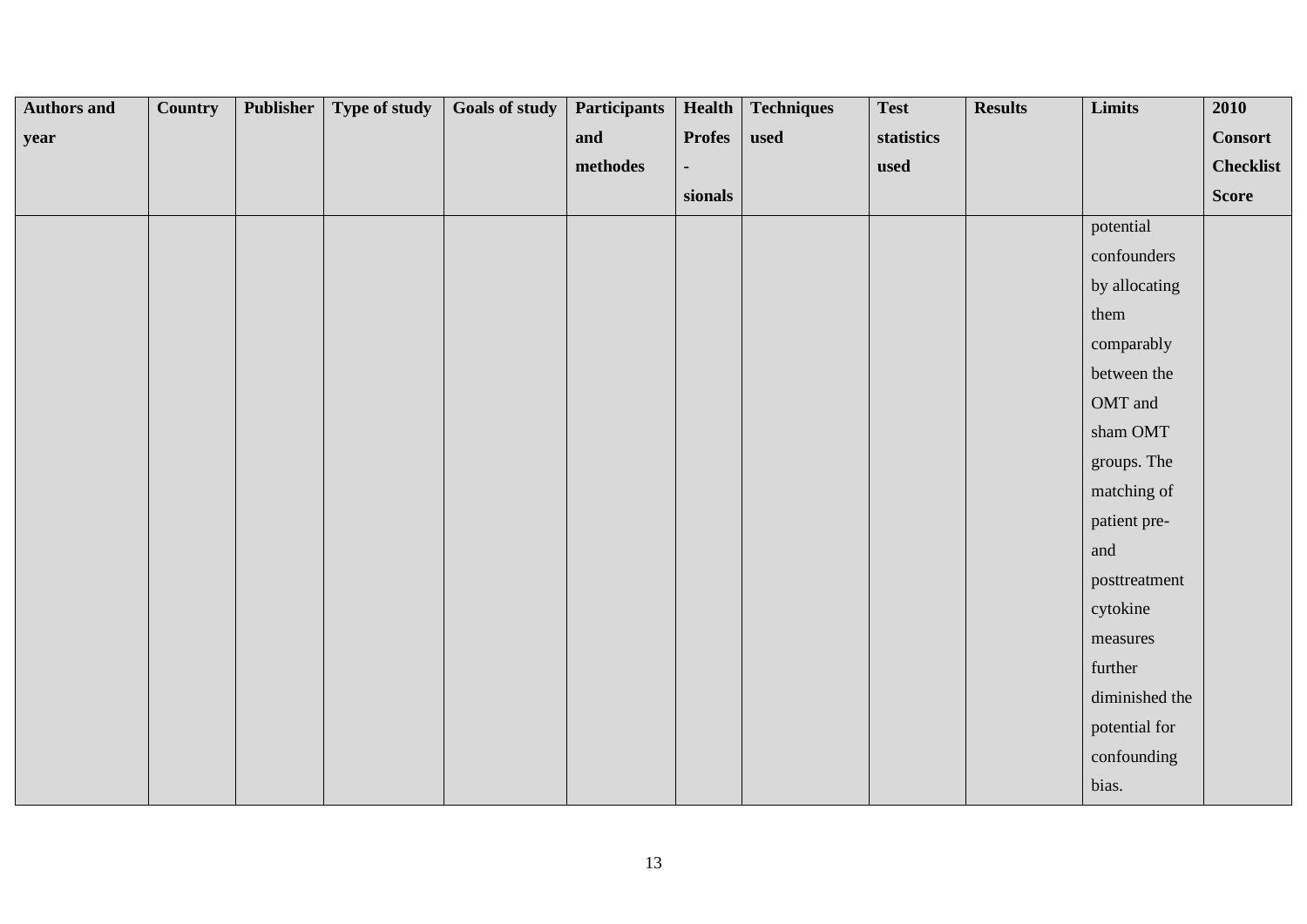| <b>Authors and</b> | Country    | Publisher | <b>Type of study</b> | <b>Goals of study</b> | <b>Participants</b> | <b>Health</b> | <b>Techniques</b> | <b>Test</b>         | <b>Results</b> | <b>Limits</b>    | 2010             |
|--------------------|------------|-----------|----------------------|-----------------------|---------------------|---------------|-------------------|---------------------|----------------|------------------|------------------|
| year               |            |           |                      |                       | and                 | <b>Profes</b> | used              | statistics          |                |                  | <b>Consort</b>   |
|                    |            |           |                      |                       | methodes            |               |                   | used                |                |                  | <b>Checklist</b> |
|                    |            |           |                      |                       |                     | sionals       |                   |                     |                |                  | <b>Score</b>     |
| (Licciardone,      | <b>USA</b> | Manual    | A randomized,        | To determine          | 230                 | DO's          | High-velocity,    | IQR $\frac{1}{4}$ ; | Significant    | Lack of data of  | 24               |
| <b>Kearns</b> et   |            | Therapy   | double-blind,        | the                   | participants        | with          | lowamplitude      | VAS; The            | improvements   | biomechanical    |                  |
| Crow, 2014)        |            |           | sham-                | biomechanical         | over 12             | factult       | thrusts;          | Roland-             | in each        | dysfunctions,    |                  |
|                    |            |           | controlled, 2 x      | dysfunction           | weeks               | у,            | moderate-         | Morris              | biomechanical  | from $225$       |                  |
|                    |            |           | 2 factorial          | changes in low        |                     | fellow        | velocity,         | Disability          | dysfunction    | participants     |                  |
|                    |            |           | design               | back pain             |                     | and           | moderate          | Questionna          | were observed  | who received     |                  |
|                    |            |           |                      | reduction with        |                     | residen       | amplitude         | ire and The         | with OMT;      | sham OMT,        |                  |
|                    |            |           |                      | OMT.                  |                     |               | thrusts; soft     | $SF-36$             | however, only  | which were       |                  |
|                    |            |           |                      |                       |                     | physici       | tissue            | general             | psoas          | consequently     |                  |
|                    |            |           |                      |                       |                     | ans.          | stretching,       | health              | syndrome       | excluded. Data   |                  |
|                    |            |           |                      |                       |                     |               | myofascial        | scale.              | remission      | had to be        |                  |
|                    |            |           |                      |                       |                     |               | stretching and    |                     | occurred more  | imputed on       |                  |
|                    |            |           |                      |                       |                     |               | release; strain   |                     | frequently in  | biomechanical    |                  |
|                    |            |           |                      |                       |                     |               | counter strain    |                     | people with    | dysfunction in   |                  |
|                    |            |           |                      |                       |                     |               | and muscle        |                     | NSCLBP.        | 5% and 23%       |                  |
|                    |            |           |                      |                       |                     |               | energy.           |                     | Remission of   | of patients at   |                  |
|                    |            |           |                      |                       |                     |               |                   |                     | psoas          | baseline and     |                  |
|                    |            |           |                      |                       |                     |               |                   |                     | syndrome was   | week 8.          |                  |
|                    |            |           |                      |                       |                     |               |                   |                     | the only       | There's a        |                  |
|                    |            |           |                      |                       |                     |               |                   |                     | change         | possibility that |                  |
|                    |            |           |                      |                       |                     |               |                   |                     | in.These       | subgroup         |                  |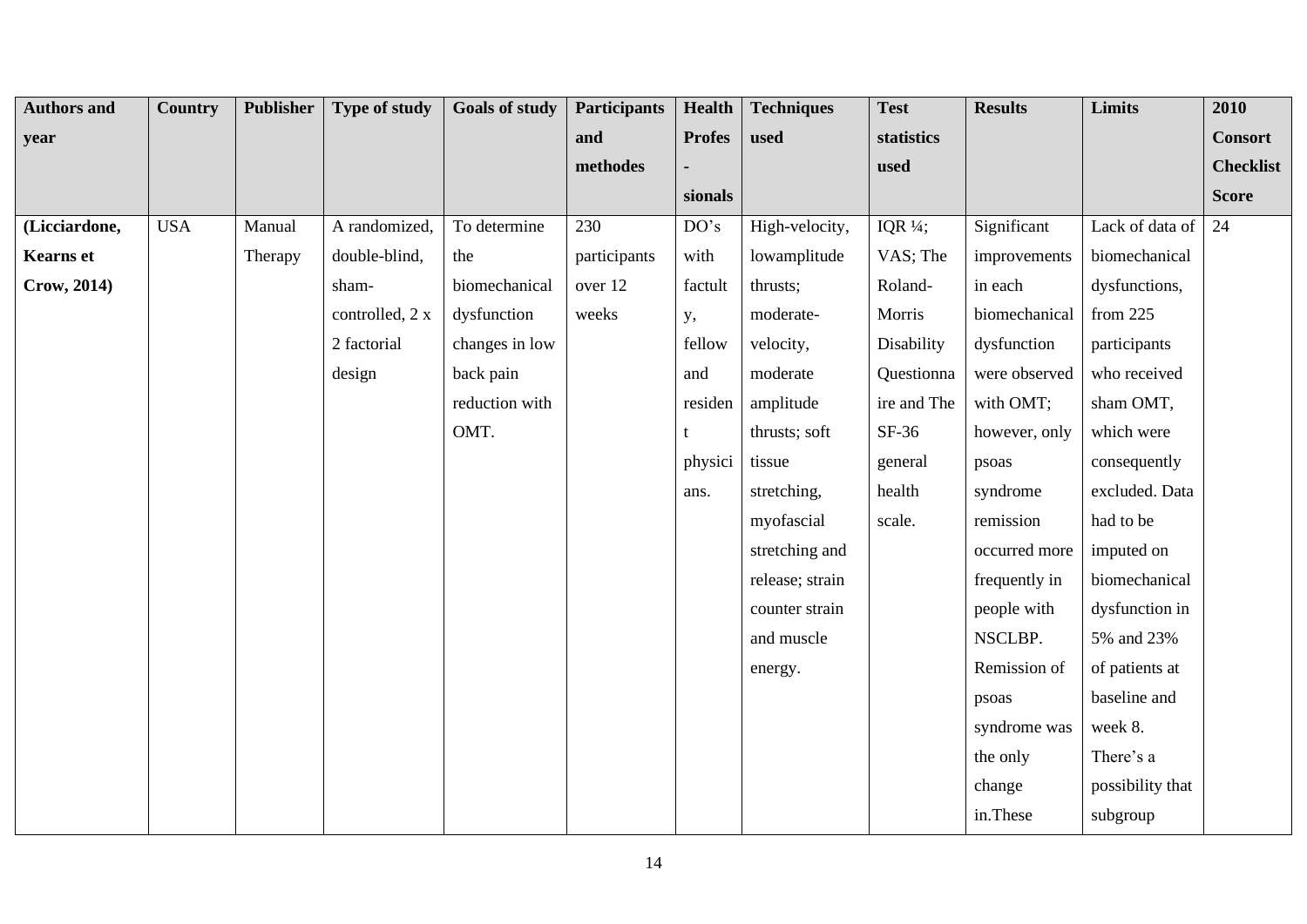| <b>Authors and</b> | <b>Country</b> | Publisher | Type of study | <b>Goals of study</b> | <b>Participants</b> | Health        | <b>Techniques</b> | <b>Test</b> | <b>Results</b> | Limits         | 2010             |
|--------------------|----------------|-----------|---------------|-----------------------|---------------------|---------------|-------------------|-------------|----------------|----------------|------------------|
| year               |                |           |               |                       | and                 | <b>Profes</b> | used              | statistics  |                |                | <b>Consort</b>   |
|                    |                |           |               |                       | methodes            |               |                   | used        |                |                | <b>Checklist</b> |
|                    |                |           |               |                       |                     | sionals       |                   |             |                |                | <b>Score</b>     |
|                    |                |           |               |                       |                     |               |                   |             | findings       | comparisons    |                  |
|                    |                |           |               |                       |                     |               |                   |             | suggest that   | of NSCLBP      |                  |
|                    |                |           |               |                       |                     |               |                   |             | remission of   | responders and |                  |
|                    |                |           |               |                       |                     |               |                   |             | psoas          | non-           |                  |
|                    |                |           |               |                       |                     |               |                   |             | syndrome       | responders     |                  |
|                    |                |           |               |                       |                     |               |                   |             | may play a     | may have been  |                  |
|                    |                |           |               |                       |                     |               |                   |             | key role in    | biased by      |                  |
|                    |                |           |               |                       |                     |               |                   |             | explaining     | unknown        |                  |
|                    |                |           |               |                       |                     |               |                   |             | improvement    | confounders    |                  |
|                    |                |           |               |                       |                     |               |                   |             | in patients    | that were no   |                  |
|                    |                |           |               |                       |                     |               |                   |             | with chronic   | longer         |                  |
|                    |                |           |               |                       |                     |               |                   |             | NSCLBP and     | randomly       |                  |
|                    |                |           |               |                       |                     |               |                   |             | OMT.           | distributed    |                  |
|                    |                |           |               |                       |                     |               |                   |             |                | within         |                  |
|                    |                |           |               |                       |                     |               |                   |             |                | subgroups.     |                  |
|                    |                |           |               |                       |                     |               |                   |             |                | <b>NSCLBP</b>  |                  |
|                    |                |           |               |                       |                     |               |                   |             |                | responders     |                  |
|                    |                |           |               |                       |                     |               |                   |             |                | were more      |                  |
|                    |                |           |               |                       |                     |               |                   |             |                | likely than    |                  |
|                    |                |           |               |                       |                     |               |                   |             |                | non-           |                  |
|                    |                |           |               |                       |                     |               |                   |             |                | responders to  |                  |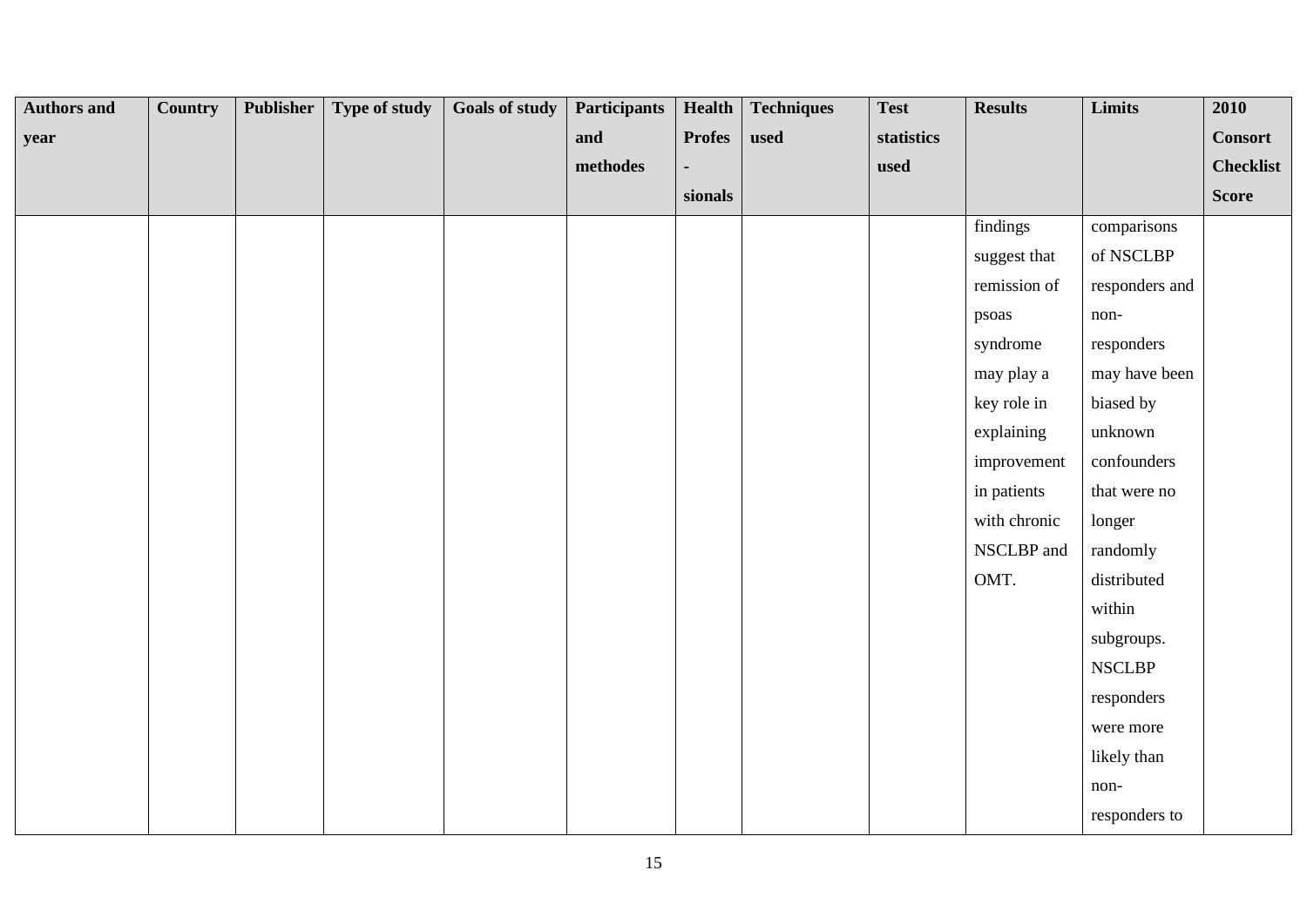| <b>Authors and</b> | Country    | <b>Publisher</b> | <b>Type of study</b> | <b>Goals of study</b> | <b>Participants</b> | Health        | <b>Techniques</b> | <b>Test</b> | <b>Results</b> | Limits         | 2010             |
|--------------------|------------|------------------|----------------------|-----------------------|---------------------|---------------|-------------------|-------------|----------------|----------------|------------------|
| year               |            |                  |                      |                       | and                 | <b>Profes</b> | used              | statistics  |                |                | <b>Consort</b>   |
|                    |            |                  |                      |                       | methodes            |               |                   | used        |                |                | <b>Checklist</b> |
|                    |            |                  |                      |                       |                     | sionals       |                   |             |                |                | <b>Score</b>     |
|                    |            |                  |                      |                       |                     |               |                   |             |                | have           |                  |
|                    |            |                  |                      |                       |                     |               |                   |             |                | completed      |                  |
|                    |            |                  |                      |                       |                     |               |                   |             |                | college        |                  |
|                    |            |                  |                      |                       |                     |               |                   |             |                | education.     |                  |
|                    |            |                  |                      |                       |                     |               |                   |             |                | This was an    |                  |
|                    |            |                  |                      |                       |                     |               |                   |             |                | uncontrollable |                  |
|                    |            |                  |                      |                       |                     |               |                   |             |                | factor in the  |                  |
|                    |            |                  |                      |                       |                     |               |                   |             |                | multivariate   |                  |
|                    |            |                  |                      |                       |                     |               |                   |             |                | analysis.      |                  |
| (Cleland et al.,   | <b>USA</b> | Spine            | Randomized           | To examine            | 112 patients,       | P.T           | Supine SMT        | Oswestry    | There was no   | Inability to   | 24.5             |
| 2009)              |            |                  | clinical trial       | the effects of        | ages between        |               | thrusts, range    | Disability  | significant    | track the      |                  |
|                    |            |                  |                      | three different       | 18 to 60,           |               | of motion,        | Questionna  | difference     | number of      |                  |
|                    |            |                  |                      | manual therapy        | 49% female.         |               | Side-Lying        | ire and the | between the 2  | patients       |                  |
|                    |            |                  |                      | techniques in a       | Participants        |               | Thrust and non-   | Numerical   | thrust groups  | screened for   |                  |
|                    |            |                  |                      | patient               | were split up       |               | thrust            | Pain        | however the    | eligibility in |                  |
|                    |            |                  |                      | population            | into 3              |               | manipulation      | Rating      | was a          | the study from |                  |
|                    |            |                  |                      | with NSCLBP.          | groups, each        |               | technique (low-   | Scale at    | significant    | each of the    |                  |
|                    |            |                  |                      |                       | group only          |               | velocity, high    | baseline.   | difference     | settings. The  |                  |
|                    |            |                  |                      |                       | recived one         |               | amplitude         |             | between non-   | study did not  |                  |
|                    |            |                  |                      |                       | of the              |               | oscillatory       |             | thrust and     | include a      |                  |
|                    |            |                  |                      |                       | techniques.         |               | force).           |             | thrust group   | control group. |                  |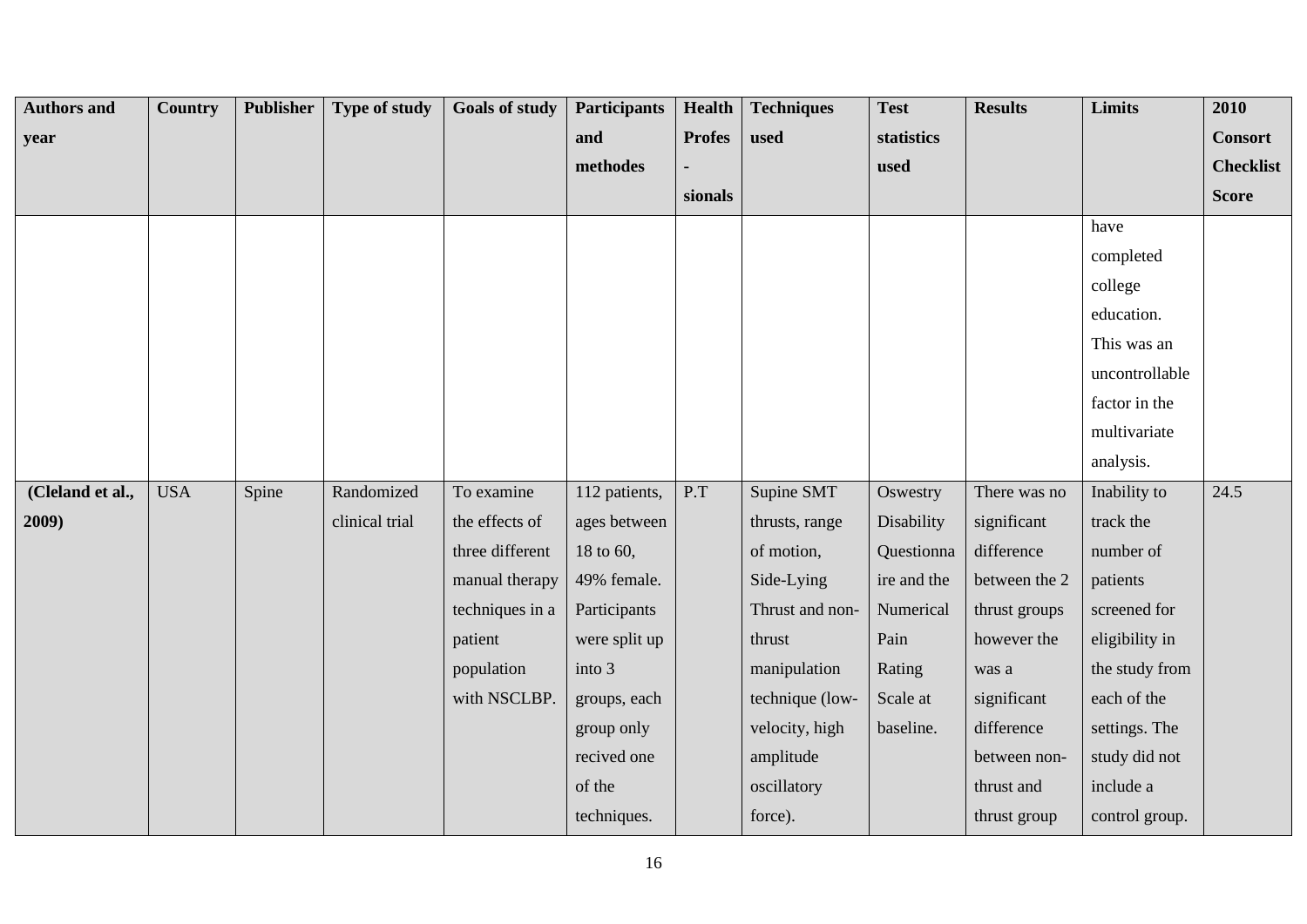| <b>Authors and</b> | <b>Country</b> | <b>Publisher</b> | Type of study | <b>Goals of study</b> | <b>Participants</b> | <b>Health</b> | <b>Techniques</b> | <b>Test</b> | <b>Results</b> | Limits           | 2010             |
|--------------------|----------------|------------------|---------------|-----------------------|---------------------|---------------|-------------------|-------------|----------------|------------------|------------------|
| year               |                |                  |               |                       | and                 | <b>Profes</b> | used              | statistics  |                |                  | <b>Consort</b>   |
|                    |                |                  |               |                       | $\bf{methods}$      |               |                   | used        |                |                  | <b>Checklist</b> |
|                    |                |                  |               |                       |                     | sionals       |                   |             |                |                  | <b>Score</b>     |
|                    |                |                  |               |                       |                     |               |                   |             | even up untill | They couldn't    |                  |
|                    |                |                  |               |                       |                     |               |                   |             | 6 months.      | determine if     |                  |
|                    |                |                  |               |                       |                     |               |                   |             | Thrust therapy | the use of       |                  |
|                    |                |                  |               |                       |                     |               |                   |             | had greater    | thrusts for      |                  |
|                    |                |                  |               |                       |                     |               |                   |             | effects the    | patients who     |                  |
|                    |                |                  |               |                       |                     |               |                   |             | non-thrust     | are positive on  |                  |
|                    |                |                  |               |                       |                     |               |                   |             | which was      | the Clinical     |                  |
|                    |                |                  |               |                       |                     |               |                   |             | hypothisized   | Prediction       |                  |
|                    |                |                  |               |                       |                     |               |                   |             | by the         | Rule, would      |                  |
|                    |                |                  |               |                       |                     |               |                   |             | neurophysiolo  | produce          |                  |
|                    |                |                  |               |                       |                     |               |                   |             | gical response | superior         |                  |
|                    |                |                  |               |                       |                     |               |                   |             | it produced.   | outcomes         |                  |
|                    |                |                  |               |                       |                     |               |                   |             |                | when             |                  |
|                    |                |                  |               |                       |                     |               |                   |             |                | compared to      |                  |
|                    |                |                  |               |                       |                     |               |                   |             |                | no treatment.    |                  |
|                    |                |                  |               |                       |                     |               |                   |             |                | Spontaneous      |                  |
|                    |                |                  |               |                       |                     |               |                   |             |                | recovery         |                  |
|                    |                |                  |               |                       |                     |               |                   |             |                | within the first |                  |
|                    |                |                  |               |                       |                     |               |                   |             |                | few days or      |                  |
|                    |                |                  |               |                       |                     |               |                   |             |                | weeks is         |                  |
|                    |                |                  |               |                       |                     |               |                   |             |                | believed to      |                  |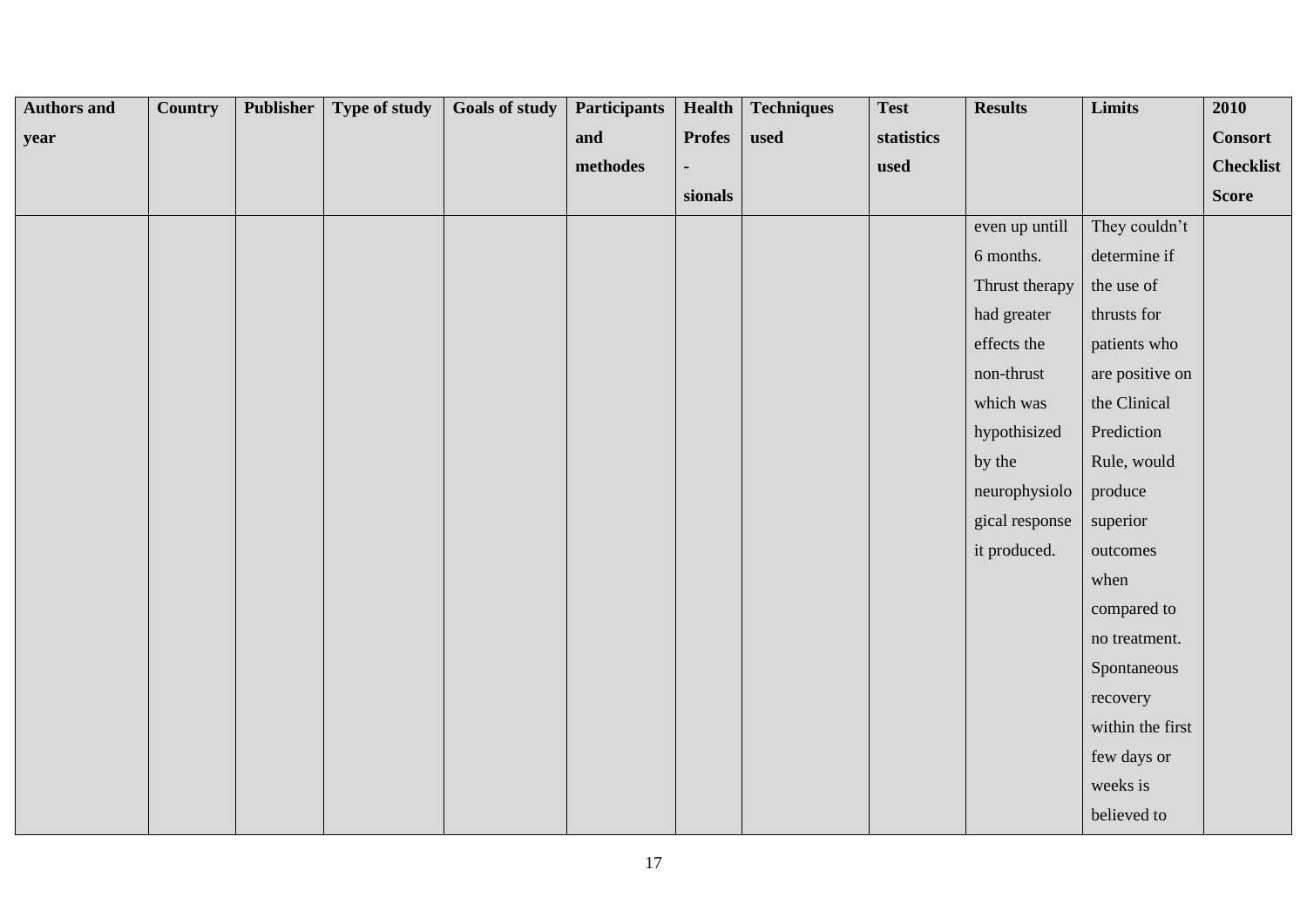| <b>Authors and</b> | <b>Country</b> | Publisher | Type of study | <b>Goals of study</b> | <b>Participants</b> | <b>Health</b> | <b>Techniques</b> | <b>Test</b> | <b>Results</b> | Limits            | 2010             |
|--------------------|----------------|-----------|---------------|-----------------------|---------------------|---------------|-------------------|-------------|----------------|-------------------|------------------|
| year               |                |           |               |                       | and                 | <b>Profes</b> | used              | statistics  |                |                   | <b>Consort</b>   |
|                    |                |           |               |                       | $\bf{methods}$      |               |                   | used        |                |                   | <b>Checklist</b> |
|                    |                |           |               |                       |                     | sionals       |                   |             |                |                   | Score            |
|                    |                |           |               |                       |                     |               |                   |             |                | happen often      |                  |
|                    |                |           |               |                       |                     |               |                   |             |                | with an acute     |                  |
|                    |                |           |               |                       |                     |               |                   |             |                | episode of        |                  |
|                    |                |           |               |                       |                     |               |                   |             |                | LBP, however      |                  |
|                    |                |           |               |                       |                     |               |                   |             |                | most patients     |                  |
|                    |                |           |               |                       |                     |               |                   |             |                | in this trial had |                  |
|                    |                |           |               |                       |                     |               |                   |             |                | symptoms for      |                  |
|                    |                |           |               |                       |                     |               |                   |             |                | a much longer     |                  |
|                    |                |           |               |                       |                     |               |                   |             |                | time which        |                  |
|                    |                |           |               |                       |                     |               |                   |             |                | made              |                  |
|                    |                |           |               |                       |                     |               |                   |             |                | spontaneous       |                  |
|                    |                |           |               |                       |                     |               |                   |             |                | resolution        |                  |
|                    |                |           |               |                       |                     |               |                   |             |                | unlikely.         |                  |
|                    |                |           |               |                       |                     |               |                   |             |                | There was no      |                  |
|                    |                |           |               |                       |                     |               |                   |             |                | difference in     |                  |
|                    |                |           |               |                       |                     |               |                   |             |                | symptom           |                  |
|                    |                |           |               |                       |                     |               |                   |             |                | duration          |                  |
|                    |                |           |               |                       |                     |               |                   |             |                | among the         |                  |
|                    |                |           |               |                       |                     |               |                   |             |                | treatment         |                  |
|                    |                |           |               |                       |                     |               |                   |             |                | groups,           |                  |
|                    |                |           |               |                       |                     |               |                   |             |                | therefore         |                  |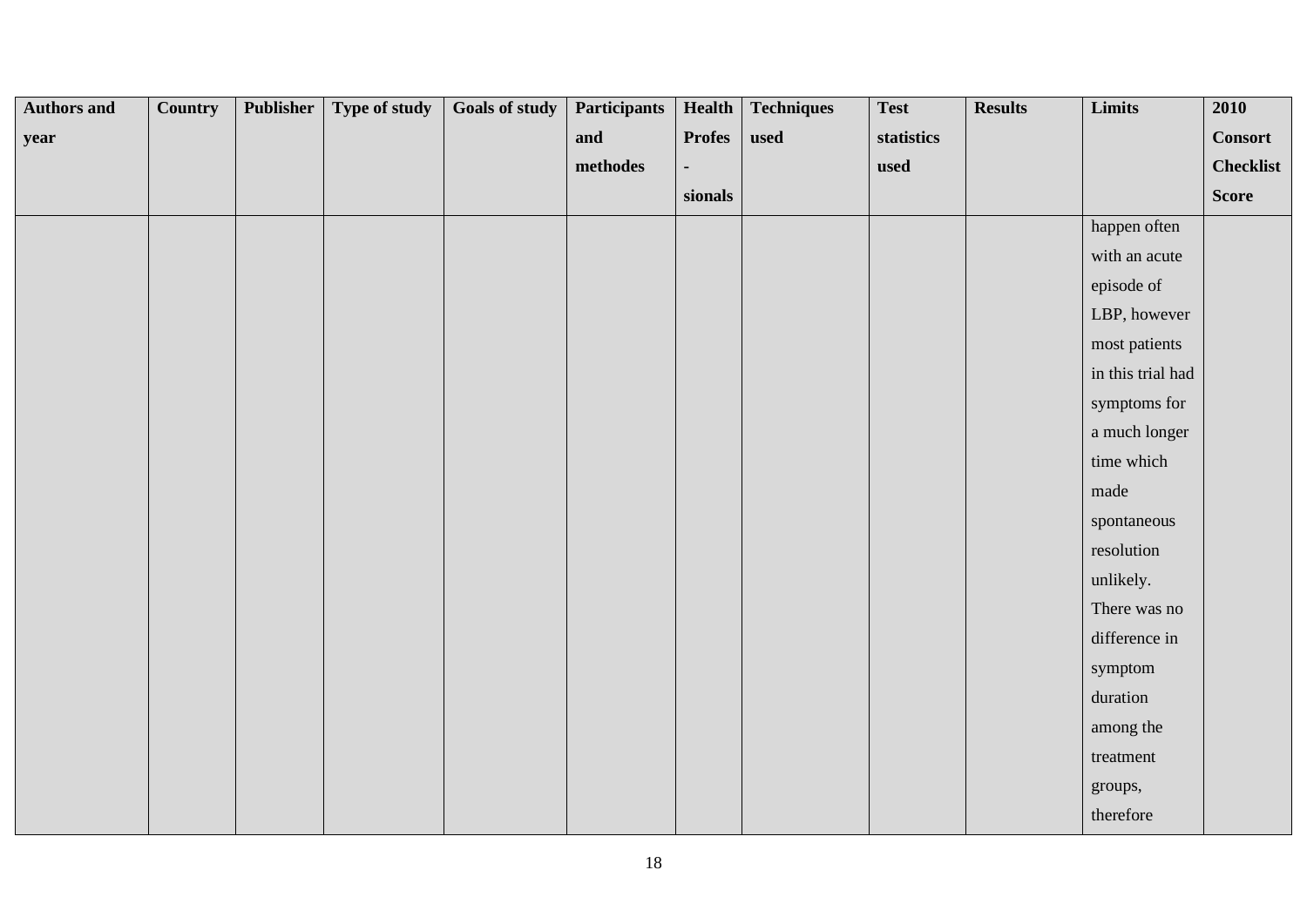| <b>Authors and</b>     | <b>Country</b> | Publisher | <b>Type of study</b> | <b>Goals of study</b> | <b>Participants</b> | <b>Health</b> | <b>Techniques</b> | <b>Test</b>  | <b>Results</b> | <b>Limits</b>  | 2010             |
|------------------------|----------------|-----------|----------------------|-----------------------|---------------------|---------------|-------------------|--------------|----------------|----------------|------------------|
| year                   |                |           |                      |                       | and                 | <b>Profes</b> | used              | statistics   |                |                | <b>Consort</b>   |
|                        |                |           |                      |                       | methodes            |               |                   | used         |                |                | <b>Checklist</b> |
|                        |                |           |                      |                       |                     | sionals       |                   |              |                |                | <b>Score</b>     |
|                        |                |           |                      |                       |                     |               |                   |              |                | spontaneous    |                  |
|                        |                |           |                      |                       |                     |               |                   |              |                | resolution     |                  |
|                        |                |           |                      |                       |                     |               |                   |              |                | would not      |                  |
|                        |                |           |                      |                       |                     |               |                   |              |                | explain the    |                  |
|                        |                |           |                      |                       |                     |               |                   |              |                | different      |                  |
|                        |                |           |                      |                       |                     |               |                   |              |                | recovery rates |                  |
|                        |                |           |                      |                       |                     |               |                   |              |                | between        |                  |
|                        |                |           |                      |                       |                     |               |                   |              |                | groups.        |                  |
| (Senna et              | Egypt          | Spine     | Rondomized           | To assess the         | 60                  | M.D's         | S.M.T             | Subjective   | Groups         | This trial had | 22.5             |
| <b>Machaly</b> , 2011) |                |           | trial                | effectiveness         | participants        | with          |                   | Patient-     | Experienced    | limitations    |                  |
|                        |                |           |                      | of spinal             | ages between        | over          |                   | <b>Based</b> | significantly  | caused by      |                  |
|                        |                |           |                      | manipulation          | 20 to 60.12         | $10\,$        |                   | Assessmen    | lower pain     | missing data   |                  |
|                        |                |           |                      | therapy for           | sessions of         | years         |                   | ts, Pain     | and disability | when certain   |                  |
|                        |                |           |                      | NSCLBP and            | manipulation        | experi        |                   | levels were  | scores         | patients       |                  |
|                        |                |           |                      | to determine          | or sham             | ence          |                   | assessed on  | compared       | refused a      |                  |
|                        |                |           |                      | the                   | manipulation        | for           |                   | a visual     | with control   | follow ups a   |                  |
|                        |                |           |                      | effectiveness         | , followed by       | low           |                   | analog       | group after 1- | certain        |                  |
|                        |                |           |                      | of SMT for            | back                | back          |                   | scale.       | month period.  | intervals.     |                  |
|                        |                |           |                      | long-term pain        | exercise in         | pain.         |                   |              | By the end of  | Multiple       |                  |
|                        |                |           |                      | and disability        | form of             |               |                   |              | the10-month    | imputation     |                  |
|                        |                |           |                      | for NSCLBP            | pelvic tilt         |               |                   |              | period,        | was used to    |                  |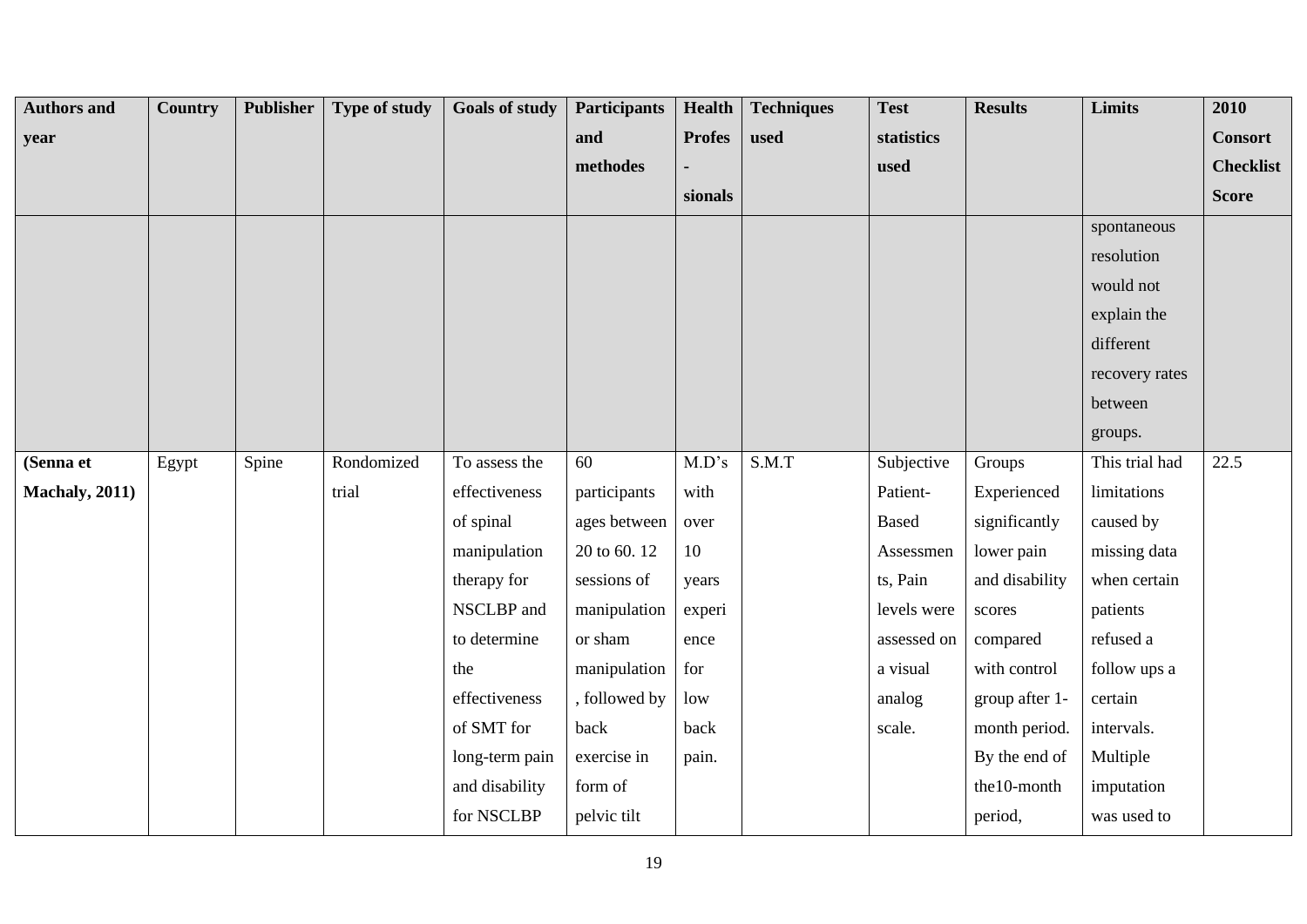| <b>Authors and</b> | <b>Country</b> | Publisher | Type of study | <b>Goals of study</b> | <b>Participants</b> | Health        | <b>Techniques</b> | <b>Test</b> | <b>Results</b>  | Limits      | 2010             |
|--------------------|----------------|-----------|---------------|-----------------------|---------------------|---------------|-------------------|-------------|-----------------|-------------|------------------|
| year               |                |           |               |                       | and                 | <b>Profes</b> | used              | statistics  |                 |             | <b>Consort</b>   |
|                    |                |           |               |                       | $\bf{methods}$      |               |                   | used        |                 |             | <b>Checklist</b> |
|                    |                |           |               |                       |                     | sionals       |                   |             |                 |             | Score            |
|                    |                |           |               | after initial         | range of            |               |                   |             | patients with   | compensate  |                  |
|                    |                |           |               | treatment             | motion. The         |               |                   |             | maintained      | the missing |                  |
|                    |                |           |               |                       | first recived       |               |                   |             | SMT had         | data.       |                  |
|                    |                |           |               |                       | a sham SMT          |               |                   |             | significantly   |             |                  |
|                    |                |           |               |                       | using               |               |                   |             | lower pain      |             |                  |
|                    |                |           |               |                       | minimal             |               |                   |             | and disability  |             |                  |
|                    |                |           |               |                       | force over a        |               |                   |             | scores          |             |                  |
|                    |                |           |               |                       | $1$ -month          |               |                   |             | compared        |             |                  |
|                    |                |           |               |                       | period              |               |                   |             | with the        |             |                  |
|                    |                |           |               |                       | (control            |               |                   |             | patients of the |             |                  |
|                    |                |           |               |                       | group), and         |               |                   |             | nonmaintaine    |             |                  |
|                    |                |           |               |                       | no                  |               |                   |             | d SMT group.    |             |                  |
|                    |                |           |               |                       | treatments          |               |                   |             |                 |             |                  |
|                    |                |           |               |                       | for the             |               |                   |             |                 |             |                  |
|                    |                |           |               |                       | subsequent 9        |               |                   |             |                 |             |                  |
|                    |                |           |               |                       | months. The         |               |                   |             |                 |             |                  |
|                    |                |           |               |                       | second group        |               |                   |             |                 |             |                  |
|                    |                |           |               |                       | recived the         |               |                   |             |                 |             |                  |
|                    |                |           |               |                       | real SMT            |               |                   |             |                 |             |                  |
|                    |                |           |               |                       | three times         |               |                   |             |                 |             |                  |
|                    |                |           |               |                       | weekly over         |               |                   |             |                 |             |                  |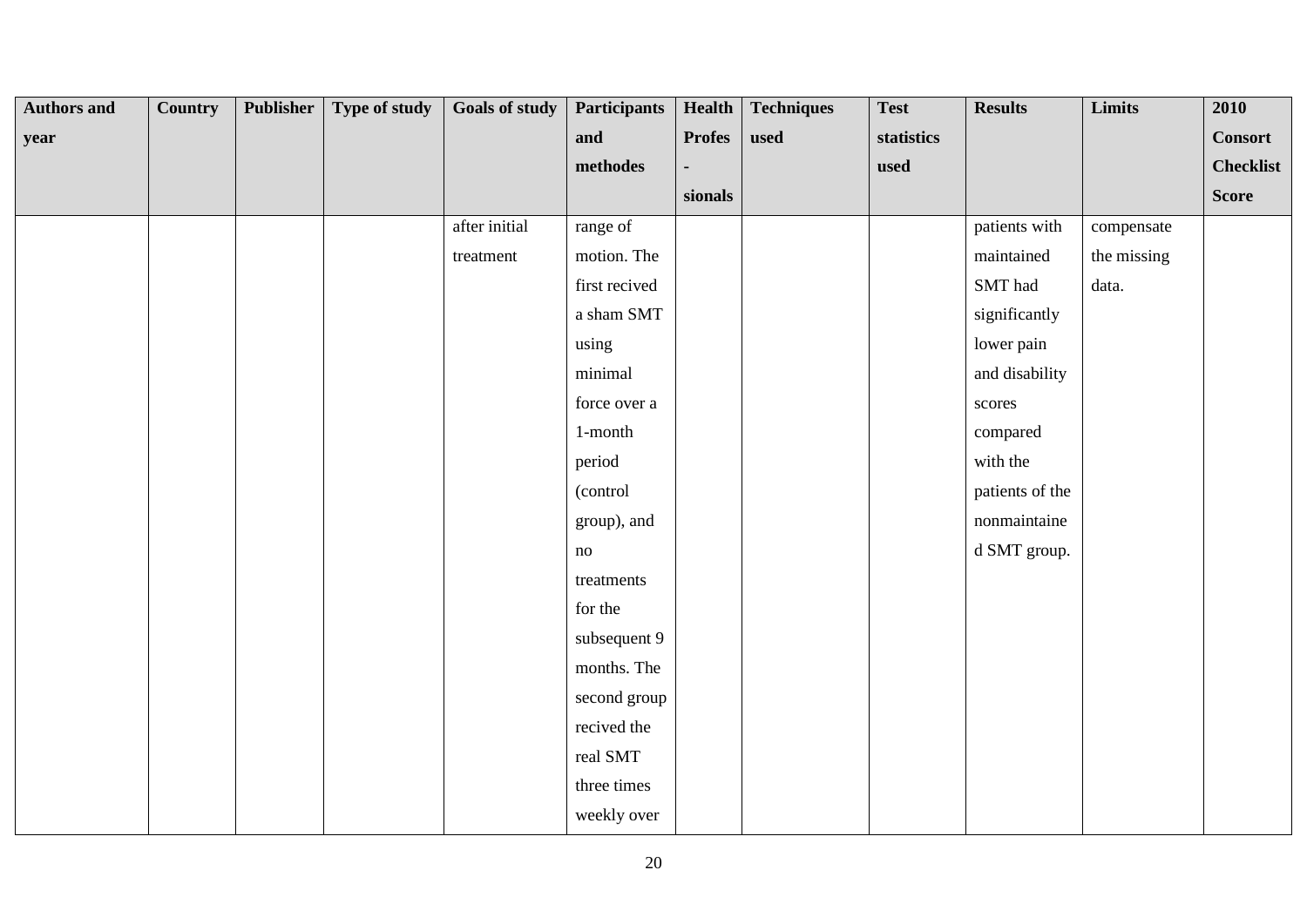| <b>Authors and</b> | <b>Country</b> | Publisher | Type of study | <b>Goals of study</b> | <b>Participants</b>                                   |               | Health   Techniques | <b>Test</b> | <b>Results</b> | Limits | 2010             |
|--------------------|----------------|-----------|---------------|-----------------------|-------------------------------------------------------|---------------|---------------------|-------------|----------------|--------|------------------|
| year               |                |           |               |                       | and                                                   | <b>Profes</b> | used                | statistics  |                |        | <b>Consort</b>   |
|                    |                |           |               |                       | $\bf{methods}$                                        |               |                     | used        |                |        | <b>Checklist</b> |
|                    |                |           |               |                       |                                                       | sionals       |                     |             |                |        | <b>Score</b>     |
|                    |                |           |               |                       | $\,$ a $\,$ 1-month                                   |               |                     |             |                |        |                  |
|                    |                |           |               |                       | period, with                                          |               |                     |             |                |        |                  |
|                    |                |           |               |                       | no                                                    |               |                     |             |                |        |                  |
|                    |                |           |               |                       | treatments                                            |               |                     |             |                |        |                  |
|                    |                |           |               |                       | for the                                               |               |                     |             |                |        |                  |
|                    |                |           |               |                       | subsequent 9                                          |               |                     |             |                |        |                  |
|                    |                |           |               |                       | months. The                                           |               |                     |             |                |        |                  |
|                    |                |           |               |                       | third group                                           |               |                     |             |                |        |                  |
|                    |                |           |               |                       | also received                                         |               |                     |             |                |        |                  |
|                    |                |           |               |                       | the real SMT                                          |               |                     |             |                |        |                  |
|                    |                |           |               |                       | as second                                             |               |                     |             |                |        |                  |
|                    |                |           |               |                       | group over a                                          |               |                     |             |                |        |                  |
|                    |                |           |               |                       | $1$ -month                                            |               |                     |             |                |        |                  |
|                    |                |           |               |                       | period                                                |               |                     |             |                |        |                  |
|                    |                |           |               |                       | "initial                                              |               |                     |             |                |        |                  |
|                    |                |           |               |                       | intensive                                             |               |                     |             |                |        |                  |
|                    |                |           |               |                       | SMT," along                                           |               |                     |             |                |        |                  |
|                    |                |           |               |                       | with                                                  |               |                     |             |                |        |                  |
|                    |                |           |               |                       | "maintenanc                                           |               |                     |             |                |        |                  |
|                    |                |           |               |                       | e $\text{SMT}^{\boldsymbol{\cdot}\boldsymbol{\cdot}}$ |               |                     |             |                |        |                  |
|                    |                |           |               |                       | every 2                                               |               |                     |             |                |        |                  |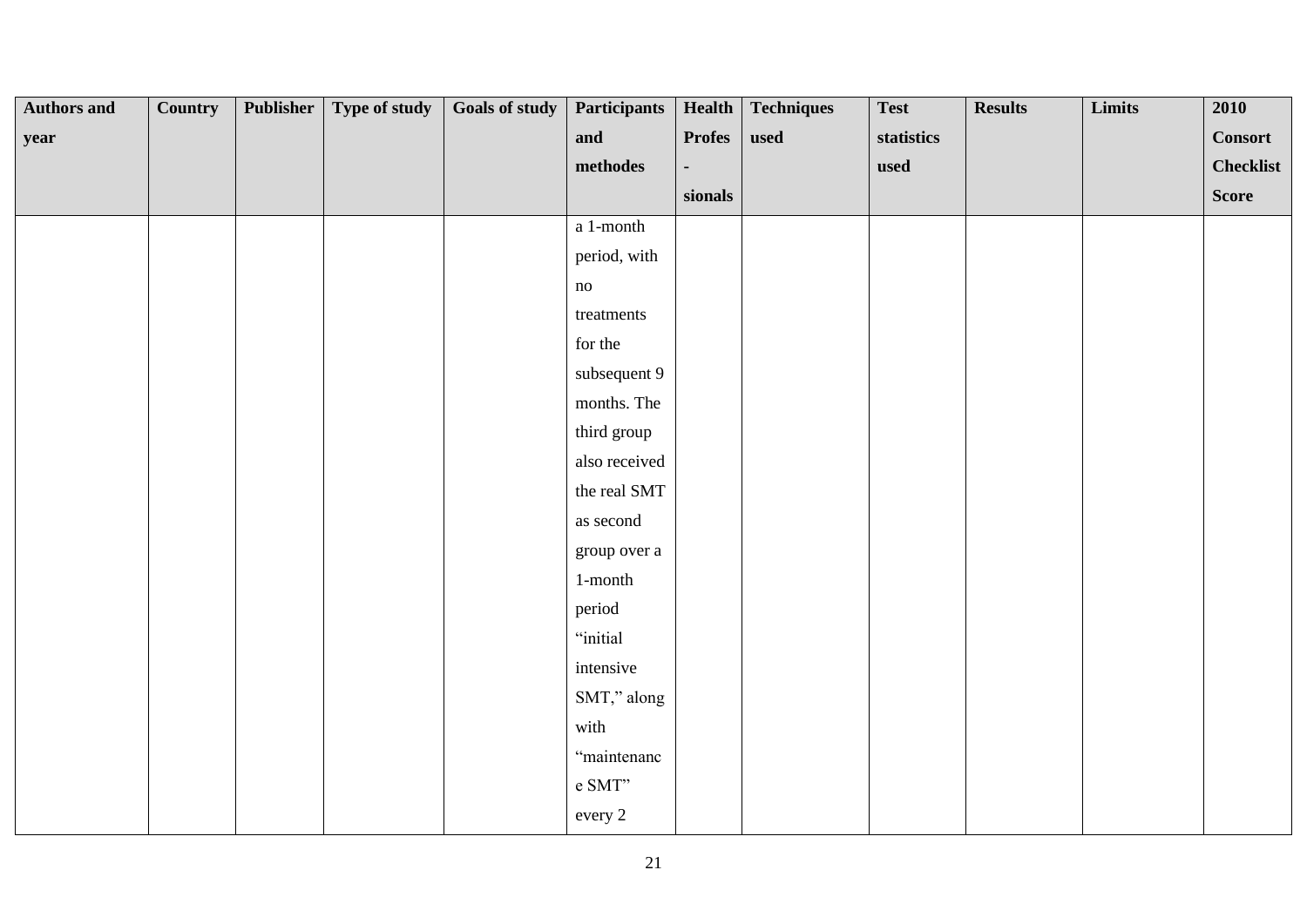| <b>Authors and</b> | <b>Country</b> | Publisher | <b>Type of study</b> | <b>Goals of study</b> | <b>Participants</b> | Health        | <b>Techniques</b> | <b>Test</b> | <b>Results</b> | Limits            | 2010             |
|--------------------|----------------|-----------|----------------------|-----------------------|---------------------|---------------|-------------------|-------------|----------------|-------------------|------------------|
| year               |                |           |                      |                       | and                 | <b>Profes</b> | used              | statistics  |                |                   | <b>Consort</b>   |
|                    |                |           |                      |                       | methodes            |               |                   | used        |                |                   | <b>Checklist</b> |
|                    |                |           |                      |                       |                     | sionals       |                   |             |                |                   | <b>Score</b>     |
|                    |                |           |                      |                       | weeks for           |               |                   |             |                |                   |                  |
|                    |                |           |                      |                       | the next 9          |               |                   |             |                |                   |                  |
|                    |                |           |                      |                       | months              |               |                   |             |                |                   |                  |
|                    |                |           |                      |                       | (maintained         |               |                   |             |                |                   |                  |
|                    |                |           |                      |                       | SMT group).         |               |                   |             |                |                   |                  |
|                    |                |           |                      |                       | Techniques          |               |                   |             |                |                   |                  |
|                    |                |           |                      |                       | were defined        |               |                   |             |                |                   |                  |
|                    |                |           |                      |                       | as high             |               |                   |             |                |                   |                  |
|                    |                |           |                      |                       | velocity low        |               |                   |             |                |                   |                  |
|                    |                |           |                      |                       | amplitude           |               |                   |             |                |                   |                  |
|                    |                |           |                      |                       | thrusts.            |               |                   |             |                |                   |                  |
| (Haas, Vavrek,     | <b>USA</b>     | Spine     | A randomized         | To identify the       | 400                 | D.C           | S.M.T and light   | Self-       | The number     | Nine              | 24.5             |
| Peterson,          |                |           | controlled trial     | dose-response         | participants        |               | massage           | reported    | of spinal      | participants      |                  |
| Polissar et        |                |           |                      | relationship          | split into 4        |               |                   | modified    | manipulation   | were              |                  |
| Neradilek,         |                |           |                      | between visits        | groups of           |               |                   | Von Korff   | visits had     | completely        |                  |
| 2014)              |                |           |                      | to a                  | 100 received        |               |                   | pain and    | modest effects | lost to follow-   |                  |
|                    |                |           |                      | chiropractor          | a quantity of       |               |                   | disability  | on NSCLBP      | up. No sham       |                  |
|                    |                |           |                      | for spinal            | 0, 6, 12, or        |               |                   | scales      | compared to    | group however     |                  |
|                    |                |           |                      | manipulation          | <b>18 SMT</b>       |               |                   | validated   | those of 18    | they justified it |                  |
|                    |                |           |                      | and NSCLBP            | sessions            |               |                   | by          | hands-on       | by saying "it     |                  |
|                    |                |           |                      | outcomes and          | from a              |               |                   | Underwoo    | visits to a    | would be          |                  |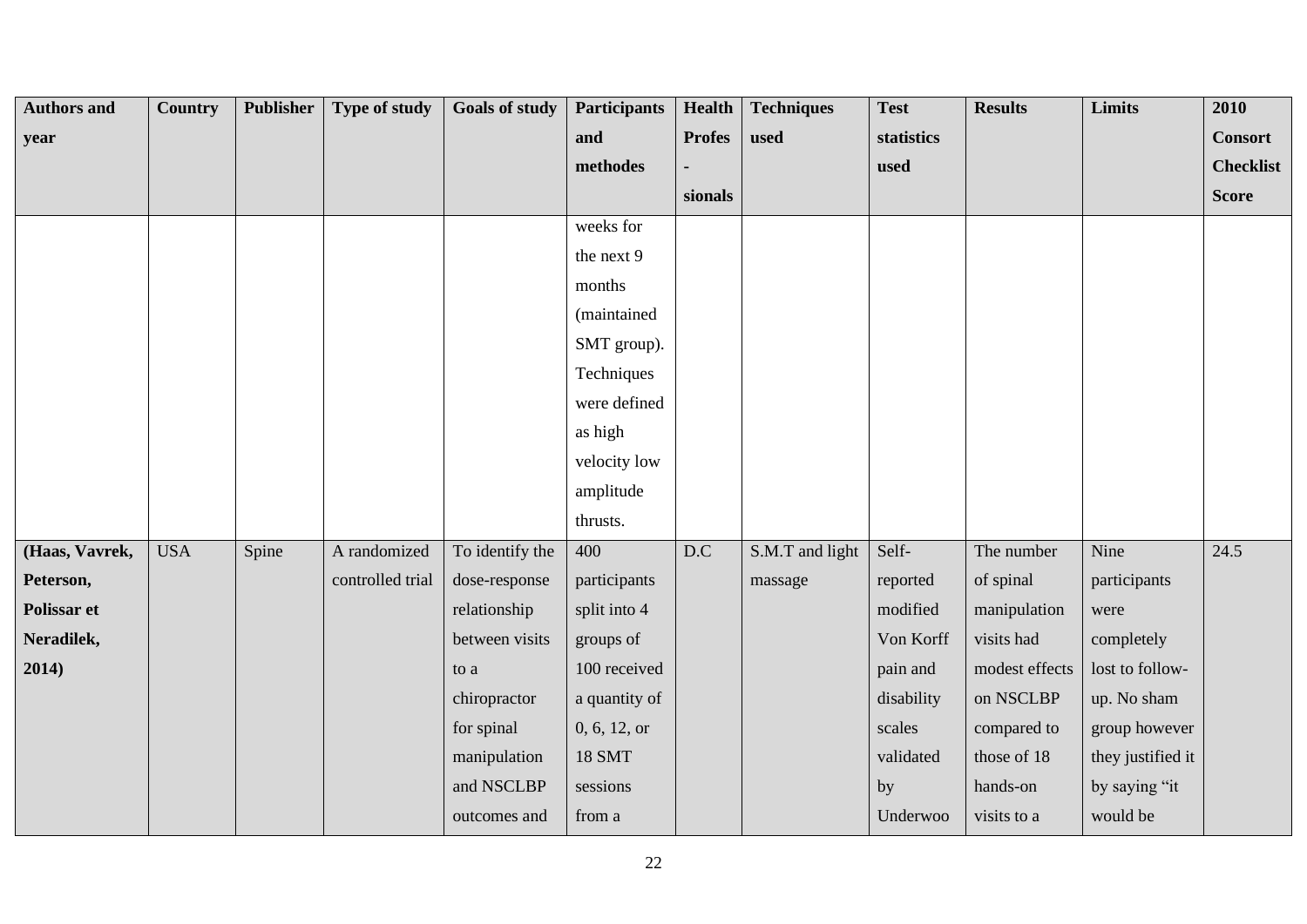| <b>Authors and</b> | Country | Publisher | Type of study | <b>Goals of study</b> | <b>Participants</b> | Health        | <b>Techniques</b> | <b>Test</b>    | <b>Results</b> | Limits          | 2010             |
|--------------------|---------|-----------|---------------|-----------------------|---------------------|---------------|-------------------|----------------|----------------|-----------------|------------------|
| year               |         |           |               |                       | and                 | <b>Profes</b> | used              | statistics     |                |                 | <b>Consort</b>   |
|                    |         |           |               |                       | methodes            |               |                   | used           |                |                 | <b>Checklist</b> |
|                    |         |           |               |                       |                     | sionals       |                   |                |                |                 | <b>Score</b>     |
|                    |         |           |               | to determine          | chiropractor.       |               |                   | d et al.;      | chiropractor.  | impossible to   |                  |
|                    |         |           |               | the efficacy of       | All                 |               |                   | pain           | 12 visits      | blind           |                  |
|                    |         |           |               | manipulation          | participants        |               |                   | unpleasant     | yielded the    | participants    |                  |
|                    |         |           |               | by comparison         | were given          |               |                   | ness;          | most           | because half    |                  |
|                    |         |           |               | with a light          | 18 treatment,       |               |                   | Physical       | favorable      | received visits |                  |
|                    |         |           |               | massage               | 3 per week          |               |                   | and Mental     | results but    | for both        |                  |
|                    |         |           |               | control.              | for 6 weeks.        |               |                   | Component      | was not well   | treatment and   |                  |
|                    |         |           |               |                       | The control         |               |                   | Summary        | distinguished  | control and     |                  |
|                    |         |           |               |                       | group               |               |                   | Scales of      | from other     | could compare   |                  |
|                    |         |           |               |                       | received the        |               |                   | the short-     | dose levels.   | interventions." |                  |
|                    |         |           |               |                       | sham SMT            |               |                   | form;          |                |                 |                  |
|                    |         |           |               |                       | which               |               |                   | Health         |                |                 |                  |
|                    |         |           |               |                       | consisted of        |               |                   | State          |                |                 |                  |
|                    |         |           |               |                       | a light             |               |                   | Visual         |                |                 |                  |
|                    |         |           |               |                       | massage, the        |               |                   | Analog         |                |                 |                  |
|                    |         |           |               |                       | other group         |               |                   | Scale from     |                |                 |                  |
|                    |         |           |               |                       | received the        |               |                   | <b>EuroQol</b> |                |                 |                  |
|                    |         |           |               |                       | real SMT.           |               |                   | and Fear-      |                |                 |                  |
|                    |         |           |               |                       | The sham            |               |                   | Avoidance      |                |                 |                  |
|                    |         |           |               |                       | treatment           |               |                   | <b>Beliefs</b> |                |                 |                  |
|                    |         |           |               |                       | was that of a       |               |                   |                |                |                 |                  |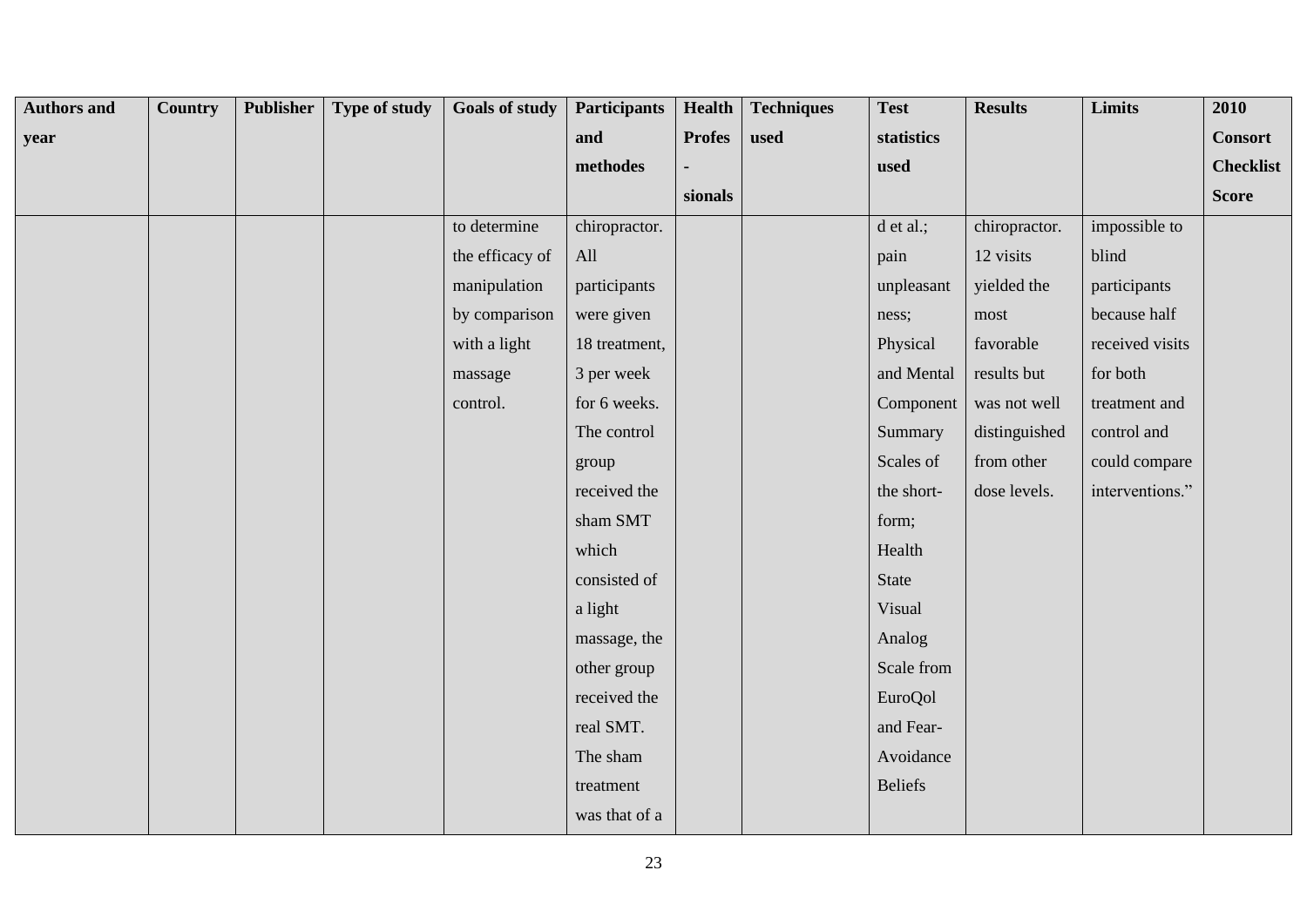| <b>Authors and</b>     | <b>Country</b> | Publisher | Type of study    | <b>Goals of study</b> | <b>Participants</b> | <b>Health</b> | <b>Techniques</b> | <b>Test</b> | <b>Results</b> | Limits         | 2010             |
|------------------------|----------------|-----------|------------------|-----------------------|---------------------|---------------|-------------------|-------------|----------------|----------------|------------------|
| year                   |                |           |                  |                       | and                 | <b>Profes</b> | used              | statistics  |                |                | <b>Consort</b>   |
|                        |                |           |                  |                       | methodes            |               |                   | used        |                |                | <b>Checklist</b> |
|                        |                |           |                  |                       |                     | sionals       |                   |             |                |                | <b>Score</b>     |
|                        |                |           |                  |                       | therapeutic         |               |                   | Questionna  |                |                |                  |
|                        |                |           |                  |                       | massage             |               |                   | ire.        |                |                |                  |
|                        |                |           |                  |                       | however             |               |                   |             |                |                |                  |
|                        |                |           |                  |                       | lighter             |               |                   |             |                |                |                  |
|                        |                |           |                  |                       | pressure was        |               |                   |             |                |                |                  |
|                        |                |           |                  |                       | used and            |               |                   |             |                |                |                  |
|                        |                |           |                  |                       | shorter             |               |                   |             |                |                |                  |
|                        |                |           |                  |                       | duration            |               |                   |             |                |                |                  |
|                        |                |           |                  |                       | times.              |               |                   |             |                |                |                  |
| (Bicalho, Setti,       | <b>Brazil</b>  | Manual    | A randomized     | To analyse the        | 40                  | One           | High-velocity     | Oswestry    | The SMT        | This study     | 17               |
| Macagnan,              |                | Therapy   | controlled trial | immediate             | participants        | D.O           | spine             | low back    | group had      | does not speak |                  |
| Cano et                |                |           |                  | effects of high-      | were                | with 5        | manipulation      | pain and    | significantly  | about          |                  |
| <b>Manffra</b> , 2010) |                |           |                  | velocity spine        | randomized          | years         |                   | Visual      | less pain      | limitations.   |                  |
|                        |                |           |                  | manipulation          | into 2              | experi        |                   | analogue    | intesnsity     |                |                  |
|                        |                |           |                  | on paraspinal         | groups, the         | ence.         |                   | scale were  | compared to    |                |                  |
|                        |                |           |                  | activity during       | control and         |               |                   | used to     | controls.      |                |                  |
|                        |                |           |                  | trunk                 | the SMT             |               |                   | asses back  | Using the      |                |                  |
|                        |                |           |                  | flexion/extensi       | group.              |               |                   | pain and    | EMG, the       |                |                  |
|                        |                |           |                  | on.                   | Control             |               |                   | disability. | flexion phase  |                |                  |
|                        |                |           |                  |                       | group had 8         |               |                   | An EMG      | values did not |                |                  |
|                        |                |           |                  |                       | males and 12        |               |                   | was used to | change         |                |                  |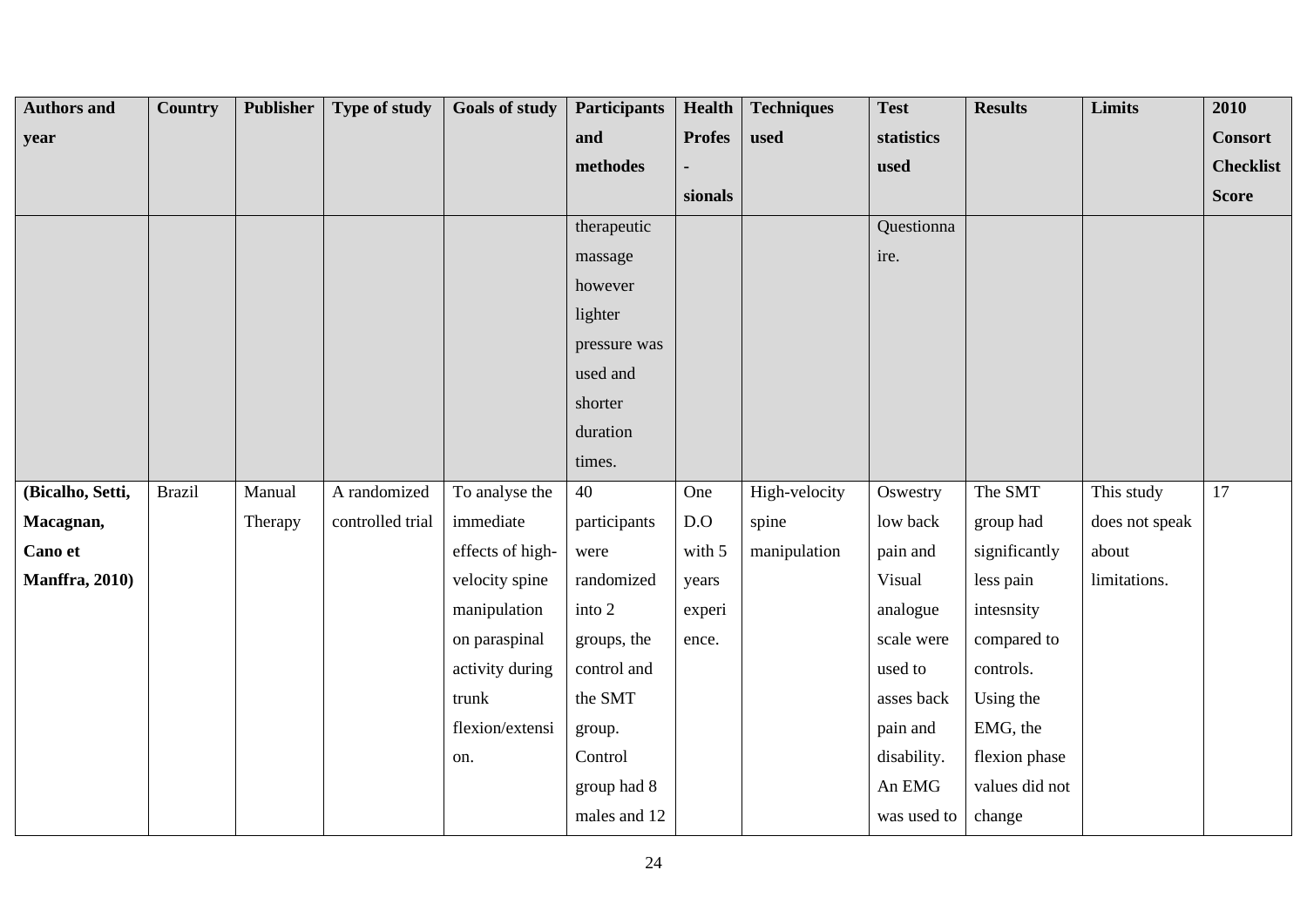| <b>Authors and</b> | Country | Publisher | Type of study | <b>Goals of study</b> | <b>Participants</b> | <b>Health</b> | <b>Techniques</b> | <b>Test</b> | <b>Results</b>  | <b>Limits</b> | 2010             |
|--------------------|---------|-----------|---------------|-----------------------|---------------------|---------------|-------------------|-------------|-----------------|---------------|------------------|
| year               |         |           |               |                       | and                 | <b>Profes</b> | used              | statistics  |                 |               | <b>Consort</b>   |
|                    |         |           |               |                       | methodes            |               |                   | used        |                 |               | <b>Checklist</b> |
|                    |         |           |               |                       |                     | sionals       |                   |             |                 |               | <b>Score</b>     |
|                    |         |           |               |                       | females. The        |               |                   | moniter     | significantly   |               |                  |
|                    |         |           |               |                       | SMT group           |               |                   | paraspinal  | following       |               |                  |
|                    |         |           |               |                       | had 5 Males         |               |                   | muscle      | manipulation    |               |                  |
|                    |         |           |               |                       | and 15              |               |                   | activity.   | for any group.  |               |                  |
|                    |         |           |               |                       | females. The        |               |                   |             | There was a     |               |                  |
|                    |         |           |               |                       | SMT group           |               |                   |             | significant     |               |                  |
|                    |         |           |               |                       | received a          |               |                   |             | decrease in     |               |                  |
|                    |         |           |               |                       | high-velocity       |               |                   |             | the relaxation  |               |                  |
|                    |         |           |               |                       | lumbar              |               |                   |             | and extension   |               |                  |
|                    |         |           |               |                       | manipulation        |               |                   |             | phase values    |               |                  |
|                    |         |           |               |                       | on L4-L5.           |               |                   |             | for the         |               |                  |
|                    |         |           |               |                       | The control         |               |                   |             | manipulation    |               |                  |
|                    |         |           |               |                       | group               |               |                   |             | group but not   |               |                  |
|                    |         |           |               |                       | remained in         |               |                   |             | for the control |               |                  |
|                    |         |           |               |                       | this position       |               |                   |             | group. The      |               |                  |
|                    |         |           |               |                       | without any         |               |                   |             | results suggest |               |                  |
|                    |         |           |               |                       | other               |               |                   |             | that a          |               |                  |
|                    |         |           |               |                       | intervention.       |               |                   |             | highvelocity    |               |                  |
|                    |         |           |               |                       | Reevaluation        |               |                   |             | SMT is able     |               |                  |
|                    |         |           |               |                       | was done in         |               |                   |             | to acutely      |               |                  |
|                    |         |           |               |                       | both groups         |               |                   |             | reduce          |               |                  |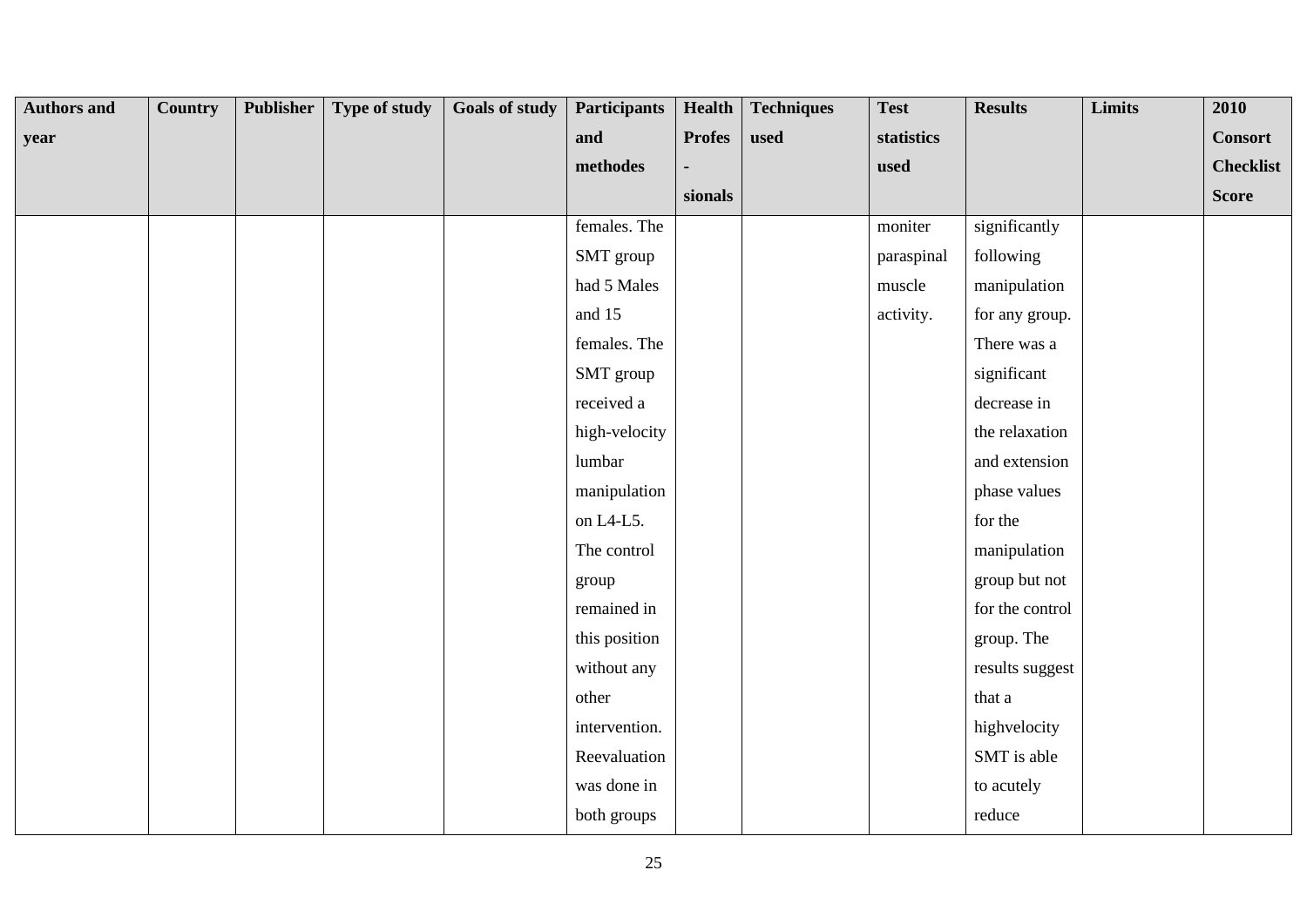| <b>Authors and</b> | Country       | <b>Publisher</b> | <b>Type of study</b> | <b>Goals of study</b> | <b>Participants</b> | <b>Health</b> | <b>Techniques</b> | <b>Test</b> | <b>Results</b>      | Limits          | 2010             |
|--------------------|---------------|------------------|----------------------|-----------------------|---------------------|---------------|-------------------|-------------|---------------------|-----------------|------------------|
| year               |               |                  |                      |                       | and                 | <b>Profes</b> | used              | statistics  |                     |                 | <b>Consort</b>   |
|                    |               |                  |                      |                       | methodes            |               |                   | used        |                     |                 | <b>Checklist</b> |
|                    |               |                  |                      |                       |                     | sionals       |                   |             |                     |                 | <b>Score</b>     |
|                    |               |                  |                      |                       | immediately         |               |                   |             | abnormal            |                 |                  |
|                    |               |                  |                      |                       | after the           |               |                   |             | <b>EMG</b> activity |                 |                  |
|                    |               |                  |                      |                       | intervention.       |               |                   |             | during the          |                 |                  |
|                    |               |                  |                      |                       |                     |               |                   |             | full-flexion        |                 |                  |
|                    |               |                  |                      |                       |                     |               |                   |             | static phase        |                 |                  |
|                    |               |                  |                      |                       |                     |               |                   |             | and activation      |                 |                  |
|                    |               |                  |                      |                       |                     |               |                   |             | during the          |                 |                  |
|                    |               |                  |                      |                       |                     |               |                   |             | extension           |                 |                  |
|                    |               |                  |                      |                       |                     |               |                   |             | phase.              |                 |                  |
| (de Oliveira,      | <b>Brazil</b> | Research         | A randomized         | To analyze the        | 148                 | P.T           | S.M.T             | Numeric     | Both groups         | Patients and    | 22               |
| Liebano, Costa,    |               | Report           | controlled           | immediate             | participants        | with          |                   | Pain        | experianced         | therapists were |                  |
| <b>Rissato et</b>  |               |                  | trial. The trial     | effects of a          | with 74 in          | 4.5           |                   | Rating      | an immediate        | not blinded.    |                  |
| Costa, 2013)       |               |                  | used a 2-arm,        | single, region-       | each group.         | years         |                   | Scale;      | decrease of         | Lack of mixed   |                  |
|                    |               |                  | prospectively        | specific SMT          | Only one            | of            |                   | Roland      | pain intensity;     | population in   |                  |
|                    |               |                  | registered,          | versus a single       | high-velocity       | experi        |                   | Morris      | however no          | trial           |                  |
|                    |               |                  | randomized           | non-region-           | manipulation        | ence          |                   | Disablilty  | differences         | participants.   |                  |
|                    |               |                  | controlled trial     | specific spinal       | was done to         | with          |                   | Questionna  | were observed       |                 |                  |
|                    |               |                  | with a blinded       | manipulation          | the upper           | low           |                   | ire;        | between the 2       |                 |                  |
|                    |               |                  | assessor.            | which was             | thoracic            | back          |                   | Pressure    | groups. The         |                 |                  |
|                    |               |                  |                      | applied on an         | region of the       | pain.         |                   | Algometer   | immediate           |                 |                  |
|                    |               |                  |                      | upper thoracic        | participants        |               |                   | at the      | changes in          |                 |                  |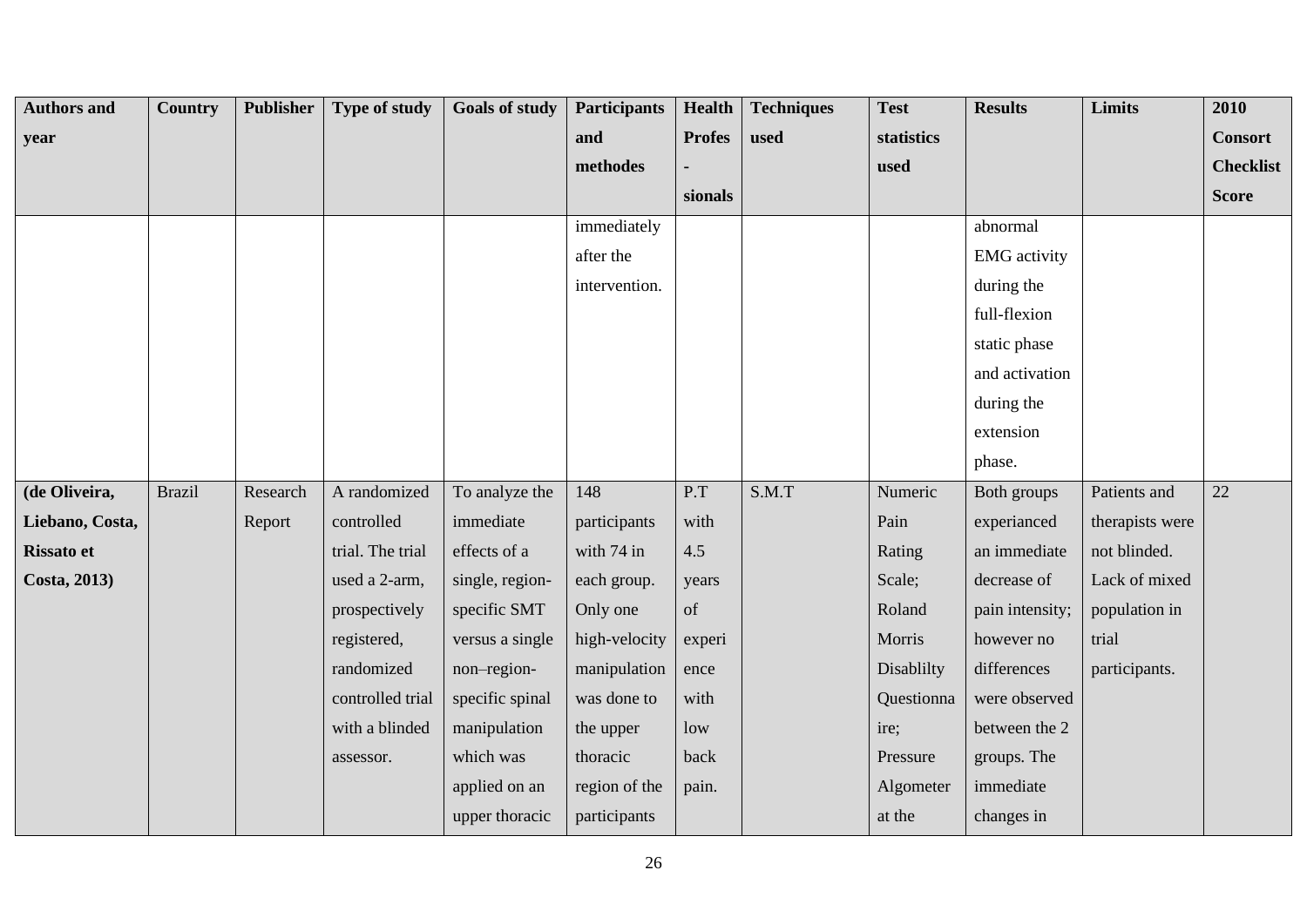| <b>Authors and</b> | Country    | <b>Publisher</b> | Type of study  | <b>Goals of study</b> | <b>Participants</b> | <b>Health</b> | <b>Techniques</b> | <b>Test</b>  | <b>Results</b> | <b>Limits</b> | 2010             |
|--------------------|------------|------------------|----------------|-----------------------|---------------------|---------------|-------------------|--------------|----------------|---------------|------------------|
| year               |            |                  |                |                       | and                 | <b>Profes</b> | used              | statistics   |                |               | <b>Consort</b>   |
|                    |            |                  |                |                       | methodes            |               |                   | used         |                |               | <b>Checklist</b> |
|                    |            |                  |                |                       |                     | sionals       |                   |              |                |               | <b>Score</b>     |
|                    |            |                  |                | vertebra in           | in the non-         |               |                   | levels of    | pain intensity |               |                  |
|                    |            |                  |                | patients              | region-             |               |                   | L3 and L5    | and pressure   |               |                  |
|                    |            |                  |                | NSCLBP.               | specific            |               |                   | bilaterally  | pain threshold |               |                  |
|                    |            |                  |                |                       | manipulation        |               |                   | as well as   | after a single |               |                  |
|                    |            |                  |                |                       | group as            |               |                   | on the       | high-velocity  |               |                  |
|                    |            |                  |                |                       | well as to the      |               |                   | muscle       | manipulation   |               |                  |
|                    |            |                  |                |                       | lumbar areas        |               |                   | belly of     | do not differ  |               |                  |
|                    |            |                  |                |                       | of the              |               |                   | tibalis      | by region-     |               |                  |
|                    |            |                  |                |                       | region-             |               |                   | anterior     | specific       |               |                  |
|                    |            |                  |                |                       | specific            |               |                   | also         | versus non-    |               |                  |
|                    |            |                  |                |                       | manipulation        |               |                   | bilaterally. | region-        |               |                  |
|                    |            |                  |                |                       | group.              |               |                   |              | specific       |               |                  |
|                    |            |                  |                |                       |                     |               |                   |              | manipulation   |               |                  |
|                    |            |                  |                |                       |                     |               |                   |              | techniques in  |               |                  |
|                    |            |                  |                |                       |                     |               |                   |              | patients       |               |                  |
|                    |            |                  |                |                       |                     |               |                   |              | NSCLBP.        |               |                  |
| (Clark et al.,     | <b>USA</b> | <b>BMC</b>       | A case control | To determine          | $\overline{10}$     | D.C           | Transcrainial     | Questionna   | SM did not     | Each subject  | <b>NA</b>        |
| 2011)              |            | Musculos         | study          | is a single SM        | participants        | and           | magnetic          | ires used in | alter the      | only received |                  |
|                    |            | -keletal         |                | alter                 | with                | D.O.          | stimulation was   | this study   | erector spinae | one single    |                  |
|                    |            | Disorders        |                | corticospinal         | <b>NSCLBP</b>       |               | used quantify     | were         | <b>MEP</b>     | spinal        |                  |
|                    |            |                  |                | excitability of       | and 10              |               | motor evoked      | Visual       | amplitude in   | manipulation  |                  |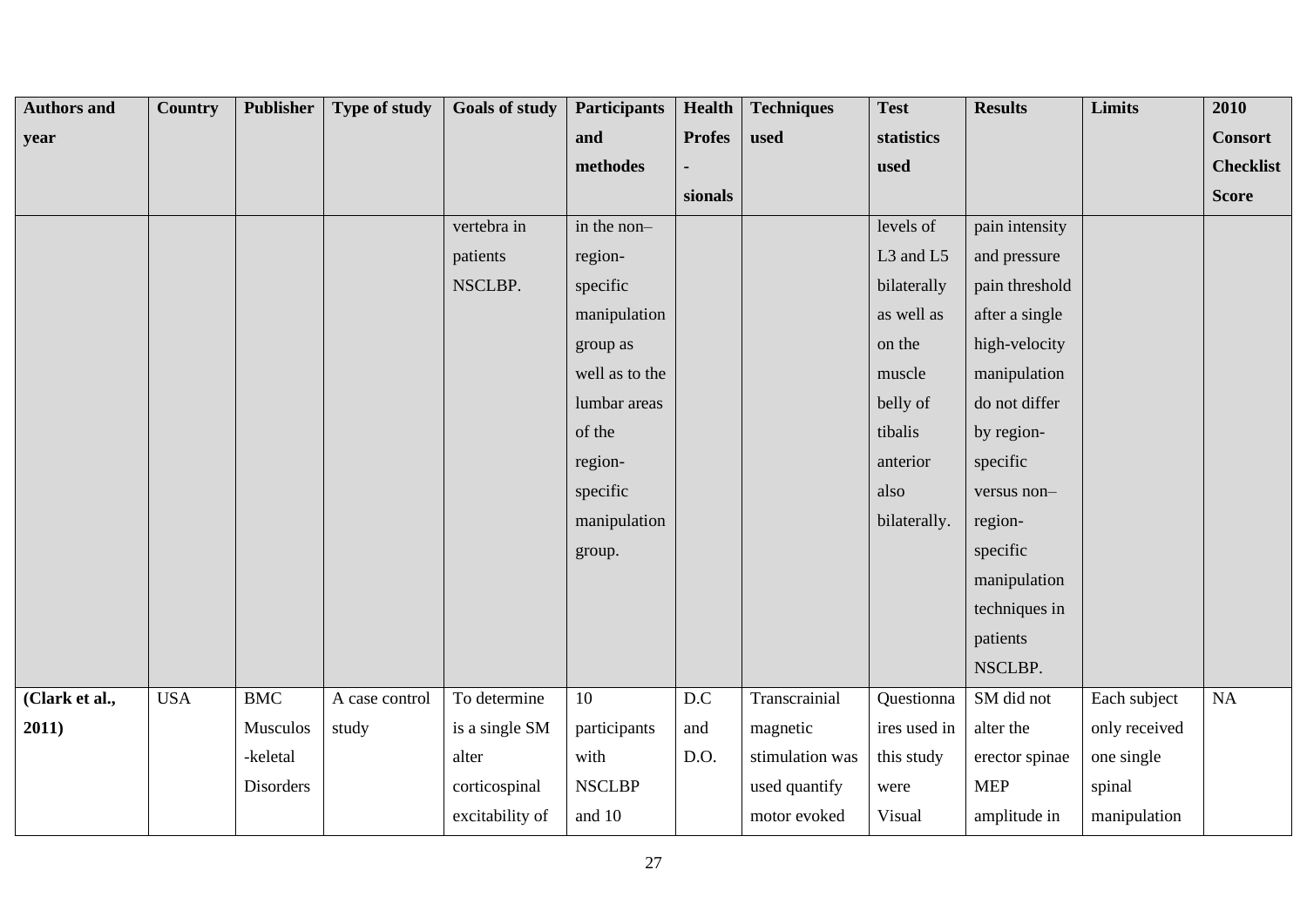| <b>Authors and</b> | Country | <b>Publisher</b> | Type of study | <b>Goals of study</b> | <b>Participants</b> | <b>Health</b> | <b>Techniques</b> | <b>Test</b>  | <b>Results</b> | <b>Limits</b>    | 2010             |
|--------------------|---------|------------------|---------------|-----------------------|---------------------|---------------|-------------------|--------------|----------------|------------------|------------------|
| year               |         |                  |               |                       | and                 | <b>Profes</b> | used              | statistics   |                |                  | <b>Consort</b>   |
|                    |         |                  |               |                       | methodes            |               |                   | used         |                |                  | <b>Checklist</b> |
|                    |         |                  |               |                       |                     | sionals       |                   |              |                |                  | <b>Score</b>     |
|                    |         |                  |               | the erector           | healthy             |               | potential         | analogue     | patients with  | to test the      |                  |
|                    |         |                  |               | spinae muscles        | controls.           |               | amplitude as an   | scale;       | NSCLBP or      | neurological     |                  |
|                    |         |                  |               | in patients with      | Each group          |               | index of          | Roland       | in             | effects, they    |                  |
|                    |         |                  |               | NSCLBP or in          | had 5 men           |               | corticospinal     | Morris       | asymptomatic   | claim that the   |                  |
|                    |         |                  |               | asymptomatic          | and 5               |               | excitability, and | Disability   | controls. SM   | effect would     |                  |
|                    |         |                  |               | controls.             | women.              |               | electromechani    | Questionna   | did not alter  | have been        |                  |
|                    |         |                  |               | Secondly does         | During the          |               | cal tapping of    | ire; Tampa   | the erector    | more             |                  |
|                    |         |                  |               | a single SM           | SM the              |               | the lumbar        | Scale for    | spinae stretch | pronounced if    |                  |
|                    |         |                  |               | alter the             | treating            |               | paraspinal        | Kinesiopho   | reflex         | the subjects     |                  |
|                    |         |                  |               | excitability of       | physician           |               | muscles to        | bia. An      | amplitude in   | had received a   |                  |
|                    |         |                  |               | the Ia reflex         | and at least        |               | quantify short-   | EMG was      | patients with  | series of        |                  |
|                    |         |                  |               | pathway of the        | one other           |               | latency stretch   | used to      | NSCLBP or      | treatments.      |                  |
|                    |         |                  |               | erector spinae        | researcher          |               | reflex            | mesure       | in             | They were not    |                  |
|                    |         |                  |               | muscles in            | listened very       |               | amplitude as an   | mesure       | asymptomatic   | able to rule out |                  |
|                    |         |                  |               | patients with         | crefully            |               | index of Ia       | excitability | controls.Study | placebo effect   |                  |
|                    |         |                  |               | NSCLBP or in          | during the          |               | reflex pathway    |              | participants   | from patients    |                  |
|                    |         |                  |               | asymptomatic          | SM                  |               | excitability. A   |              | exhibiting an  | who received     |                  |
|                    |         |                  |               | controls.             | procedure, to       |               | single high-      |              | audible        | and audible      |                  |
|                    |         |                  |               | Thirdly do the        | note down           |               | velocity low-     |              | response       | pop.             |                  |
|                    |         |                  |               | changes in            | participants        |               | amplitude         |              | exhibited a    |                  |                  |
|                    |         |                  |               | corticospinal         | who                 |               | thrust was        |              | 20% decrease   |                  |                  |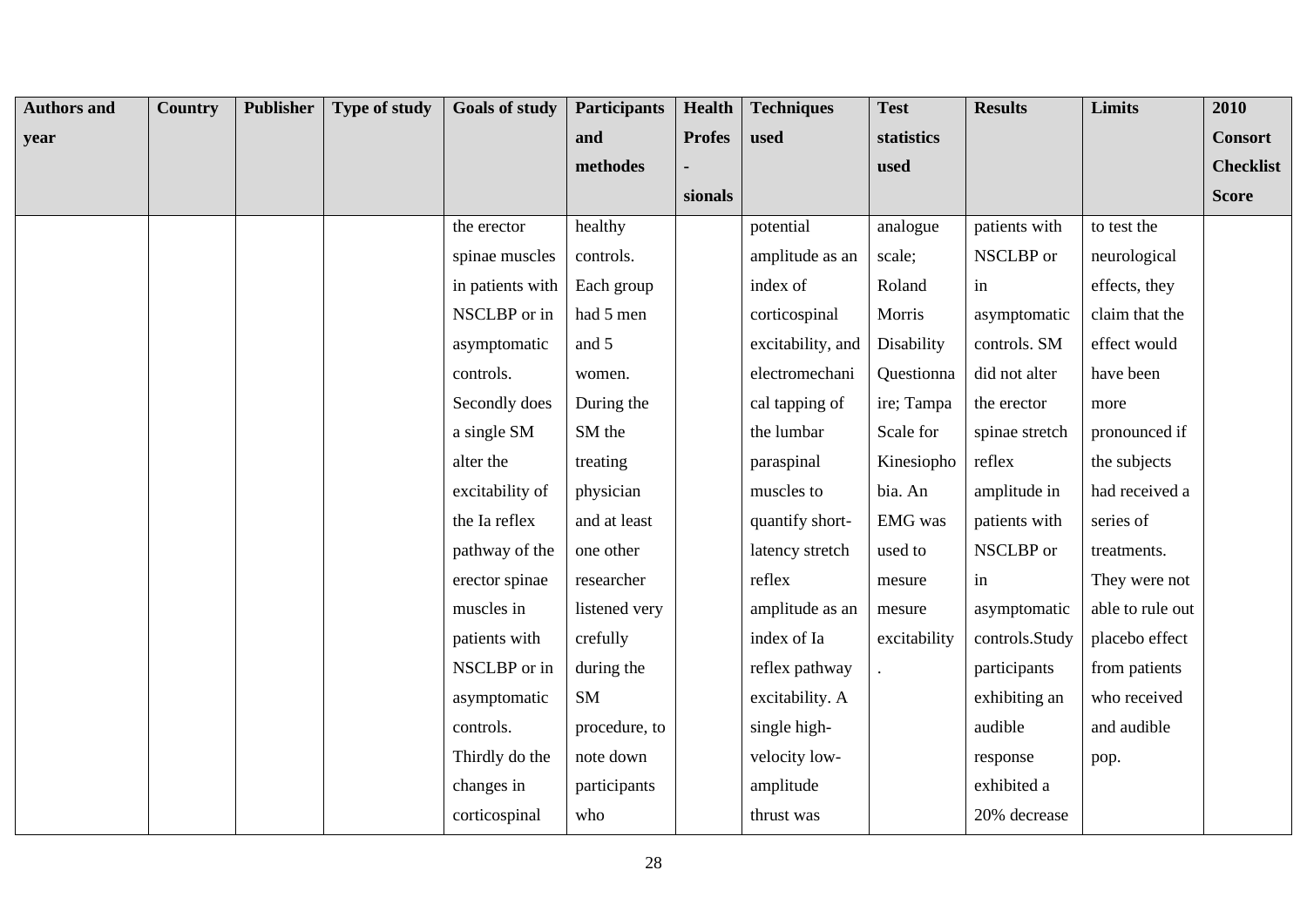| <b>Authors and</b> | <b>Country</b> | <b>Publisher</b> | <b>Type of study</b> | <b>Goals of study</b> | <b>Participants</b> | <b>Health</b> | <b>Techniques</b> | <b>Test</b>  | <b>Results</b> | <b>Limits</b>  | 2010             |
|--------------------|----------------|------------------|----------------------|-----------------------|---------------------|---------------|-------------------|--------------|----------------|----------------|------------------|
| year               |                |                  |                      |                       | and                 | <b>Profes</b> | used              | statistics   |                |                | <b>Consort</b>   |
|                    |                |                  |                      |                       | methodes            |               |                   | used         |                |                | <b>Checklist</b> |
|                    |                |                  |                      |                       |                     | sionals       |                   |              |                |                | <b>Score</b>     |
|                    |                |                  |                      | or Ia reflex          | exhibited an        |               | delivered to the  |              | in the stretch |                |                  |
|                    |                |                  |                      | pathway               | audible             |               | lumbar spine,     |              | reflex.        |                |                  |
|                    |                |                  |                      | excitability          | "pop". The          |               | 10-minutes        |              |                |                |                  |
|                    |                |                  |                      | vary depending        | subject was         |               | later the         |              |                |                |                  |
|                    |                |                  |                      | on whether an         | unaware that        |               | neurophysiolog    |              |                |                |                  |
|                    |                |                  |                      | audible               | the "pop"           |               | ic testing        |              |                |                |                  |
|                    |                |                  |                      | response              | was being           |               | session was       |              |                |                |                  |
|                    |                |                  |                      | occurs during         | documented.         |               | repeated.         |              |                |                |                  |
|                    |                |                  |                      | SM.                   |                     |               |                   |              |                |                |                  |
| (Goss Jr et al.,   | <b>USA</b>     | Journal of       | An                   | To determine          | Out of the 9        | D.O,          | S.M.T, the        | EMG,         | Following the  | This study was | <b>NA</b>        |
| 2012)              |                | Electromy        | experimental         | if non-thrust         | patients 5          | P.T           | non-thrust        | Visual       | <b>MT</b>      | limited by the |                  |
|                    |                | ography          | study                | manual therapy        | were women          |               | techniques used   | Analogue     | intervention   | lack of a      |                  |
|                    |                | and              |                      | could have an         | and 4 were          |               | were muscle       | Scale,       | the stretch    | control group  |                  |
|                    |                | Kinesiolo        |                      | effect on             | men. The            |               | energy,           | palpatory    | reflex         | and small      |                  |
|                    |                | gy               |                      | asymmetry of          | study was           |               | myofascial        | tests were   | asymmetry      | sample size.   |                  |
|                    |                |                  |                      | left and right        | based on the        |               | release, and      | also used    | was reduced.   |                |                  |
|                    |                |                  |                      | erector spinae        | concept of          |               | strain-           | by the       |                |                |                  |
|                    |                |                  |                      | muscles and           | "when a             |               | counterstrain.    | practitioner |                |                |                  |
|                    |                |                  |                      | stretch reflex        | muscle is           |               |                   | s to asses   |                |                |                  |
|                    |                |                  |                      | amplitude in          | rapidly             |               |                   | tenderness   |                |                |                  |
|                    |                |                  |                      |                       | stretched, a        |               |                   | and          |                |                |                  |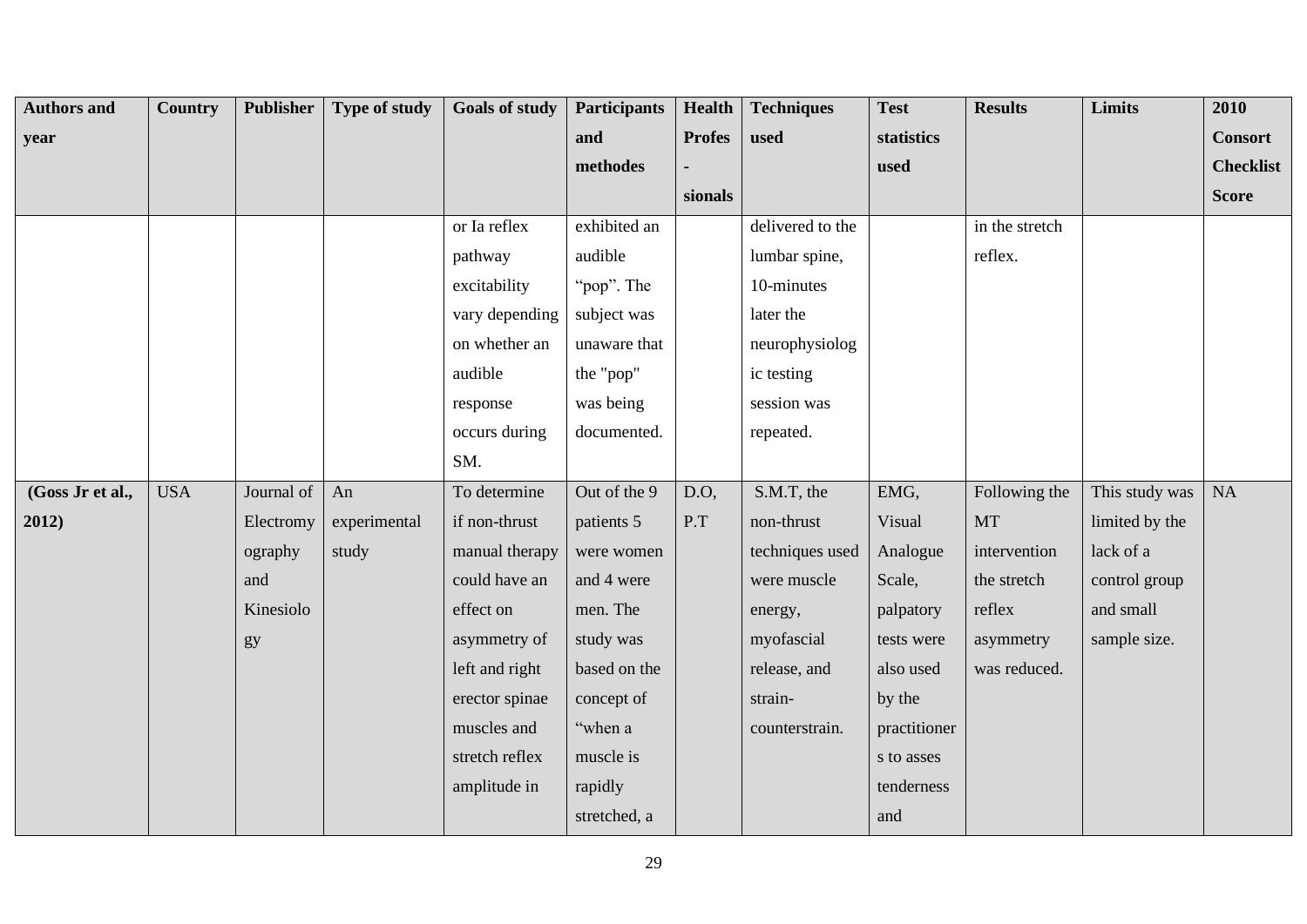| <b>Authors and</b> | <b>Country</b> | Publisher | Type of study | <b>Goals of study</b> | <b>Participants</b> | Health        | <b>Techniques</b> | <b>Test</b> | <b>Results</b> | Limits | 2010             |
|--------------------|----------------|-----------|---------------|-----------------------|---------------------|---------------|-------------------|-------------|----------------|--------|------------------|
| year               |                |           |               |                       | and                 | <b>Profes</b> | used              | statistics  |                |        | <b>Consort</b>   |
|                    |                |           |               |                       | $\bf{methods}$      |               |                   | used        |                |        | <b>Checklist</b> |
|                    |                |           |               |                       |                     | sionals       |                   |             |                |        | Score            |
|                    |                |           |               | nine patients         | short-latency       |               |                   | somatic     |                |        |                  |
|                    |                |           |               | NSCLBP.               | stretch reflex      |               |                   | dysfunctio  |                |        |                  |
|                    |                |           |               |                       | is elicited         |               |                   | ns.         |                |        |                  |
|                    |                |           |               |                       | due to the          |               |                   |             |                |        |                  |
|                    |                |           |               |                       | excitation of       |               |                   |             |                |        |                  |
|                    |                |           |               |                       | the receptive       |               |                   |             |                |        |                  |
|                    |                |           |               |                       | endings of          |               |                   |             |                |        |                  |
|                    |                |           |               |                       | the Ia              |               |                   |             |                |        |                  |
|                    |                |           |               |                       | afferent            |               |                   |             |                |        |                  |
|                    |                |           |               |                       | fibers within       |               |                   |             |                |        |                  |
|                    |                |           |               |                       | the muscle          |               |                   |             |                |        |                  |
|                    |                |           |               |                       | spindles            |               |                   |             |                |        |                  |
|                    |                |           |               |                       | (Schuurmans         |               |                   |             |                |        |                  |
|                    |                |           |               |                       | et al.,             |               |                   |             |                |        |                  |
|                    |                |           |               |                       | $2009$ ".           |               |                   |             |                |        |                  |
|                    |                |           |               |                       | receptive           |               |                   |             |                |        |                  |
|                    |                |           |               |                       | endings of          |               |                   |             |                |        |                  |
|                    |                |           |               |                       | the Ia              |               |                   |             |                |        |                  |
|                    |                |           |               |                       | afferent            |               |                   |             |                |        |                  |
|                    |                |           |               |                       | fibers within       |               |                   |             |                |        |                  |
|                    |                |           |               |                       | the muscle          |               |                   |             |                |        |                  |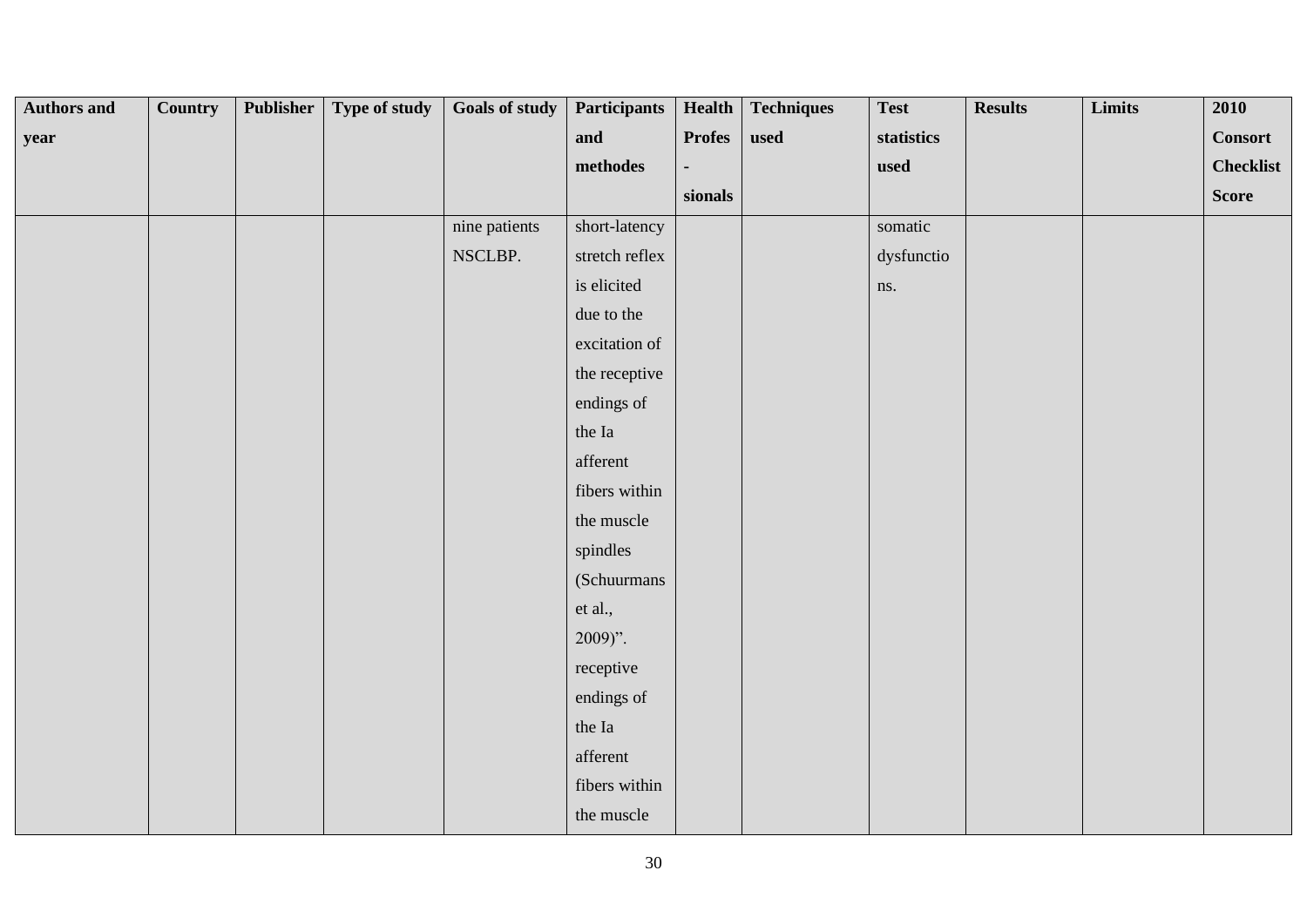| <b>Authors and</b> | <b>Country</b> | <b>Publisher</b> | Type of study | Goals of study | <b>Participants</b>             | Health        | <b>Techniques</b> | <b>Test</b> | <b>Results</b> | Limits | 2010             |
|--------------------|----------------|------------------|---------------|----------------|---------------------------------|---------------|-------------------|-------------|----------------|--------|------------------|
| year               |                |                  |               |                | and                             | <b>Profes</b> | used              | statistics  |                |        | <b>Consort</b>   |
|                    |                |                  |               |                | $\bf{methods}$                  |               |                   | used        |                |        | <b>Checklist</b> |
|                    |                |                  |               |                |                                 | sionals       |                   |             |                |        | <b>Score</b>     |
|                    |                |                  |               |                | spindles                        |               |                   |             |                |        |                  |
|                    |                |                  |               |                | (Schuurmans                     |               |                   |             |                |        |                  |
|                    |                |                  |               |                | et al.,                         |               |                   |             |                |        |                  |
|                    |                |                  |               |                | 2009)". An                      |               |                   |             |                |        |                  |
|                    |                |                  |               |                | $\mathop{\rm EMG}\nolimits$ was |               |                   |             |                |        |                  |
|                    |                |                  |               |                | used to                         |               |                   |             |                |        |                  |
|                    |                |                  |               |                | mesure                          |               |                   |             |                |        |                  |
|                    |                |                  |               |                | erector                         |               |                   |             |                |        |                  |
|                    |                |                  |               |                | spinae                          |               |                   |             |                |        |                  |
|                    |                |                  |               |                | muscle                          |               |                   |             |                |        |                  |
|                    |                |                  |               |                | stretch reflex                  |               |                   |             |                |        |                  |
|                    |                |                  |               |                | responsivene                    |               |                   |             |                |        |                  |
|                    |                |                  |               |                | ss activity of                  |               |                   |             |                |        |                  |
|                    |                |                  |               |                | the muscle in                   |               |                   |             |                |        |                  |
|                    |                |                  |               |                | response to                     |               |                   |             |                |        |                  |
|                    |                |                  |               |                | mechanical                      |               |                   |             |                |        |                  |
|                    |                |                  |               |                | tapping.                        |               |                   |             |                |        |                  |
|                    |                |                  |               |                | During the                      |               |                   |             |                |        |                  |
|                    |                |                  |               |                | stretch reflex                  |               |                   |             |                |        |                  |
|                    |                |                  |               |                | testing, study                  |               |                   |             |                |        |                  |
|                    |                |                  |               |                | participants                    |               |                   |             |                |        |                  |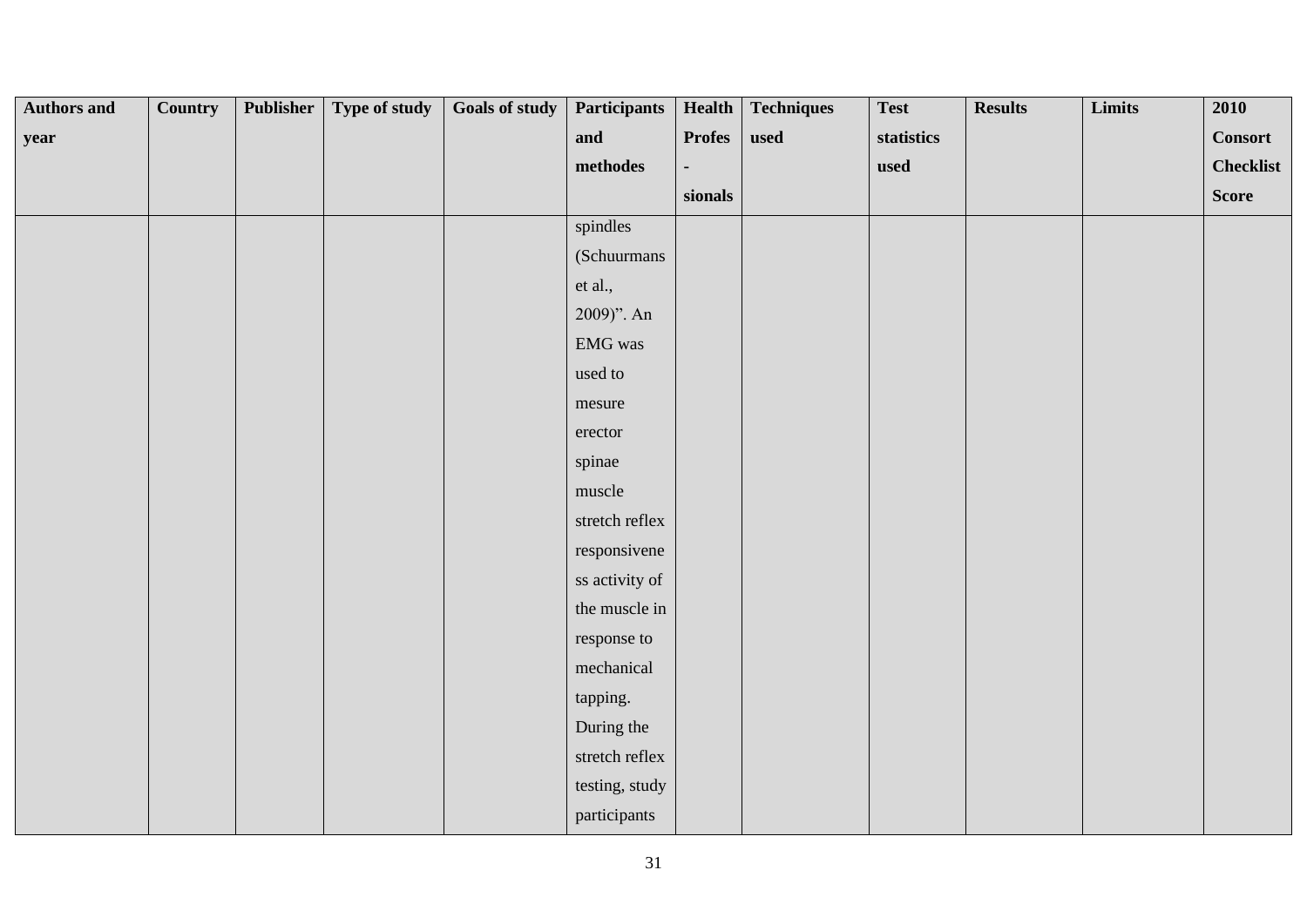| <b>Authors and</b> | <b>Country</b> | <b>Publisher</b> | Type of study | Goals of study | <b>Participants</b> | Health        | <b>Techniques</b> | <b>Test</b> | <b>Results</b> | Limits | 2010             |
|--------------------|----------------|------------------|---------------|----------------|---------------------|---------------|-------------------|-------------|----------------|--------|------------------|
| year               |                |                  |               |                | and                 | <b>Profes</b> | used              | statistics  |                |        | <b>Consort</b>   |
|                    |                |                  |               |                | methodes            |               |                   | used        |                |        | <b>Checklist</b> |
|                    |                |                  |               |                |                     | sionals       |                   |             |                |        | <b>Score</b>     |
|                    |                |                  |               |                | were asked          |               |                   |             |                |        |                  |
|                    |                |                  |               |                | to sit with an      |               |                   |             |                |        |                  |
|                    |                |                  |               |                | upright             |               |                   |             |                |        |                  |
|                    |                |                  |               |                | posture             |               |                   |             |                |        |                  |
|                    |                |                  |               |                | while their         |               |                   |             |                |        |                  |
|                    |                |                  |               |                | hands rested        |               |                   |             |                |        |                  |
|                    |                |                  |               |                | in their lap.       |               |                   |             |                |        |                  |
|                    |                |                  |               |                | They were           |               |                   |             |                |        |                  |
|                    |                |                  |               |                | seated in a         |               |                   |             |                |        |                  |
|                    |                |                  |               |                | swivel-base         |               |                   |             |                |        |                  |
|                    |                |                  |               |                | chair with          |               |                   |             |                |        |                  |
|                    |                |                  |               |                | the thigh at        |               |                   |             |                |        |                  |
|                    |                |                  |               |                | 90-degrees          |               |                   |             |                |        |                  |
|                    |                |                  |               |                | relative to         |               |                   |             |                |        |                  |
|                    |                |                  |               |                | the trunk, the      |               |                   |             |                |        |                  |
|                    |                |                  |               |                | lower leg at        |               |                   |             |                |        |                  |
|                    |                |                  |               |                | 45 degrees          |               |                   |             |                |        |                  |
|                    |                |                  |               |                | relative to         |               |                   |             |                |        |                  |
|                    |                |                  |               |                | the thigh,          |               |                   |             |                |        |                  |
|                    |                |                  |               |                | and the             |               |                   |             |                |        |                  |
|                    |                |                  |               |                | lumbar spine        |               |                   |             |                |        |                  |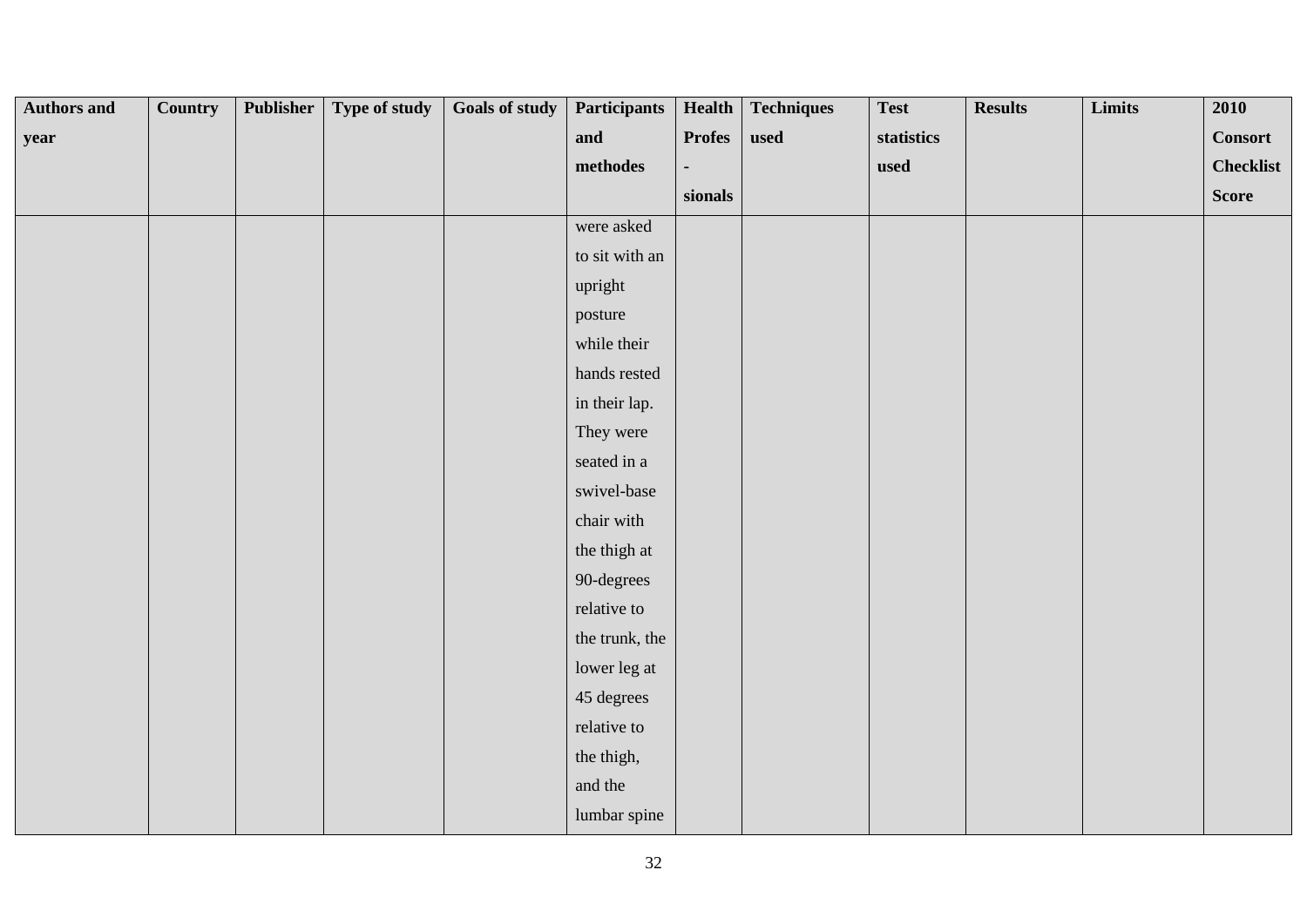| <b>Authors and</b>  | Country    | <b>Publisher</b> | Type of study    | <b>Goals of study</b> | <b>Participants</b> | Health          | <b>Techniques</b> | <b>Test</b> | <b>Results</b> | Limits          | 2010             |
|---------------------|------------|------------------|------------------|-----------------------|---------------------|-----------------|-------------------|-------------|----------------|-----------------|------------------|
| year                |            |                  |                  |                       | and                 | <b>Profes</b>   | used              | statistics  |                |                 | <b>Consort</b>   |
|                     |            |                  |                  |                       | methodes            |                 |                   | used        |                |                 | <b>Checklist</b> |
|                     |            |                  |                  |                       |                     | sionals         |                   |             |                |                 | <b>Score</b>     |
|                     |            |                  |                  |                       | in a neutral        |                 |                   |             |                |                 |                  |
|                     |            |                  |                  |                       | posture.            |                 |                   |             |                |                 |                  |
| (Licciardone,       | <b>USA</b> | Ann Fam          | A randomized     | To determine          | 455 patients        | $\overline{15}$ | The               | Cochrane    | The OMT        | The limitations | $\overline{25}$  |
| Minotti,            |            | Med              | double blind     | the efficiancy        | were                | D.O's.          | lumbosacral,      | <b>Back</b> | group had      | of our study.   |                  |
| Gatchel,            |            |                  | sham             | of osteopathic        | randomized          |                 | iliac, and pubic  | Review      | greater back   | Comorbid        |                  |
| <b>Kearns</b> et    |            |                  | controlled tiral | manual                | to OMT              |                 | regions were      | and Visual  | pain           | conditions,     |                  |
| <b>Singh, 2013)</b> |            |                  |                  | treatment and         | aged 21 to          |                 | targeted using    | Analogue    | improvments    | work            |                  |
|                     |            |                  |                  | ultrasound            | 69 years, six       |                 | high-velocity,    | Scale was   | results        | disability, and |                  |
|                     |            |                  |                  | therapy for           | treatment           |                 | low-amplitude     | used to     | compared to    | low back pain   |                  |
|                     |            |                  |                  | NSCLBP.               | sessions            |                 | thrusts;          | asses pain  | the sham       | cotreatments    |                  |
|                     |            |                  |                  |                       | were                |                 | moderatevelocit   | and         | OMT group.     | were self-      |                  |
|                     |            |                  |                  |                       | provided            |                 | y, moderate-      | disablity.  | The UTS did    | reported by     |                  |
|                     |            |                  |                  |                       | over 8              |                 | amplitude         |             | not prove to   | patients, but   |                  |
|                     |            |                  |                  |                       | weeks.              |                 | thrusts; soft     |             | be effeciant.  | were not        |                  |
|                     |            |                  |                  |                       |                     |                 | tissue            |             |                | verified        |                  |
|                     |            |                  |                  |                       |                     |                 | stretching;       |             |                | through         |                  |
|                     |            |                  |                  |                       |                     |                 | myofascial        |             |                | medical or      |                  |
|                     |            |                  |                  |                       |                     |                 | stretch-ing and   |             |                | employment      |                  |
|                     |            |                  |                  |                       |                     |                 | release; strain   |             |                | records.        |                  |
|                     |            |                  |                  |                       |                     |                 | counter strain    |             |                | Missing data    |                  |
|                     |            |                  |                  |                       |                     |                 | and muscle        |             |                | had to be       |                  |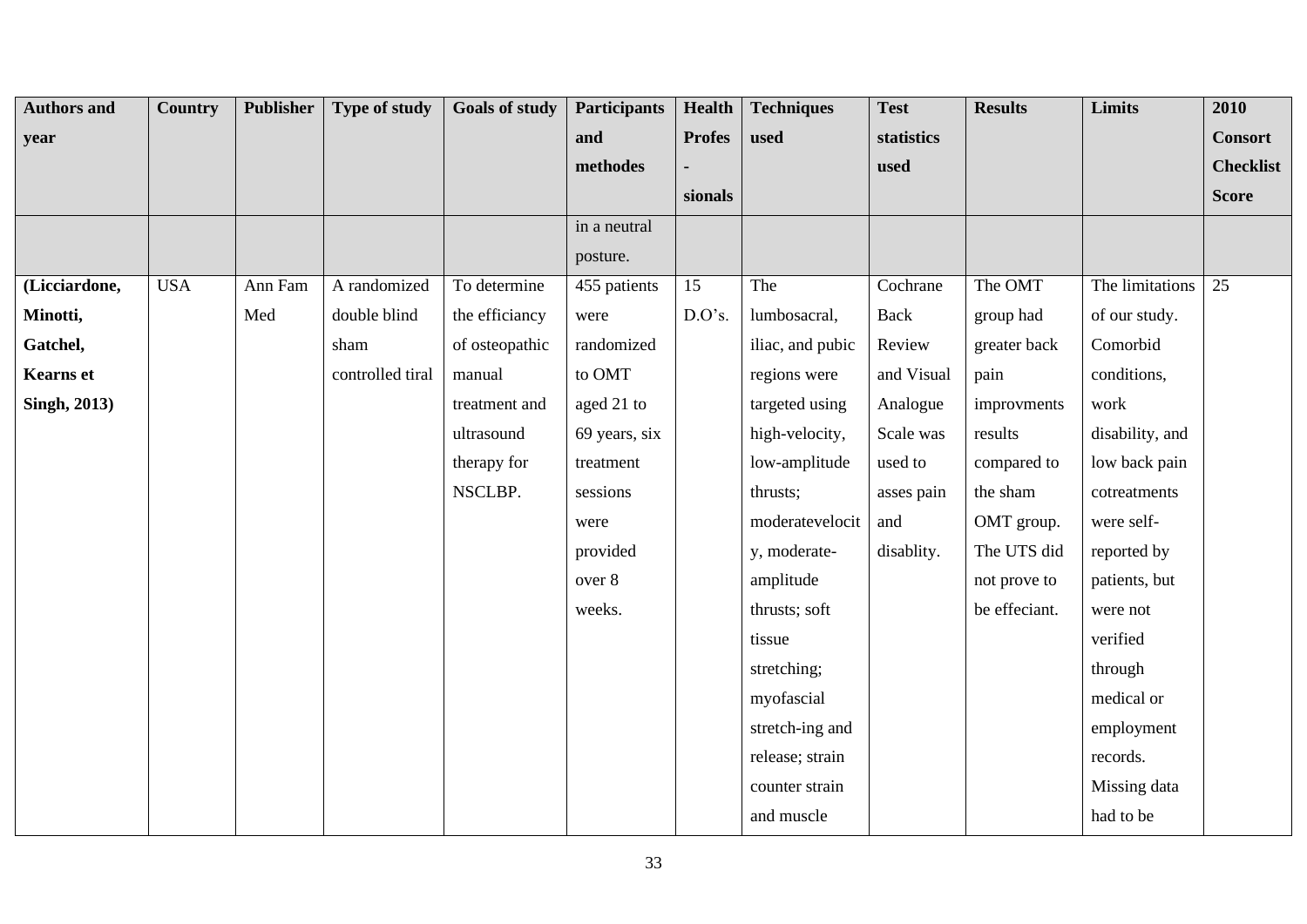| <b>Authors and</b> | Country | Publisher | Type of study | <b>Goals of study</b> | <b>Participants</b> | Health        | <b>Techniques</b> | <b>Test</b> | <b>Results</b> | Limits           | 2010             |
|--------------------|---------|-----------|---------------|-----------------------|---------------------|---------------|-------------------|-------------|----------------|------------------|------------------|
| year               |         |           |               |                       | and                 | <b>Profes</b> | used              | statistics  |                |                  | <b>Consort</b>   |
|                    |         |           |               |                       | $\bf{methods}$      |               |                   | used        |                |                  | <b>Checklist</b> |
|                    |         |           |               |                       |                     | sionals       |                   |             |                |                  | <b>Score</b>     |
|                    |         |           |               |                       |                     |               | energy. Sham      |             |                | imputed for      |                  |
|                    |         |           |               |                       |                     |               | OMT was           |             |                | 13% of           |                  |
|                    |         |           |               |                       |                     |               | aimed at the      |             |                | patients at last |                  |
|                    |         |           |               |                       |                     |               | same              |             |                | treatment.       |                  |
|                    |         |           |               |                       |                     |               | anatomical        |             |                |                  |                  |
|                    |         |           |               |                       |                     |               | regions as        |             |                |                  |                  |
|                    |         |           |               |                       |                     |               | active OMT.       |             |                |                  |                  |
|                    |         |           |               |                       |                     |               | Sham OMT          |             |                |                  |                  |
|                    |         |           |               |                       |                     |               | involved hand     |             |                |                  |                  |
|                    |         |           |               |                       |                     |               | contact, active   |             |                |                  |                  |
|                    |         |           |               |                       |                     |               | and passive       |             |                |                  |                  |
|                    |         |           |               |                       |                     |               | range of          |             |                |                  |                  |
|                    |         |           |               |                       |                     |               | motion,           |             |                |                  |                  |
|                    |         |           |               |                       |                     |               | techniques that   |             |                |                  |                  |
|                    |         |           |               |                       |                     |               | simulated OMT     |             |                |                  |                  |
|                    |         |           |               |                       |                     |               | but that used     |             |                |                  |                  |
|                    |         |           |               |                       |                     |               | such maneuvers    |             |                |                  |                  |
|                    |         |           |               |                       |                     |               | as light touch,   |             |                |                  |                  |
|                    |         |           |               |                       |                     |               | improper          |             |                |                  |                  |
|                    |         |           |               |                       |                     |               | patient           |             |                |                  |                  |
|                    |         |           |               |                       |                     |               | positioning,      |             |                |                  |                  |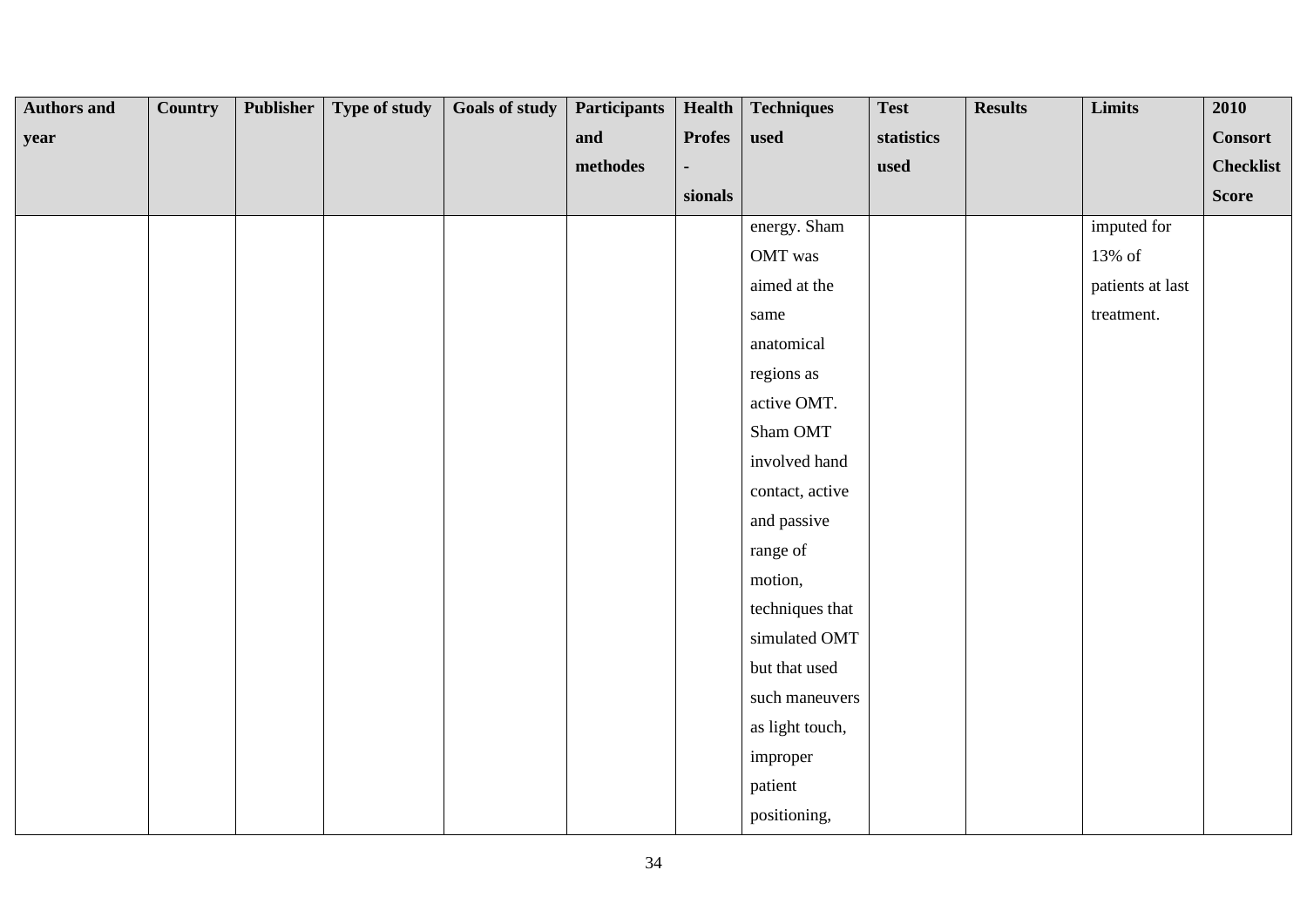| <b>Authors and</b> | <b>Country</b> | <b>Publisher</b> | Type of study | <b>Goals of study</b> | <b>Participants</b> | Health        | <b>Techniques</b> | <b>Test</b> | <b>Results</b> | Limits | 2010             |
|--------------------|----------------|------------------|---------------|-----------------------|---------------------|---------------|-------------------|-------------|----------------|--------|------------------|
| year               |                |                  |               |                       | and                 | <b>Profes</b> | used              | statistics  |                |        | <b>Consort</b>   |
|                    |                |                  |               |                       | methodes            |               |                   | used        |                |        | <b>Checklist</b> |
|                    |                |                  |               |                       |                     | sionals       |                   |             |                |        | <b>Score</b>     |
|                    |                |                  |               |                       |                     |               | purposely         |             |                |        |                  |
|                    |                |                  |               |                       |                     |               | misdirected       |             |                |        |                  |
|                    |                |                  |               |                       |                     |               | movements,        |             |                |        |                  |
|                    |                |                  |               |                       |                     |               | and diminished    |             |                |        |                  |
|                    |                |                  |               |                       |                     |               | physician force.  |             |                |        |                  |
|                    |                |                  |               |                       |                     |               | The UST           |             |                |        |                  |
|                    |                |                  |               |                       |                     |               | intervention      |             |                |        |                  |
|                    |                |                  |               |                       |                     |               | was delivered     |             |                |        |                  |
|                    |                |                  |               |                       |                     |               | after the OMT     |             |                |        |                  |
|                    |                |                  |               |                       |                     |               | intervention,     |             |                |        |                  |
|                    |                |                  |               |                       |                     |               | using the         |             |                |        |                  |
|                    |                |                  |               |                       |                     |               | Sonicator 730,    |             |                |        |                  |
|                    |                |                  |               |                       |                     |               | with a 10 cm2     |             |                |        |                  |
|                    |                |                  |               |                       |                     |               | applicator at an  |             |                |        |                  |
|                    |                |                  |               |                       |                     |               | intensity of 1.2  |             |                |        |                  |
|                    |                |                  |               |                       |                     |               | W/cm2 and         |             |                |        |                  |
|                    |                |                  |               |                       |                     |               | frequency of 1    |             |                |        |                  |
|                    |                |                  |               |                       |                     |               | MHz in            |             |                |        |                  |
|                    |                |                  |               |                       |                     |               | continuous        |             |                |        |                  |
|                    |                |                  |               |                       |                     |               | mode.             |             |                |        |                  |
|                    |                |                  |               |                       |                     |               | Conductivity      |             |                |        |                  |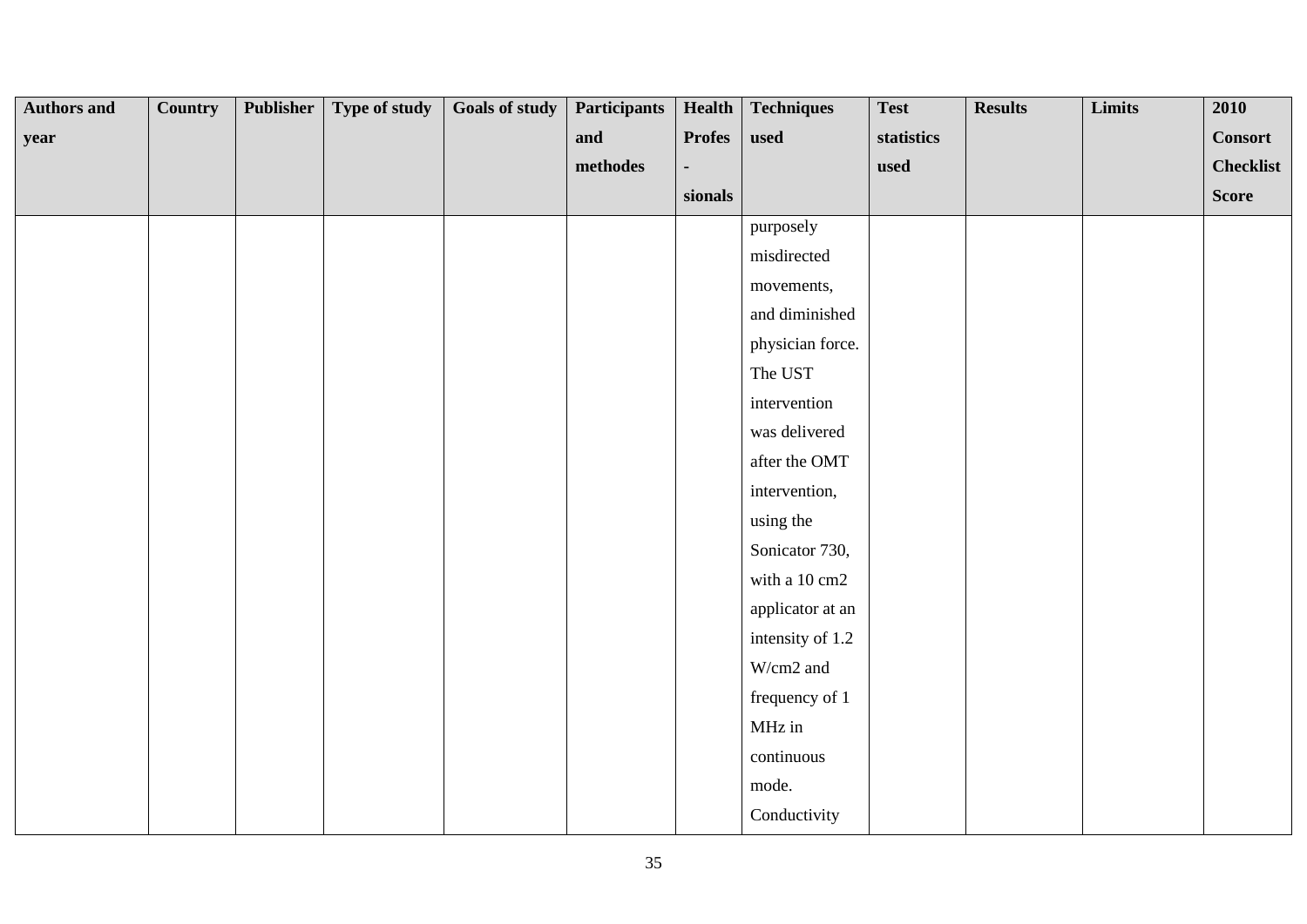| <b>Authors and</b> | Country | <b>Publisher</b> | Type of study | <b>Goals of study</b> | <b>Participants</b> | <b>Health</b> | <b>Techniques</b> | <b>Test</b> | <b>Results</b> | <b>Limits</b>  | 2010             |
|--------------------|---------|------------------|---------------|-----------------------|---------------------|---------------|-------------------|-------------|----------------|----------------|------------------|
| year               |         |                  |               |                       | and                 | <b>Profes</b> | used              | statistics  |                |                | <b>Consort</b>   |
|                    |         |                  |               |                       | methodes            |               |                   | used        |                |                | <b>Checklist</b> |
|                    |         |                  |               |                       |                     | sionals       |                   |             |                |                | <b>Score</b>     |
|                    |         |                  |               |                       |                     |               | gel was used to   |             |                |                |                  |
|                    |         |                  |               |                       |                     |               | enhance           |             |                |                |                  |
|                    |         |                  |               |                       |                     |               | absorptionand     |             |                |                |                  |
|                    |         |                  |               |                       |                     |               | produce deep      |             |                |                |                  |
|                    |         |                  |               |                       |                     |               | muscle thermal    |             |                |                |                  |
|                    |         |                  |               |                       |                     |               | effects. About    |             |                |                |                  |
|                    |         |                  |               |                       |                     |               | 150 to 200 cm2    |             |                |                |                  |
|                    |         |                  |               |                       |                     |               | of the lower      |             |                |                |                  |
|                    |         |                  |               |                       |                     |               | back were         |             |                |                |                  |
|                    |         |                  |               |                       |                     |               | treated. Sham     |             |                |                |                  |
|                    |         |                  |               |                       |                     |               | <b>UST</b> was    |             |                |                |                  |
|                    |         |                  |               |                       |                     |               | delivered in the  |             |                |                |                  |
|                    |         |                  |               |                       |                     |               | same manner at    |             |                |                |                  |
|                    |         |                  |               |                       |                     |               | a                 |             |                |                |                  |
|                    |         |                  |               |                       |                     |               | subtherapeutic    |             |                |                |                  |
|                    |         |                  |               |                       |                     |               | intensity.        |             |                |                |                  |
| (Castro-           | Spain   | Spine            | A single      | The goal of thr       | Sixty-two           | P.T's,        | The techniqes     | Roland-     | SMT showed     | Limitations    | $\overline{25}$  |
| Sánchez et al.,    |         |                  | blinded       | trial was to          | patients with       | 10            | consisted of      | Morris      | greater        | were that only |                  |
| 2016)              |         |                  | controlled    | compare the           | 62%                 | years         | side-lying        | Disability  | reduction in   | two clinicians |                  |
|                    |         |                  |               | effectiveness         | females.            | experi        | pelvic girdle     | Questionna  | disabilty      | performed the  |                  |
|                    |         |                  |               | of spinal             |                     | ence          | manipulation,     | ire;        | compared to    | manipulative   |                  |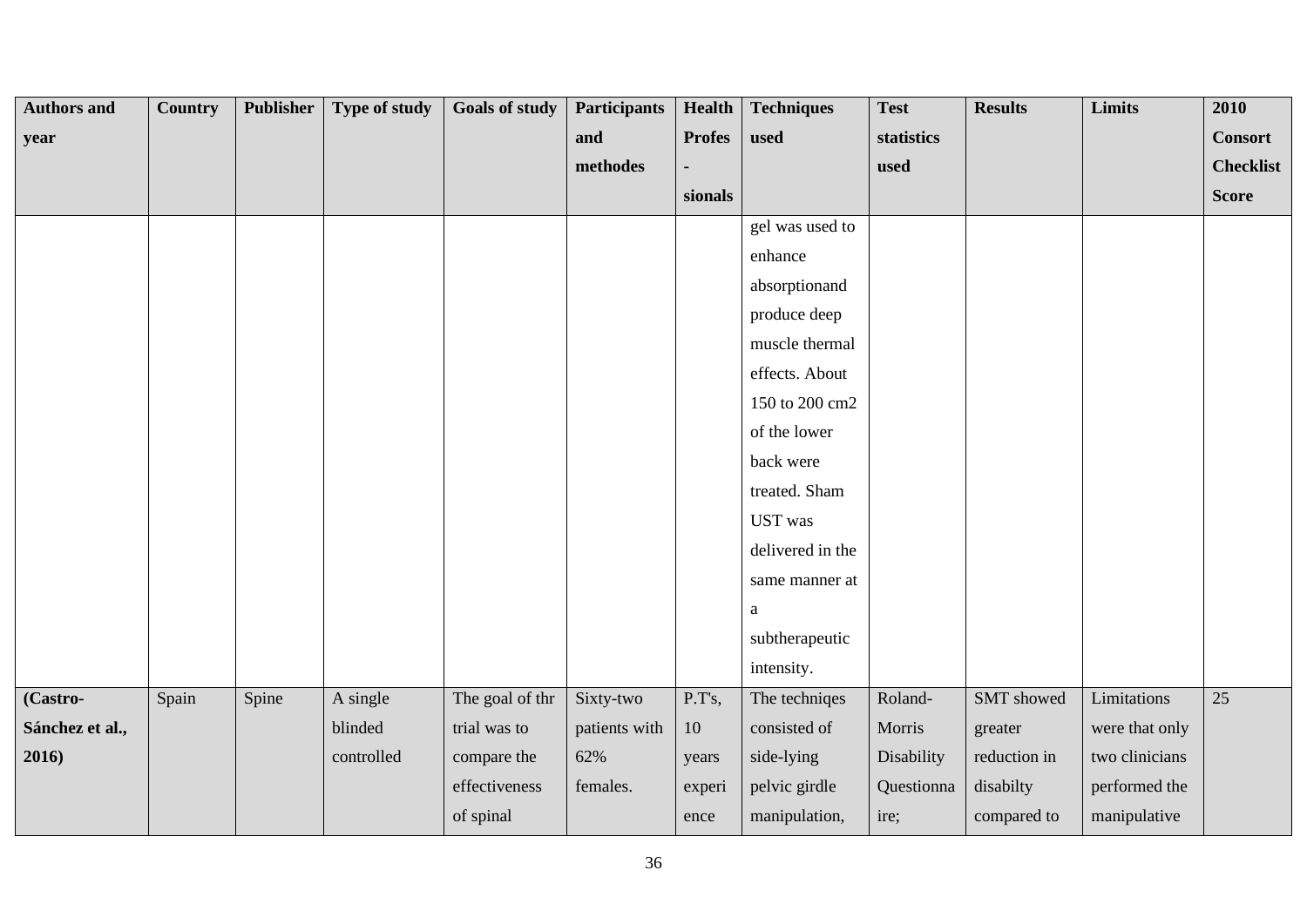| <b>Authors and</b> | Country | <b>Publisher</b> | Type of study | <b>Goals of study</b> | <b>Participants</b> | Health        | <b>Techniques</b> | <b>Test</b> | <b>Results</b>     | Limits           | 2010             |
|--------------------|---------|------------------|---------------|-----------------------|---------------------|---------------|-------------------|-------------|--------------------|------------------|------------------|
| year               |         |                  |               |                       | and                 | <b>Profes</b> | used              | statistics  |                    |                  | <b>Consort</b>   |
|                    |         |                  |               |                       | methodes            |               |                   | used        |                    |                  | <b>Checklist</b> |
|                    |         |                  |               |                       |                     | sionals       |                   |             |                    |                  | <b>Score</b>     |
|                    |         |                  |               | manipulation          |                     | <b>or</b>     | side-lying        | Oswestry    | the functional     | therapy and      |                  |
|                    |         |                  |               | VS functional         |                     | more.         | lumbar spine      | Low Back    | technique. No      | functional       |                  |
|                    |         |                  |               | techniques on         |                     |               | manipulation,     | Pain        | differences        | technique        |                  |
|                    |         |                  |               | pain, disability,     |                     |               | Thoracic          | Disability  | were seen          | intervention,    |                  |
|                    |         |                  |               | kinesiophobia,        |                     |               | manipulation.     | Index;      | with pain; fear    | which could      |                  |
|                    |         |                  |               | and quality of        |                     |               | The functional    | Numerical   | of movement        | limit the        |                  |
|                    |         |                  |               | life in patients      |                     |               | technique was a   | Pain Rate   | and forward        | generalizabilit  |                  |
|                    |         |                  |               | with NSCLBP.          |                     |               | decompression     | Scale;      | spine flexion.     | y of the         |                  |
|                    |         |                  |               |                       |                     |               | for the sacrum    | Tampa       | <b>SMT</b> therapy | results.         |                  |
|                    |         |                  |               |                       |                     |               | from the iliacs   | Scale of    | did not result     | Secondly data    |                  |
|                    |         |                  |               |                       |                     |               | with opned up     | Kinesiopho  | in any             | was only         |                  |
|                    |         |                  |               |                       |                     |               | boths S.I joints. | bia; Short  | clinically         | collected at a   |                  |
|                    |         |                  |               |                       |                     |               |                   | Form-36;    | important          | short-term       |                  |
|                    |         |                  |               |                       |                     |               |                   | McQuade     | short-term         | follow-up of 1   |                  |
|                    |         |                  |               |                       |                     |               |                   | test and    | benefits over      | month with a     |                  |
|                    |         |                  |               |                       |                     |               |                   | forward     | functional         | total of three   |                  |
|                    |         |                  |               |                       |                     |               |                   | spine       | technique          | sessions. No     |                  |
|                    |         |                  |               |                       |                     |               |                   | flexion     | therapy.           | control group    |                  |
|                    |         |                  |               |                       |                     |               |                   | were used   |                    | was included     |                  |
|                    |         |                  |               |                       |                     |               |                   | to asses    |                    | in the study, so |                  |
|                    |         |                  |               |                       |                     |               |                   |             |                    | it cannot be     |                  |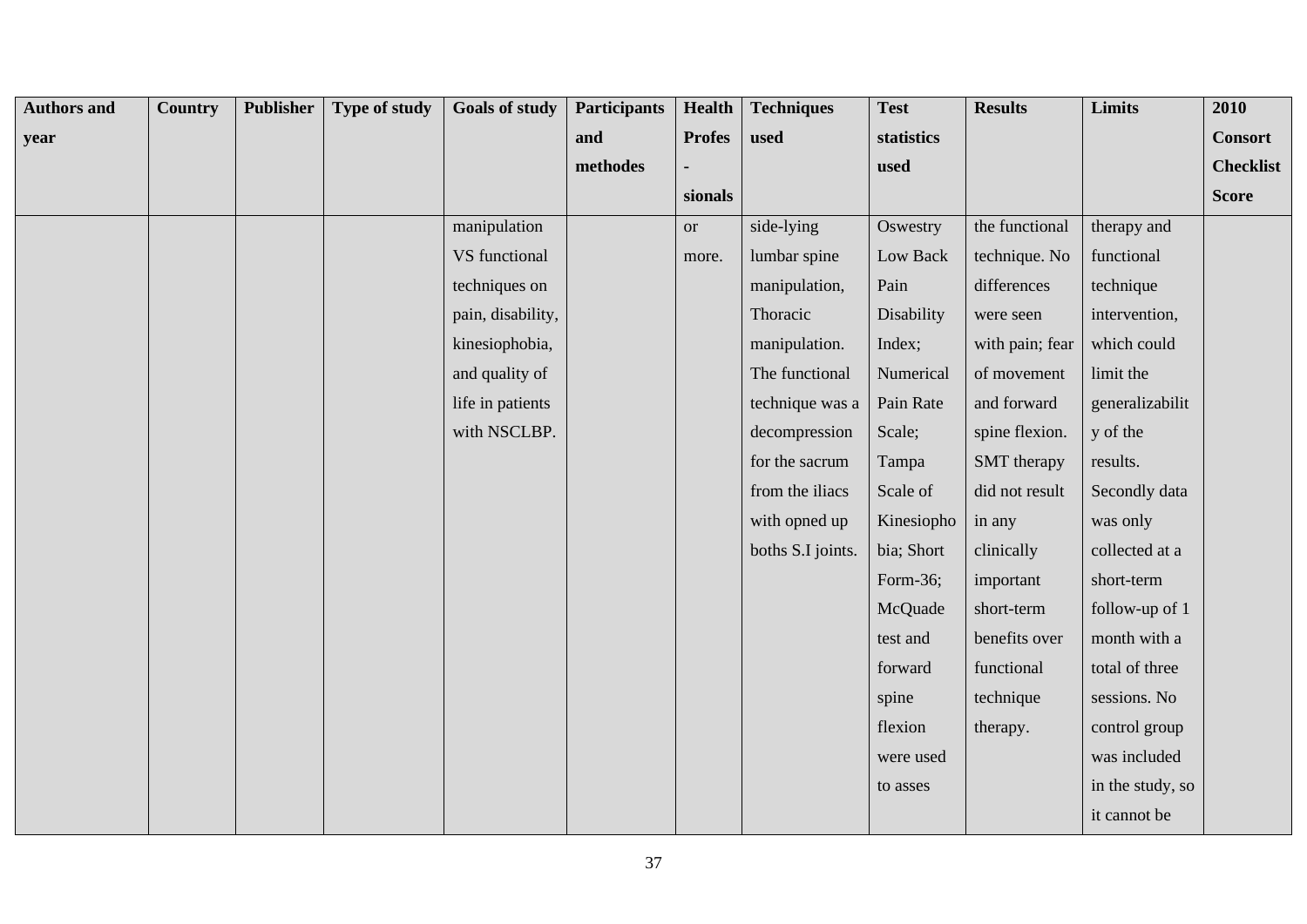| <b>Authors and</b> | <b>Country</b> | Publisher | Type of study | <b>Goals of study</b> | <b>Participants</b> | Health        | <b>Techniques</b> | <b>Test</b> | <b>Results</b> | Limits           | 2010             |
|--------------------|----------------|-----------|---------------|-----------------------|---------------------|---------------|-------------------|-------------|----------------|------------------|------------------|
| year               |                |           |               |                       | and                 | <b>Profes</b> | used              | statistics  |                |                  | <b>Consort</b>   |
|                    |                |           |               |                       | methodes            |               |                   | used        |                |                  | <b>Checklist</b> |
|                    |                |           |               |                       |                     | sionals       |                   |             |                |                  | <b>Score</b>     |
|                    |                |           |               |                       |                     |               |                   | pain and    |                | determined if    |                  |
|                    |                |           |               |                       |                     |               |                   | disability. |                | the              |                  |
|                    |                |           |               |                       |                     |               |                   |             |                | improvements     |                  |
|                    |                |           |               |                       |                     |               |                   |             |                | seen in both     |                  |
|                    |                |           |               |                       |                     |               |                   |             |                | groups can be    |                  |
|                    |                |           |               |                       |                     |               |                   |             |                | caused by        |                  |
|                    |                |           |               |                       |                     |               |                   |             |                | interventions    |                  |
|                    |                |           |               |                       |                     |               |                   |             |                | or the passage   |                  |
|                    |                |           |               |                       |                     |               |                   |             |                | of               |                  |
|                    |                |           |               |                       |                     |               |                   |             |                | time. They       |                  |
|                    |                |           |               |                       |                     |               |                   |             |                | also stated that |                  |
|                    |                |           |               |                       |                     |               |                   |             |                | it would be      |                  |
|                    |                |           |               |                       |                     |               |                   |             |                | useful to        |                  |
|                    |                |           |               |                       |                     |               |                   |             |                | include in       |                  |
|                    |                |           |               |                       |                     |               |                   |             |                | future trials a  |                  |
|                    |                |           |               |                       |                     |               |                   |             |                | control or       |                  |
|                    |                |           |               |                       |                     |               |                   |             |                | placebo group    |                  |
|                    |                |           |               |                       |                     |               |                   |             |                | and collect      |                  |
|                    |                |           |               |                       |                     |               |                   |             |                | data over a      |                  |
|                    |                |           |               |                       |                     |               |                   |             |                | long-term        |                  |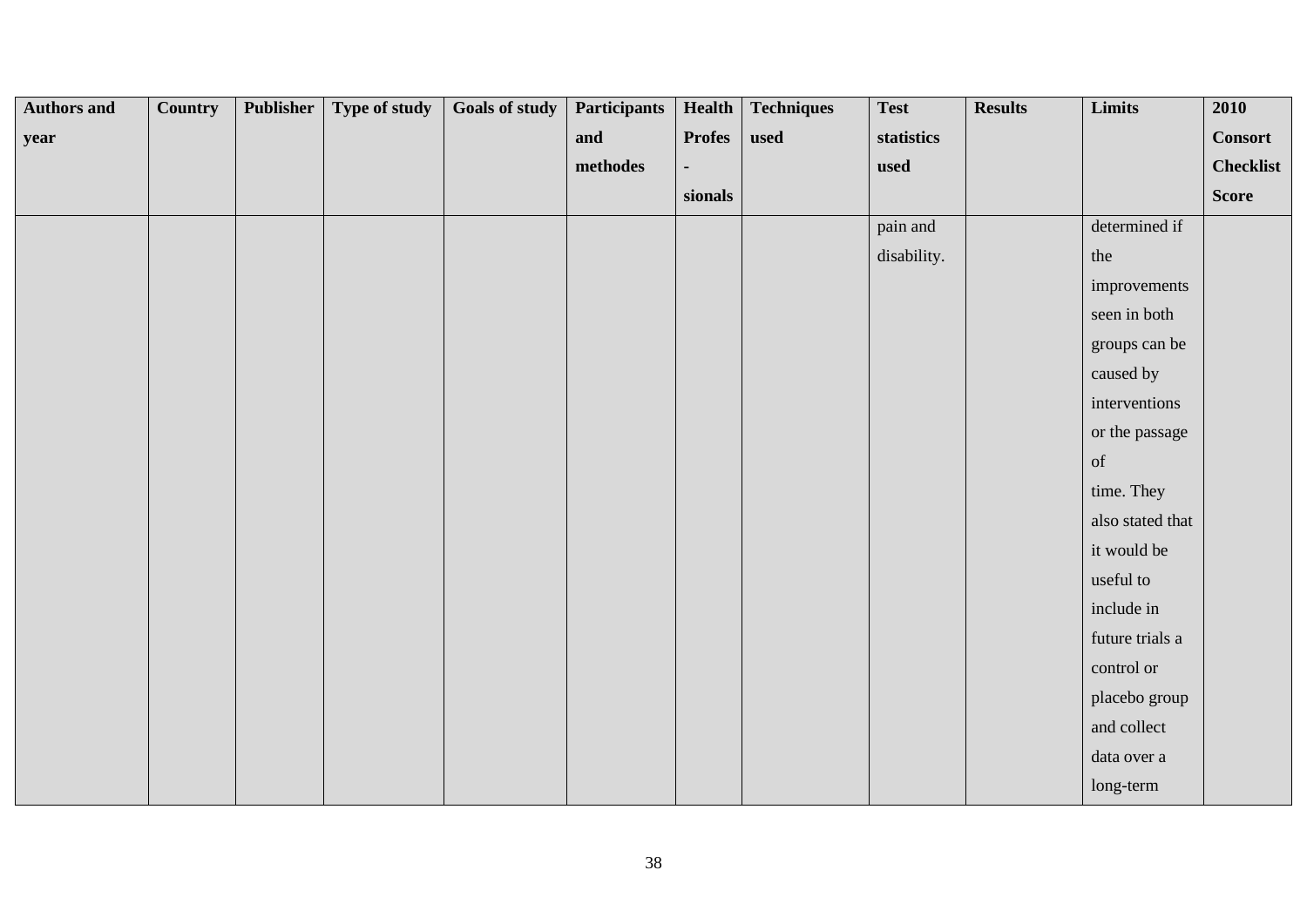| <b>Authors and</b> | <b>Country</b> | <b>Publisher</b> | <b>Type of study</b> | <b>Goals of study</b> | <b>Participants</b> | <b>Health</b> | <b>Techniques</b> | <b>Test</b>  | <b>Results</b>  | Limits          | 2010             |
|--------------------|----------------|------------------|----------------------|-----------------------|---------------------|---------------|-------------------|--------------|-----------------|-----------------|------------------|
| year               |                |                  |                      |                       | and                 | <b>Profes</b> | used              | statistics   |                 |                 | <b>Consort</b>   |
|                    |                |                  |                      |                       | methodes            |               |                   | used         |                 |                 | <b>Checklist</b> |
|                    |                |                  |                      |                       |                     | sionals       |                   |              |                 |                 | <b>Score</b>     |
|                    |                |                  |                      |                       |                     |               |                   |              |                 | follow-up       |                  |
|                    |                |                  |                      |                       |                     |               |                   |              |                 | period.         |                  |
| (Bialosky,         | <b>USA</b>     | American         | A randomized         | To assess the         | 36 (10 men,         | P.T           | S.M.T             | Numeric      | Hypoalgesia     | Limitations     | 23.5             |
| Bishop,            |                | Physical         | controlled trial     | immediate             | 26 women).          |               |                   | rating       | to A fiber-     | were that Only  |                  |
| Robinson,          |                | Therapy          |                      | effects of SMT        | Quantitative        |               |                   | scales; The  | mediated pain   | immediate       |                  |
| Zeppieri Jr et     |                | Associati        |                      | on thermal            | sensory             |               |                   | Fear of      | perception      | effects of SMT  |                  |
| George, 2009)      |                | on               |                      | pain perception       | testing was         |               |                   | Pain         | was not         | were            |                  |
|                    |                |                  |                      | in people with        | used to             |               |                   | Questionna   | observed.       | measured, so    |                  |
|                    |                |                  |                      | NSCLBP and            | assess              |               |                   | ire-III; The | Group-          | the authors are |                  |
|                    |                |                  |                      | to determine          | temporal            |               |                   | Tampa        | dependent       | unable to       |                  |
|                    |                |                  |                      | whether the           | summation           |               |                   | Scale of     | hypoalgesia of  | comment on      |                  |
|                    |                |                  |                      | resulting             | and A fiber-        |               |                   | Kinesiopho   | temporal        | whether the     |                  |
|                    |                |                  |                      | hypoalgesia           | mediated            |               |                   | bia; The     | summation       | inhibition of   |                  |
|                    |                |                  |                      | was a local           | pain                |               |                   | Coping       | specific to the | temporal        |                  |
|                    |                |                  |                      | effect and            | perception.         |               |                   | Strategies   | lumbar          | summation is a  |                  |
|                    |                |                  |                      | whether               | The                 |               |                   | Questionna   | innervated      | lasting effect. |                  |
|                    |                |                  |                      | psychological         | participants        |               |                   | ire; The     | region was      | The authors     |                  |
|                    |                |                  |                      | influences            | were                |               |                   | State-Trait  | observed.       | are also unable |                  |
|                    |                |                  |                      | were                  | randomly            |               |                   | Anxiety      | Pair-wise       | to comment on   |                  |
|                    |                |                  |                      | associated with       | assigned to         |               |                   | Inventory;   | comparisons     | the             |                  |
|                    |                |                  |                      |                       | ride a              |               |                   | The          | indicated       | relationship    |                  |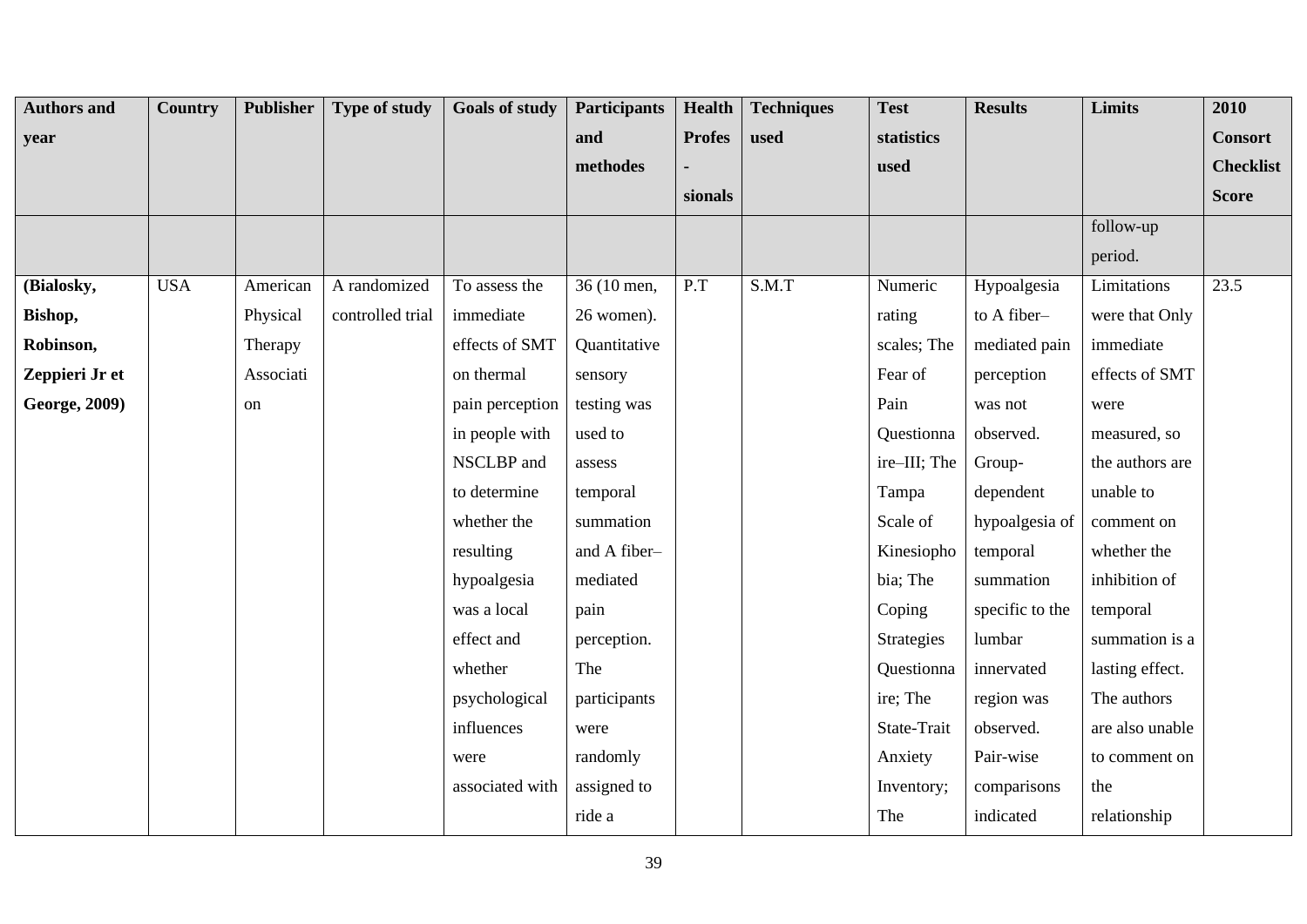| <b>Authors and</b> | Country | Publisher | Type of study | <b>Goals of study</b> | <b>Participants</b> | <b>Health</b> | <b>Techniques</b> | <b>Test</b> | <b>Results</b>  | Limits         | 2010             |
|--------------------|---------|-----------|---------------|-----------------------|---------------------|---------------|-------------------|-------------|-----------------|----------------|------------------|
| year               |         |           |               |                       | and                 | <b>Profes</b> | used              | statistics  |                 |                | <b>Consort</b>   |
|                    |         |           |               |                       | methodes            |               |                   | used        |                 |                | <b>Checklist</b> |
|                    |         |           |               |                       |                     | sionals       |                   |             |                 |                | <b>Score</b>     |
|                    |         |           |               | changes in            | stationary          |               |                   | Anxiety     | significant     | between their  |                  |
|                    |         |           |               | pain perception       | bicycle,            |               |                   | Sensitivity | hypoalgesia in  | findings and   |                  |
|                    |         |           |               |                       | perform low         |               |                   | Index were  | participants    | changes in     |                  |
|                    |         |           |               |                       | back                |               |                   | used to     | who received    | clinical pain. |                  |
|                    |         |           |               |                       | extension           |               |                   | asses pain  | SMT, but not    |                |                  |
|                    |         |           |               |                       | exercises or        |               |                   | and         | in those who    |                |                  |
|                    |         |           |               |                       | receive             |               |                   | disability  | rode a          |                |                  |
|                    |         |           |               |                       | SMT.                |               |                   |             | stationary      |                |                  |
|                    |         |           |               |                       | Sensory             |               |                   |             | bicycle or      |                |                  |
|                    |         |           |               |                       | testing was         |               |                   |             | performed       |                |                  |
|                    |         |           |               |                       | reassessed to       |               |                   |             | low back        |                |                  |
|                    |         |           |               |                       | determine           |               |                   |             | extension       |                |                  |
|                    |         |           |               |                       | the                 |               |                   |             | exercises.      |                |                  |
|                    |         |           |               |                       | immediate           |               |                   |             | Psychological   |                |                  |
|                    |         |           |               |                       | effects of          |               |                   |             | factors did not |                |                  |
|                    |         |           |               |                       | each                |               |                   |             | significantly   |                |                  |
|                    |         |           |               |                       | intervention        |               |                   |             | correlate with  |                |                  |
|                    |         |           |               |                       | on thermal          |               |                   |             | changes in      |                |                  |
|                    |         |           |               |                       | pain                |               |                   |             | temporal        |                |                  |
|                    |         |           |               |                       | sensitivity.        |               |                   |             | summation in    |                |                  |
|                    |         |           |               |                       |                     |               |                   |             | participants    |                |                  |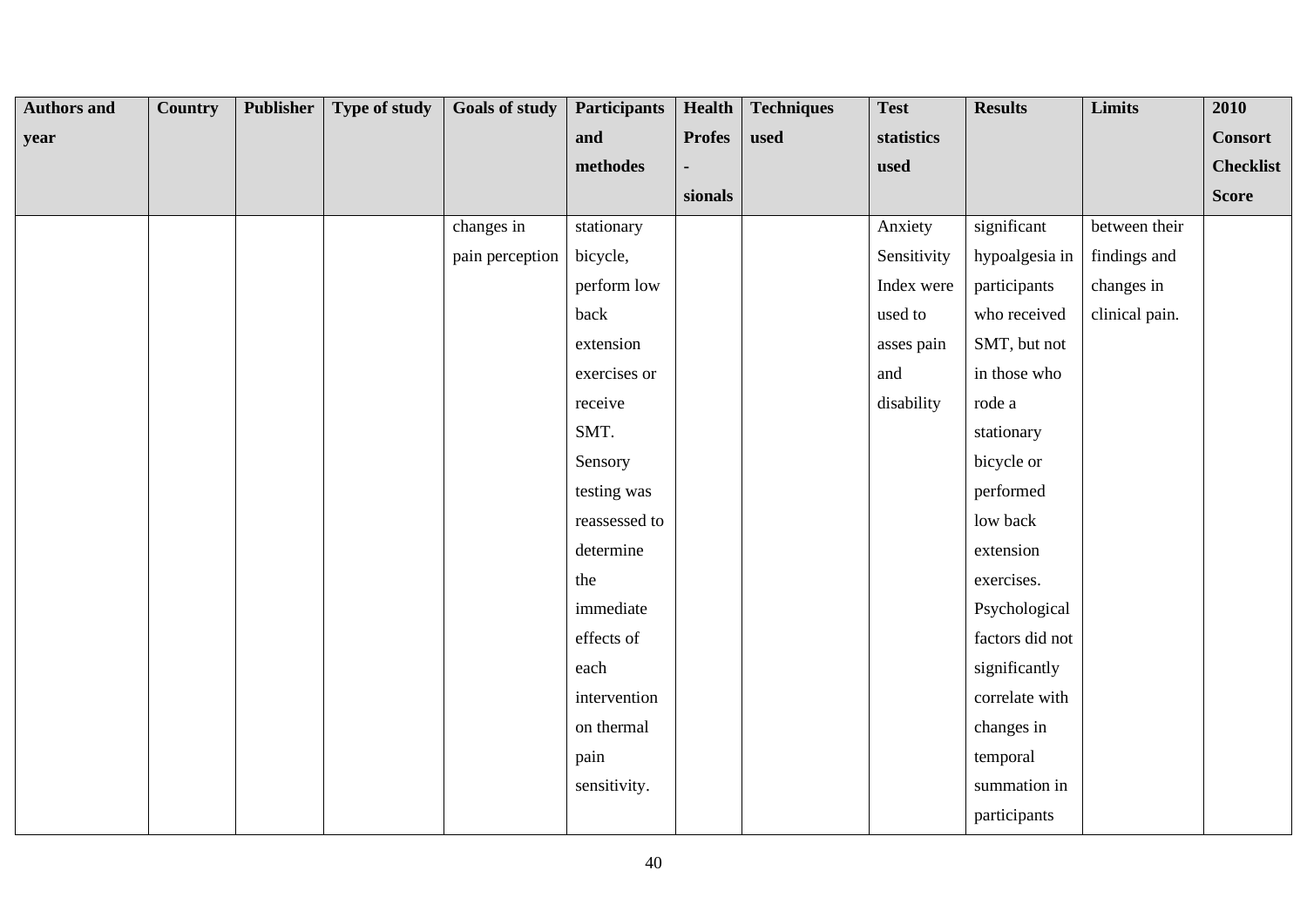| <b>Authors and</b> | <b>Country</b> | <b>Publisher</b> | Type of study | Goals of study | <b>Participants</b> | Health        | <b>Techniques</b> | <b>Test</b> | <b>Results</b>  | Limits | 2010             |
|--------------------|----------------|------------------|---------------|----------------|---------------------|---------------|-------------------|-------------|-----------------|--------|------------------|
| year               |                |                  |               |                | and                 | <b>Profes</b> | used              | statistics  |                 |        | <b>Consort</b>   |
|                    |                |                  |               |                | $\bf{methods}$      |               |                   | used        |                 |        | <b>Checklist</b> |
|                    |                |                  |               |                |                     | sionals       |                   |             |                 |        | <b>Score</b>     |
|                    |                |                  |               |                |                     |               |                   |             | who received    |        |                  |
|                    |                |                  |               |                |                     |               |                   |             | SMT.            |        |                  |
|                    |                |                  |               |                |                     |               |                   |             | Inhibition of   |        |                  |
|                    |                |                  |               |                |                     |               |                   |             | A fiber-        |        |                  |
|                    |                |                  |               |                |                     |               |                   |             | mediated pain   |        |                  |
|                    |                |                  |               |                |                     |               |                   |             | perception      |        |                  |
|                    |                |                  |               |                |                     |               |                   |             | was similar     |        |                  |
|                    |                |                  |               |                |                     |               |                   |             | for all groups. |        |                  |
|                    |                |                  |               |                |                     |               |                   |             | Inhibition of   |        |                  |
|                    |                |                  |               |                |                     |               |                   |             | temporal        |        |                  |
|                    |                |                  |               |                |                     |               |                   |             | summation       |        |                  |
|                    |                |                  |               |                |                     |               |                   |             | was observed    |        |                  |
|                    |                |                  |               |                |                     |               |                   |             | only in         |        |                  |
|                    |                |                  |               |                |                     |               |                   |             | participants    |        |                  |
|                    |                |                  |               |                |                     |               |                   |             | receiving       |        |                  |
|                    |                |                  |               |                |                     |               |                   |             | SMT,            |        |                  |
|                    |                |                  |               |                |                     |               |                   |             | suggesting a    |        |                  |
|                    |                |                  |               |                |                     |               |                   |             | modulation of   |        |                  |
|                    |                |                  |               |                |                     |               |                   |             | dorsal horn     |        |                  |
|                    |                |                  |               |                |                     |               |                   |             | excitability    |        |                  |
|                    |                |                  |               |                |                     |               |                   |             | which was       |        |                  |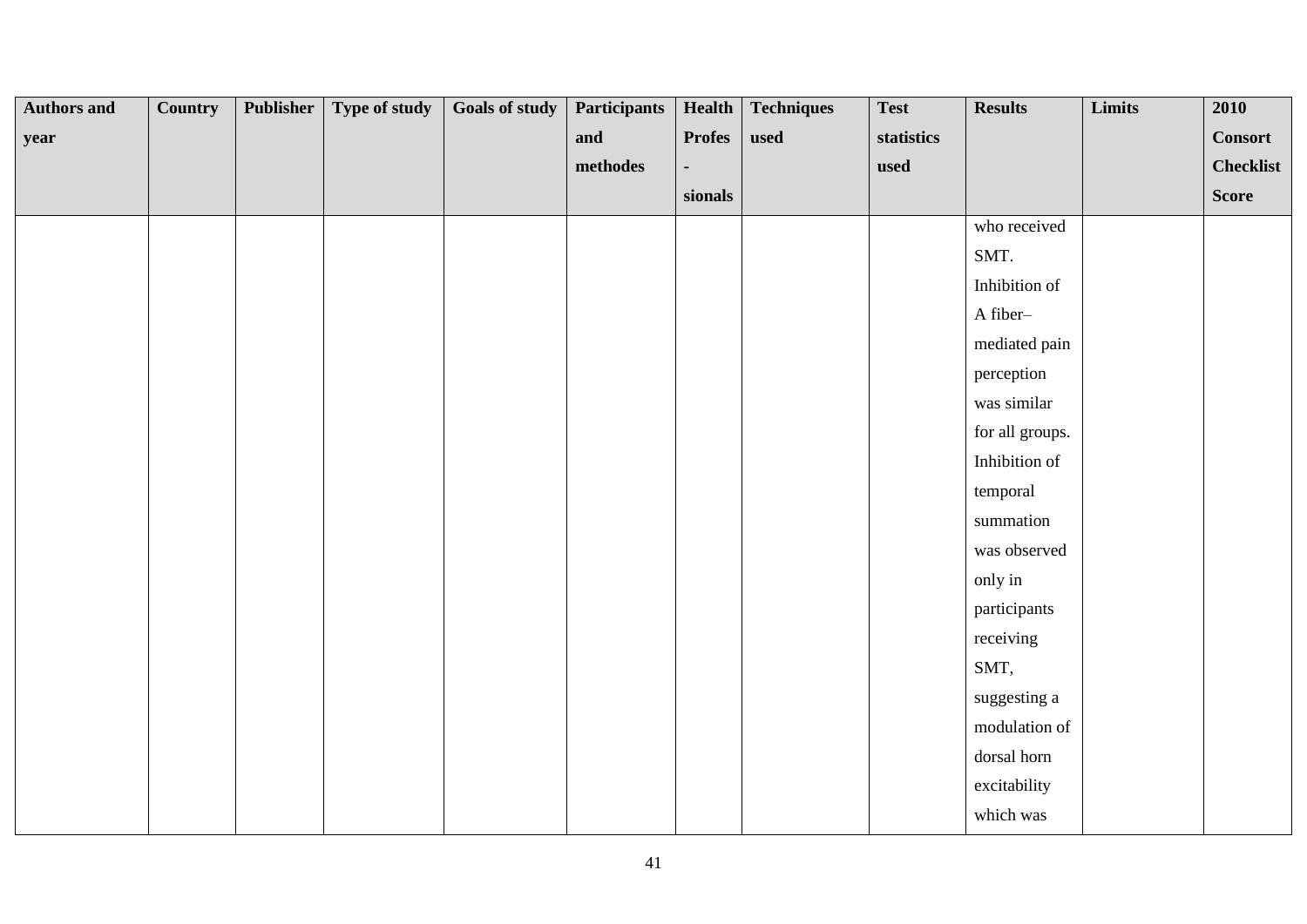| <b>Authors and</b> | <b>Country</b> | Publisher | Type of study | <b>Goals of study</b> | <b>Participants</b> | Health         | <b>Techniques</b> | <b>Test</b> | <b>Results</b> | Limits | 2010             |
|--------------------|----------------|-----------|---------------|-----------------------|---------------------|----------------|-------------------|-------------|----------------|--------|------------------|
| year               |                |           |               |                       | and                 | <b>Profes</b>  | used              | statistics  |                |        | <b>Consort</b>   |
|                    |                |           |               |                       | methodes            | $\blacksquare$ |                   | used        |                |        | <b>Checklist</b> |
|                    |                |           |               |                       |                     | sionals        |                   |             |                |        | <b>Score</b>     |
|                    |                |           |               |                       |                     |                |                   |             | observed       |        |                  |
|                    |                |           |               |                       |                     |                |                   |             | primarily in   |        |                  |
|                    |                |           |               |                       |                     |                |                   |             | the lumbar     |        |                  |
|                    |                |           |               |                       |                     |                |                   |             | innervated     |        |                  |
|                    |                |           |               |                       |                     |                |                   |             | area.          |        |                  |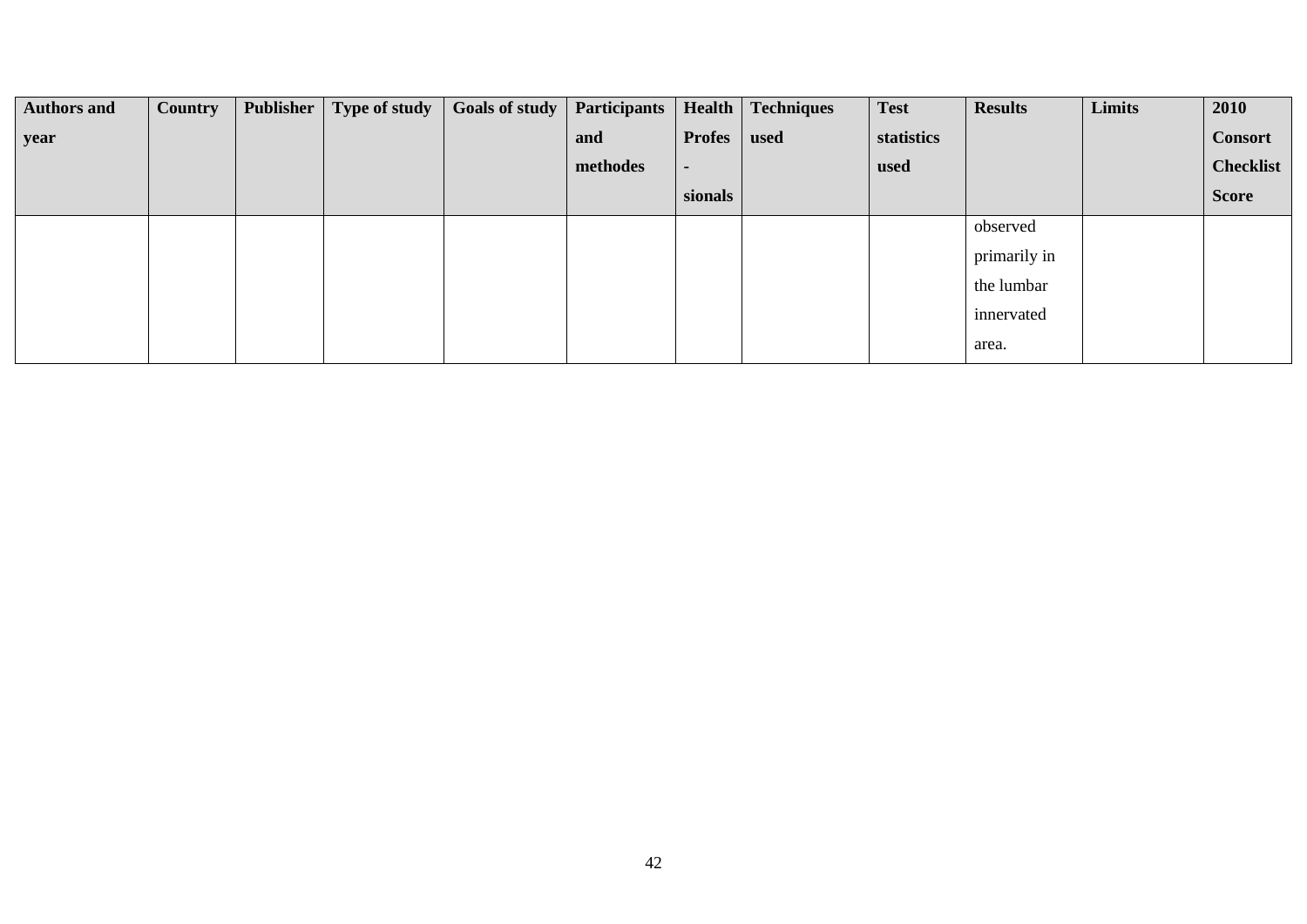### **4. Discussion**

**A randomized control trial to determine the effectiveness and physiological effects of spinal manipulation and spinal mobilization compared to each other and a sham condition in patients with chronic low back pain: Study protocol for The RELIEF Study (Clark et al., 2018)**

Limitation factors in this study was missing data caused by participant reported or investigator observed, related to treatment effectiveness. Missing data due to equipment failure. The study used various strategies to balance the results from the missing data. Estimation was used to help balance the missing observations for the ITT analysis. A sensitivity analysis was done to determine if the missing data was random loss. It was done with multivariate multiple imputation method under different scenarios. This study had many factors that lowered bias. The investigator, statisticians and data collectors were blinded. They were given identification codes only at the end of the study. The statisticians used R statistical language to blockrandomize for the three experiments. The study had many standardized pain and disability forms for participants before and after treatments. MRI, T2 imaging, EMG and TMS were used to scan the low back for changes from treatments. This removes the subjective-ness and bias that a personal palpatory test and retest would provide. Having 2 different treatment groups and 1 sham group helped to reduce the placebo effect to make results more accurate. A large sample size increases accuracy of results and having D.O, D.C and P.T helps to have different viewpoints.

# **Associations of Cytokine Concentrations with Key Osteopathic Lesions and Clinical Outcomes in Patients with Nonspecific Chronic Low Back Pain: Results from the OSTEOPATHIC Trial (Licciardone, Kearns, Hodge et Bergamini, 2012)**

Limitations of this study include the possibility of type I errors in the some of the findings due to analyses of 5 different cytokines and 4 clinical measures. Type II errors may also have occurred because of only 15% of participants had pre-treatments cytokine measures and 12% had matched post treatments measures. Due to small sample size it is possible that important associations might have been missed. Cytokine concentrations may have been varied by thing such as medication use which was not tightly controlled during the study. They believe that the randomization process might have mixed up potential confounders by allocating them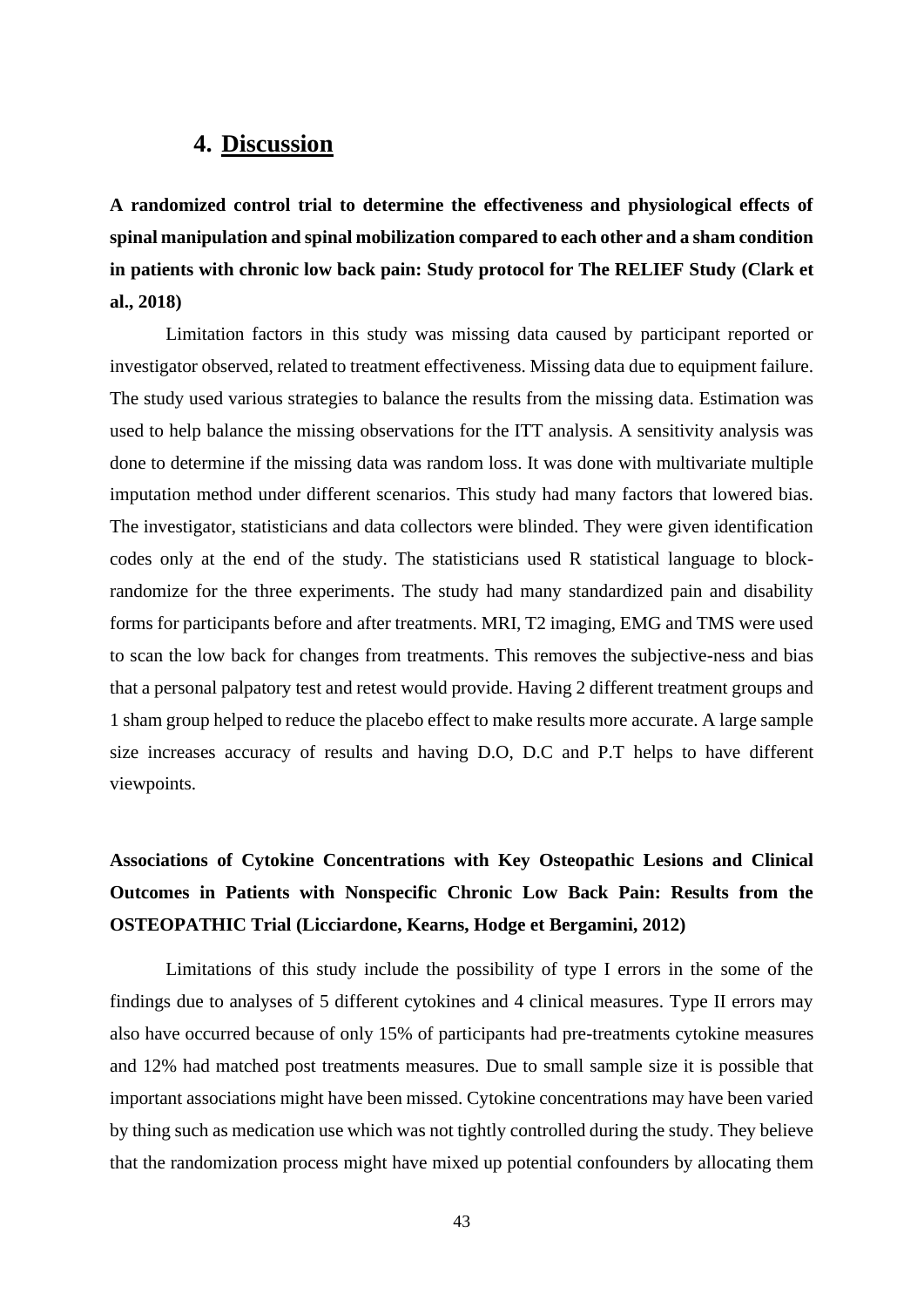comparably between the OMT and sham OMT groups. The matching of patient pre- and posttreatment cytokine measures further diminished the potential for confounding bias. More research is needed to further understand the relationship between cytokine levels and people with NSCLBP, however the TNF-a showed good results. Strengths for this study includes the double blind, sham controlled 2x2 factorial design. Using cytokines to measure pain removes some subjectivity from the participants subjective perception of pain. Multiple standardized pain and disability questionnaires were used to gather information.

## **Changes in biomechanical dysfunction and low back pain reduction with osteopathic manual treatment: Results from the OSTEOPATHIC Trial (Licciardone, Kearns et Crow, 2014)**

Strengths of this trial included double-blind, sham-controlled, 2x2 factorial design with allocation concealment, blinding of outcome assessors, high levels of treatment adherence and outcomes reporting, intention-to-treat analysis. It is possible that some degree of patient unblinding may have occurred. OMT was pragmatically assessed using a multimodal regimen to complement care and self-care for NSCLBP. Several techniques that were used in the trial, were validated for NSCLBP treatment by professional associations representing chiropractors and physiotherapists. The study was done over 12 weeks with a large sample size. D.O's and M.D's participated in the trial which may help to limit bias from the desired results of either health professional. The limitations of this study were a lack of data of biomechanical dysfunctions, from 225 participants who received sham OMT, which were consequently excluded. Data had to be imputed on biomechanical dysfunction in 5% and 23% of patients at baseline and week 8. There's a possibility that subgroup comparisons of NSCLBP responders and non-responders may have been biased by unknown confounders that were no longer randomly distributed within subgroups. NSCLBP responders were more likely than nonresponders to have completed college education. This was an uncontrollable factor in the multivariate analysis. It's uncertain if other unknown and uncontrolled factors may have influenced the relationships between changes in biomechanical dysfunction with OMT and subsequent NSCLBP response.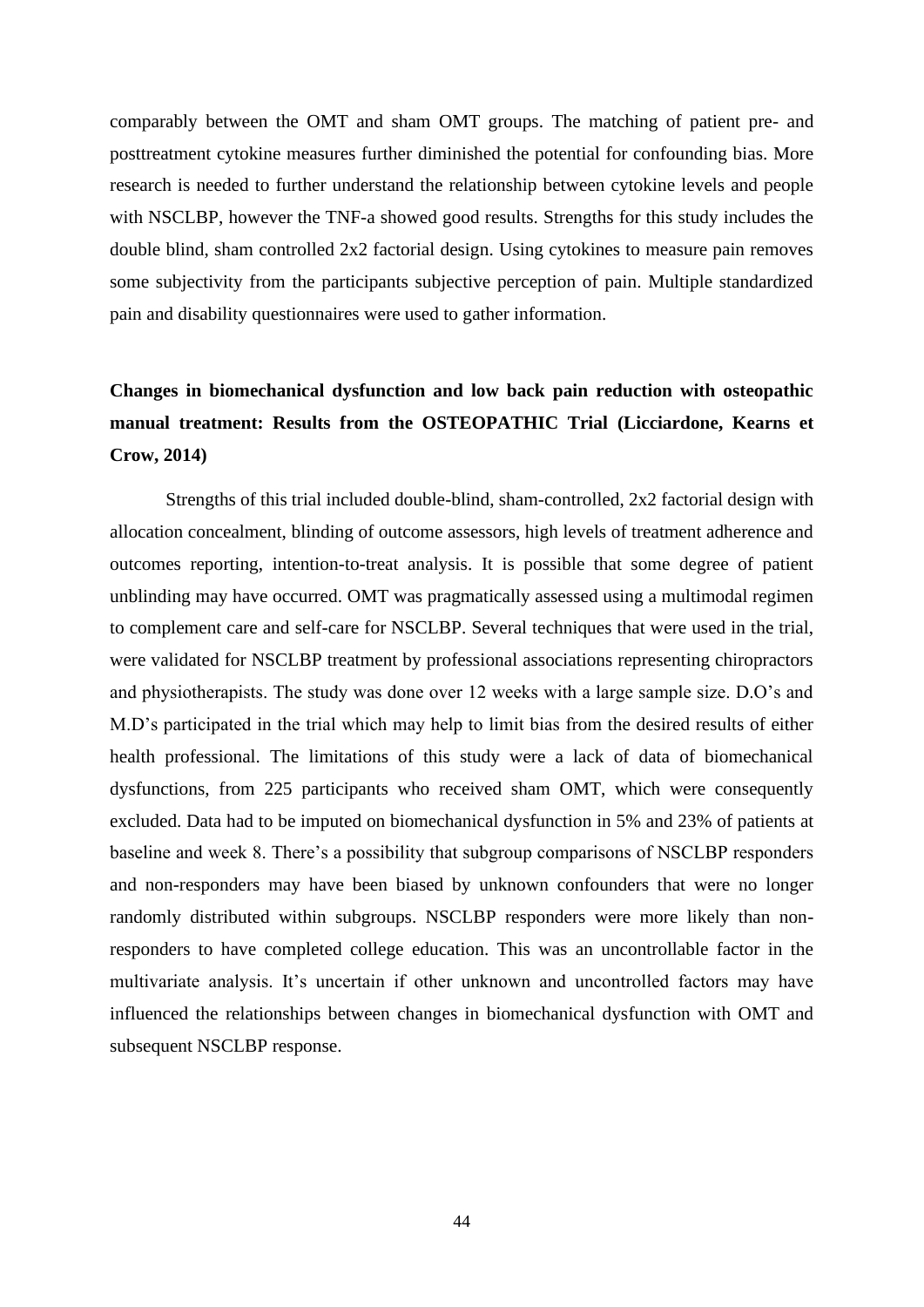# **Comparison of the Effectiveness of Three Manual Physical Therapy Techniques in a Subgroup of Patients With Low Back Pain Who Satisfy a Clinical Prediction Rule (Cleland et al., 2009)**

Strengths of this study are the randomization process with sealed opaque envelopes with individually assigned index cards which placed participants in one of three groups. The examining therapist always remained blind to the patient's treatment group assignment. Patients were instructed not to discuss the types of manual therapy technique received with the examining therapist. Large sample size with 49% women and 51% men and the use of various standardized pain and disability questionnaires helps to eliminate some bias and subjectiveness. This study had follow-ups with the participants after the  $1<sup>st</sup>$  and  $4<sup>th</sup>$  week and lastly after 6 months. This helps us to understand short term and long-term effects of different techniques used. Comparing 3 different techniques helps us to understand which ones are more effective to treat NSCLBP. Major limitations of this study included the inability to track the number of patients screened for eligibility in the study from each of the settings. The study did not include a control group. They couldn't determine if the use of thrusts for patients who are positive on the Clinical Prediction Rule, would produce superior outcomes when compared to no treatment. Spontaneous recovery within the first few days or weeks is believed to happen often with an acute episode of LBP, however most patients in this trial had symptoms for a much longer time which made spontaneous resolution unlikely. There was no difference in symptom duration among the treatment groups, therefore spontaneous resolution would not explain the different recovery rates between groups. Placebo manipulation technique was not used, they were unable to determine the influence of placebo effects on the outcomes of the study. They believed the placebo effect would be equally represented in all group because of the use of a hand on standardized treatment schedule. Additional research is needed to further confirm the results of this study.

### **Does Maintained Spinal Manipulation Therapy for Chronic Nonspecific Low Back Pain Result in Better Long-Term Outcome? (Senna et Machaly, 2011)**

The study was randomized using sequential-sealed envelopes prepared before arrival of the patients. Patients were randomized twice, first for the treating clinician and second for the treatment group. When the first envelope was opened only the treating clinician opened the sealed second envelope to record the allocation of patients as they started the trial. Patients who were manipulated by one physician were assessed throughout all the trial follow-up by the other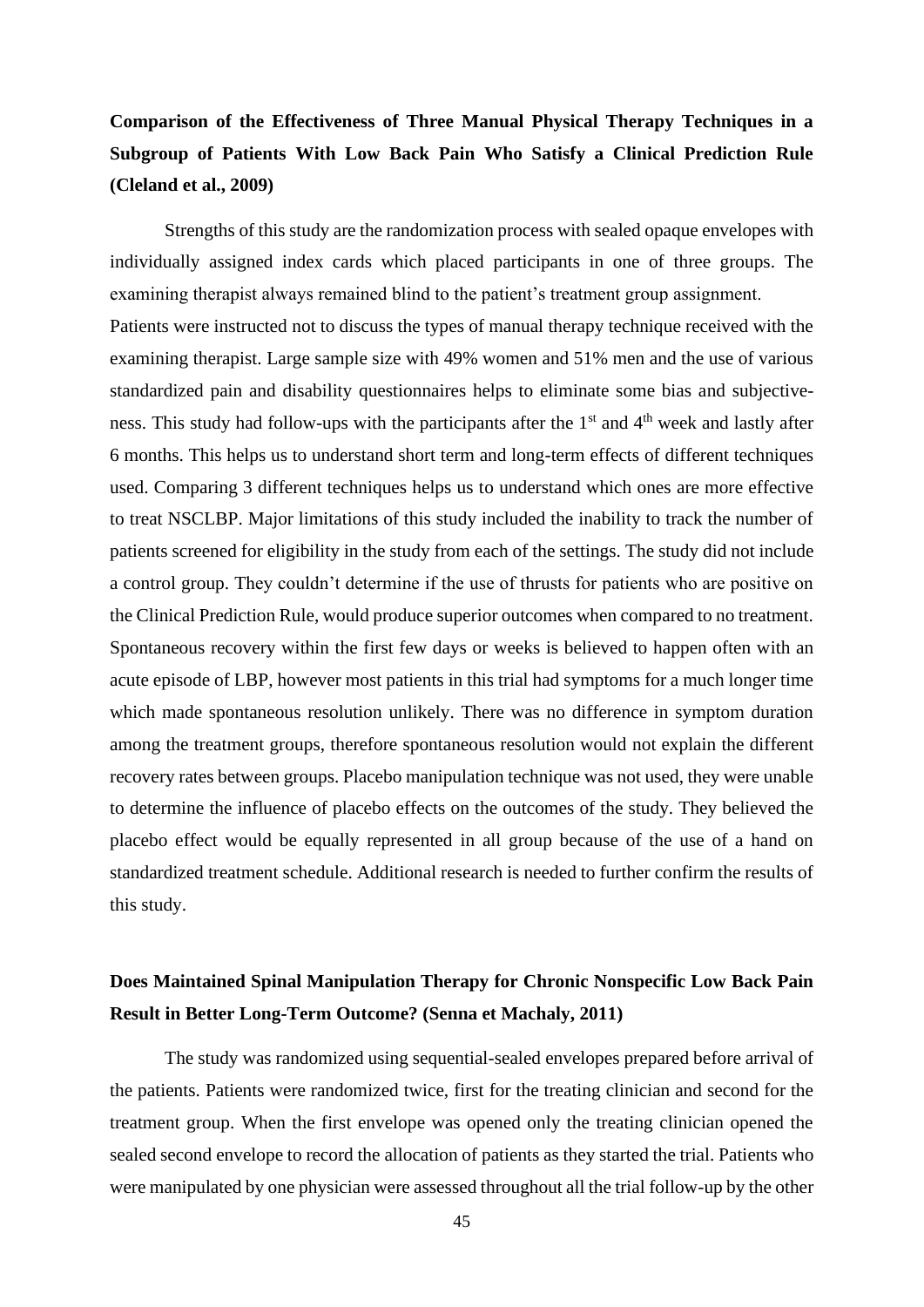physician who was completely blind to group assignment of patients being assessed. Patients were prohibited to talk about the type of care they received. Having a "maintained" and a "nonmaintained" manipulation group showed accuracy in in results for long- and short-term effects of SMT. Having as sham group helped eliminate placebo. Many standardized pain and disability questionnaires. A major limitation of this study was missing data from a few patients who refused a follow up appointment. Multiple imputation was used to compensate for missing data. Participants were followed for 10 months and had less pain and disability during. They are uncertain if the effects would last longer than 10 months however they believe that periodic visits from patients will help to prevent a future episode or the start of one.

### **Dose-response and efficacy of spinal manipulation for care of chronic low back pain: a randomized controlled trial (Haas, Vavrek, Peterson, Polissar et Neradilek, 2014)**

Very large sample size. 4 groups of 100 participants one of them being a nonmanipulation control group, were evaluated at 6, 12, 18, 24, 39, and 52 weeks. One hundred participants with NSCLBP were randomized to each of four dose levels of: 0, 6, 12, or 18 SMT sessions from a D.C. There was one violation of protocol where a patient accidentally received 13 SMT visits instead of 12. A major strong point of this study was the knowledge that 93% to 97% of participants in each treatment arm refrained from professional care outside the study and 94% to 95% abstained from prescription medication. This allows greater calculation of outside factors influencing results. Many standardized pain and disability questionnaires. Limiting factors were, nine participants were completely lost to follow-up. No sham group however they justified it by saying "it would be impossible to blind participants because half received visits for both treatment and control and could compare interventions." They also wanted to avoid potential disappointment from participants, if they thought they may be receiving sham intervention.

### **Immediate effects of a high-velocity spine manipulation in paraspinal muscles activity of nonspecific chronic low-back pain subjects (Bicalho, Setti, Macagnan, Cano et Manffra, 2010)**

This study uses an EMG to monitor paraspinal muscle activity before and after treatments. EMG was also performed during trunk flexion, extension and other movements to test paraspinal activity during active and static phases. Having a machine-based test and result, significantly lower bias and subjective-ness from the study, as comparted to having only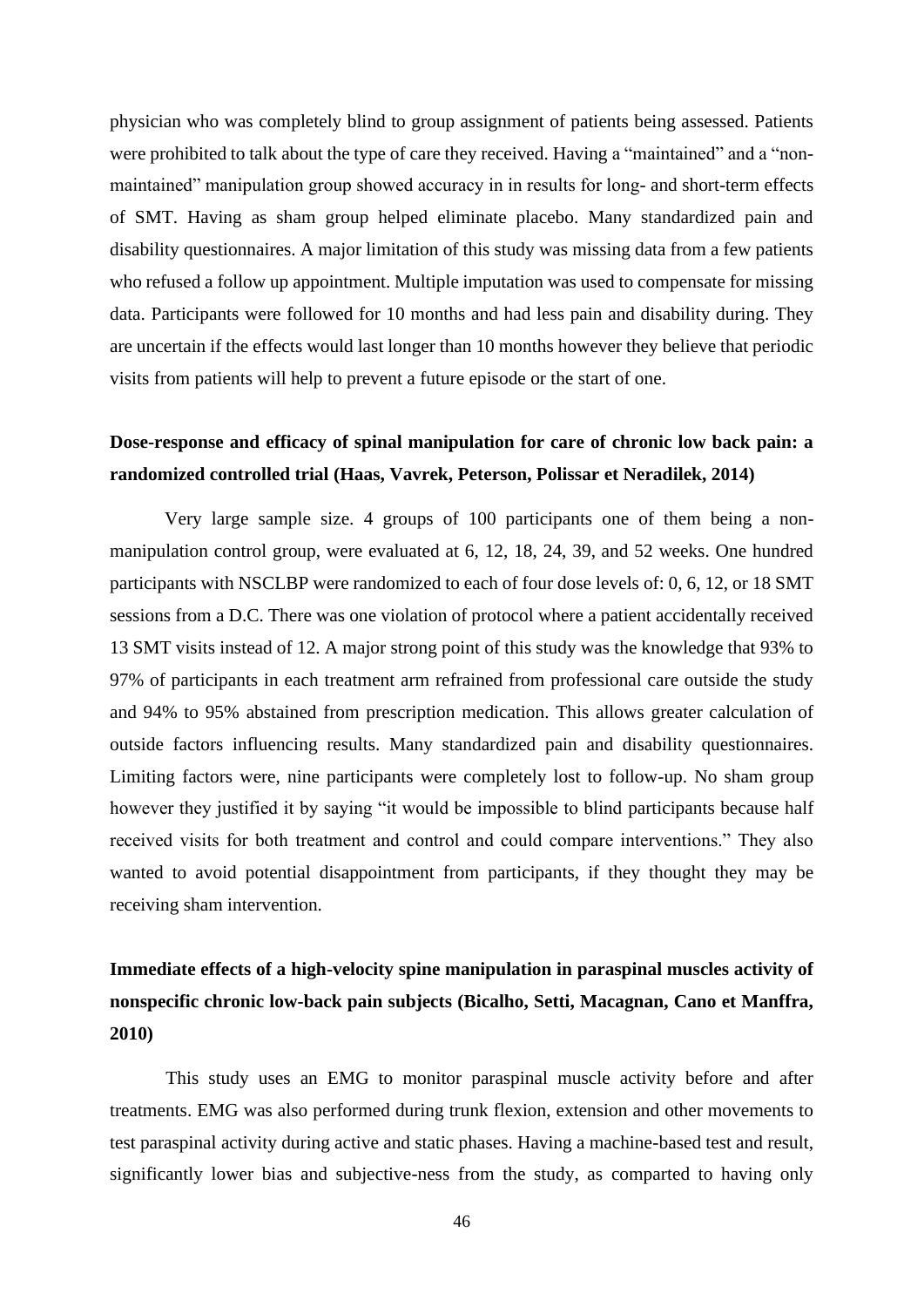palpatory test and standardized pain and disability questionnaires. There was only one kind of manipulation of technique done on L4-L5 levels only. This process is great for showing accuracy of the single technique being studied. The assessor was blinded. The study had a control group. A small sample size was chosen based on minimal clinically important change. This justified that the sample size was numerous enough to detect changes. Compered to other trials this study only uses 2 standardized pain and disability questionnaires however the EMG results were able to reveal significant changes. This study does not speak about limitation which create a major weak point.

## **Immediate Effects of Region-Specific and Non–Region-Specific Spinal Manipulative Therapy in Patients With Chronic Low Back Pain: A Randomized Controlled Trial (de Oliveira, Liebano, Costa, Rissato et Costa, 2013)**

Strong points of the study are, large sample size, blind assessor, algometer was used to measure pressure in lumbar region compared to a palpatory test alone it reduces bias. Assessor blinding was confirmed by asking the assessor to guess which area on the spine was manipulated, the assessor only guessed the correct location in 48.1% of the cases. 2 standardized questionnaires were used to measure pain and disability. Due to the goals of the study it was not possible to blind the participants or therapists. To ensure good randomization, the instructions on what zone to treat (thoracic or lumbar) was sealed in an envelop which was opened by the practitioner before the treatment. The randomization codes were placed in consecutively numbered, sealed, opaque envelopes to blind allocation of participants to groups. Therapists who took part in this study had at leased 4.5 years of experience with low back issues and manual therapy, they also specialized in SMT techniques. They argue that "it was not possible to blind the therapist or the patients due to the nature of the interventions, which does not eliminate the risk of bias. Blinding of therapists and patients is not feasible in trials with active treatment interventions, such as exercise or manipulation, or ethical (given requirements of an information sheet). Therefore, lack of blinding of the therapist or patients could be interpreted as a limitation of the study." The feel that their study was limited by not having recruited participants from a mixed population. This study also lacked a placebo or non treatment group. They go on to state that the study had good results for its goal which was to asses affects of SMT for immediate short-term effects, therefore they are not sure if the results last more than 24 hours. They say "As neuroplastic changes take time to develop and the responses to spinal manipulation are different between patients with chronic and acute low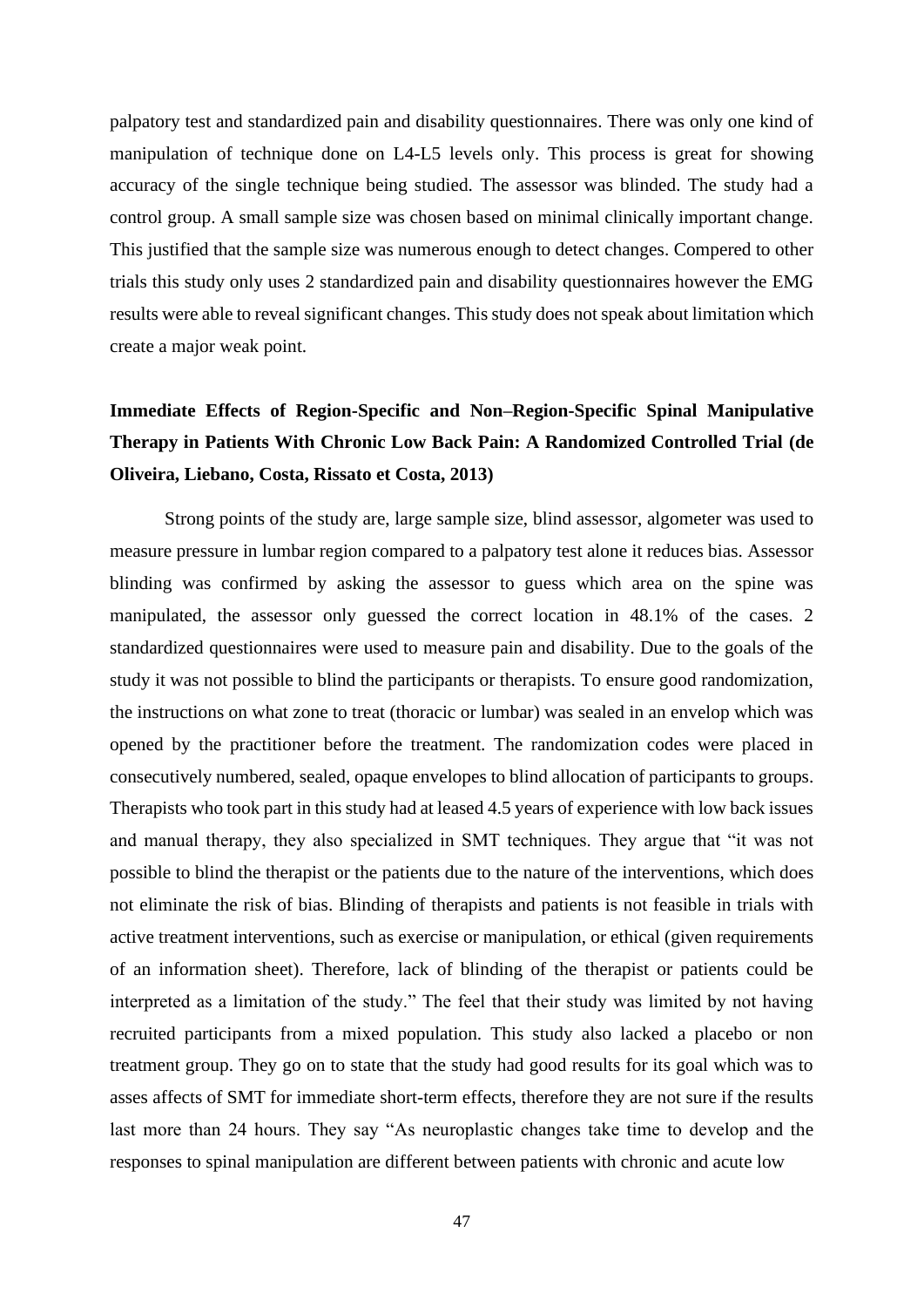back pain, it is likely that studies recruiting patients with acute low back pain and with longer follow-up periods will provide different results."

### **Neurophysiologic effects of spinal manipulation in patients with chronic low back pain (Clark et al., 2011)**

The use of EMG and electrodes to measure results objectively. Trial was done by 2 different health professionals, a D.C and a D.O. Healthy control group was included. Limitations of this trial include that fact each subject only received one single spinal manipulation to test the neurological effects, they claim that the effect would have been more pronounced if the subjects had received a series of treatments. They were not able to rule out placebo effect from patients who received and audible pop. They claim that it is unlikely their results were "driven by a placebo effect as one would likely expect to observe a concomitant change in corticospinal excitability– as a placebo effect would likely be assumed to have systemic effects (as opposed to having a local, selective effect on the stretch reflex only)."

### **Non-thrust manual therapy reduces erector spinae short-latency stretch reflex asymmetries in patients with chronic low back pain (Goss Jr et al., 2012)**

EMG and electrodes used to measurer asymmetry in erector spinae muscles increases objectiveness and decreases bias. Non trust therapy included 3 different types of osteopathic techniques. Participants only received a single treatment session of non-thrust. The non-thrust MT treatment may have a more pronounced effect if it was repeated over a few weeks. Limiting factors, no control or sham group. Small sample size. They argue that having done only a single session non-thrust manual therapy with each patient might have influenced with the results, as it would be more effective if it were repeated a few times. They believed that the results might be variable amongst different age and population groups.

### **Osteopathic Manual Treatment and Ultrasound Therapy for Chronic Low Back Pain: A Randomized Controlled Trial (Licciardone, Minotti, Gatchel, Kearns et Singh, 2013)**

Strong point of this study includes double-blind, sham-controlled,  $2 \times 2$  factorial design. Randomization done by a computer program that generated pseudorandom numbers. Participants were then allocated to type of physician (faculty physician, predoctoral fellow, or resident) using stratified randomization. Instructions were given directly to the physicians using numbered, opaque sealed envelopes, which were placed in separate treatment files. Participants and outcome assessors remained unaware of group assignments at randomization. Treatments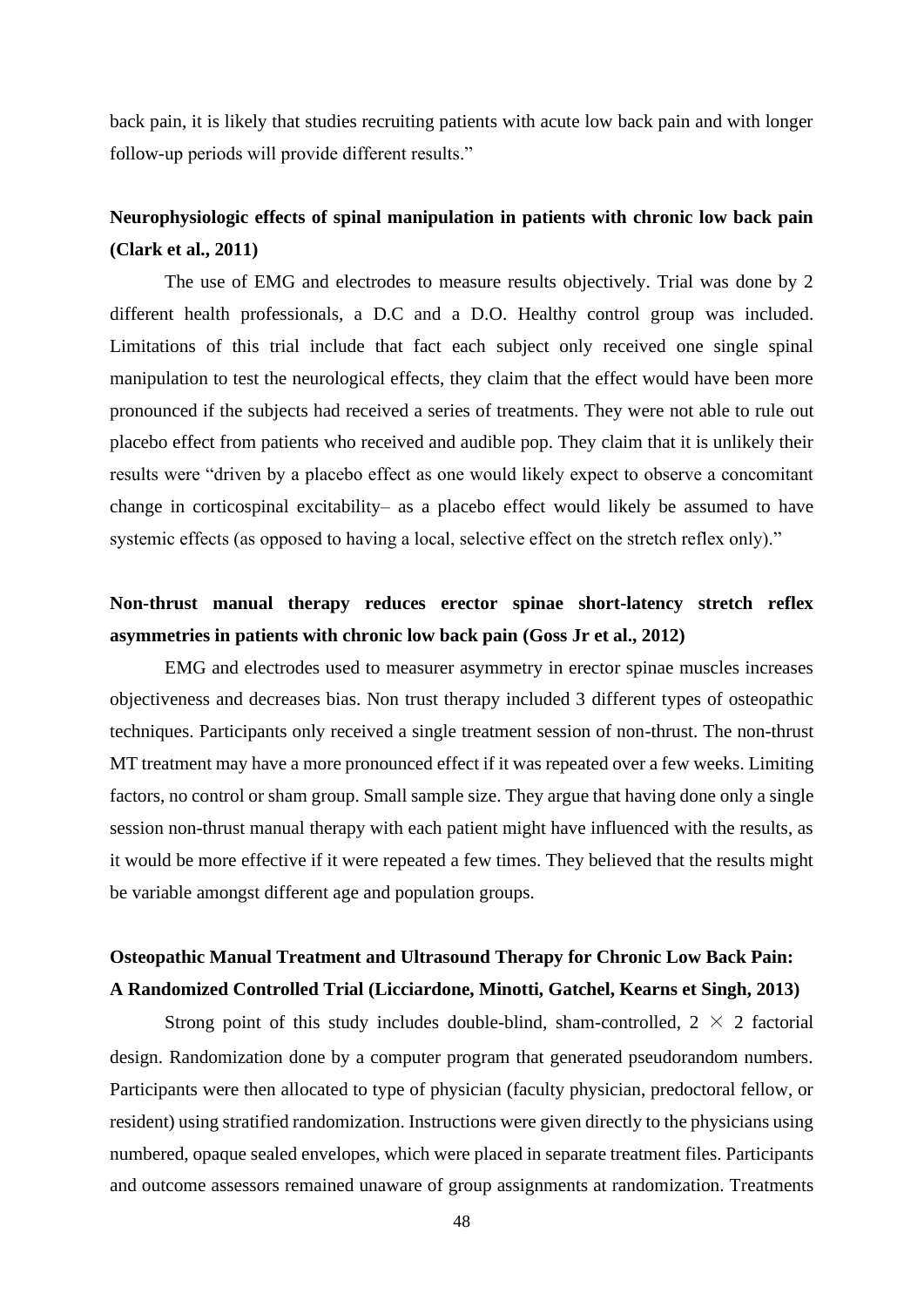were done at weeks 0, 1, 2, 4, 6, and 8 using 15 different physicians. The participants have the same physician at recurring treatments unless there was a scheduling conflict. Having 15 different physicians help to lower bias. Participants could also independently receive low back pain treatments, any co-treatments except OMT, other manual therapies, or UST, from any physician not associated with the study. Co-treatments were documented at 4-week intervals throughout the study. It may be possible that the co-treatments influenced the results. The OMT sessions had 10 different osteopathic techniques, which represent a typical well-rounded osteopathic treatment on the musculoskeletal system. The methods and techniques used for the sham group, had been used un previous studies which generated a robust placebo response when compared to other sham methods. Very large sample size. 2 standardized questionnaires were used to measure pain and disability. Limitations od this study includes work disability, and low back pain cotreatments were self-reported by patients but were not verified through medical or employment records. Missing data had to be imputed for 13% of patients at the final treatment. Sensitivity analyses and 2 other methods were also used to buffer missing data. The 2x2 factorial design of the study limited the ability to asses the different placebo effects from sham OMT and sham UTS groups.

## **Spinal Manipulative Therapy Has an Immediate Effect on Thermal Pain Sensitivity in People With Low Back Pain: A Randomized Controlled Trial (Bialosky, Bishop, Robinson, Zeppieri Jr et George, 2009)**

Strong points. Single blinded, treating physiotherapist all had more than 10 years experience. Concealed allocation was done by a computer-generated randomized table of numbers created before the start of data collection by a researcher not involved in the recruitment or treatment of patients. Individual numbered index cards with the random assignment were folded and placed in sealed opaque envelopes. Another therapist who was blinded to baseline exam, opened the envelope and started treatments according to the group assignment. Outcome were assessed before baseline data, at 3-weeks and 1 month after the last treatment by an assessor blinded to the treatment allocation of the participants. The study used 3 different thrust technique and one functional technique to decompress sacrum from both iliac bones. The functional technique is the same one used in osteopathy. Limitations of study, only 2 therapists performed the SMT and functional technique which can limit the generalizability of results. They claim that results were limited because data was only collected 3 times for a month. They suggest a long-term study would have given better result as it was previously mentioned that 12 sessions along a 13-month period according to (Hass et al, 2014) gives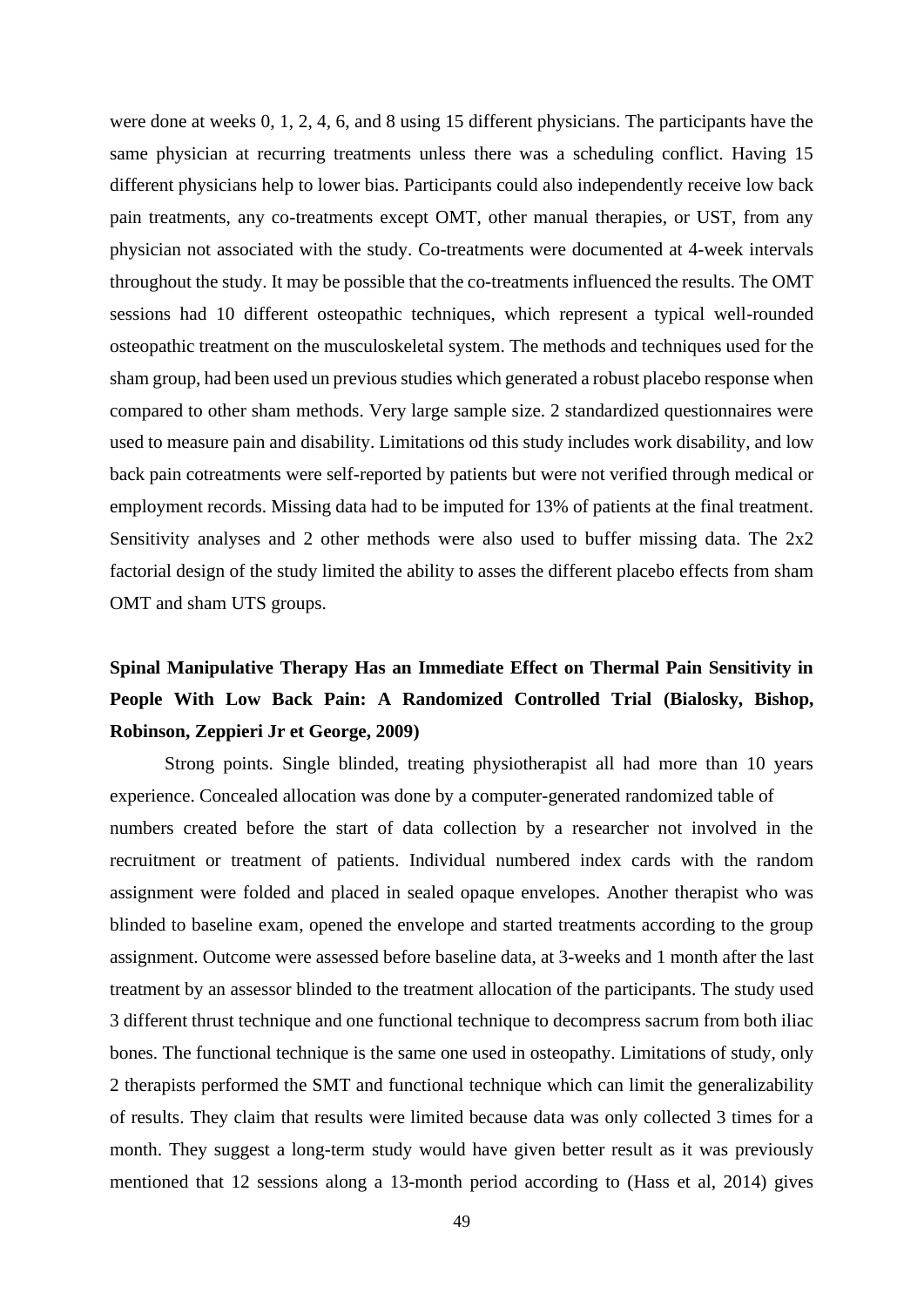greater results. This study did not include non treatment control group which made it difficult to determine weather the improvements in back pain were due to treatments or the issue resolving itself over time.

### **Spinal Manipulative Therapy Has an Immediate Effect on Thermal Pain Sensitivity in People With Low Back Pain: A Randomized Controlled Trial (Bialosky et al., 2009)**

Strengths of this study are the use of a machine to measure thermal pain, Medoc Neurosensory Analyzer (TSA 2001\*). Compared to palpatory tests alone it can limit bias. Participants were blinded to the temperature being used from device. The participants were given a baseline temperature and a finishing temperature which was hotter. The finishing temperature had a pre-determined sequence to prevent an "order effect." They claim that to the best of there knowledge they were the first study which measured thermal pain sensitivity as an outcome for SMT with people experiencing NSCLBP. This made limited data available from previous sample size calculations, in previous studies. This is also why the sample size is small, they had set a minimum for 30 participants. Limitations include, and examiner that was not blinded to the type of intervention a participant received. Because of this they can not be certain of examiner bias influenced the results. They cannot be certain that the if their results were due to a direct effect mediated by the dorsal horn of the spinal cord, since previous studies of this nature were done on animals. They go on to state that "pain is a multifaceted sensation relying on the peripheral nervous system in combination with the spinal cord and supraspinal centers, and the effect of SMT on pain likely results from an interaction of sites across the nervous system. Spinal manipulative therapy has been suggested to influence pain through mechanisms related to the peripheral nervous system and the supraspinal centers. Although our findings of diminished temporal summation suggest a spinal cord mediated effect, other than assessing commonly reported psychological factors, we did not account for potential peripheral and supraspinal influences on our findings."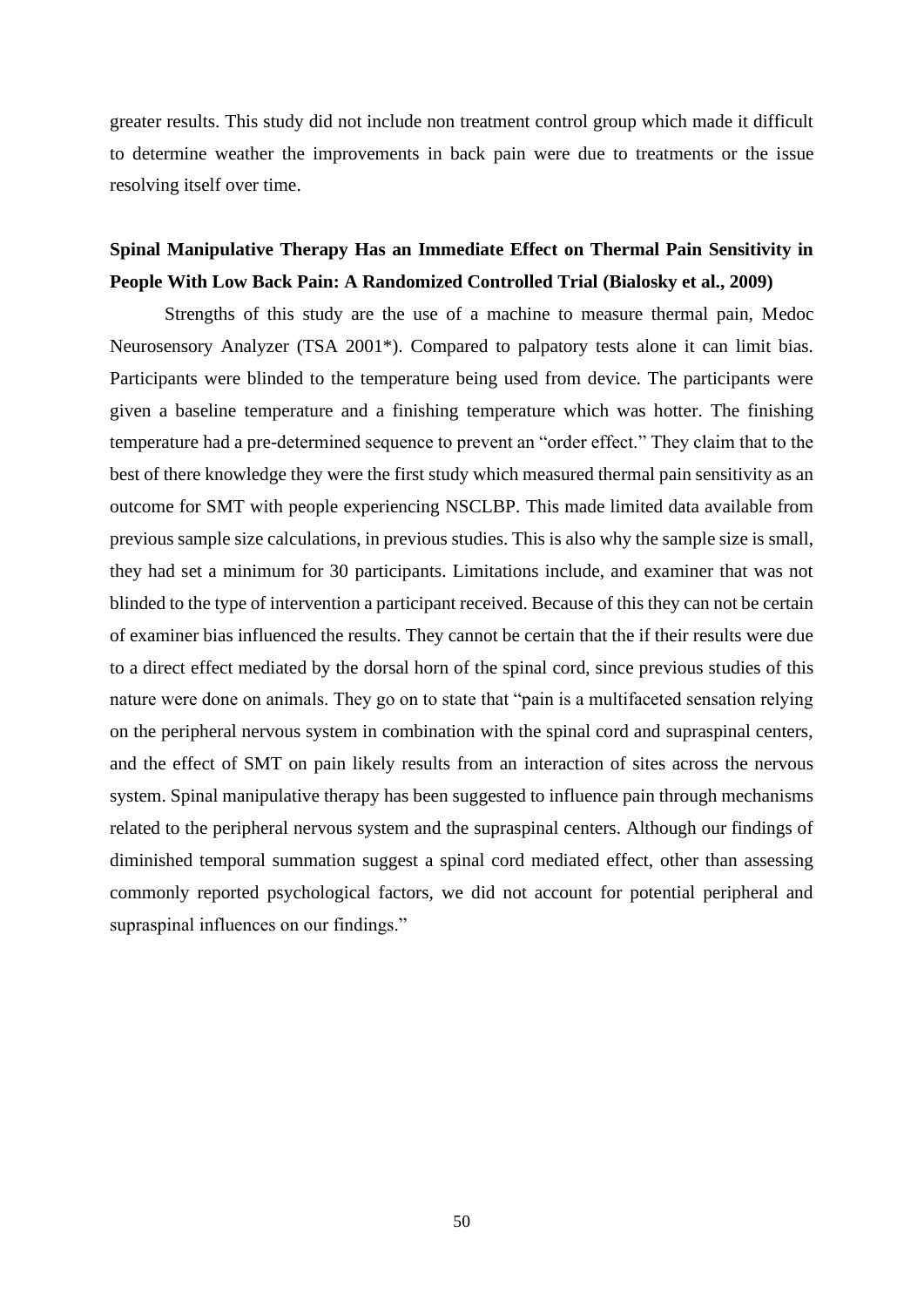# **5. Strengths and limitations of project**

#### **Strengths**

- Most of the arcticles selected are less then 10 years old
- Most articles had rigourus blinding and randomizaing methodes.
- Articles coming from different part of the world USA; Spain; Egypt ect which gives us a global idea on how Osteopathy and manual therapy is practised around the world.
- All articles used one and often several standardized pain and disability questionnaires.
- A few articles mesured improvments with machines such as MRI ect; wich can help to lower bias
- Certain articles had multiple different health practitoners such as P.T, D.C, and M.D which can contribute to a wider vision of NSCLBP.

#### **Limitations**

- I was forced to place a limit of articles from 1970 and newer because of the lack of research in osteopthy, I would not have had enough articles. It would have interesting to have done a study on all recent articles to give us a better idea of how it's practised today.
- I was also obliged to use articles with other health practitioners using same techniques as osteopaths, due to the lack of reaserche and articles availible.
- I did not haver accsess to most osteopathic jounral websites since it required a membership fee to view website and articles.
- I rejected many interesting articles with pertinant information on OMT and NSCLBP because they did not meet all my inclusion creiteria.
- Most of the scientifique rigourus trials and studies came from USA, it might not reflect how osteopathy is practised world wide since in the states they are considered physiciens. They have the ability to precribes and use medication and scans.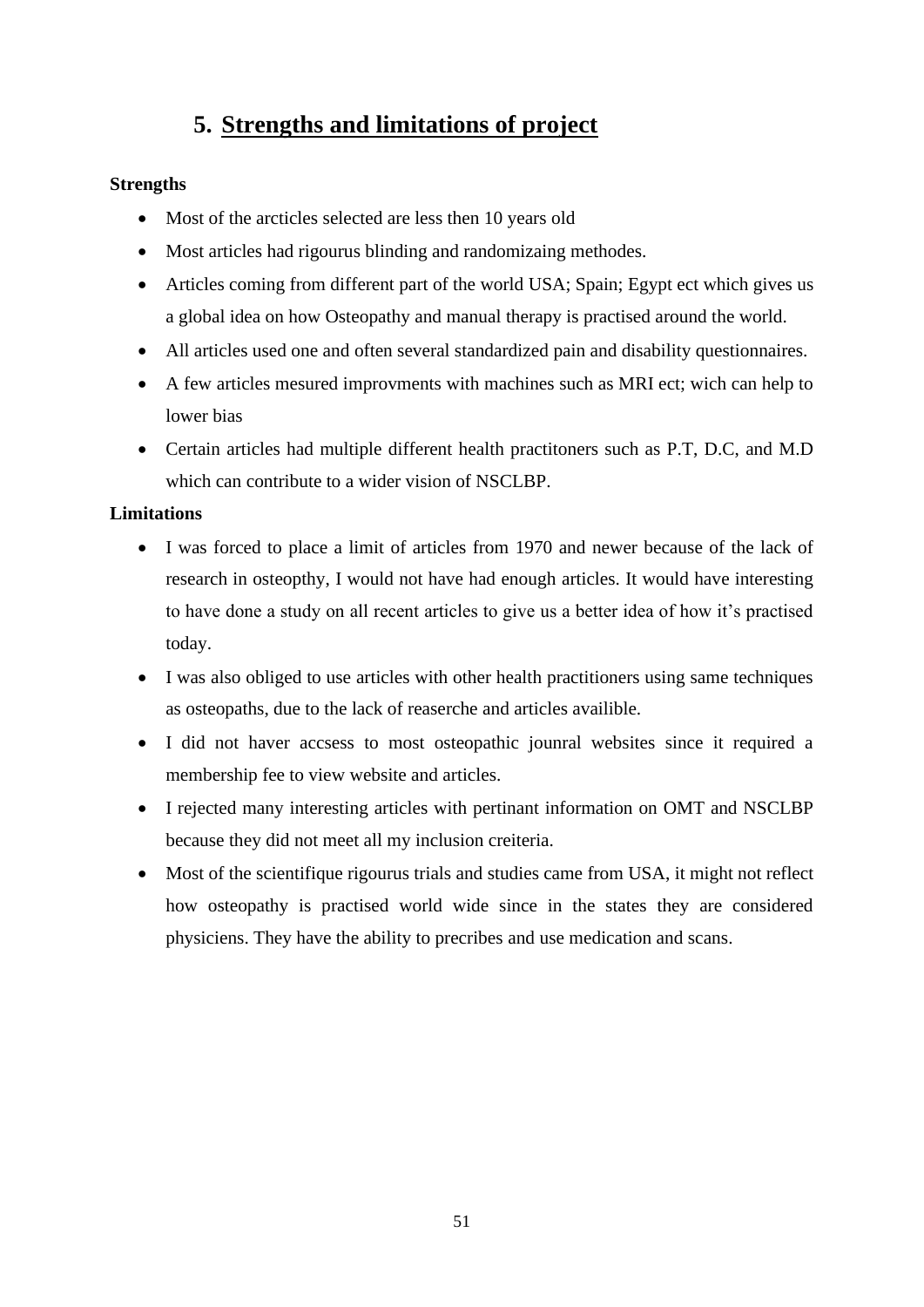### **6. Conclusion**

This literary review was done with the goal of fining, which osteopathic and manual therapy techniques (techniques that resemble OMT from other professions) yielded most favorable results for people experiencing NSCLBP. Sources were acquired using the manual research technique with google scholar. Out of 585 articles, 13 were retained for complete text analyses. The articles which were retained, used OMT and manual therapy to reduce and treat NSCLBP. 8 out of the 13 articles had results favouring OMT and manual therapy for NSCLBP. 8 articles had a reduction in pain and disability, increased mobility or decreased muscle asymmetry according to medical imaging. The other 5 articles spoke about partially achieving their goal or inconclusive results, and that further research would be necessary to advance the idea and increase favourable results result. Most of the articles had similar blinding techniques such as opaque envelops and computer generated. Most of the studies that were retained from the 13 articles were done in the USA. USA has an advanced field of osteopathy, the osteopathic physicians in the states have far less restrictions to medical equipment and research funding which is probably why they are able to produce more research then most of other countries. On average, out of the 13 articles the most favourable techniques to treat NSCLBP with OMT are SMT; strain-counterstain; muscle energy and joint mobilizations. The literature also suggests that repeated visits and maintenance visits have better results on NSCLBP than one single treatment. According most of the articles retained, OMT is effective to treat NSCLBP. This study may have gotten greater results if there was less restriction to osteopathic journals/articles which required membership fees. Having greater access to osteopathic research would have changed the criteria of exclusion, making it possible to only seek osteopathic articles, however having research from other professions may give us a different mind set on techniques at treatments plans that we perform.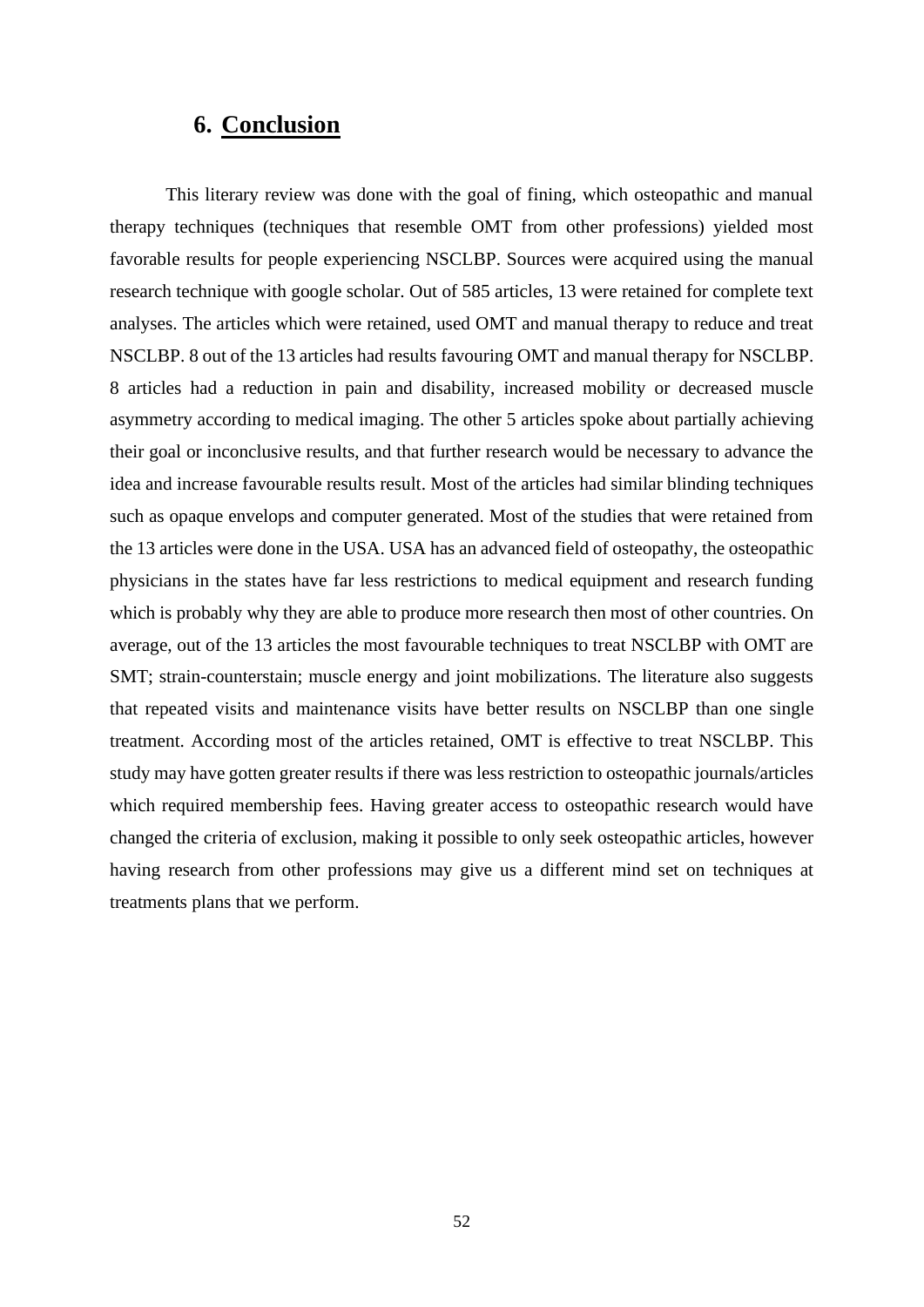# **Thank You**

Special thank you to Anaïs Beaupré, for being my thesis supervisor and for correcting and providing me with detailed information, to produce a rigours literary review.

Special thank you to Camille Roellinger for helping edit my project.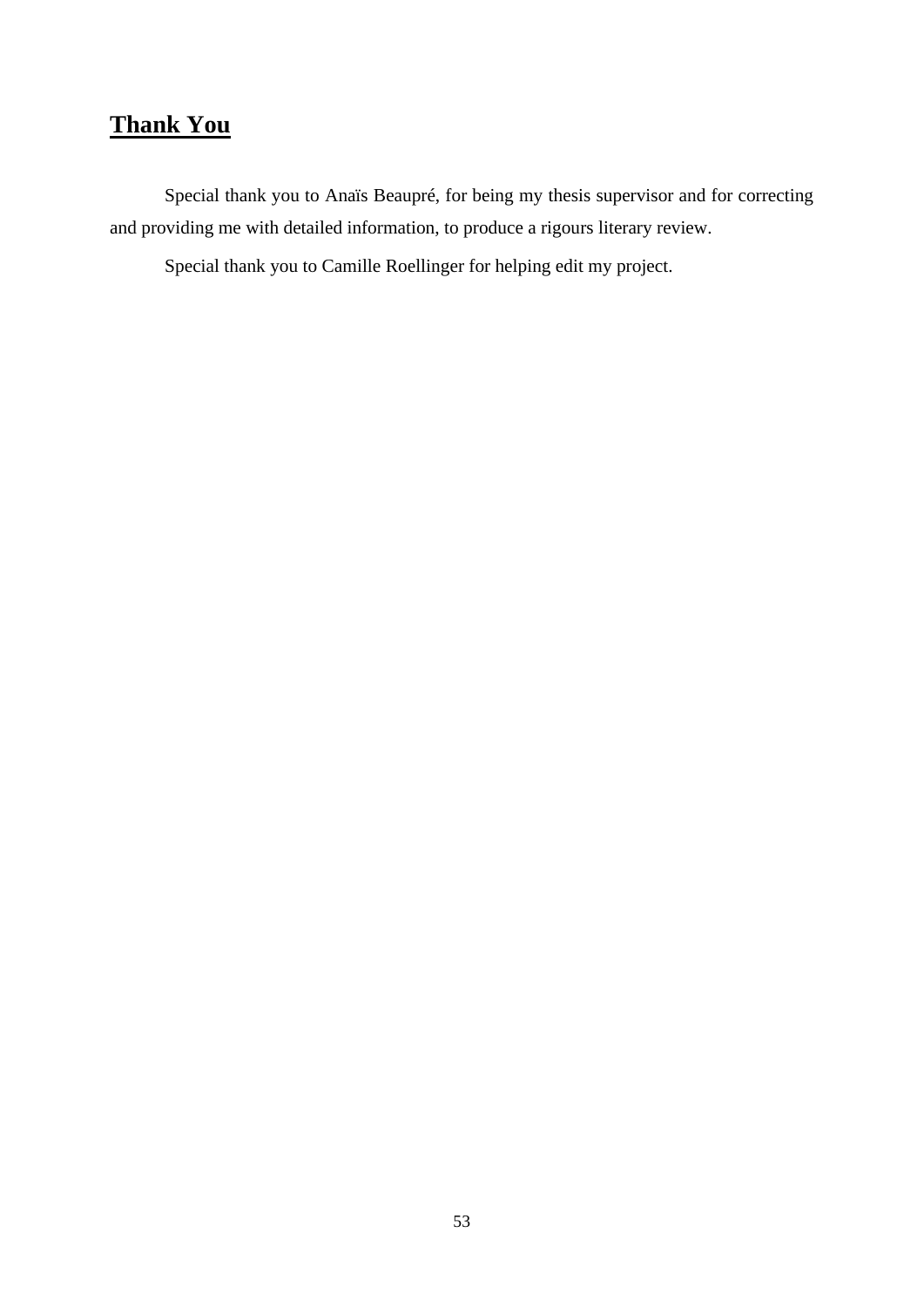### **References**

- Andersson, G. B., Lucente, T., Davis, A. M., Kappler, R. E., Lipton, J. A. et Leurgans, S. (1999). A comparison of osteopathic spinal manipulation with standard care for patients with low back pain. *New England Journal of Medicine, 341*(19), 1426-1431.
- Bialosky, J. E., Bishop, M. D., Robinson, M. E., Zeppieri Jr, G. et George, S. Z. (2009). Spinal manipulative therapy has an immediate effect on thermal pain sensitivity in people with low back pain: a randomized controlled trial. *Physical therapy, 89*(12), 1292-1303.
- Bicalho, E., Setti, J. A. P., Macagnan, J., Cano, J. L. R. et Manffra, E. F. (2010). Immediate effects of a high-velocity spine manipulation in paraspinal muscles activity of nonspecific chronic low-back pain subjects. *Manual therapy, 15*(5), 469-475.
- Bronfort, G., Haas, M., Evans, R., Leininger, B. et Triano, J. (2010). Effectiveness of manual therapies: the UK evidence report. *Chiropractic & osteopathy, 18*(1), 3.
- Canadian Federation of Osteopaths. (2013). What is osteopathy. Repéré à <https://www.osteopathy.ca/what-is-osteopathy/>
- Canadian Physiotherapy Association. (2019). Physiotherapy in Canada. Repéré à <https://physiotherapy.ca/physiotherapy-canada>
- The Chinese Medicine Meridian System. (2018). Repéré à <https://kootenaycolumbiacollege.com/the-chinese-medicine-meridian-system/>
- Clark, B. C., Goss, D. A., Walkowski, S., Hoffman, R. L., Ross, A. et Thomas, J. S. (2011). Neurophysiologic effects of spinal manipulation in patients with chronic low back pain. *BMC musculoskeletal disorders, 12*(1), 170.
- Clark, B. C., Russ, D. W., Nakazawa, M., France, C. R., Walkowski, S., Law, T. D., . . . Odenthal, J. (2018). A randomized control trial to determine the effectiveness and physiological effects of spinal manipulation and spinal mobilization compared to each other and a sham condition in patients with chronic low back pain: Study protocol for The RELIEF Study. *Contemporary clinical trials, 70*, 41-52.
- Cleland, J. A., Fritz, J. M., Kulig, K., Davenport, T. E., Eberhart, S., Magel, J. et Childs, J. D. (2009). Comparison of the effectiveness of three manual physical therapy techniques in a subgroup of patients with low back pain who satisfy a clinical prediction rule: a randomized clinical trial. *Spine, 34*(25), 2720-2729.
- Cohen, S. P., Argoff, C. E. et Carragee, E. J. (2008). Management of low back pain. *Bmj, 337*, a2718.
- de Oliveira, R. F., Liebano, R. E., Costa, L. d. C. M., Rissato, L. L. et Costa, L. O. P. (2013). Immediate Effects of Region-Specific and Non–Region-Specific Spinal Manipulative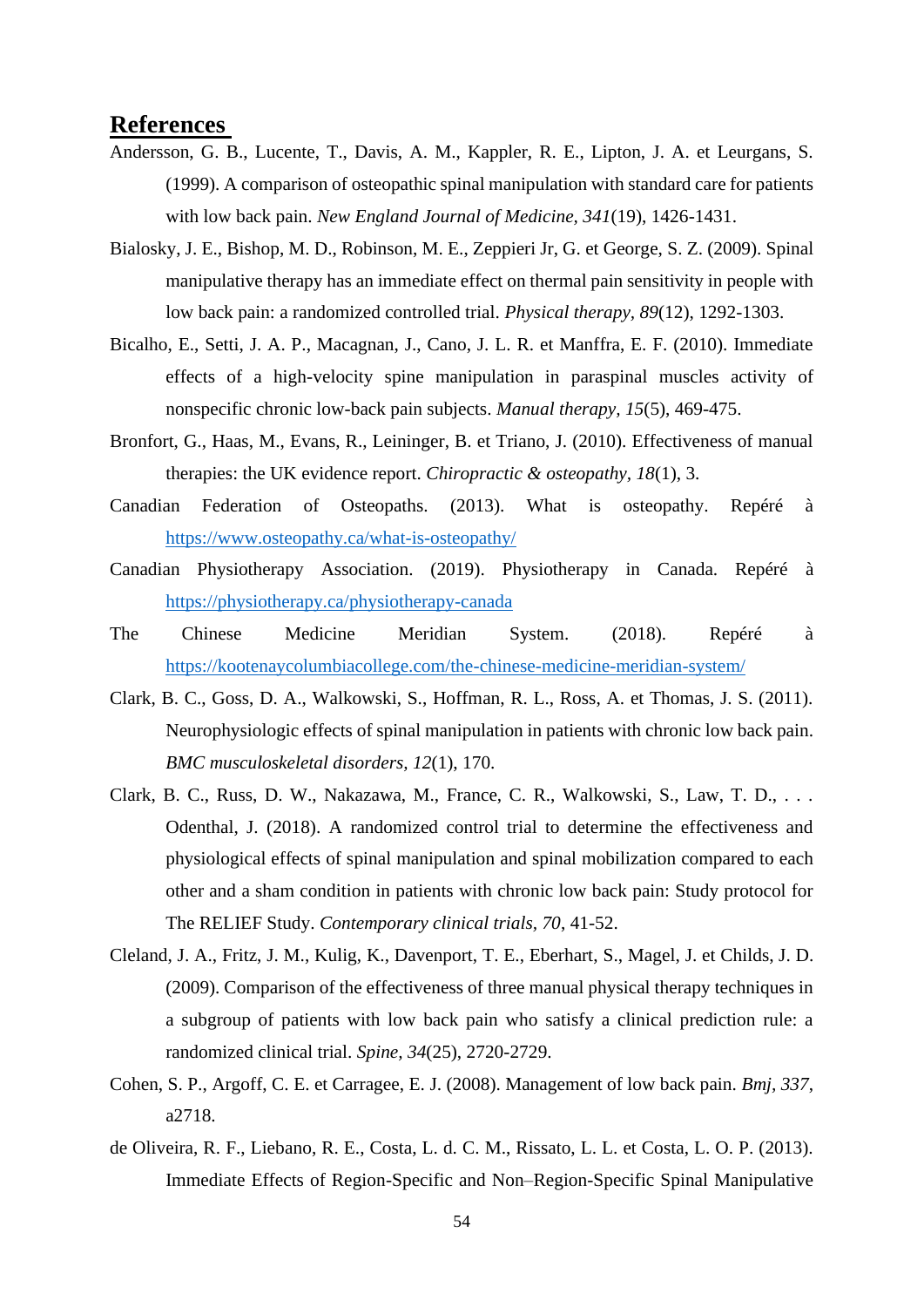Therapy in Patients With Chronic Low Back Pain: A Randomized Controlled Trial. *Physical Therapy, 93*(6), 748-756. doi: 10.2522/ptj.20120256

- Ernst, E. et White, A. R. (1998). Acupuncture for Back Pain: A Meta-Analysis of Randomized Controlled Trials. *Archives of Internal Medicine, 158*(20), 2235-2241. doi: 10.1001/archinte.158.20.2235
- Fortin, F. (2006). *Fondements et étapes du processus de recherche*. Montréal: Montréal : Chenelière éducation.
- Francis H. Shen, Dino Samartzis et Gunnar B.J. Andersson. (2006). Nonsurgical Management of

Acute and Chronic Low

- Back Pain. *Journal of the American Academy of Orthopaedic Surgeons*.
- Goss Jr, D. A., Thomas, J. S., Walkowski, S., Clark, S. C., Licciardone, J. C., Yue, G. H. et Clark, B. C. (2012). Non-thrust manual therapy reduces erector spinae short-latency stretch reflex asymmetries in patients with chronic low back pain. *Journal of Electromyography and Kinesiology, 22*(5), 663-669.
- Haas, M., Vavrek, D., Peterson, D., Polissar, N. et Neradilek, M. B. (2014). Dose-response and efficacy of spinal manipulation for care of chronic low back pain: a randomized controlled trial. *The Spine Journal, 14*(7), 1106-1116.
- Lakeview. (2019). Repéré à [https://lakeviewphysio.ca/treating-chronic-lower-back-pain-with](https://lakeviewphysio.ca/treating-chronic-lower-back-pain-with-physiotherapy/)[physiotherapy/](https://lakeviewphysio.ca/treating-chronic-lower-back-pain-with-physiotherapy/)
- Licciardone, J. C., Gatchel, R. J. et Aryal, S. (2016). Recovery From Chronic Low Back Pain After Osteopathic Manipulative Treatment: A Randomized Controlled Trial. *The Journal of the American Osteopathic Association, 116*(3), 144-155. doi: 10.7556/jaoa.2016.031
- Licciardone, J. C., Gatchel, R. J., Kearns, C. M. et Minotti, D. E. (2012). Depression, somatization, and somatic dysfunction in patients with nonspecific chronic low back pain: results from the OSTEOPATHIC Trial. *The Journal of the American Osteopathic Association, 112*(12), 783-791.
- Licciardone, J. C., Kearns, C. M. et Crow, W. T. (2014). Changes in biomechanical dysfunction and low back pain reduction with osteopathic manual treatment: Results from the OSTEOPATHIC Trial. *Manual therapy, 19*(4), 324-330.
- Licciardone, J. C., Kearns, C. M., Hodge, L. M. et Bergamini, M. V. W. (2012). Associations of Cytokine Concentrations With Key Osteopathic Lesions and Clinical Outcomes in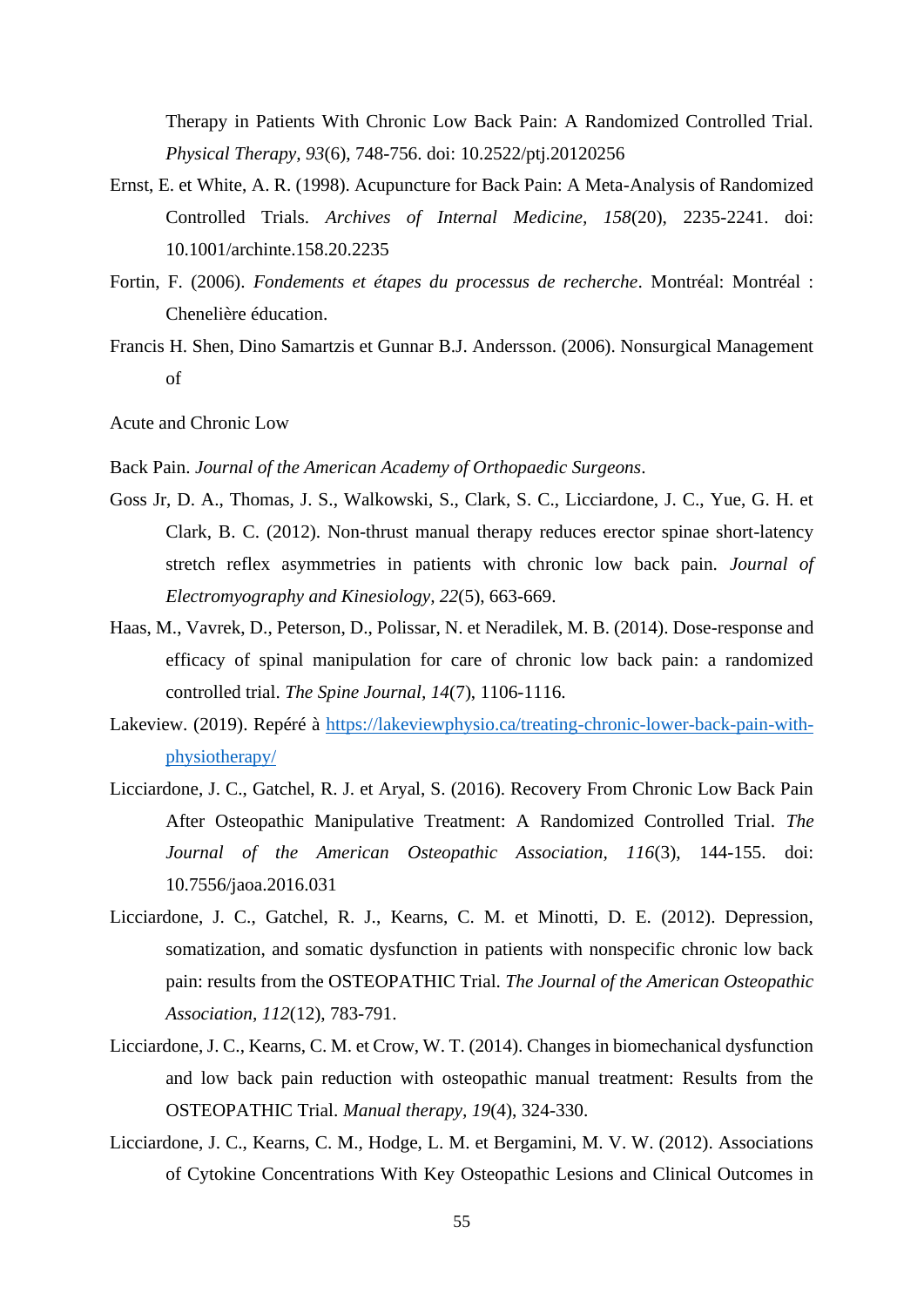Patients With Nonspecific Chronic Low Back Pain: Results From the OSTEOPATHIC Trial. *The Journal of the American Osteopathic Association, 112*(9), 596-605. doi: 10.7556/jaoa.2012.112.9.596

- Licciardone, J. C., Minotti, D. E., Gatchel, R. J., Kearns, C. M. et Singh, K. P. (2013). Osteopathic manual treatment and ultrasound therapy for chronic low back pain: a randomized controlled trial. *The Annals of Family Medicine, 11*(2), 122-129.
- O'Sullivan, P. (2005). Diagnosis and classification of chronic low back pain disorders: maladaptive movement and motor control impairments as underlying mechanism. *Manual therapy, 10*(4), 242-255.
- Senna, M. K. et Machaly, S. A. (2011). Does maintained spinal manipulation therapy for chronic nonspecific low back pain result in better long-term outcome? *Spine, 36*(18), 1427-1437.
- Wallwork, T. L., Stanton, W. R., Freke, M. et Hides, J. A. (2009). The effect of chronic low back pain on size and contraction of the lumbar multifidus muscle. *Manual therapy, 14*(5), 496-500.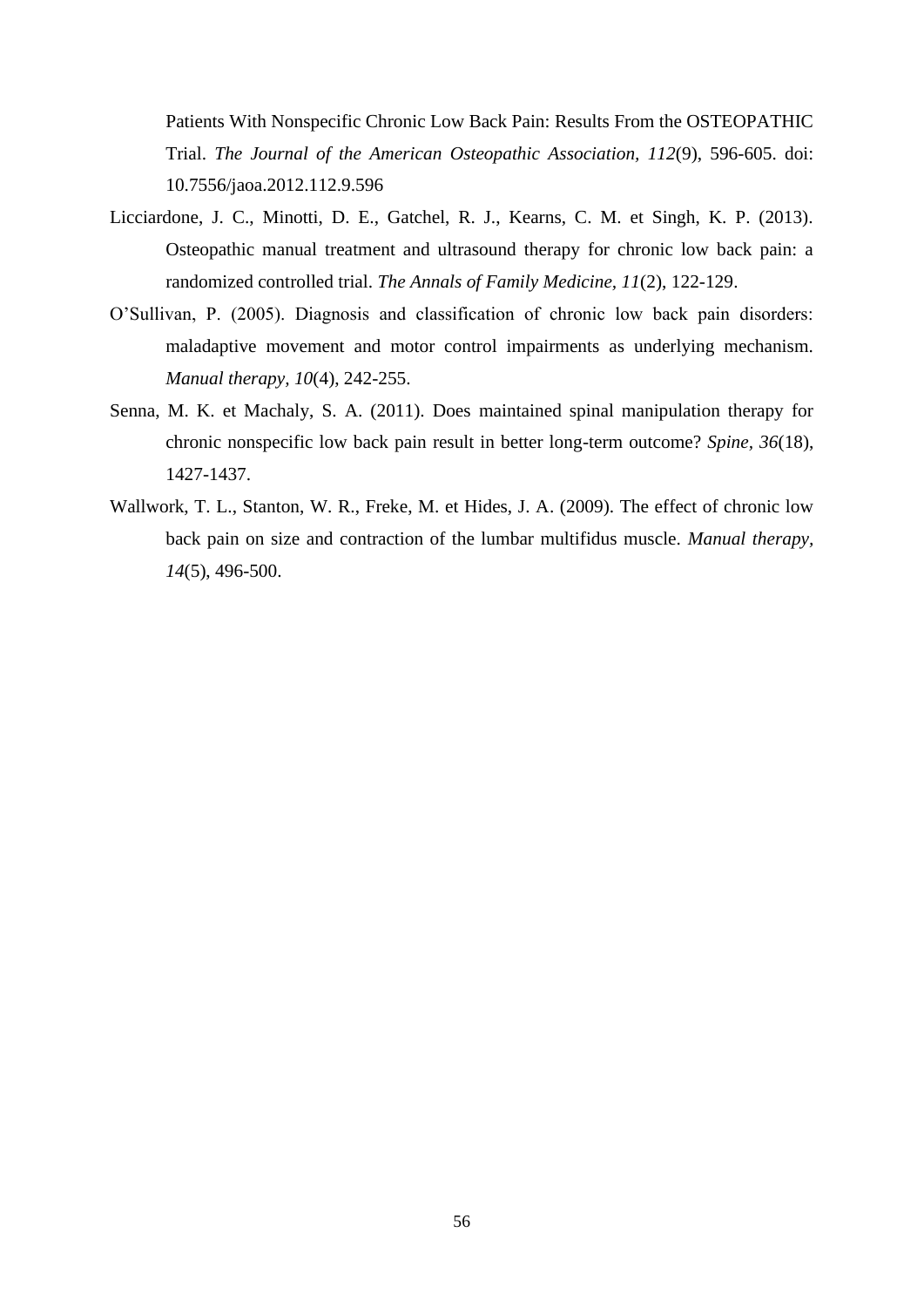Annexe 1



# **CONSORT 2010 checklist of information to include when reporting a randomised trial\* Total score=21.75**

|                           |                | Checklist item: A randomized control trial to determine the effectiveness and physiological                                |                 |
|---------------------------|----------------|----------------------------------------------------------------------------------------------------------------------------|-----------------|
|                           | <b>Ite</b>     | effects of spinal manipulation and spinal mobilization compared to each                                                    | <b>Reported</b> |
| <b>Section/Topic</b>      | m<br>No1       | other and a sham condition in patients with chronic low back pain: Study protocol for The RELIEF Study                     | on page No      |
| <b>Title and abstract</b> |                |                                                                                                                            |                 |
|                           | 1a             | Identification as a randomised trial in the title                                                                          | .5              |
|                           | 1 <sub>b</sub> | Structured summary of trial design, methods, results, and conclusions (for specific guidance see CONSORT for<br>abstracts) | .25             |
| <b>Introduction</b>       |                |                                                                                                                            |                 |
| Background and            | 2a             | Scientific background and explanation of rationale                                                                         | .5              |
| objectives                | 2 <sub>b</sub> | Specific objectives or hypotheses                                                                                          |                 |
|                           |                |                                                                                                                            | $.5\,$          |
| <b>Methods</b>            |                |                                                                                                                            |                 |
| Trial design              | 3a             | Description of trial design (such as parallel, factorial) including allocation ratio                                       | .5              |
|                           | 3 <sub>b</sub> | Important changes to methods after trial commencement (such as eligibility criteria), with reasons                         | $.5\,$          |
| Participants              | 4a             | Eligibility criteria for participants                                                                                      | $.5\,$          |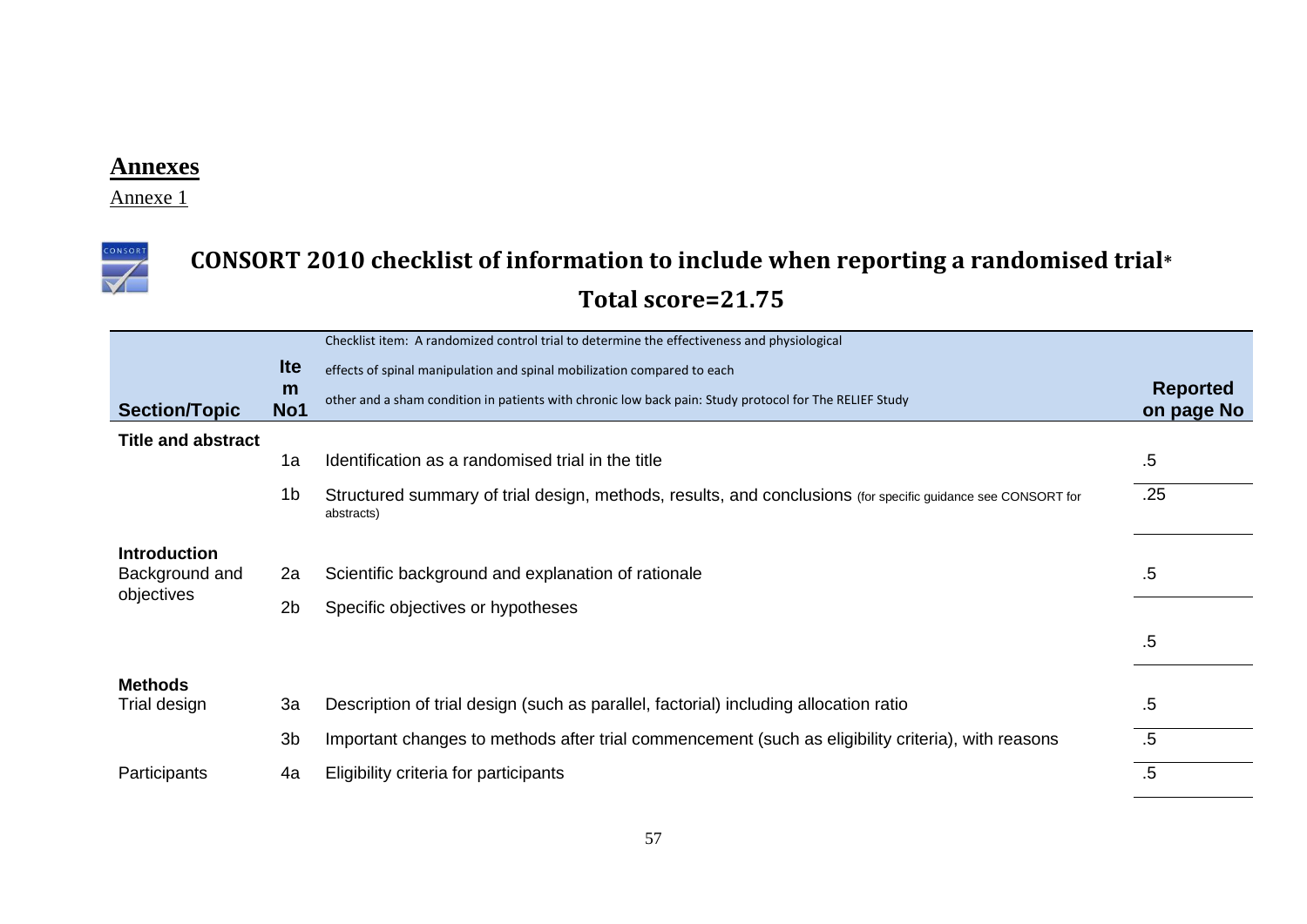|                          | 4 <sub>b</sub>  | Settings and locations where the data were collected                                                                                                                                           | $.5\,$ |
|--------------------------|-----------------|------------------------------------------------------------------------------------------------------------------------------------------------------------------------------------------------|--------|
| Interventions            | 5               | The interventions for each group with sufficient details to allow replication, including how and when they<br>were actually administered                                                       |        |
| <b>Outcomes</b>          | 6a              | Completely defined pre-specified primary and secondary outcome measures, including how and when<br>they were assessed                                                                          |        |
|                          |                 |                                                                                                                                                                                                | $.5\,$ |
|                          | 6 <sub>b</sub>  | Any changes to trial outcomes after the trial commenced, with reasons                                                                                                                          | $.5\,$ |
|                          |                 |                                                                                                                                                                                                |        |
| Sample size              | 7a              | How sample size was determined                                                                                                                                                                 | $.5\,$ |
|                          | 7b              | When applicable, explanation of any interim analyses and stopping guidelines                                                                                                                   | $.5\,$ |
| Randomisation:           |                 |                                                                                                                                                                                                |        |
| Sequence                 | 8a              | Method used to generate the random allocation sequence                                                                                                                                         | $.5\,$ |
| generation               | 8b              | Type of randomisation; details of any restriction (such as blocking and block size)                                                                                                            | $.5\,$ |
| Allocation<br>concealmen | 9               | Mechanism used to implement the random allocation sequence (such as sequentially numbered<br>containers), describing any steps taken to conceal the sequence until interventions were assigned |        |
| mechanism                |                 |                                                                                                                                                                                                | 1      |
| Implementation           | 10              | Who generated the random allocation sequence, who enrolled participants, and who assigned<br>participants to interventions                                                                     |        |
|                          |                 |                                                                                                                                                                                                | 1      |
| <b>Blinding</b>          | 11a             | If done, who was blinded after assignment to interventions (for example, participants, care providers,<br>those assessing outcomes) and how                                                    | $.5\,$ |
|                          | 11 <sub>b</sub> | If relevant, description of the similarity of interventions                                                                                                                                    | .5     |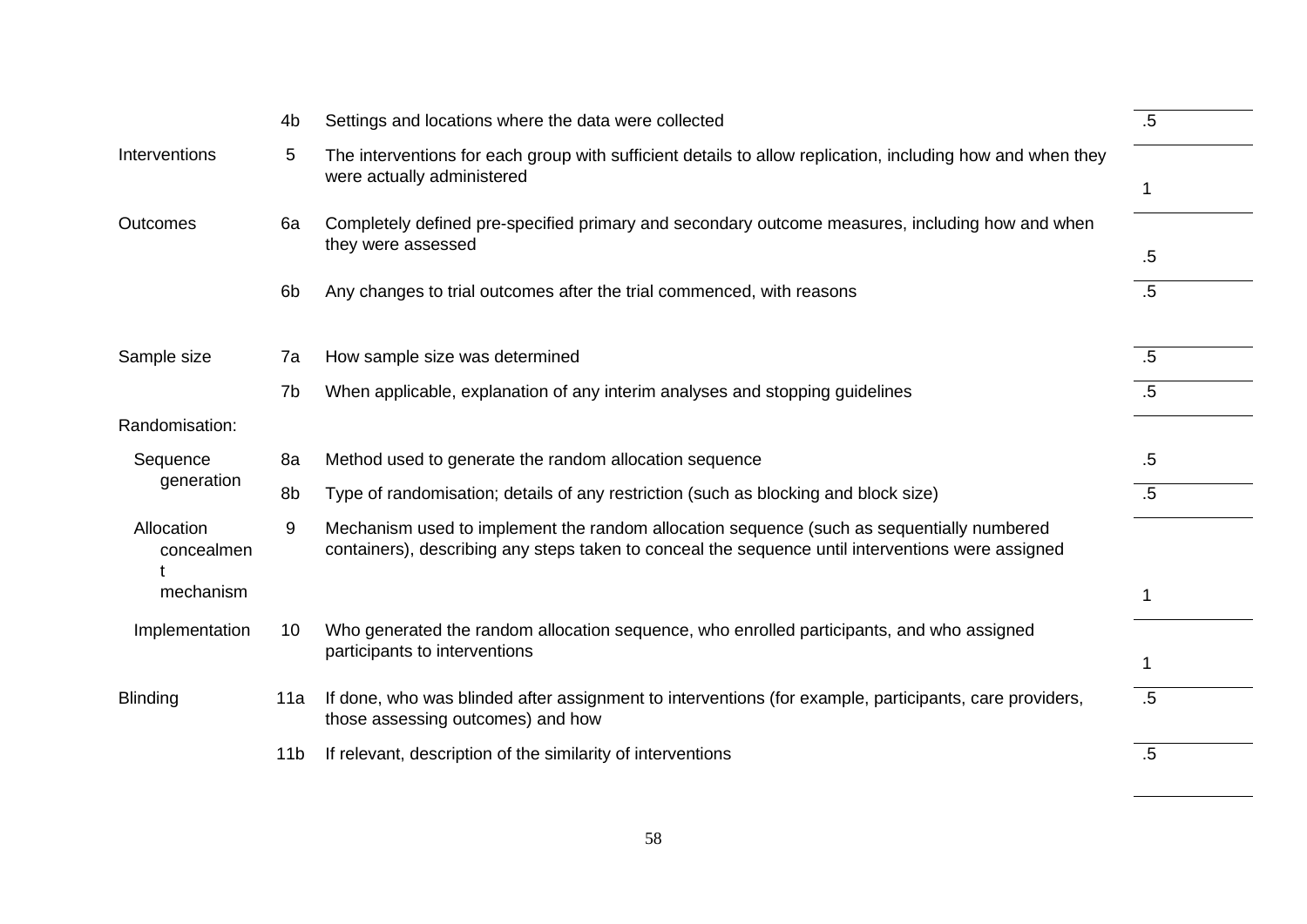| <b>Statistical</b>                                  | 12a             | Statistical methods used to compare groups for primary and secondary outcomes                                                                        | $.5\,$         |
|-----------------------------------------------------|-----------------|------------------------------------------------------------------------------------------------------------------------------------------------------|----------------|
| methods                                             | 12 <sub>b</sub> | Methods for additional analyses, such as subgroup analyses and adjusted analyses                                                                     | $.5\,$         |
| <b>Results</b><br>Participant flow (a<br>diagram is | 13а             | For each group, the numbers of participants who were randomly assigned, received intended treatment,<br>and were analysed for the primary outcome    | $.5\,$         |
| strongly<br>recommended)                            | 13 <sub>b</sub> | For each group, losses and exclusions after randomisation, together with reasons                                                                     | .5             |
| Recruitment                                         | 14a             | Dates defining the periods of recruitment and follow-up                                                                                              | $.5\,$         |
|                                                     | 14 <sub>b</sub> | Why the trial ended or was stopped                                                                                                                   | $.5\,$         |
| Baseline data                                       | 15              | A table showing baseline demographic and clinical characteristics for each group                                                                     | $\overline{0}$ |
| <b>Numbers</b><br>analysed                          | 16              | For each group, number of participants (denominator) included in each analysis and whether the analysis<br>was by original assigned groups           |                |
| Outcomes and<br>estimation                          | 17a             | For each primary and secondary outcome, results for each group, and the estimated effect size and its<br>precision (such as 95% confidence interval) | $.5\,$         |
|                                                     | 17 <sub>b</sub> | For binary outcomes, presentation of both absolute and relative effect sizes is recommended                                                          | $.5\,$         |
| Ancillary analyses                                  | 18              | Results of any other analyses performed, including subgroup analyses and adjusted analyses,<br>distinguishing pre-specified from exploratory         | .5             |
| Harms                                               | 19              | All important harms or unintended effects in each group (for specific guidance see CONSORT for harms)                                                | $.5\,$         |
| <b>Discussion</b><br>Limitations                    | 20              | Trial limitations, addressing sources of potential bias, imprecision, and, if relevant, multiplicity of analyses                                     | $\Omega$       |
| Generalisability                                    | 21              | Generalisability (external validity, applicability) of the trial findings                                                                            | $\overline{1}$ |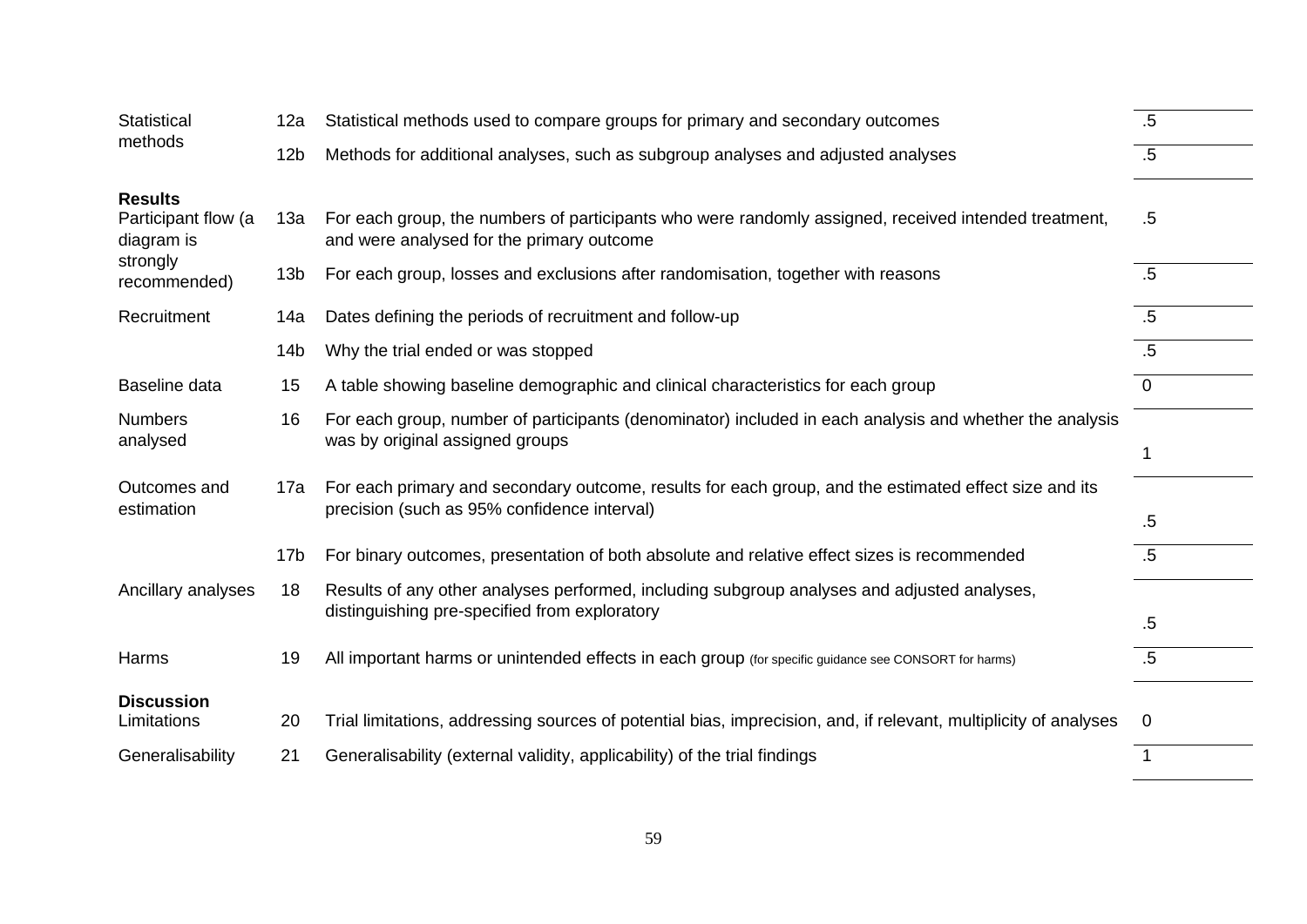| Interpretation           | 22 | Interpretation consistent with results, balancing benefits and harms, and considering other relevant<br>evidence |  |
|--------------------------|----|------------------------------------------------------------------------------------------------------------------|--|
| <b>Other information</b> |    |                                                                                                                  |  |
| Registration             | 23 | Registration number and name of trial registry                                                                   |  |
| Protocol                 | 24 | Where the full trial protocol can be accessed, if available                                                      |  |
| Funding                  | 25 | Sources of funding and other support (such as supply of drugs), role of funders                                  |  |

### CONSORT **CONSORT 2010 checklist of information to include when reporting a randomised trial\* Total score = 20.5**

|                           |                      | Checklist item: Associations of Cytokine Concentrations With Key Osteopathic Lesions                                       |                               |
|---------------------------|----------------------|----------------------------------------------------------------------------------------------------------------------------|-------------------------------|
|                           | <b>Ite</b>           | and Clinical Outcomes in Patients With Nonspecific Chronic Low Back                                                        |                               |
| <b>Section/Topic</b>      | m<br>No <sub>2</sub> | Pain: Results From the OSTEOPATHIC Trial                                                                                   | <b>Reported</b><br>on page No |
| <b>Title and abstract</b> |                      |                                                                                                                            |                               |
|                           | 1a                   | Identification as a randomised trial in the title                                                                          | 0                             |
|                           | 1b                   | Structured summary of trial design, methods, results, and conclusions (for specific guidance see CONSORT for<br>abstracts) | $.5\,$                        |
| <b>Introduction</b>       |                      |                                                                                                                            |                               |
| Background and            | 2a                   | Scientific background and explanation of rationale                                                                         | .5                            |
| objectives                | 2 <sub>b</sub>       | Specific objectives or hypotheses                                                                                          | $.5\,$                        |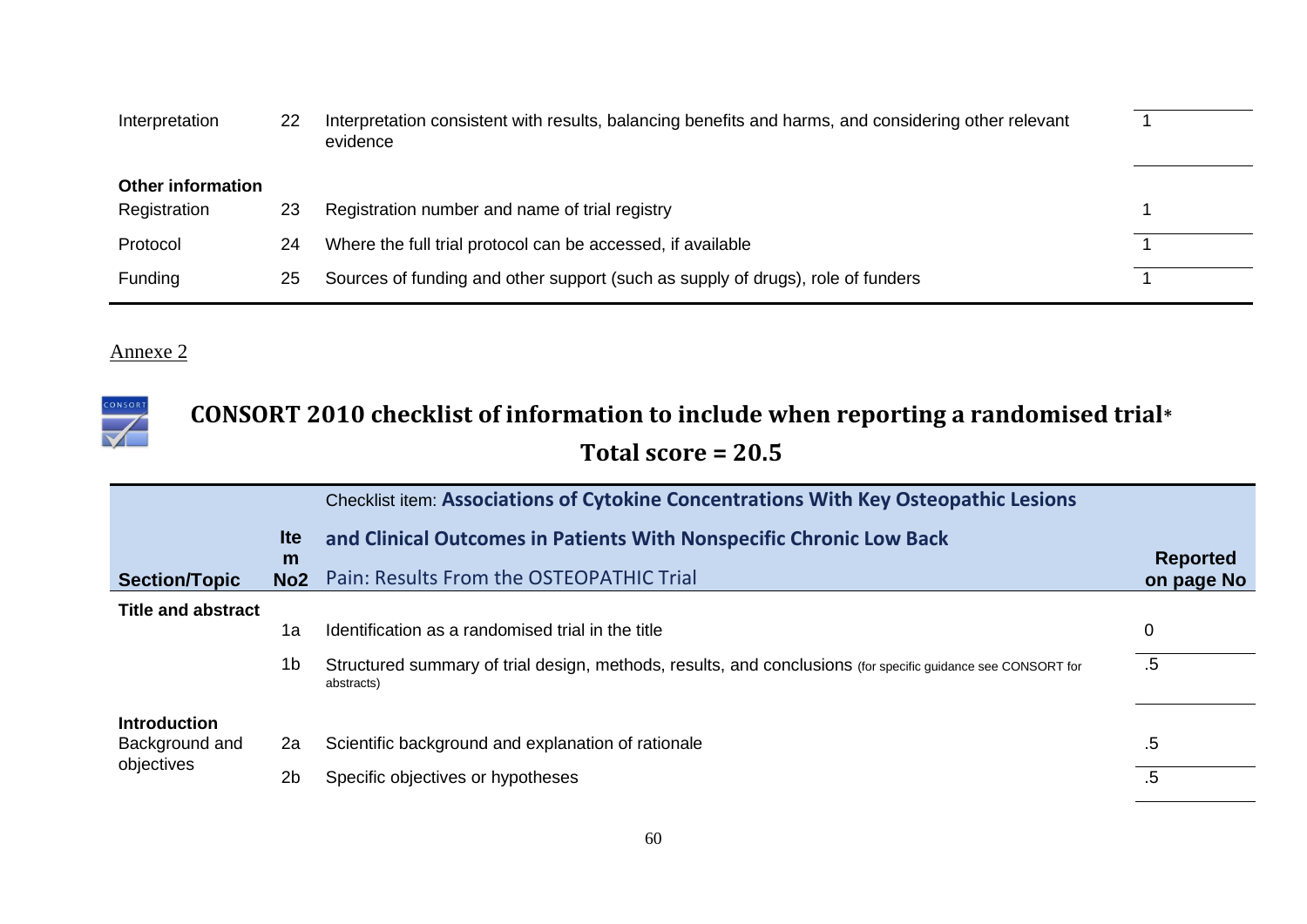| <b>Methods</b>                         |                |                                                                                                                                                                                                |                |
|----------------------------------------|----------------|------------------------------------------------------------------------------------------------------------------------------------------------------------------------------------------------|----------------|
| Trial design                           | 3a             | Description of trial design (such as parallel, factorial) including allocation ratio                                                                                                           | .5             |
|                                        | 3 <sub>b</sub> | Important changes to methods after trial commencement (such as eligibility criteria), with reasons                                                                                             | .5             |
| Participants                           | 4a             | Eligibility criteria for participants                                                                                                                                                          | $.5\,$         |
|                                        | 4 <sub>b</sub> | Settings and locations where the data were collected                                                                                                                                           | $.5\,$         |
| Interventions                          | 5              | The interventions for each group with sufficient details to allow replication, including how and when they<br>were actually administered                                                       | $\mathbf{1}$   |
| Outcomes                               | 6a             | Completely defined pre-specified primary and secondary outcome measures, including how and when<br>they were assessed                                                                          | .5             |
|                                        | 6b             | Any changes to trial outcomes after the trial commenced, with reasons                                                                                                                          | $.5\,$         |
| Sample size                            | 7a             | How sample size was determined                                                                                                                                                                 | $.5\,$         |
|                                        | 7b             | When applicable, explanation of any interim analyses and stopping guidelines                                                                                                                   | $.5\,$         |
| Randomisation:                         |                |                                                                                                                                                                                                |                |
| Sequence                               | 8a             | Method used to generate the random allocation sequence                                                                                                                                         | $.5\,$         |
| generation                             | 8b             | Type of randomisation; details of any restriction (such as blocking and block size)                                                                                                            | $.5\,$         |
| Allocation<br>concealment<br>mechanism | 9              | Mechanism used to implement the random allocation sequence (such as sequentially numbered<br>containers), describing any steps taken to conceal the sequence until interventions were assigned |                |
| Implementation                         | 10             | Who generated the random allocation sequence, who enrolled participants, and who assigned participants 0<br>to interventions                                                                   |                |
| <b>Blinding</b>                        | 11a            | If done, who was blinded after assignment to interventions (for example, participants, care providers,<br>those assessing outcomes) and how                                                    | $\overline{0}$ |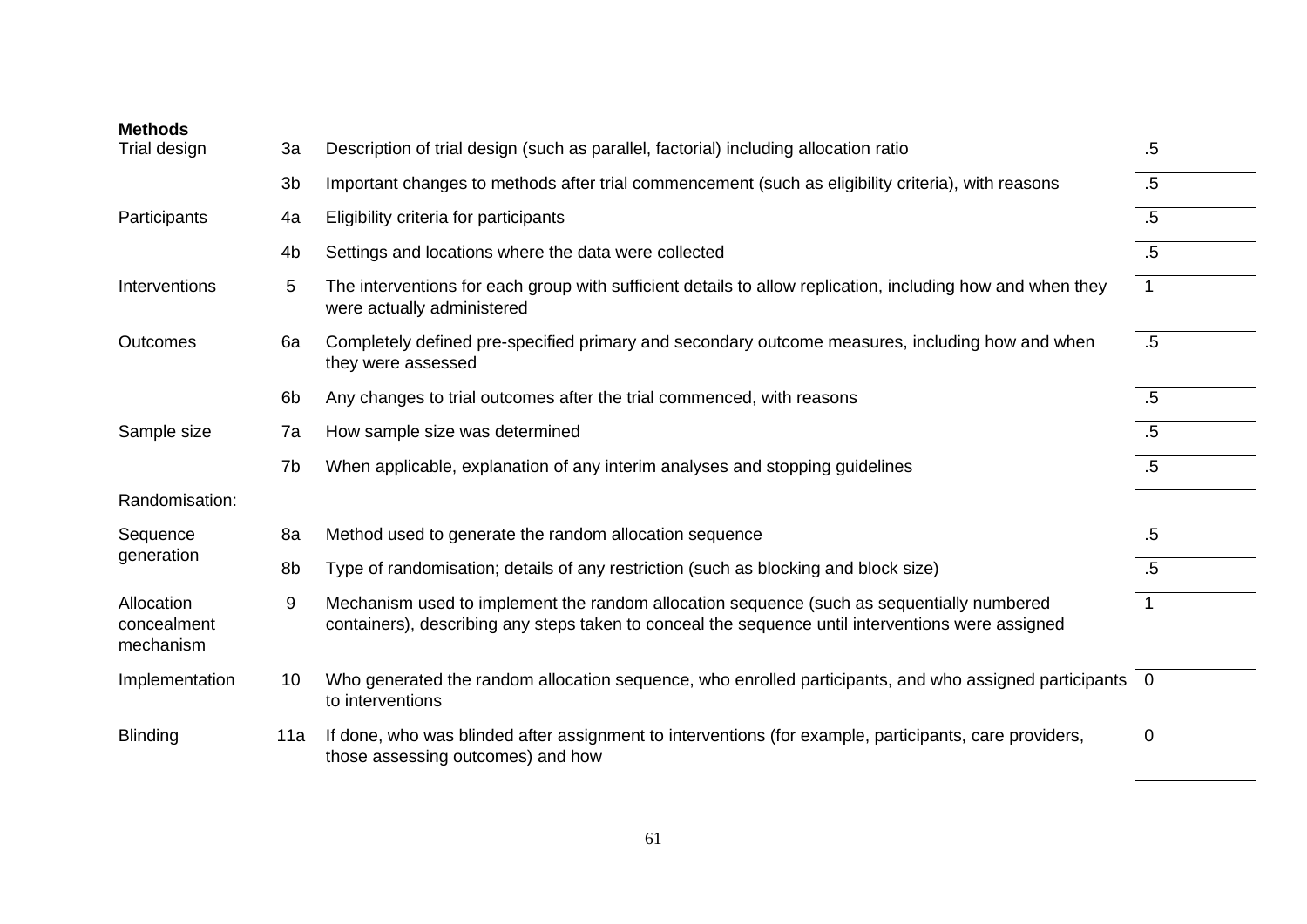|                                                                 | 11 <sub>b</sub> | If relevant, description of the similarity of interventions                                                                                          | $\overline{0}$ |
|-----------------------------------------------------------------|-----------------|------------------------------------------------------------------------------------------------------------------------------------------------------|----------------|
| <b>Statistical</b>                                              | 12a             | Statistical methods used to compare groups for primary and secondary outcomes                                                                        | $.5\,$         |
| methods                                                         | 12 <sub>b</sub> | Methods for additional analyses, such as subgroup analyses and adjusted analyses                                                                     | $.5\,$         |
| <b>Results</b><br>Participant flow (a<br>diagram is<br>strongly | 13a             | For each group, the numbers of participants who were randomly assigned, received intended treatment,<br>and were analysed for the primary outcome    | $.5\,$         |
| recommended)                                                    | 13 <sub>b</sub> | For each group, losses and exclusions after randomisation, together with reasons                                                                     | .5             |
| Recruitment                                                     | 14a             | Dates defining the periods of recruitment and follow-up                                                                                              | $.5\,$         |
|                                                                 | 14 <sub>b</sub> | Why the trial ended or was stopped                                                                                                                   | $\Omega$       |
| Baseline data                                                   | 15              | A table showing baseline demographic and clinical characteristics for each group                                                                     | $\mathbf 1$    |
| <b>Numbers</b><br>analysed                                      | 16              | For each group, number of participants (denominator) included in each analysis and whether the analysis<br>was by original assigned groups           | $\overline{1}$ |
| Outcomes and<br>estimation                                      | 17a             | For each primary and secondary outcome, results for each group, and the estimated effect size and its<br>precision (such as 95% confidence interval) | $\overline{0}$ |
|                                                                 | 17 <sub>b</sub> | For binary outcomes, presentation of both absolute and relative effect sizes is recommended                                                          | .5             |
| Ancillary analyses                                              | 18              | Results of any other analyses performed, including subgroup analyses and adjusted analyses,<br>distinguishing pre-specified from exploratory         | $\mathbf 1$    |
| Harms                                                           | 19              | All important harms or unintended effects in each group (for specific guidance see CONSORT for harms)                                                | $\overline{0}$ |
| <b>Discussion</b><br>Limitations                                | 20              | Trial limitations, addressing sources of potential bias, imprecision, and, if relevant, multiplicity of analyses                                     |                |
| Generalisability                                                | 21              | Generalisability (external validity, applicability) of the trial findings                                                                            | 1              |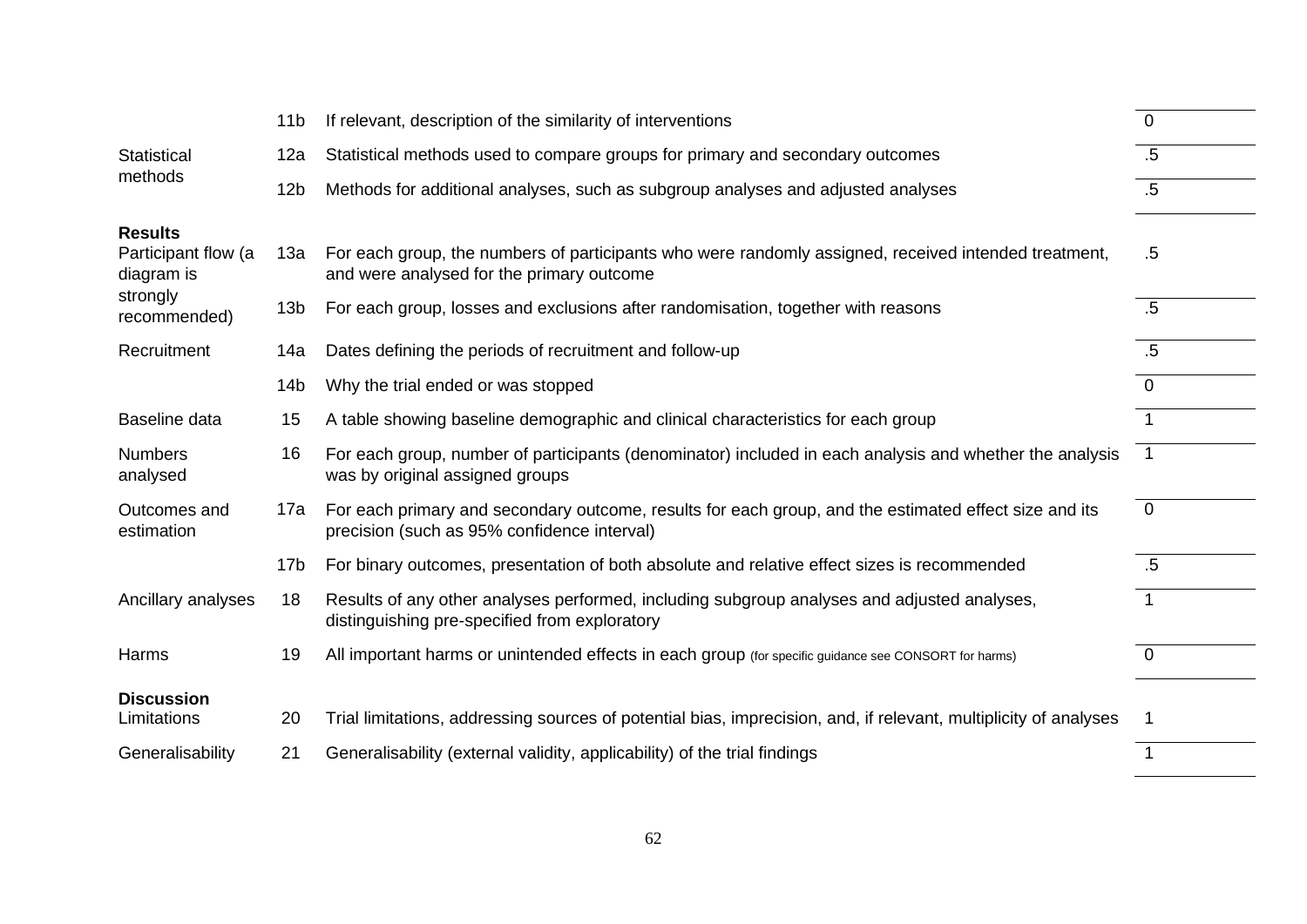| Interpretation           | 22 | Interpretation consistent with results, balancing benefits and harms, and considering other relevant<br>evidence |  |
|--------------------------|----|------------------------------------------------------------------------------------------------------------------|--|
| <b>Other information</b> |    |                                                                                                                  |  |
| Registration             | 23 | Registration number and name of trial registry                                                                   |  |
| Protocol                 | 24 | Where the full trial protocol can be accessed, if available                                                      |  |
| Funding                  | 25 | Sources of funding and other support (such as supply of drugs), role of funders                                  |  |

### CONSORT **CONSORT 2010 checklist of information to include when reporting a randomised trial\* Total score=24**

|                           | <b>Ite</b>           | Checklist itemChanges in biomechanical dysfunction and low back pain reduction                                             |                               |
|---------------------------|----------------------|----------------------------------------------------------------------------------------------------------------------------|-------------------------------|
| <b>Section/Topic</b>      | m<br>No <sub>3</sub> | with osteopathic manual treatment: Results from the OSTEOPATHIC Trial                                                      | <b>Reported</b><br>on page No |
| <b>Title and abstract</b> |                      |                                                                                                                            |                               |
|                           | 1a                   | Identification as a randomised trial in the title                                                                          | 0                             |
|                           | 1b                   | Structured summary of trial design, methods, results, and conclusions (for specific guidance see CONSORT for<br>abstracts) | .5                            |
| <b>Introduction</b>       |                      |                                                                                                                            |                               |
| Background and            | 2a                   | Scientific background and explanation of rationale                                                                         | .5                            |
| objectives                | 2 <sub>b</sub>       | Specific objectives or hypotheses                                                                                          | $.5\,$                        |

### **Methods**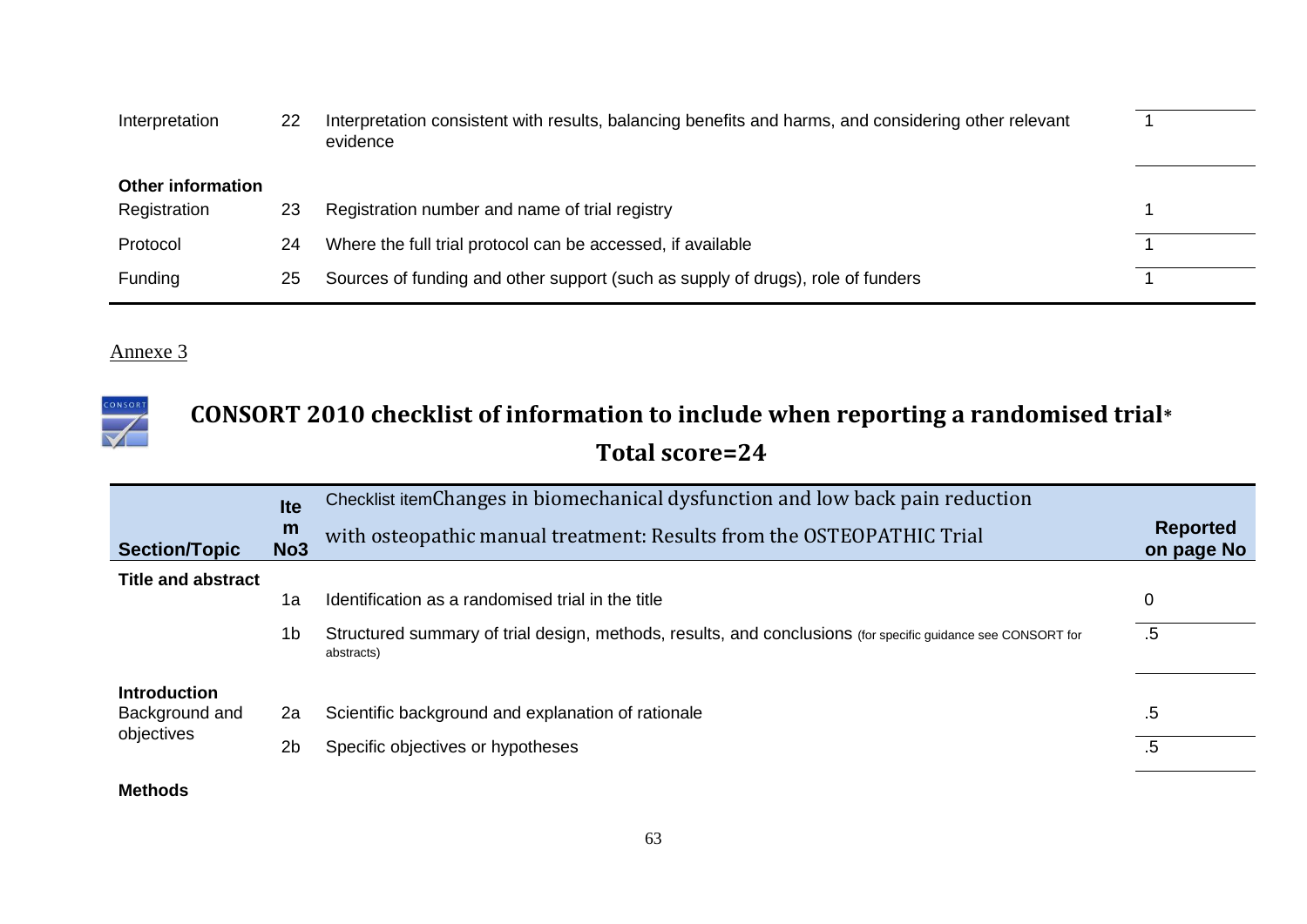| Trial design                           | 3a              | Description of trial design (such as parallel, factorial) including allocation ratio                                                                                                           | $.5\,$       |
|----------------------------------------|-----------------|------------------------------------------------------------------------------------------------------------------------------------------------------------------------------------------------|--------------|
|                                        | 3b              | Important changes to methods after trial commencement (such as eligibility criteria), with reasons                                                                                             | $.5\,$       |
| Participants                           | 4a              | Eligibility criteria for participants                                                                                                                                                          | .5           |
|                                        | 4 <sub>b</sub>  | Settings and locations where the data were collected                                                                                                                                           | .5           |
| Interventions                          | 5               | The interventions for each group with sufficient details to allow replication, including how and when they<br>were actually administered                                                       | $\mathbf{1}$ |
| Outcomes                               | 6a              | Completely defined pre-specified primary and secondary outcome measures, including how and when<br>they were assessed                                                                          | .5           |
|                                        | 6 <sub>b</sub>  | Any changes to trial outcomes after the trial commenced, with reasons                                                                                                                          | $.5\,$       |
| Sample size                            | 7a              | How sample size was determined                                                                                                                                                                 | $.5\,$       |
|                                        | 7b              | When applicable, explanation of any interim analyses and stopping guidelines                                                                                                                   |              |
| Randomisation:                         |                 |                                                                                                                                                                                                |              |
| Sequence                               | 8a              | Method used to generate the random allocation sequence                                                                                                                                         | $.5\,$       |
| generation                             | 8b              | Type of randomisation; details of any restriction (such as blocking and block size)                                                                                                            | $.5\,$       |
| Allocation<br>concealment<br>mechanism | 9               | Mechanism used to implement the random allocation sequence (such as sequentially numbered<br>containers), describing any steps taken to conceal the sequence until interventions were assigned | $\mathbf 1$  |
| Implementation                         | 10              | Who generated the random allocation sequence, who enrolled participants, and who assigned participants 1<br>to interventions                                                                   |              |
| <b>Blinding</b>                        | 11a             | If done, who was blinded after assignment to interventions (for example, participants, care providers,<br>those assessing outcomes) and how                                                    | $.5\,$       |
|                                        | 11 <sub>b</sub> | If relevant, description of the similarity of interventions                                                                                                                                    | .5           |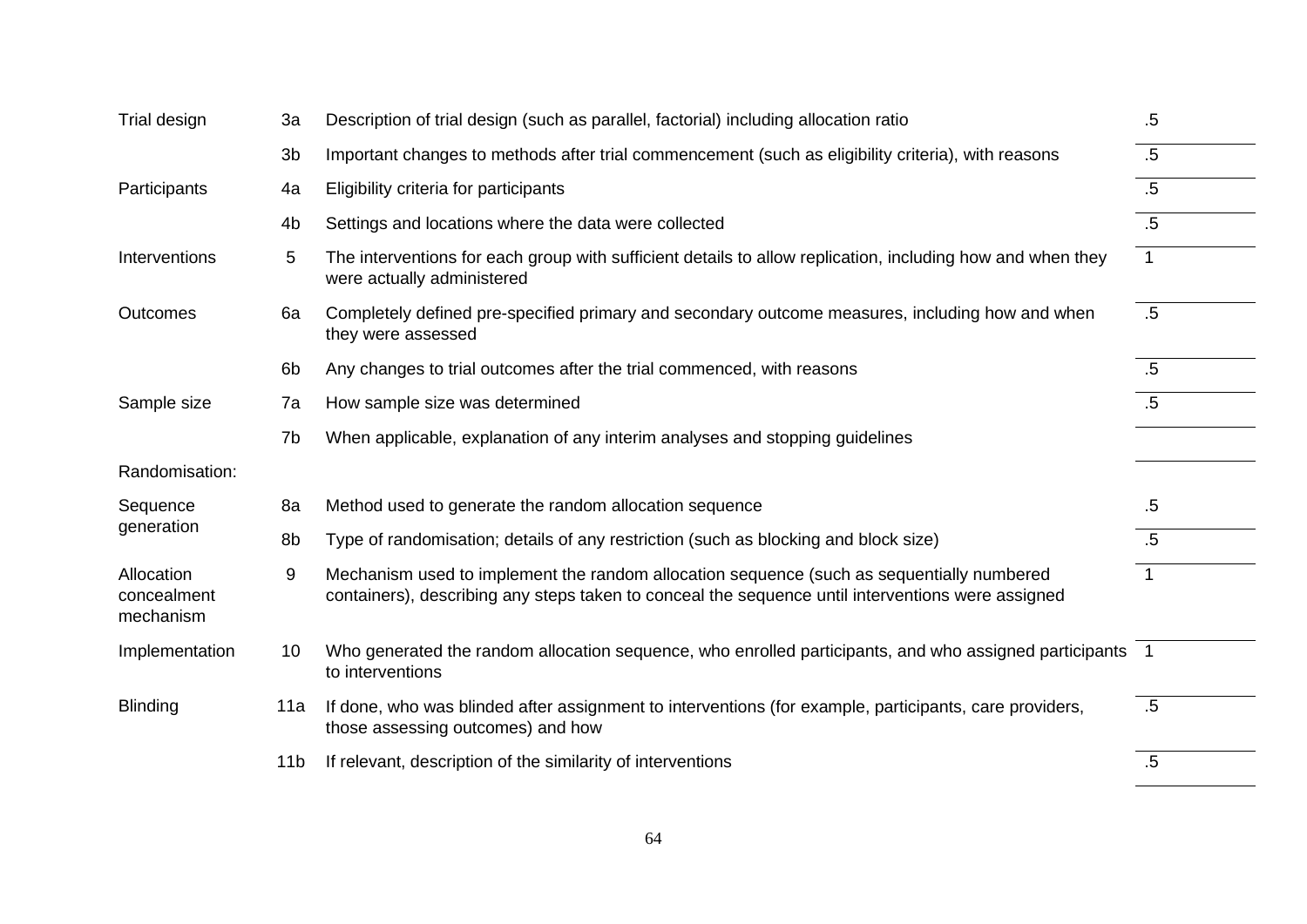| <b>Statistical</b>                | 12a             | Statistical methods used to compare groups for primary and secondary outcomes                                                                        | $.5\,$               |
|-----------------------------------|-----------------|------------------------------------------------------------------------------------------------------------------------------------------------------|----------------------|
| methods                           | 12 <sub>b</sub> | Methods for additional analyses, such as subgroup analyses and adjusted analyses                                                                     | $.5\,$               |
| <b>Results</b>                    |                 |                                                                                                                                                      |                      |
| Participant flow (a<br>diagram is | 13а             | For each group, the numbers of participants who were randomly assigned, received intended treatment,<br>and were analysed for the primary outcome    | $.5\,$               |
| strongly<br>recommended)          | 13 <sub>b</sub> | For each group, losses and exclusions after randomisation, together with reasons                                                                     | $.5\,$               |
| Recruitment                       | 14a             | Dates defining the periods of recruitment and follow-up                                                                                              | $.5\,$               |
|                                   | 14 <sub>b</sub> | Why the trial ended or was stopped                                                                                                                   | $.5\,$               |
| Baseline data                     | 15              | A table showing baseline demographic and clinical characteristics for each group                                                                     | $\mathbf{1}$         |
| <b>Numbers</b><br>analysed        | 16              | For each group, number of participants (denominator) included in each analysis and whether the analysis<br>was by original assigned groups           | $\overline{1}$       |
| Outcomes and<br>estimation        | 17a             | For each primary and secondary outcome, results for each group, and the estimated effect size and its<br>precision (such as 95% confidence interval) | .5                   |
|                                   | 17 <sub>b</sub> | For binary outcomes, presentation of both absolute and relative effect sizes is recommended                                                          | .5                   |
| Ancillary analyses                | 18              | Results of any other analyses performed, including subgroup analyses and adjusted analyses,<br>distinguishing pre-specified from exploratory         | $\mathbf{1}$         |
| Harms                             | 19              | All important harms or unintended effects in each group (for specific guidance see CONSORT for harms)                                                |                      |
| <b>Discussion</b>                 |                 |                                                                                                                                                      |                      |
| Limitations                       | 20              | Trial limitations, addressing sources of potential bias, imprecision, and, if relevant, multiplicity of analyses                                     |                      |
| Generalisability                  | 21              | Generalisability (external validity, applicability) of the trial findings                                                                            |                      |
| Interpretation                    | 22              | Interpretation consistent with results, balancing benefits and harms, and considering other relevant<br>evidence                                     | $\blacktriangleleft$ |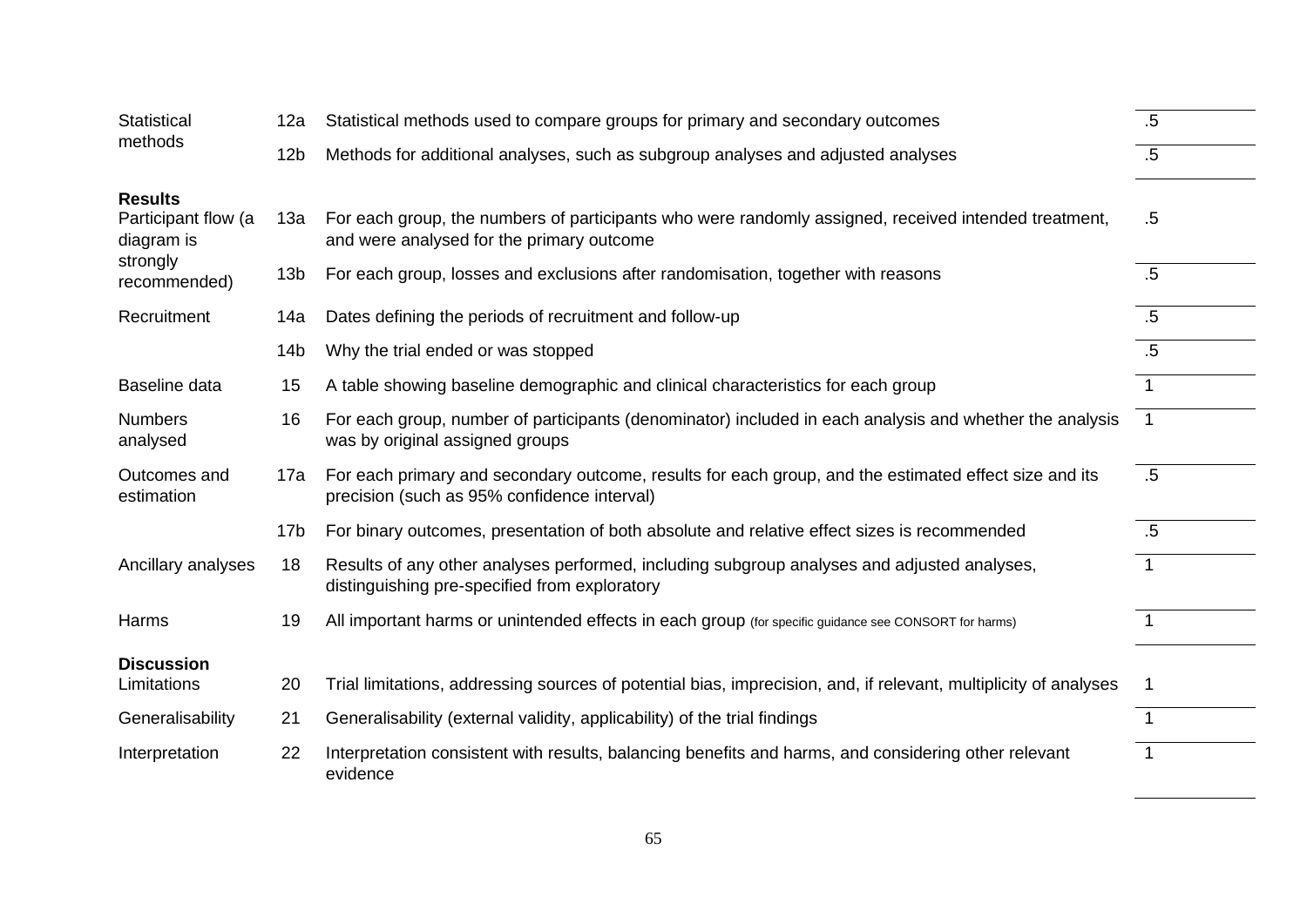| <b>Other information</b> |    |                                                                                 |  |
|--------------------------|----|---------------------------------------------------------------------------------|--|
| Registration             | 23 | Registration number and name of trial registry                                  |  |
| Protocol                 | 24 | Where the full trial protocol can be accessed, if available                     |  |
| <b>Funding</b>           | 25 | Sources of funding and other support (such as supply of drugs), role of funders |  |



# **CONSORT 2010 checklist of information to include when reporting a randomised trial\***

# **Total score: 24.5**

|                                |                                    | Checklist item Comparison of the Effectiveness of Three Manual Physical                                                    |                               |
|--------------------------------|------------------------------------|----------------------------------------------------------------------------------------------------------------------------|-------------------------------|
| <b>Section/Topic</b>           | <b>Ite</b><br>m<br>No <sub>4</sub> | Therapy Techniques in a Subgroup of Patients With Low Back Pain<br><b>Who Satisfy a Clinical Prediction Rule</b>           | <b>Reported</b><br>on page No |
| <b>Title and abstract</b>      |                                    |                                                                                                                            |                               |
|                                | 1a                                 | Identification as a randomised trial in the title                                                                          | $.5\,$                        |
|                                | 1 <sub>b</sub>                     | Structured summary of trial design, methods, results, and conclusions (for specific guidance see CONSORT for<br>abstracts) | $.5\,$                        |
| <b>Introduction</b>            |                                    |                                                                                                                            |                               |
| Background and                 | 2a                                 | Scientific background and explanation of rationale                                                                         | .5                            |
| objectives                     | 2 <sub>b</sub>                     | Specific objectives or hypotheses                                                                                          | $.5\,$                        |
| <b>Methods</b><br>Trial design | 3a                                 | Description of trial design (such as parallel, factorial) including allocation ratio                                       | .5                            |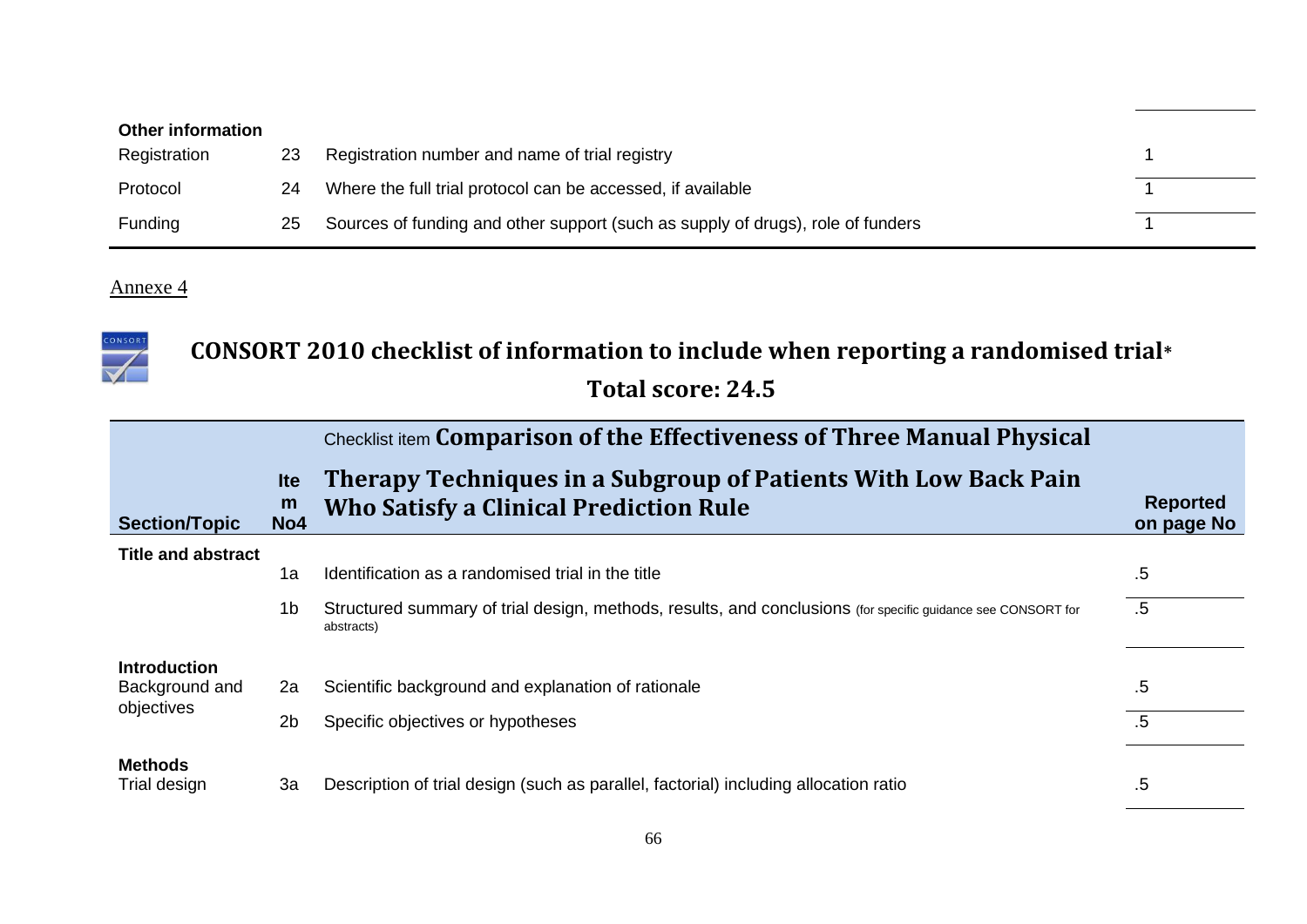|                                        | 3 <sub>b</sub>  | Important changes to methods after trial commencement (such as eligibility criteria), with reasons                                                                                             | $.5\,$          |
|----------------------------------------|-----------------|------------------------------------------------------------------------------------------------------------------------------------------------------------------------------------------------|-----------------|
| Participants                           | 4a              | Eligibility criteria for participants                                                                                                                                                          | .5              |
|                                        | 4 <sub>b</sub>  | Settings and locations where the data were collected                                                                                                                                           | .5              |
| Interventions                          | 5               | The interventions for each group with sufficient details to allow replication, including how and when they<br>were actually administered                                                       | $\mathbf{1}$    |
| <b>Outcomes</b>                        | 6a              | Completely defined pre-specified primary and secondary outcome measures, including how and when<br>they were assessed                                                                          | $.5\,$          |
|                                        | 6 <sub>b</sub>  | Any changes to trial outcomes after the trial commenced, with reasons                                                                                                                          | .5              |
| Sample size                            | 7a              | How sample size was determined                                                                                                                                                                 | $.5\,$          |
|                                        | 7b              | When applicable, explanation of any interim analyses and stopping guidelines                                                                                                                   | $.5\,$          |
| Randomisation:                         |                 |                                                                                                                                                                                                |                 |
| Sequence                               | 8a              | Method used to generate the random allocation sequence                                                                                                                                         | $.5\,$          |
| generation                             | 8b              | Type of randomisation; details of any restriction (such as blocking and block size)                                                                                                            | $.5\,$          |
| Allocation<br>concealment<br>mechanism | 9               | Mechanism used to implement the random allocation sequence (such as sequentially numbered<br>containers), describing any steps taken to conceal the sequence until interventions were assigned | $\mathbf{1}$    |
| Implementation                         | 10 <sup>°</sup> | Who generated the random allocation sequence, who enrolled participants, and who assigned<br>participants to interventions                                                                     | $\mathbf{1}$    |
| <b>Blinding</b>                        | 11a             | If done, who was blinded after assignment to interventions (for example, participants, care providers,<br>those assessing outcomes) and how                                                    | $\overline{.5}$ |
|                                        | 11 <sub>b</sub> | If relevant, description of the similarity of interventions                                                                                                                                    | .5              |
|                                        | 12a             | Statistical methods used to compare groups for primary and secondary outcomes                                                                                                                  | $.5\,$          |
|                                        |                 |                                                                                                                                                                                                |                 |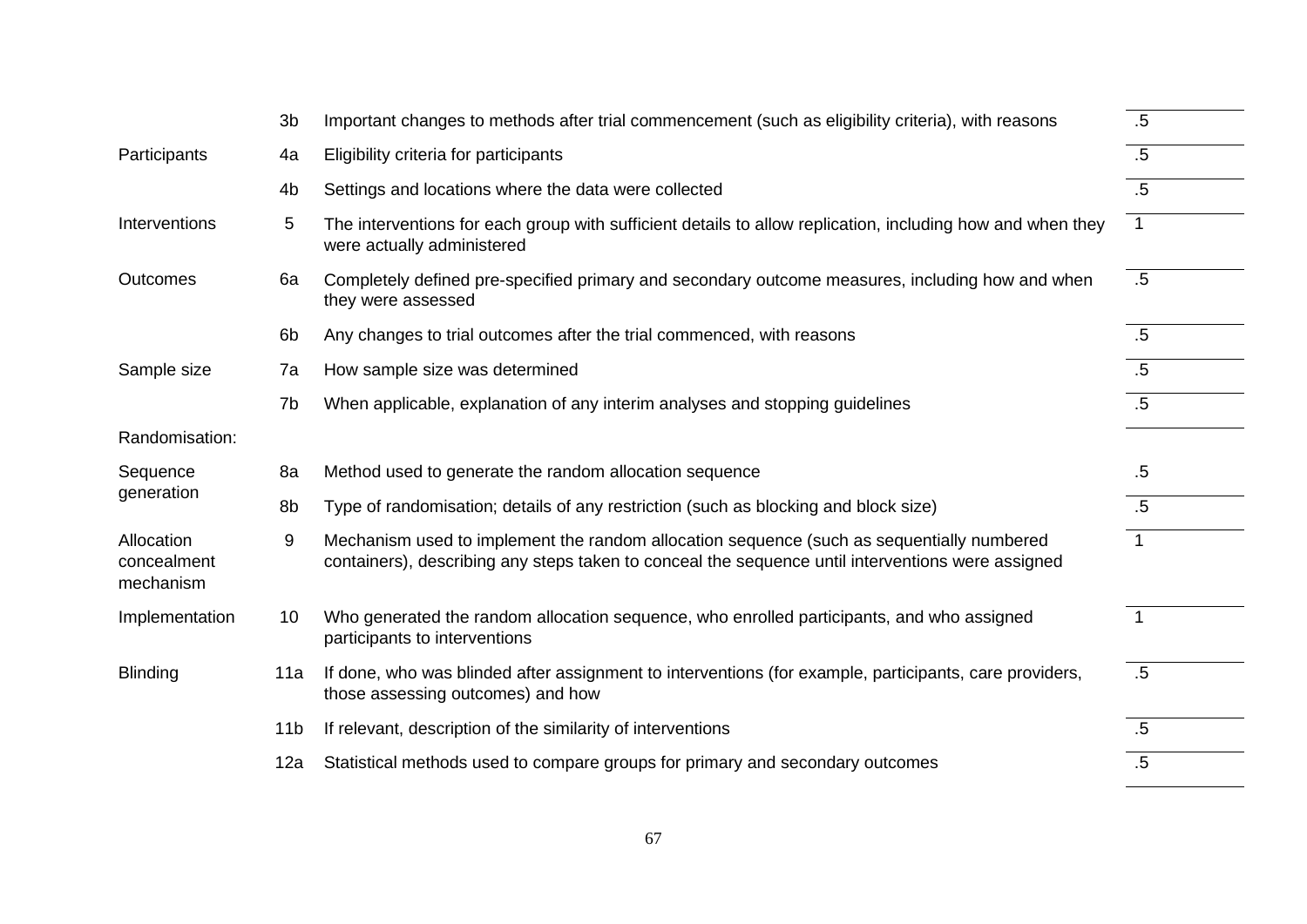| Statistical<br>methods                              | 12 <sub>b</sub> | Methods for additional analyses, such as subgroup analyses and adjusted analyses                                                                     | .5             |
|-----------------------------------------------------|-----------------|------------------------------------------------------------------------------------------------------------------------------------------------------|----------------|
| <b>Results</b><br>Participant flow (a<br>diagram is | 13а             | For each group, the numbers of participants who were randomly assigned, received intended treatment,<br>and were analysed for the primary outcome    | .5             |
| strongly<br>recommended)                            | 13 <sub>b</sub> | For each group, losses and exclusions after randomisation, together with reasons                                                                     | .5             |
| Recruitment                                         | 14a             | Dates defining the periods of recruitment and follow-up                                                                                              | $.5\,$         |
|                                                     | 14 <sub>b</sub> | Why the trial ended or was stopped                                                                                                                   | $\overline{0}$ |
| Baseline data                                       | 15              | A table showing baseline demographic and clinical characteristics for each group                                                                     | $.5\,$         |
| <b>Numbers</b><br>analysed                          | 16              | For each group, number of participants (denominator) included in each analysis and whether the analysis 1<br>was by original assigned groups         |                |
| Outcomes and<br>estimation                          | 17a             | For each primary and secondary outcome, results for each group, and the estimated effect size and its<br>precision (such as 95% confidence interval) | $.5\,$         |
|                                                     | 17 <sub>b</sub> | For binary outcomes, presentation of both absolute and relative effect sizes is recommended                                                          | $.5\,$         |
| Ancillary<br>analyses                               | 18              | Results of any other analyses performed, including subgroup analyses and adjusted analyses,<br>distinguishing pre-specified from exploratory         | 1              |
| Harms                                               | 19              | All important harms or unintended effects in each group (for specific guidance see CONSORT for harms)                                                |                |
| <b>Discussion</b><br>Limitations                    | 20              | Trial limitations, addressing sources of potential bias, imprecision, and, if relevant, multiplicity of analyses                                     |                |
| Generalisability                                    | 21              | Generalisability (external validity, applicability) of the trial findings                                                                            | 1              |
| Interpretation                                      | 22              | Interpretation consistent with results, balancing benefits and harms, and considering other relevant<br>evidence                                     | $\overline{1}$ |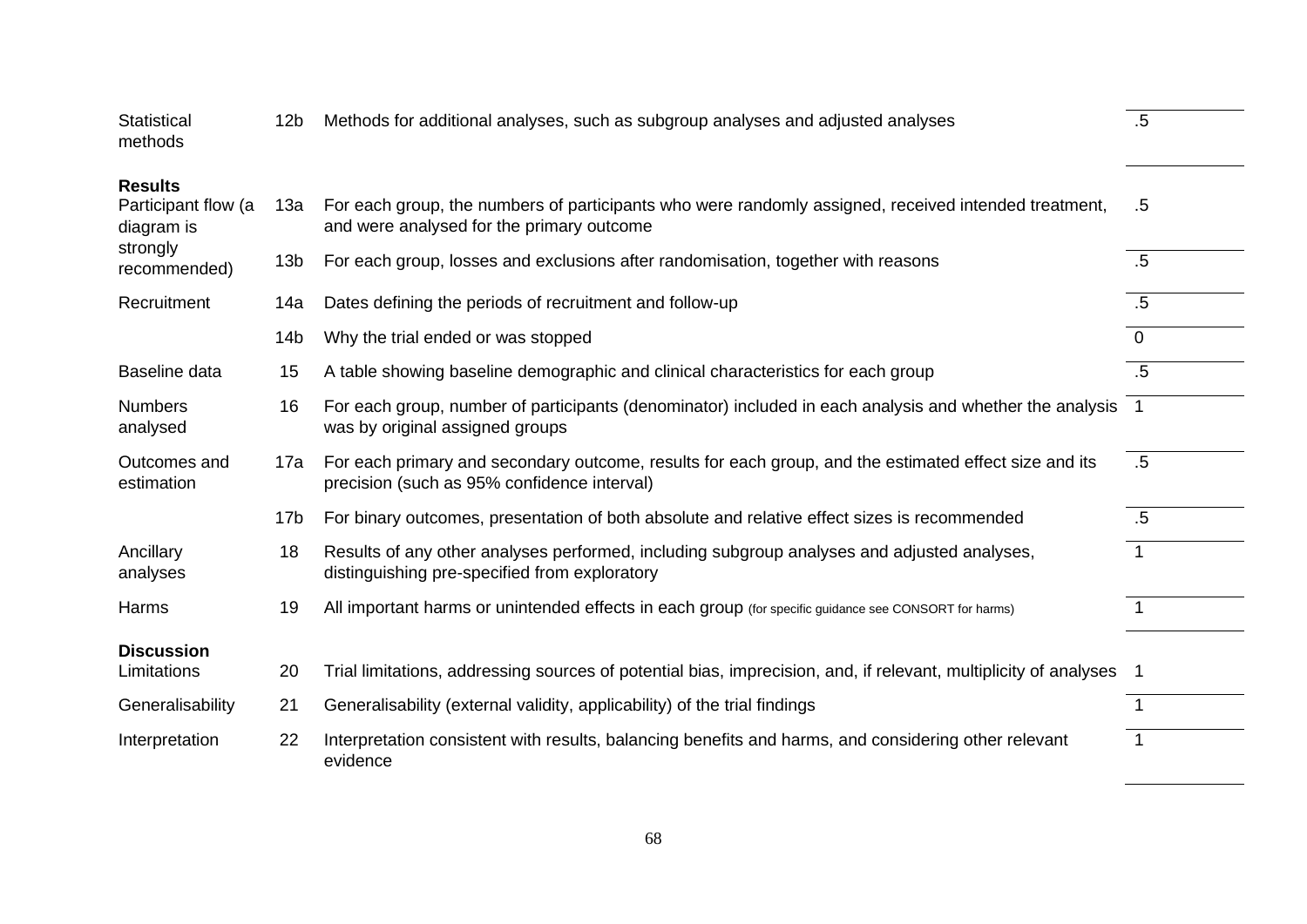| <b>Other information</b> |    |                                                                                 |  |  |  |  |
|--------------------------|----|---------------------------------------------------------------------------------|--|--|--|--|
| Registration             | 23 | Registration number and name of trial registry                                  |  |  |  |  |
| Protocol                 | 24 | Where the full trial protocol can be accessed, if available                     |  |  |  |  |
| Funding                  | 25 | Sources of funding and other support (such as supply of drugs), role of funders |  |  |  |  |



# **CONSORT 2010 checklist of information to include when reporting a randomised trial\***

# **Total score:22.5**

|                                | <b>Ite</b>           | <b>Checklist item Does Maintained Spinal Manipulation Therapy</b>                                                          |                               |
|--------------------------------|----------------------|----------------------------------------------------------------------------------------------------------------------------|-------------------------------|
| <b>Section/Topic</b>           | m<br>No <sub>5</sub> | for Chronic Nonspecific Low Back Pain Result in Better Long-Term Outcome?                                                  | <b>Reported</b><br>on page No |
| <b>Title and abstract</b>      |                      |                                                                                                                            |                               |
|                                | 1a                   | Identification as a randomised trial in the title                                                                          | 0                             |
|                                | 1b                   | Structured summary of trial design, methods, results, and conclusions (for specific guidance see CONSORT for<br>abstracts) | $.5\,$                        |
| <b>Introduction</b>            |                      |                                                                                                                            |                               |
| Background and<br>objectives   | 2a                   | Scientific background and explanation of rationale                                                                         | .5                            |
|                                | 2 <sub>b</sub>       | Specific objectives or hypotheses                                                                                          | .5                            |
| <b>Methods</b><br>Trial design | 3a                   | Description of trial design (such as parallel, factorial) including allocation ratio                                       | .5                            |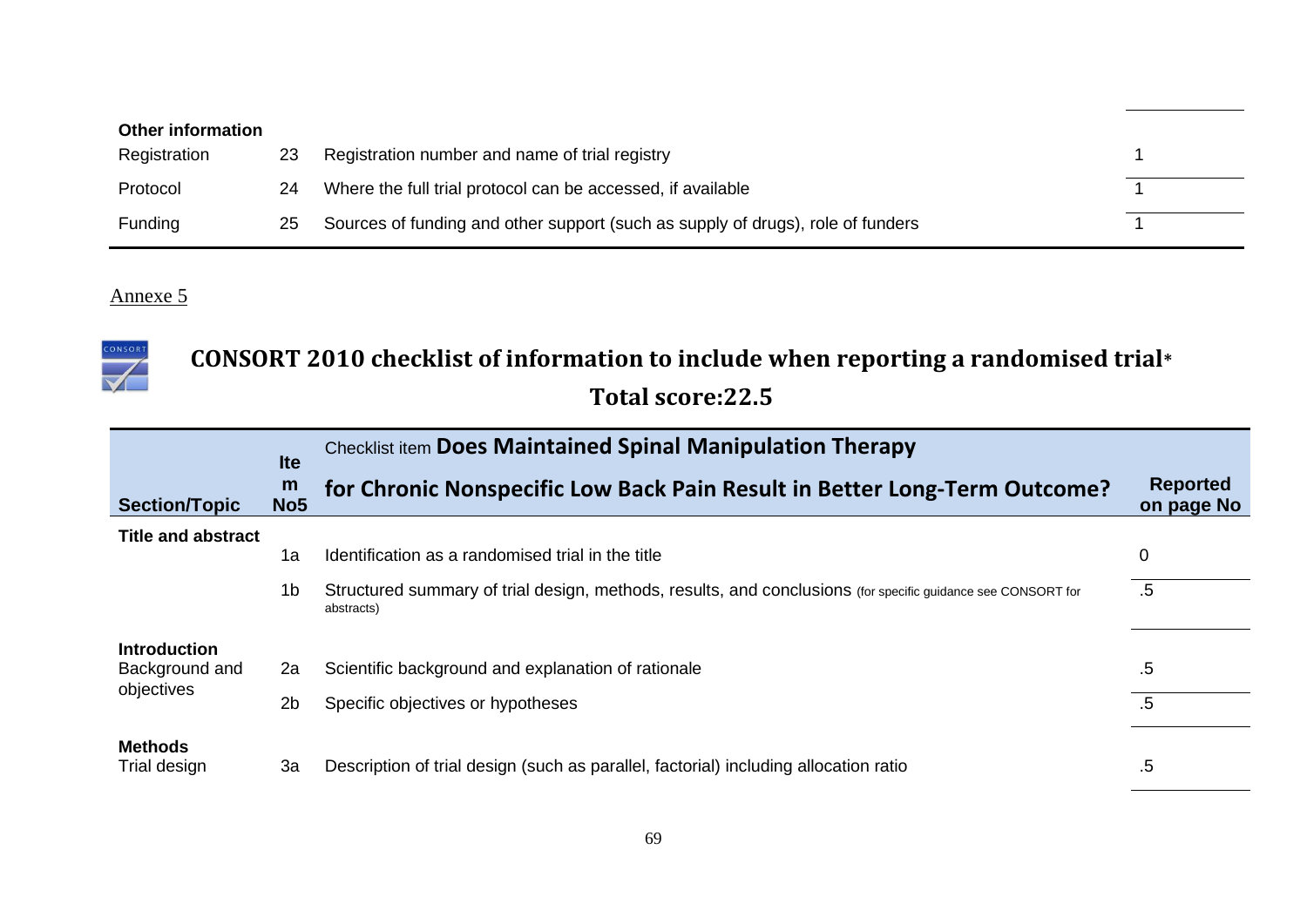|                                        | 3b              | Important changes to methods after trial commencement (such as eligibility criteria), with reasons                                                                                             | $.5\,$         |
|----------------------------------------|-----------------|------------------------------------------------------------------------------------------------------------------------------------------------------------------------------------------------|----------------|
| Participants                           | 4a              | Eligibility criteria for participants                                                                                                                                                          | $.5\,$         |
|                                        | 4 <sub>b</sub>  | Settings and locations where the data were collected                                                                                                                                           | $.5\,$         |
| Interventions                          | 5               | The interventions for each group with sufficient details to allow replication, including how and when they<br>were actually administered                                                       | $\overline{1}$ |
| Outcomes                               | 6a              | Completely defined pre-specified primary and secondary outcome measures, including how and when<br>they were assessed                                                                          | .5             |
|                                        | 6 <sub>b</sub>  | Any changes to trial outcomes after the trial commenced, with reasons                                                                                                                          | $.5\,$         |
| Sample size                            | 7a              | How sample size was determined                                                                                                                                                                 | $.5\,$         |
|                                        | 7b              | When applicable, explanation of any interim analyses and stopping guidelines                                                                                                                   | $\mathbf{0}$   |
| Randomisation:                         |                 |                                                                                                                                                                                                |                |
| Sequence                               | 8a              | Method used to generate the random allocation sequence                                                                                                                                         | $.5\,$         |
| generation                             | 8b              | Type of randomisation; details of any restriction (such as blocking and block size)                                                                                                            | $.5\,$         |
| Allocation<br>concealment<br>mechanism | 9               | Mechanism used to implement the random allocation sequence (such as sequentially numbered<br>containers), describing any steps taken to conceal the sequence until interventions were assigned | $\mathbf{1}$   |
| Implementation                         | 10              | Who generated the random allocation sequence, who enrolled participants, and who assigned<br>participants to interventions                                                                     | $\overline{1}$ |
| <b>Blinding</b>                        | 11a             | If done, who was blinded after assignment to interventions (for example, participants, care providers,<br>those assessing outcomes) and how                                                    | $.5\,$         |
|                                        | 11 <sub>b</sub> | If relevant, description of the similarity of interventions                                                                                                                                    | $.5\,$         |
|                                        | 12a             | Statistical methods used to compare groups for primary and secondary outcomes                                                                                                                  | $.5\,$         |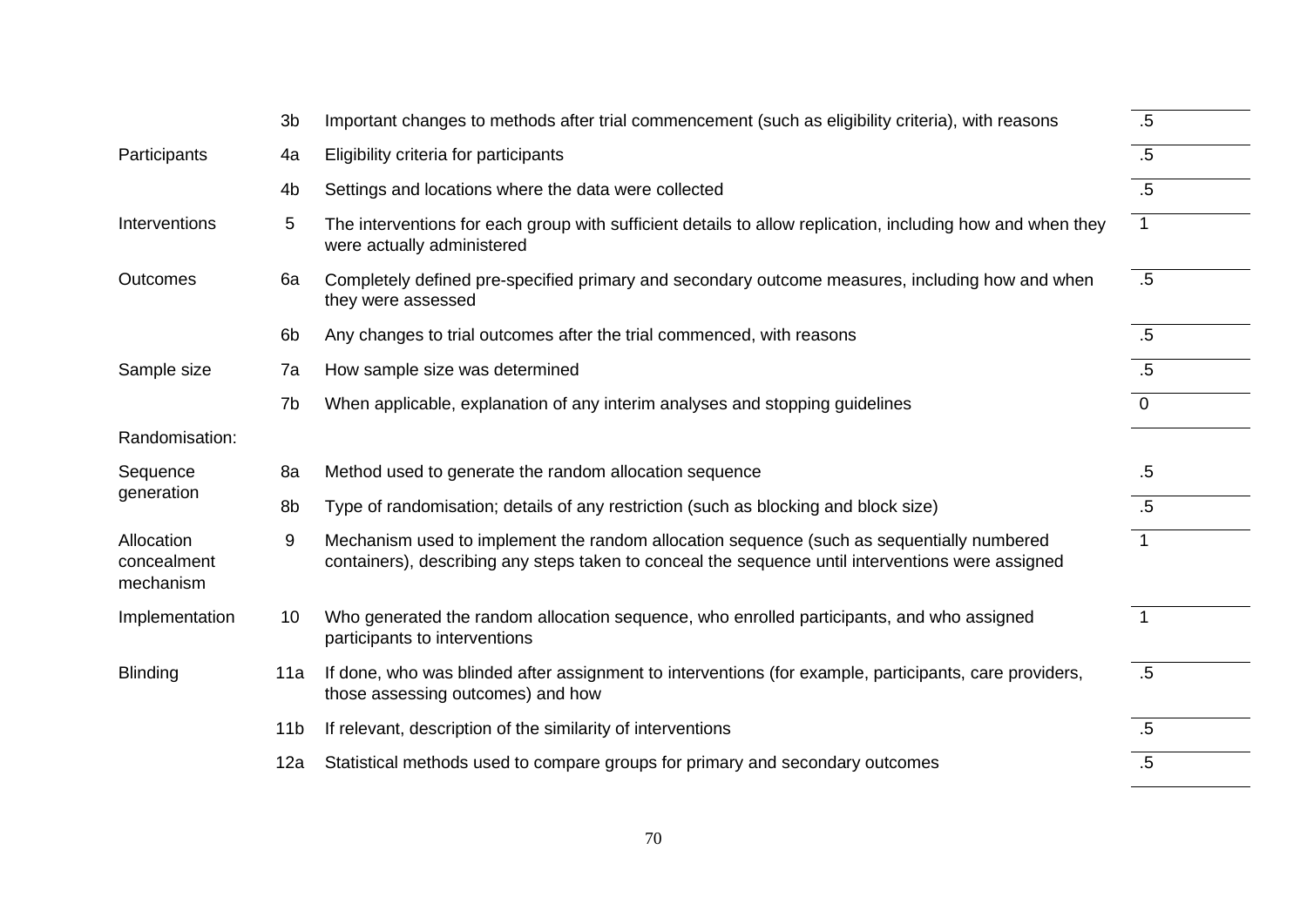| Statistical<br>methods                              | 12 <sub>b</sub> | Methods for additional analyses, such as subgroup analyses and adjusted analyses                                                                     | $.5\,$         |
|-----------------------------------------------------|-----------------|------------------------------------------------------------------------------------------------------------------------------------------------------|----------------|
| <b>Results</b><br>Participant flow (a<br>diagram is | 13а             | For each group, the numbers of participants who were randomly assigned, received intended treatment,<br>and were analysed for the primary outcome    | .5             |
| strongly<br>recommended)                            | 13 <sub>b</sub> | For each group, losses and exclusions after randomisation, together with reasons                                                                     | .5             |
| Recruitment                                         | 14a             | Dates defining the periods of recruitment and follow-up                                                                                              | .5             |
|                                                     | 14 <sub>b</sub> | Why the trial ended or was stopped                                                                                                                   | $\Omega$       |
| Baseline data                                       | 15              | A table showing baseline demographic and clinical characteristics for each group                                                                     |                |
| <b>Numbers</b><br>analysed                          | 16              | For each group, number of participants (denominator) included in each analysis and whether the analysis<br>was by original assigned groups           | $\overline{1}$ |
| Outcomes and<br>estimation                          | 17a             | For each primary and secondary outcome, results for each group, and the estimated effect size and its<br>precision (such as 95% confidence interval) | $.5\,$         |
|                                                     | 17 <sub>b</sub> | For binary outcomes, presentation of both absolute and relative effect sizes is recommended                                                          | $.5\,$         |
| Ancillary analyses                                  | 18              | Results of any other analyses performed, including subgroup analyses and adjusted analyses,<br>distinguishing pre-specified from exploratory         | $\overline{1}$ |
| Harms                                               | 19              | All important harms or unintended effects in each group (for specific guidance see CONSORT for harms)                                                | $\overline{0}$ |
| <b>Discussion</b><br>Limitations                    | 20              | Trial limitations, addressing sources of potential bias, imprecision, and, if relevant, multiplicity of analyses                                     | -1             |
| Generalisability                                    | 21              | Generalisability (external validity, applicability) of the trial findings                                                                            | $\mathbf 1$    |
| Interpretation                                      | 22              | Interpretation consistent with results, balancing benefits and harms, and considering other relevant<br>evidence                                     | $\overline{1}$ |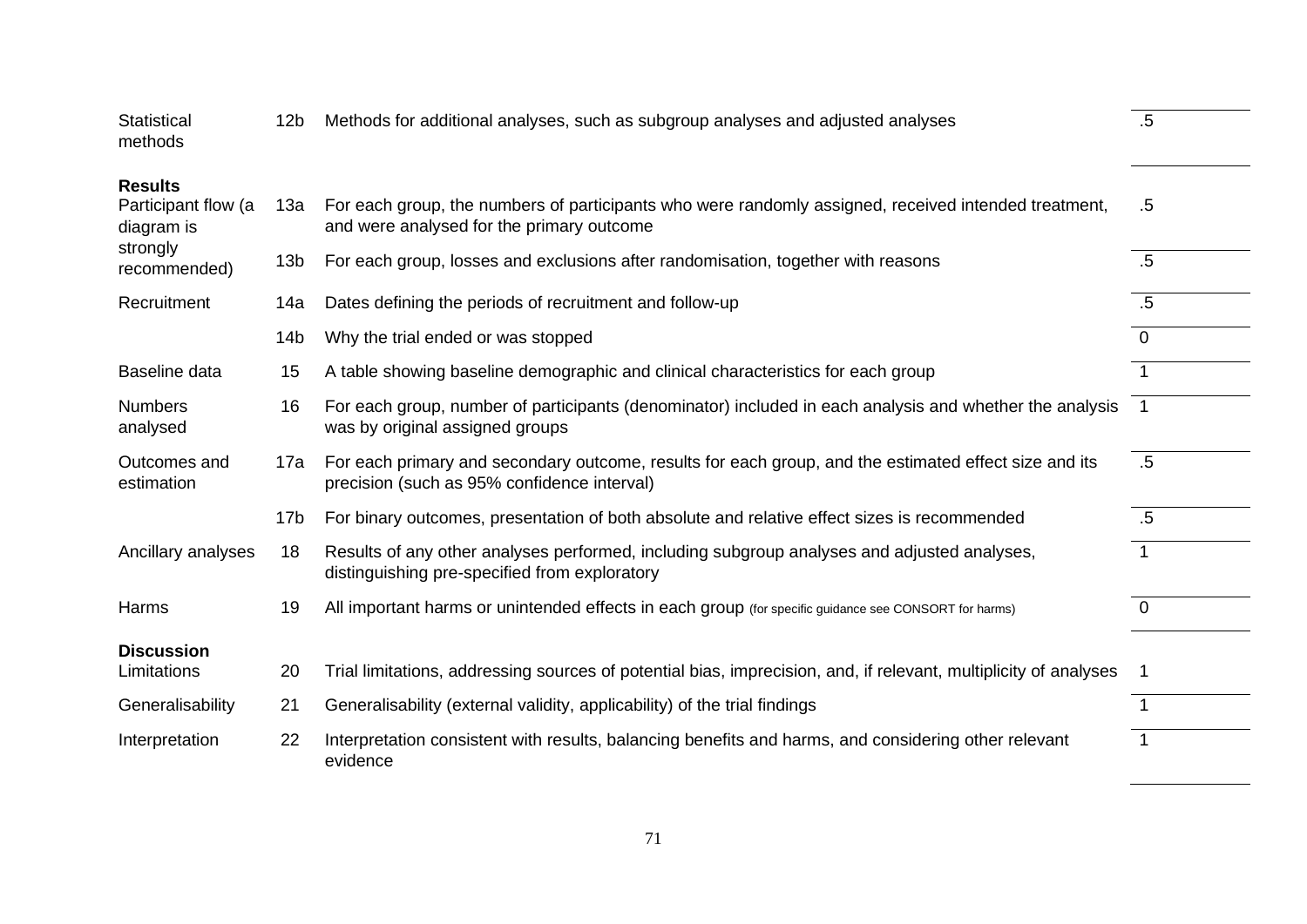| <b>Other information</b> |    |                                                                                 |  |
|--------------------------|----|---------------------------------------------------------------------------------|--|
| Registration             | 23 | Registration number and name of trial registry                                  |  |
| Protocol                 | 24 | Where the full trial protocol can be accessed, if available                     |  |
| Funding                  | 25 | Sources of funding and other support (such as supply of drugs), role of funders |  |



## **CONSORT 2010 checklist of information to include when reporting a randomised trial\* Total score 24.5**

| <b>Section/Topic</b>                  | <b>Ite</b><br>m<br>No <sub>6</sub> | Checklist item Dose-response and efficacy of spinal manipulation for<br>care of chronic low back pain: a randomized controlled trial | <b>Reported</b><br>on page No |
|---------------------------------------|------------------------------------|--------------------------------------------------------------------------------------------------------------------------------------|-------------------------------|
| <b>Title and abstract</b>             |                                    |                                                                                                                                      |                               |
|                                       | 1a                                 | Identification as a randomised trial in the title                                                                                    | .5                            |
|                                       | 1b                                 | Structured summary of trial design, methods, results, and conclusions (for specific guidance see CONSORT for<br>abstracts)           | $.5\,$                        |
| <b>Introduction</b><br>Background and | 2a                                 | Scientific background and explanation of rationale                                                                                   | .5                            |
| objectives                            | 2 <sub>b</sub>                     | Specific objectives or hypotheses                                                                                                    | $.5\,$                        |
| <b>Methods</b>                        |                                    |                                                                                                                                      |                               |
| Trial design                          | 3a                                 | Description of trial design (such as parallel, factorial) including allocation ratio                                                 | .5                            |
|                                       | 3 <sub>b</sub>                     | Important changes to methods after trial commencement (such as eligibility criteria), with reasons                                   | $.5\,$                        |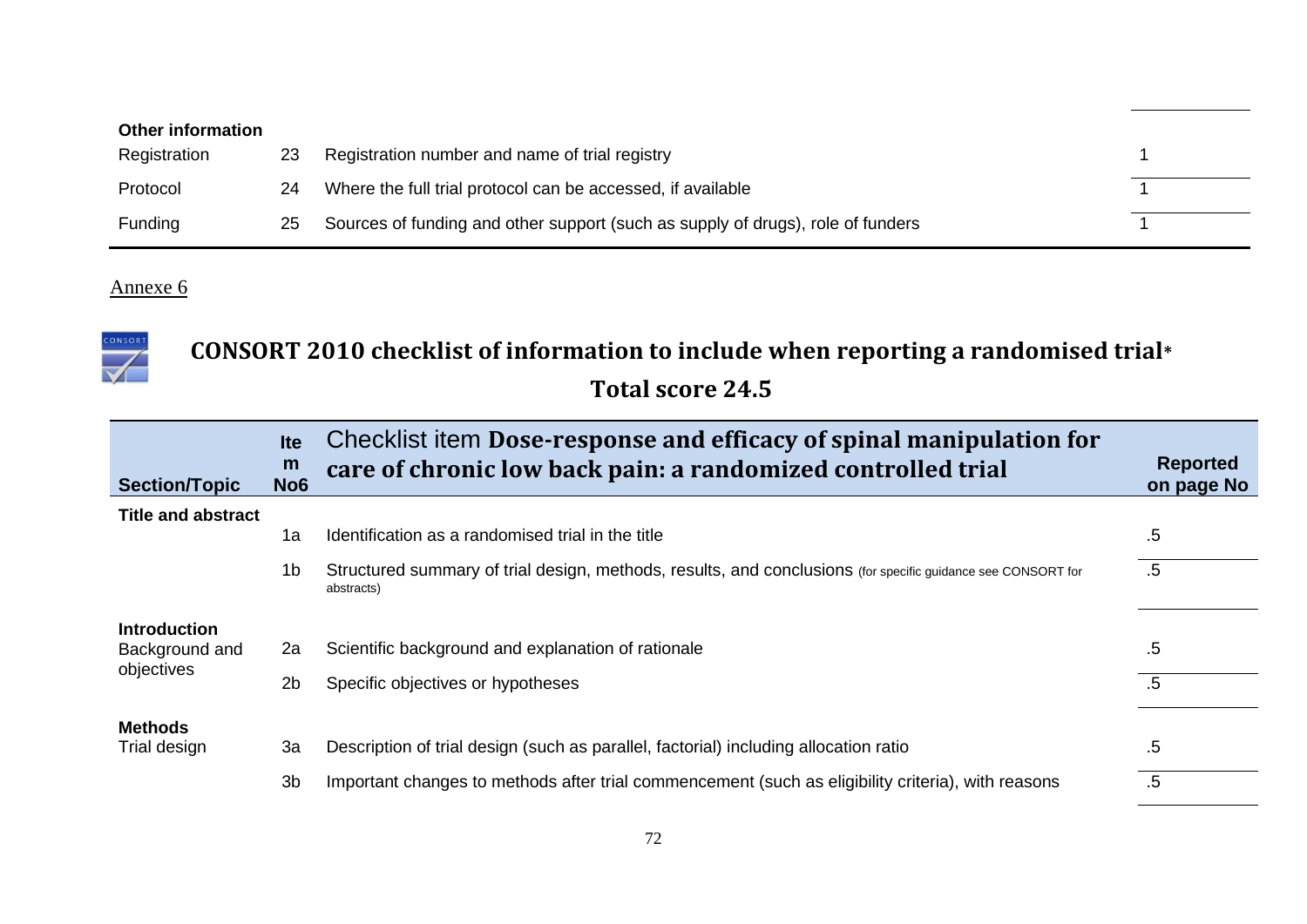| Participants                           | 4a              | Eligibility criteria for participants                                                                                                                                                          | $.5\,$         |
|----------------------------------------|-----------------|------------------------------------------------------------------------------------------------------------------------------------------------------------------------------------------------|----------------|
|                                        | 4 <sub>b</sub>  | Settings and locations where the data were collected                                                                                                                                           | $.5\,$         |
| Interventions                          | 5               | The interventions for each group with sufficient details to allow replication, including how and when they<br>were actually administered                                                       | $\overline{1}$ |
| <b>Outcomes</b>                        | 6a              | Completely defined pre-specified primary and secondary outcome measures, including how and when<br>they were assessed                                                                          | .5             |
|                                        | 6b              | Any changes to trial outcomes after the trial commenced, with reasons                                                                                                                          | .5             |
| Sample size                            | 7a              | How sample size was determined                                                                                                                                                                 | $.5\,$         |
|                                        | 7b              | When applicable, explanation of any interim analyses and stopping guidelines                                                                                                                   | $.5\,$         |
| Randomisation:                         |                 |                                                                                                                                                                                                |                |
| Sequence                               | 8a              | Method used to generate the random allocation sequence                                                                                                                                         | $.5\,$         |
| generation                             | 8b              | Type of randomisation; details of any restriction (such as blocking and block size)                                                                                                            | $.5\,$         |
| Allocation<br>concealment<br>mechanism | 9               | Mechanism used to implement the random allocation sequence (such as sequentially numbered<br>containers), describing any steps taken to conceal the sequence until interventions were assigned | 1              |
| Implementation                         | 10              | Who generated the random allocation sequence, who enrolled participants, and who assigned participants 1<br>to interventions                                                                   |                |
| <b>Blinding</b>                        | 11a             | If done, who was blinded after assignment to interventions (for example, participants, care providers,<br>those assessing outcomes) and how                                                    | .5             |
|                                        | 11 <sub>b</sub> | If relevant, description of the similarity of interventions                                                                                                                                    | $.5\,$         |
| Statistical                            | 12a             | Statistical methods used to compare groups for primary and secondary outcomes                                                                                                                  | $.5\,$         |
| methods                                | 12 <sub>b</sub> | Methods for additional analyses, such as subgroup analyses and adjusted analyses                                                                                                               | $.5\,$         |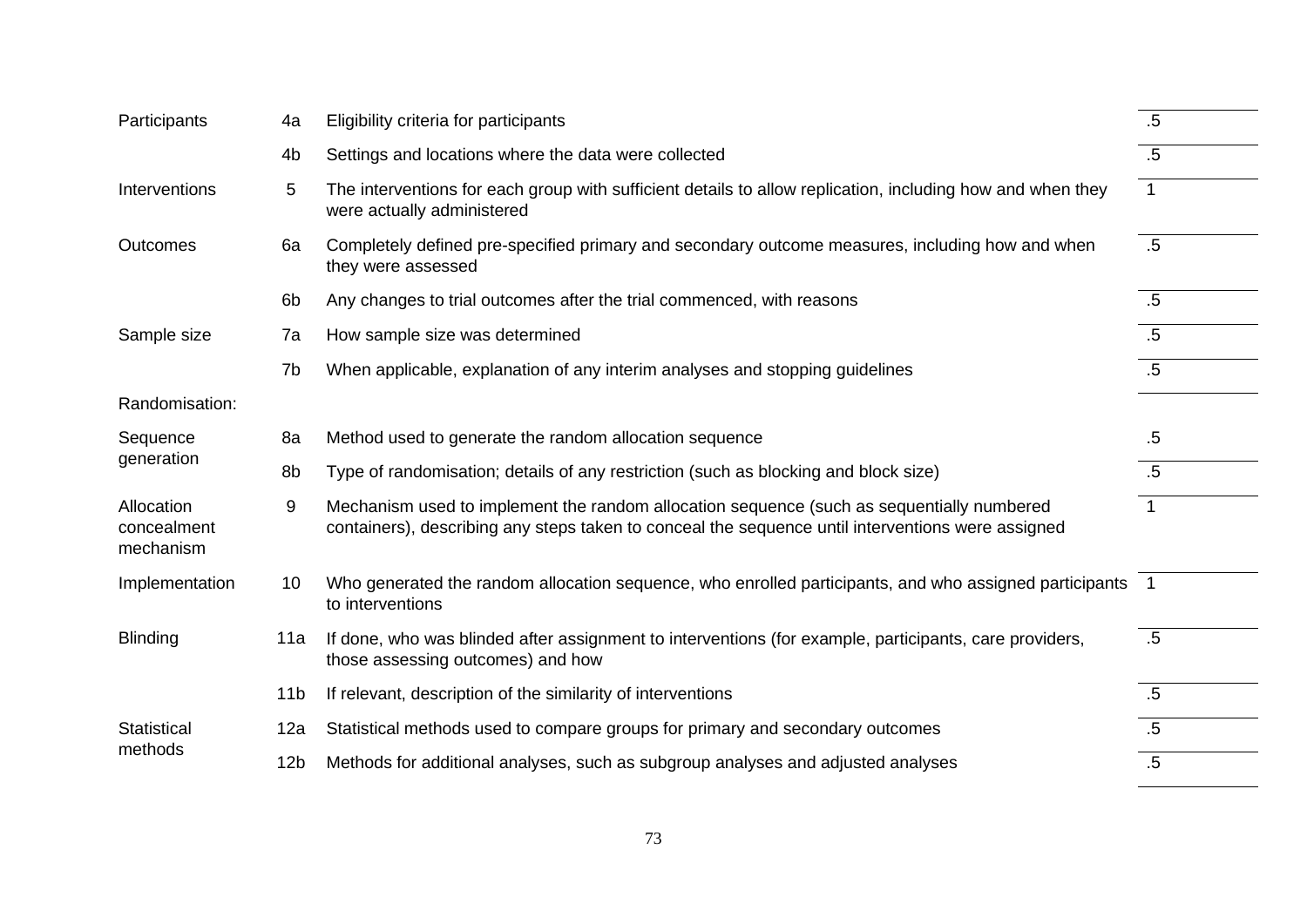**Results**

| Participant flow (a<br>diagram is<br>strongly | 13a             | For each group, the numbers of participants who were randomly assigned, received intended treatment,<br>and were analysed for the primary outcome    | .5          |
|-----------------------------------------------|-----------------|------------------------------------------------------------------------------------------------------------------------------------------------------|-------------|
| recommended)                                  | 13 <sub>b</sub> | For each group, losses and exclusions after randomisation, together with reasons                                                                     | .5          |
| Recruitment                                   | 14a             | Dates defining the periods of recruitment and follow-up                                                                                              | $.5\,$      |
|                                               | 14 <sub>b</sub> | Why the trial ended or was stopped                                                                                                                   | $\mathbf 0$ |
| Baseline data                                 | 15              | A table showing baseline demographic and clinical characteristics for each group                                                                     | 1           |
| <b>Numbers</b><br>analysed                    | 16              | For each group, number of participants (denominator) included in each analysis and whether the analysis<br>was by original assigned groups           | 1           |
| Outcomes and<br>estimation                    | 17a             | For each primary and secondary outcome, results for each group, and the estimated effect size and its<br>precision (such as 95% confidence interval) | .5          |
|                                               | 17 <sub>b</sub> | For binary outcomes, presentation of both absolute and relative effect sizes is recommended                                                          | $.5\,$      |
| Ancillary analyses                            | 18              | Results of any other analyses performed, including subgroup analyses and adjusted analyses,<br>distinguishing pre-specified from exploratory         | 1           |
| Harms                                         | 19              | All important harms or unintended effects in each group (for specific guidance see CONSORT for harms)                                                |             |
| <b>Discussion</b>                             |                 |                                                                                                                                                      |             |
| Limitations                                   | 20              | Trial limitations, addressing sources of potential bias, imprecision, and, if relevant, multiplicity of analyses                                     |             |
| Generalisability                              | 21              | Generalisability (external validity, applicability) of the trial findings                                                                            | 1           |
| Interpretation                                | 22              | Interpretation consistent with results, balancing benefits and harms, and considering other relevant<br>evidence                                     | 1           |

**Other information**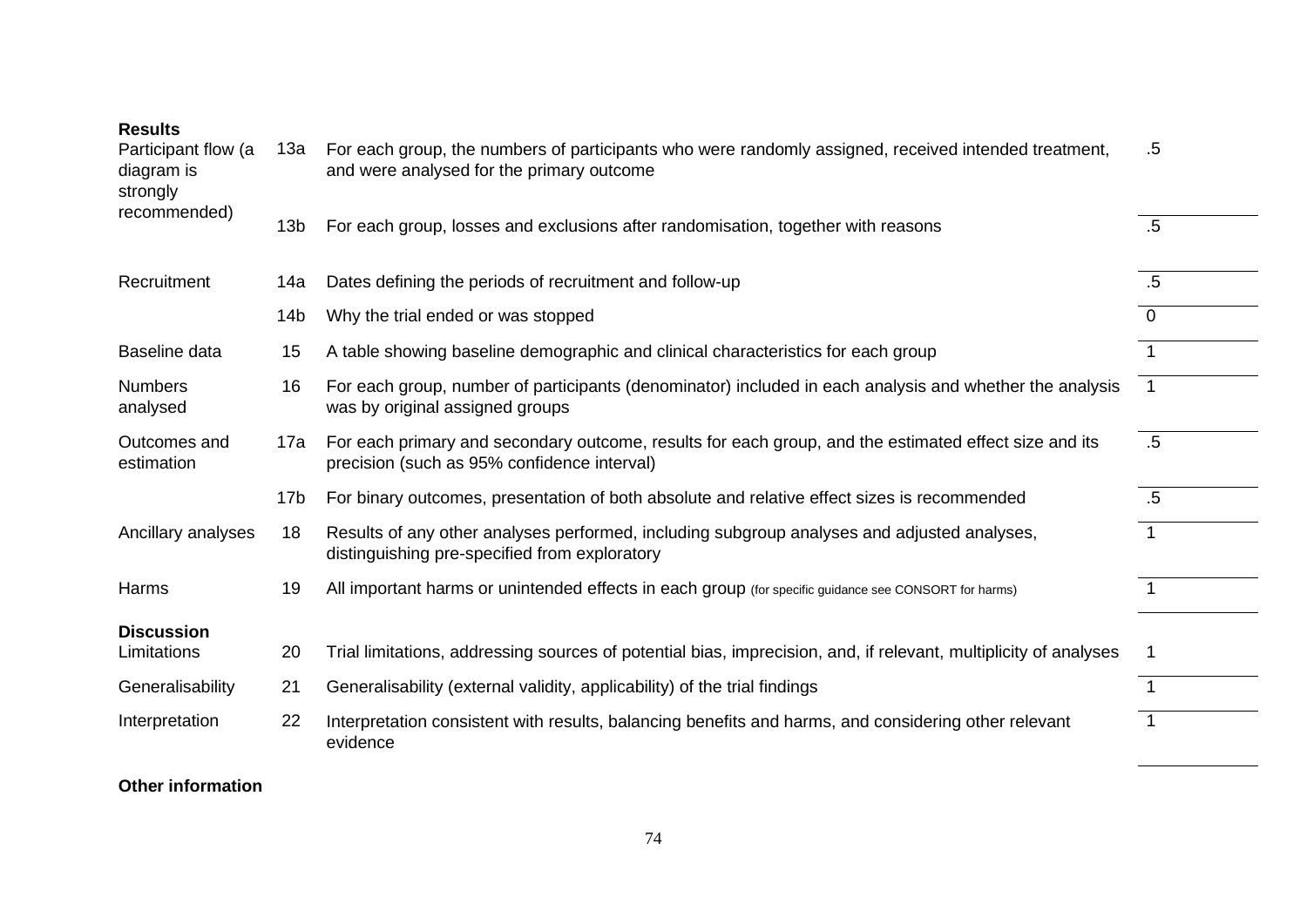| Registration   | 23 | Registration number and name of trial registry                                  |  |
|----------------|----|---------------------------------------------------------------------------------|--|
| Protocol       | 24 | Where the full trial protocol can be accessed, if available                     |  |
| <b>Funding</b> | 25 | Sources of funding and other support (such as supply of drugs), role of funders |  |

| CONSOR                    |                        | CONSORT 2010 checklist of information to include when reporting a randomised trial*                                                                       |                               |
|---------------------------|------------------------|-----------------------------------------------------------------------------------------------------------------------------------------------------------|-------------------------------|
|                           |                        | Total score=17                                                                                                                                            |                               |
| <b>Section/Topic</b>      | <b>Ite</b><br>m<br>No7 | Checklist item Immediate effects of a high-velocity spine manipulation in<br>paraspinal muscles activity of nonspecific chronic low-back pain<br>subjects | <b>Reported</b><br>on page No |
| <b>Title and abstract</b> | 1a                     | Identification as a randomised trial in the title                                                                                                         | $\mathbf 0$                   |
|                           | 1 <sub>b</sub>         | Structured summary of trial design, methods, results, and conclusions (for specific guidance see CONSORT for<br>abstracts)                                | .5                            |
| <b>Introduction</b>       |                        |                                                                                                                                                           |                               |
| Background and            | 2a                     | Scientific background and explanation of rationale                                                                                                        | .5                            |
| objectives                | 2 <sub>b</sub>         | Specific objectives or hypotheses                                                                                                                         | $.5\,$                        |
| <b>Methods</b>            |                        |                                                                                                                                                           |                               |
| Trial design              | 3a                     | Description of trial design (such as parallel, factorial) including allocation ratio                                                                      | .5                            |
|                           | 3b                     | Important changes to methods after trial commencement (such as eligibility criteria), with reasons                                                        | $.5\,$                        |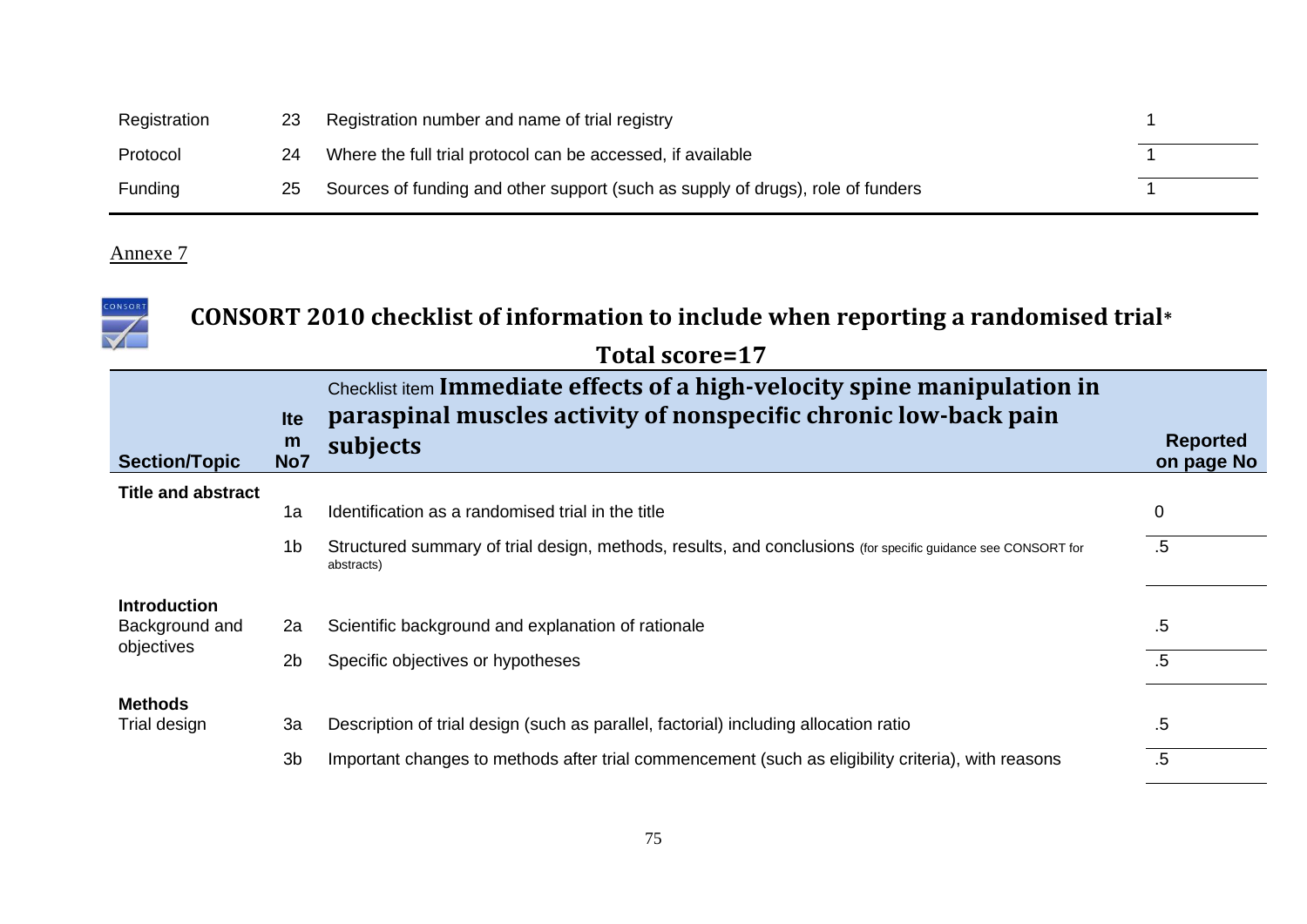| Participants                           | 4a              | Eligibility criteria for participants                                                                                                                                                          | $.5\,$         |
|----------------------------------------|-----------------|------------------------------------------------------------------------------------------------------------------------------------------------------------------------------------------------|----------------|
|                                        | 4 <sub>b</sub>  | Settings and locations where the data were collected                                                                                                                                           | $.5\,$         |
| Interventions                          | 5               | The interventions for each group with sufficient details to allow replication, including how and when they<br>were actually administered                                                       | $.5\,$         |
| Outcomes                               | 6a              | 5. Completely defined pre-specified primary and secondary outcome measures, including how and when they<br>were assessed                                                                       |                |
|                                        | 6b              | Any changes to trial outcomes after the trial commenced, with reasons                                                                                                                          | $\mathbf{0}$   |
| Sample size                            | 7a              | How sample size was determined                                                                                                                                                                 | $.5\,$         |
|                                        | 7b              | When applicable, explanation of any interim analyses and stopping guidelines                                                                                                                   | $\Omega$       |
| Randomisation:                         |                 |                                                                                                                                                                                                |                |
| Sequence                               | 8a              | Method used to generate the random allocation sequence                                                                                                                                         | $.5\,$         |
| generation                             | 8b              | Type of randomisation; details of any restriction (such as blocking and block size)                                                                                                            | $\mathbf{0}$   |
| Allocation<br>concealment<br>mechanism | 9               | Mechanism used to implement the random allocation sequence (such as sequentially numbered<br>containers), describing any steps taken to conceal the sequence until interventions were assigned | $\mathbf 0$    |
| Implementation                         | 10              | Who generated the random allocation sequence, who enrolled participants, and who assigned participants<br>to interventions                                                                     | $\overline{0}$ |
| <b>Blinding</b>                        | 11a             | If done, who was blinded after assignment to interventions (for example, participants, care providers, those<br>assessing outcomes) and how                                                    | $\overline{0}$ |
|                                        | 11 <sub>b</sub> | If relevant, description of the similarity of interventions                                                                                                                                    | $.5\,$         |
| <b>Statistical</b>                     | 12a             | Statistical methods used to compare groups for primary and secondary outcomes                                                                                                                  | $.5\,$         |
| methods                                | 12 <sub>b</sub> | Methods for additional analyses, such as subgroup analyses and adjusted analyses                                                                                                               | $.5\,$         |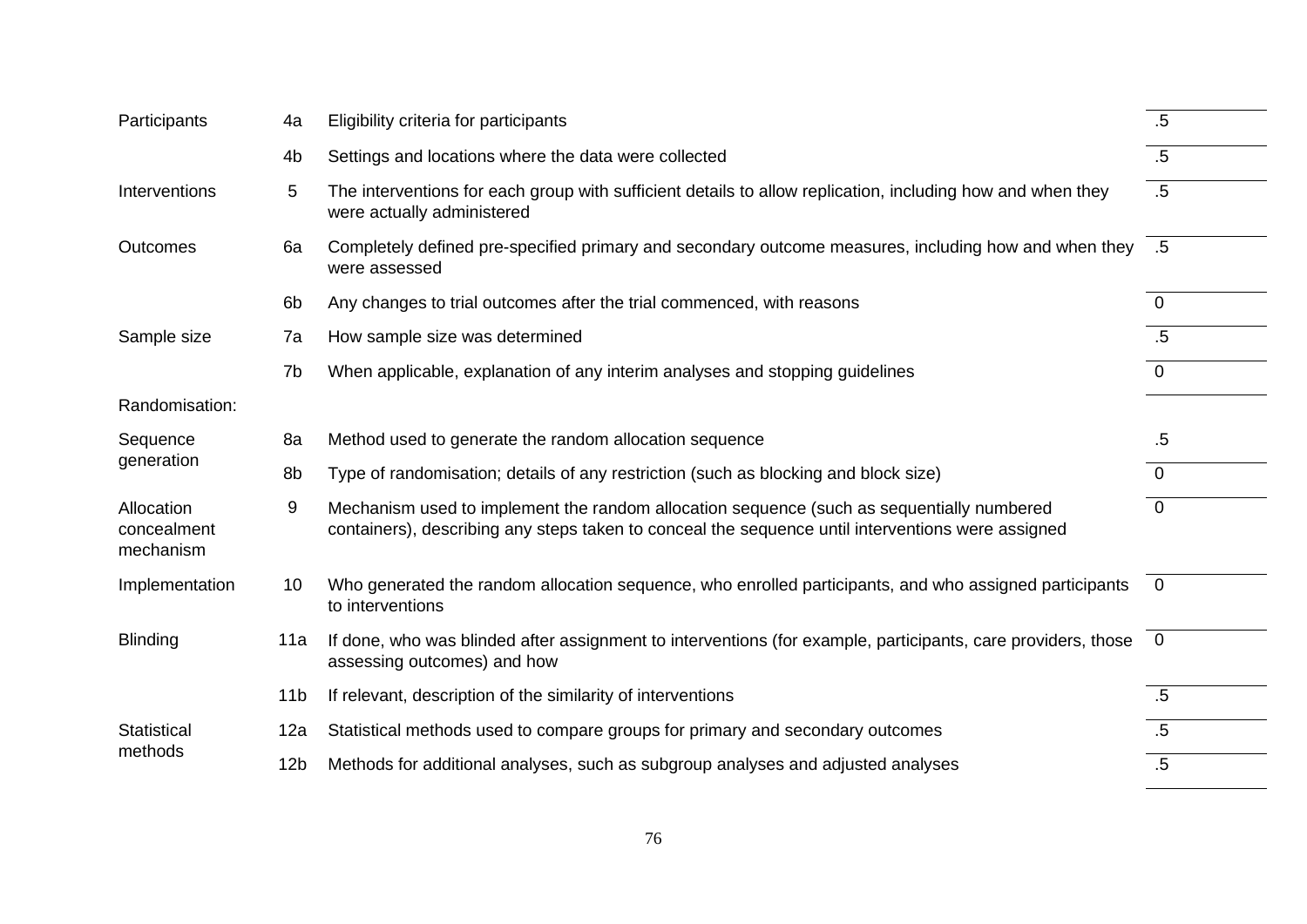| <b>Results</b><br>Participant flow (a<br>diagram is<br>strongly | 13a             | For each group, the numbers of participants who were randomly assigned, received intended treatment,<br>and were analysed for the primary outcome    | .5             |
|-----------------------------------------------------------------|-----------------|------------------------------------------------------------------------------------------------------------------------------------------------------|----------------|
| recommended)                                                    | 13 <sub>b</sub> | For each group, losses and exclusions after randomisation, together with reasons                                                                     | $.5\,$         |
| Recruitment                                                     | 14a             | Dates defining the periods of recruitment and follow-up                                                                                              | .5             |
|                                                                 | 14 <sub>b</sub> | Why the trial ended or was stopped                                                                                                                   | $\Omega$       |
| Baseline data                                                   | 15              | A table showing baseline demographic and clinical characteristics for each group                                                                     | $\overline{1}$ |
| <b>Numbers</b><br>analysed                                      | 16              | For each group, number of participants (denominator) included in each analysis and whether the analysis<br>was by original assigned groups           | $\overline{1}$ |
| Outcomes and<br>estimation                                      | 17a             | For each primary and secondary outcome, results for each group, and the estimated effect size and its<br>precision (such as 95% confidence interval) | $.5\,$         |
|                                                                 | 17 <sub>b</sub> | For binary outcomes, presentation of both absolute and relative effect sizes is recommended                                                          | $.5\,$         |
| Ancillary analyses                                              | 18              | Results of any other analyses performed, including subgroup analyses and adjusted analyses,<br>distinguishing pre-specified from exploratory         | $.5\,$         |
| Harms                                                           | 19              | All important harms or unintended effects in each group (for specific guidance see CONSORT for harms)                                                | $\overline{0}$ |
| <b>Discussion</b><br>Limitations                                | 20              | Trial limitations, addressing sources of potential bias, imprecision, and, if relevant, multiplicity of analyses                                     | $\Omega$       |
| Generalisability                                                | 21              | Generalisability (external validity, applicability) of the trial findings                                                                            | $\mathbf 1$    |
| Interpretation                                                  | 22              | Interpretation consistent with results, balancing benefits and harms, and considering other relevant<br>evidence                                     | $\overline{1}$ |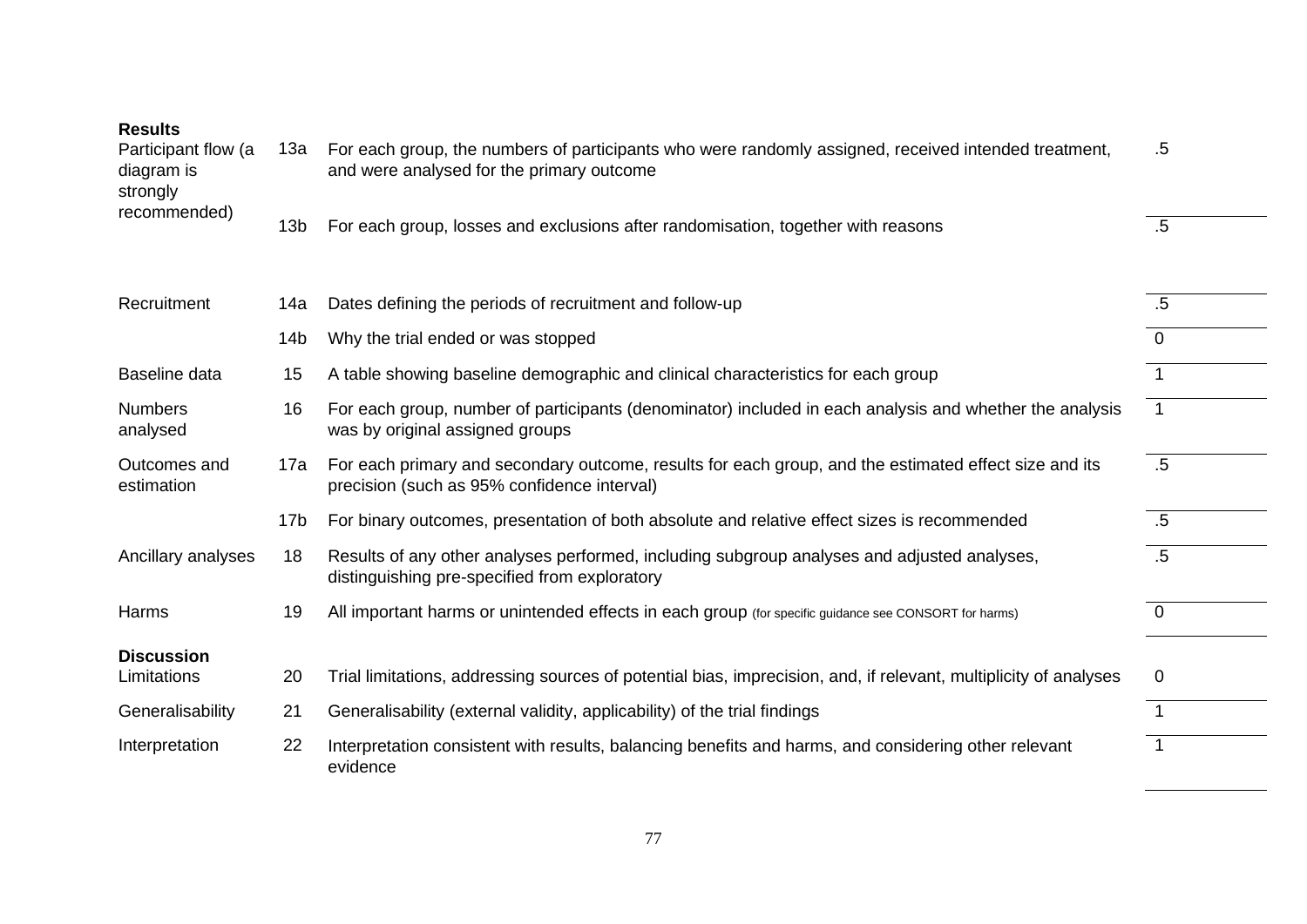| <b>Other information</b> |    |                                                                                 |  |
|--------------------------|----|---------------------------------------------------------------------------------|--|
| Registration             | 23 | Registration number and name of trial registry                                  |  |
| Protocol                 | 24 | Where the full trial protocol can be accessed, if available                     |  |
| Funding                  | 25 | Sources of funding and other support (such as supply of drugs), role of funders |  |



# **CONSORT 2010 checklist of information to include when reporting a randomised trial\***

**Total score=22**

|                           |                      | <b>Checklist item Immediate Effects of Region-Specific</b>                                                                 |                               |
|---------------------------|----------------------|----------------------------------------------------------------------------------------------------------------------------|-------------------------------|
|                           | <b>Ite</b>           | and Non-Region-Specific Spinal Manipulative Therapy in Patients With                                                       |                               |
| <b>Section/Topic</b>      | m<br>No <sub>8</sub> | <b>Chronic Low Back Pain: A Randomized Controlled Trial</b>                                                                | <b>Reported</b><br>on page No |
| <b>Title and abstract</b> |                      |                                                                                                                            |                               |
|                           | 1a                   | Identification as a randomised trial in the title                                                                          | .5                            |
|                           | 1b                   | Structured summary of trial design, methods, results, and conclusions (for specific guidance see CONSORT for<br>abstracts) | $.5\,$                        |
| <b>Introduction</b>       |                      |                                                                                                                            |                               |
| Background and            | 2a                   | Scientific background and explanation of rationale                                                                         | .5                            |
| objectives                | 2b                   | Specific objectives or hypotheses                                                                                          | $.5\,$                        |
|                           |                      |                                                                                                                            |                               |

**Methods**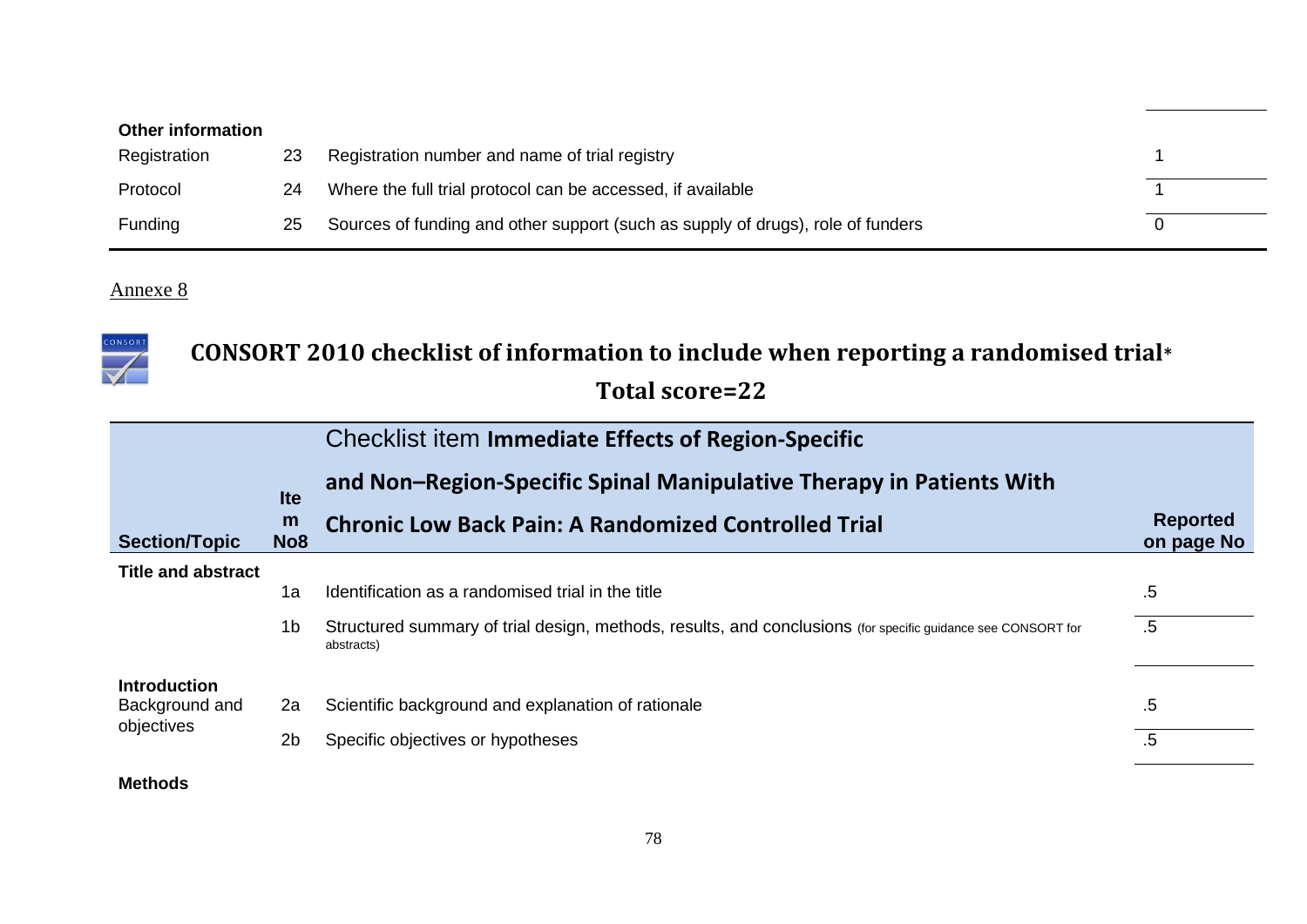| Trial design                           | 3a             | Description of trial design (such as parallel, factorial) including allocation ratio                                                                                                           | $.5\,$         |
|----------------------------------------|----------------|------------------------------------------------------------------------------------------------------------------------------------------------------------------------------------------------|----------------|
|                                        | 3b             | Important changes to methods after trial commencement (such as eligibility criteria), with reasons                                                                                             | $.5\,$         |
| Participants                           | 4a             | Eligibility criteria for participants                                                                                                                                                          | $.5\,$         |
|                                        | 4b             | Settings and locations where the data were collected                                                                                                                                           | $.5\,$         |
| Interventions                          | 5              | The interventions for each group with sufficient details to allow replication, including how and when they<br>were actually administered                                                       | $.5\,$         |
| <b>Outcomes</b>                        | 6a             | Completely defined pre-specified primary and secondary outcome measures, including how and when<br>they were assessed                                                                          | $.5\,$         |
|                                        | 6 <sub>b</sub> | Any changes to trial outcomes after the trial commenced, with reasons                                                                                                                          | $\overline{0}$ |
| Sample size                            | 7a             | How sample size was determined                                                                                                                                                                 | .5             |
|                                        | 7b             | When applicable, explanation of any interim analyses and stopping guidelines                                                                                                                   | $\Omega$       |
| Randomisation:                         |                |                                                                                                                                                                                                |                |
| Sequence                               | 8a             | Method used to generate the random allocation sequence                                                                                                                                         | $.5\,$         |
| generation                             | 8b             | Type of randomisation; details of any restriction (such as blocking and block size)                                                                                                            | $.5\,$         |
| Allocation<br>concealment<br>mechanism | 9              | Mechanism used to implement the random allocation sequence (such as sequentially numbered<br>containers), describing any steps taken to conceal the sequence until interventions were assigned |                |
| Implementation                         | 10             | Who generated the random allocation sequence, who enrolled participants, and who assigned<br>participants to interventions                                                                     | $\mathbf 1$    |
| <b>Blinding</b>                        | 11a            | If done, who was blinded after assignment to interventions (for example, participants, care providers,<br>those assessing outcomes) and how                                                    | $.5\,$         |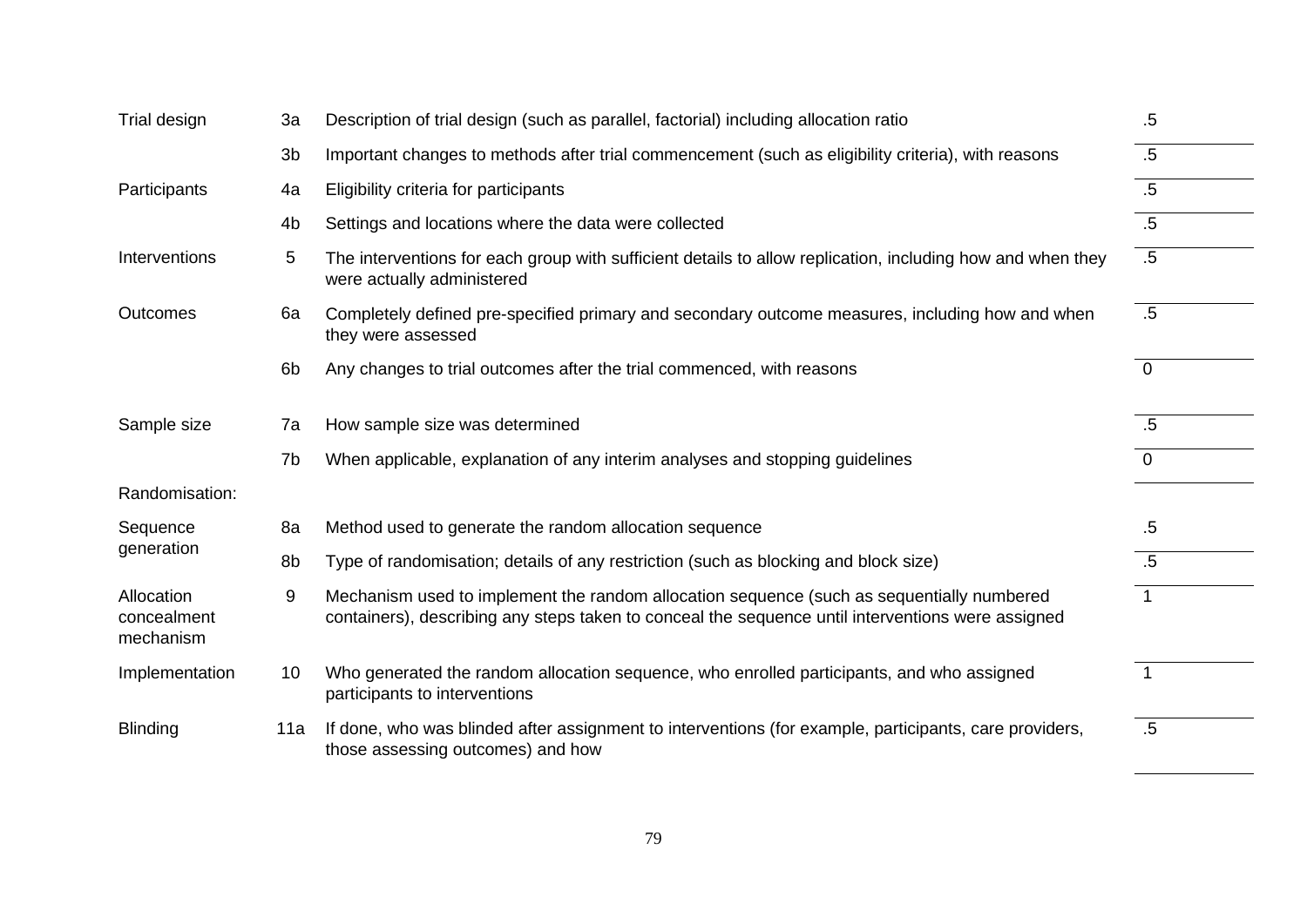|                                                                 | 11 <sub>b</sub> | If relevant, description of the similarity of interventions                                                                                          | .5             |
|-----------------------------------------------------------------|-----------------|------------------------------------------------------------------------------------------------------------------------------------------------------|----------------|
| <b>Statistical</b>                                              | 12a             | Statistical methods used to compare groups for primary and secondary outcomes                                                                        | $.5\,$         |
| methods                                                         | 12 <sub>b</sub> | Methods for additional analyses, such as subgroup analyses and adjusted analyses                                                                     | $.5\,$         |
| <b>Results</b><br>Participant flow (a<br>diagram is<br>strongly | 13a             | For each group, the numbers of participants who were randomly assigned, received intended treatment,<br>and were analysed for the primary outcome    | $.5\,$         |
| recommended)                                                    | 13 <sub>b</sub> | For each group, losses and exclusions after randomisation, together with reasons                                                                     | .5             |
| Recruitment                                                     | 14a             | Dates defining the periods of recruitment and follow-up                                                                                              | $.5\,$         |
|                                                                 | 14 <sub>b</sub> | Why the trial ended or was stopped                                                                                                                   | .5             |
| Baseline data                                                   | 15              | A table showing baseline demographic and clinical characteristics for each group                                                                     | $.5\,$         |
| <b>Numbers</b><br>analysed                                      | 16              | For each group, number of participants (denominator) included in each analysis and whether the analysis<br>was by original assigned groups           | $.5\,$         |
| Outcomes and<br>estimation                                      | 17a             | For each primary and secondary outcome, results for each group, and the estimated effect size and its<br>precision (such as 95% confidence interval) | $.5\,$         |
|                                                                 | 17 <sub>b</sub> | For binary outcomes, presentation of both absolute and relative effect sizes is recommended                                                          | $.5\,$         |
| Ancillary analyses                                              | 18              | Results of any other analyses performed, including subgroup analyses and adjusted analyses,<br>distinguishing pre-specified from exploratory         | .5             |
| Harms                                                           | 19              | All important harms or unintended effects in each group (for specific guidance see CONSORT for harms)                                                | $\overline{0}$ |
| <b>Discussion</b><br>Limitations                                | 20              | Trial limitations, addressing sources of potential bias, imprecision, and, if relevant, multiplicity of analyses                                     |                |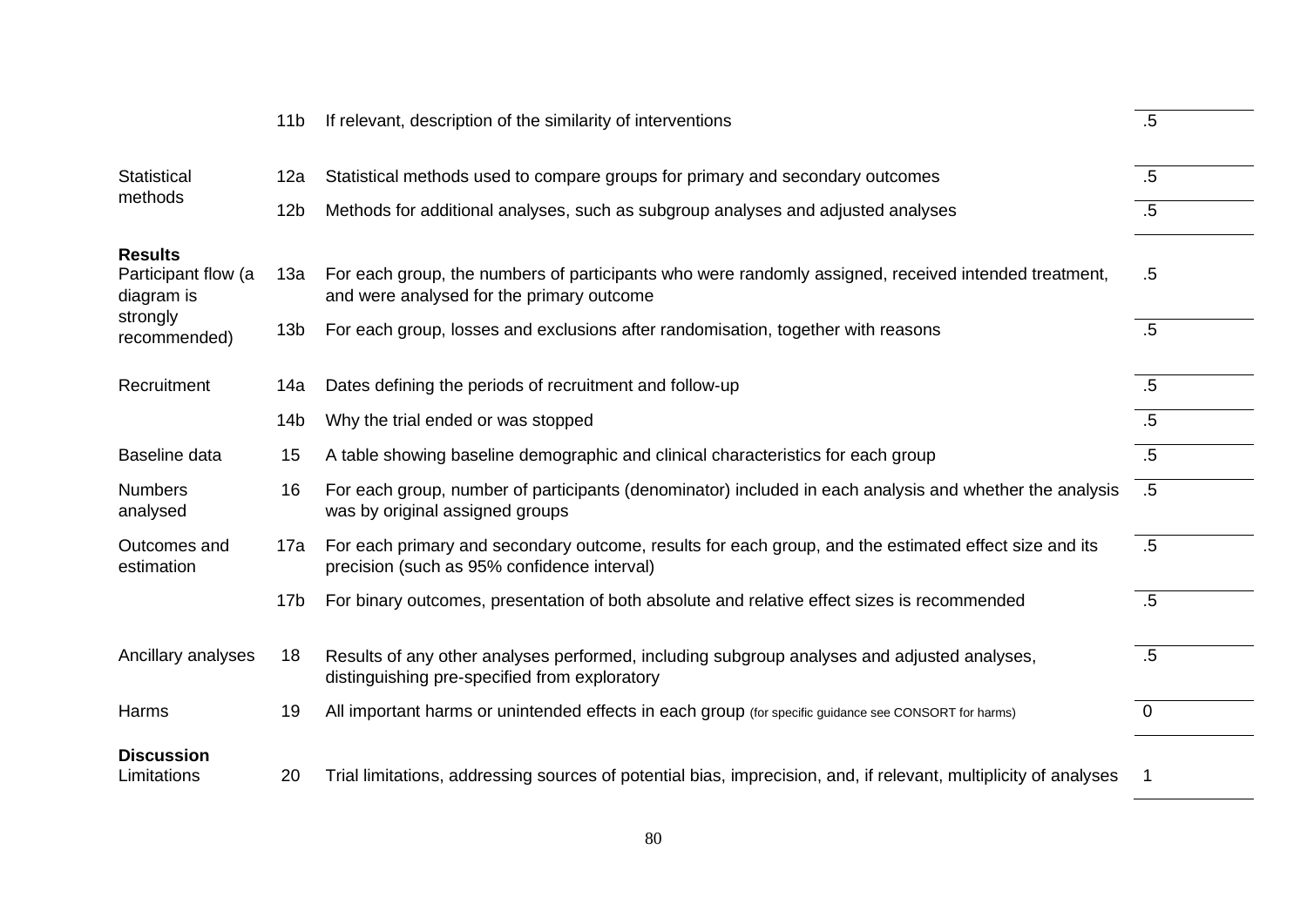| Generalisability         | 21 | Generalisability (external validity, applicability) of the trial findings                                        |   |
|--------------------------|----|------------------------------------------------------------------------------------------------------------------|---|
| Interpretation           | 22 | Interpretation consistent with results, balancing benefits and harms, and considering other relevant<br>evidence |   |
| <b>Other information</b> |    |                                                                                                                  |   |
| Registration             | 23 | Registration number and name of trial registry                                                                   |   |
| Protocol                 | 24 | Where the full trial protocol can be accessed, if available                                                      |   |
| Funding                  | 25 | Sources of funding and other support (such as supply of drugs), role of funders                                  | 0 |

#### CONSORT **CONSORT 2010 checklist of information to include when reporting a randomised trial\* Total score:25**

|                           |                                    | <b>Checklist item Osteopathic Manual Treatment and Ultrasound</b>                                                       |                               |
|---------------------------|------------------------------------|-------------------------------------------------------------------------------------------------------------------------|-------------------------------|
| <b>Section/Topic</b>      | <b>Ite</b><br>m<br>No <sub>9</sub> | <b>Therapy for Chronic Low Back Pain: A Randomized Controlled Trial</b>                                                 | <b>Reported</b><br>on page No |
| <b>Title and abstract</b> |                                    |                                                                                                                         |                               |
|                           | 1a                                 | Identification as a randomised trial in the title                                                                       | $.5\,$                        |
|                           | 1b                                 | Structured summary of trial design, methods, results, and conclusions (for specific guidance see CONSORT for abstracts) | .5                            |
| <b>Introduction</b>       | 2a                                 | Scientific background and explanation of rationale                                                                      | $.5\,$                        |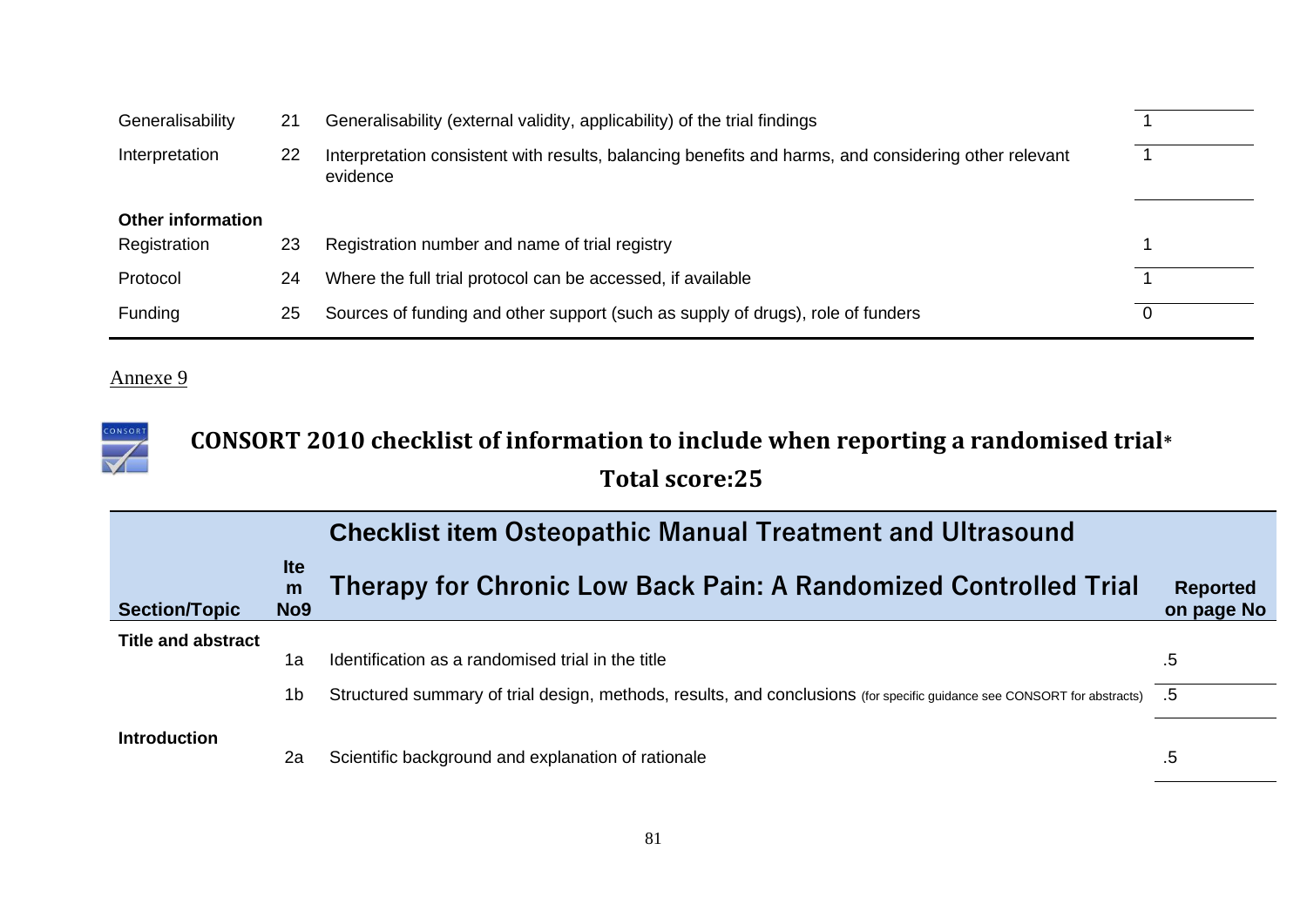| Background and<br>objectives           | 2 <sub>b</sub> | Specific objectives or hypotheses                                                                                                                                                              | .5             |
|----------------------------------------|----------------|------------------------------------------------------------------------------------------------------------------------------------------------------------------------------------------------|----------------|
| <b>Methods</b><br>Trial design         | 3a             | Description of trial design (such as parallel, factorial) including allocation ratio                                                                                                           | $.5\,$         |
|                                        |                |                                                                                                                                                                                                |                |
|                                        | 3 <sub>b</sub> | Important changes to methods after trial commencement (such as eligibility criteria), with reasons                                                                                             | .5             |
| Participants                           | 4a             | Eligibility criteria for participants                                                                                                                                                          | $.5\,$         |
|                                        | 4 <sub>b</sub> | Settings and locations where the data were collected                                                                                                                                           | .5             |
| Interventions                          | 5              | The interventions for each group with sufficient details to allow replication, including how and when they<br>were actually administered                                                       | $\overline{1}$ |
| <b>Outcomes</b>                        | 6a             | Completely defined pre-specified primary and secondary outcome measures, including how and when they<br>were assessed                                                                          | $.5\,$         |
|                                        | 6 <sub>b</sub> | Any changes to trial outcomes after the trial commenced, with reasons                                                                                                                          | .5             |
| Sample size                            | 7a             | How sample size was determined                                                                                                                                                                 | .5             |
|                                        | 7b             | When applicable, explanation of any interim analyses and stopping guidelines                                                                                                                   | $.5\,$         |
| Randomisation:                         |                |                                                                                                                                                                                                | $.5\,$         |
| Sequence                               | 8a             | Method used to generate the random allocation sequence                                                                                                                                         |                |
| generation                             | 8b             | Type of randomisation; details of any restriction (such as blocking and block size)                                                                                                            | $.5\,$         |
| Allocation<br>concealment<br>mechanism | 9              | Mechanism used to implement the random allocation sequence (such as sequentially numbered<br>containers), describing any steps taken to conceal the sequence until interventions were assigned | $.5\,$         |
| Implementation                         | 10             | Who generated the random allocation sequence, who enrolled participants, and who assigned participants<br>to interventions                                                                     | .5             |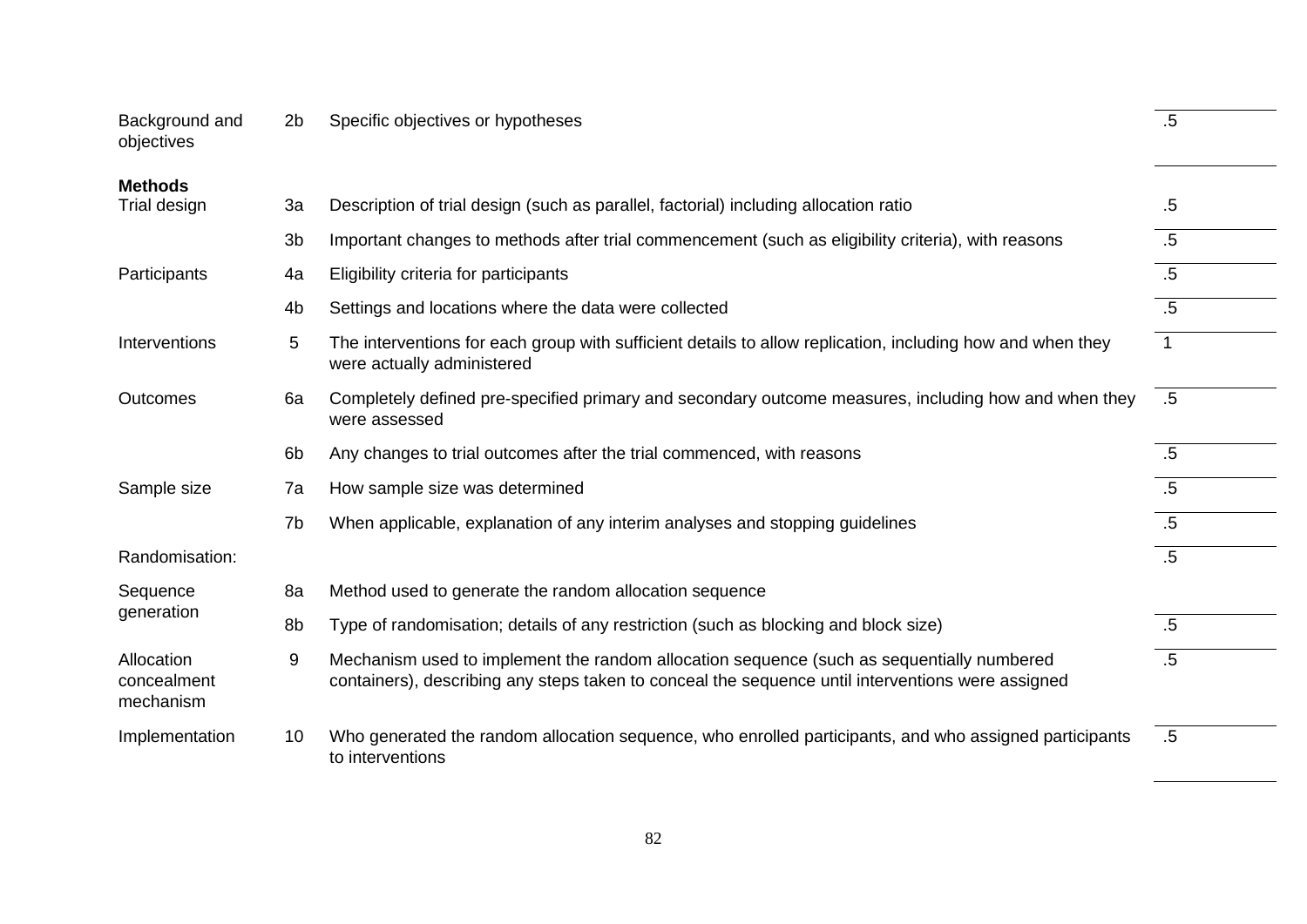| <b>Blinding</b>                                                 | 11a             | If done, who was blinded after assignment to interventions (for example, participants, care providers, those<br>assessing outcomes) and how            | $.5\,$ |
|-----------------------------------------------------------------|-----------------|--------------------------------------------------------------------------------------------------------------------------------------------------------|--------|
|                                                                 | 11 <sub>b</sub> | If relevant, description of the similarity of interventions                                                                                            | .5     |
| Statistical                                                     | 12a             | Statistical methods used to compare groups for primary and secondary outcomes                                                                          | $.5\,$ |
| methods                                                         | 12 <sub>b</sub> | Methods for additional analyses, such as subgroup analyses and adjusted analyses                                                                       | $.5\,$ |
| <b>Results</b><br>Participant flow (a<br>diagram is<br>strongly | 13a             | 5. For each group, the numbers of participants who were randomly assigned, received intended treatment, and 5<br>were analysed for the primary outcome |        |
| recommended)                                                    | 13 <sub>b</sub> | For each group, losses and exclusions after randomisation, together with reasons                                                                       | .5     |
| Recruitment                                                     | 14a             | Dates defining the periods of recruitment and follow-up                                                                                                | $.5\,$ |
|                                                                 | 14 <sub>b</sub> | Why the trial ended or was stopped                                                                                                                     | .5     |
| Baseline data                                                   | 15              | A table showing baseline demographic and clinical characteristics for each group                                                                       | $.5\,$ |
| <b>Numbers</b><br>analysed                                      | 16              | For each group, number of participants (denominator) included in each analysis and whether the analysis<br>was by original assigned groups             | .5     |
| Outcomes and<br>estimation                                      | 17a             | For each primary and secondary outcome, results for each group, and the estimated effect size and its<br>precision (such as 95% confidence interval)   | $.5\,$ |
|                                                                 | 17 <sub>b</sub> | For binary outcomes, presentation of both absolute and relative effect sizes is recommended                                                            | .5     |
| Ancillary analyses                                              | 18              | Results of any other analyses performed, including subgroup analyses and adjusted analyses,<br>distinguishing pre-specified from exploratory           | .5     |
| Harms                                                           | 19              | All important harms or unintended effects in each group (for specific guidance see CONSORT for harms)                                                  |        |
| <b>Discussion</b>                                               |                 |                                                                                                                                                        |        |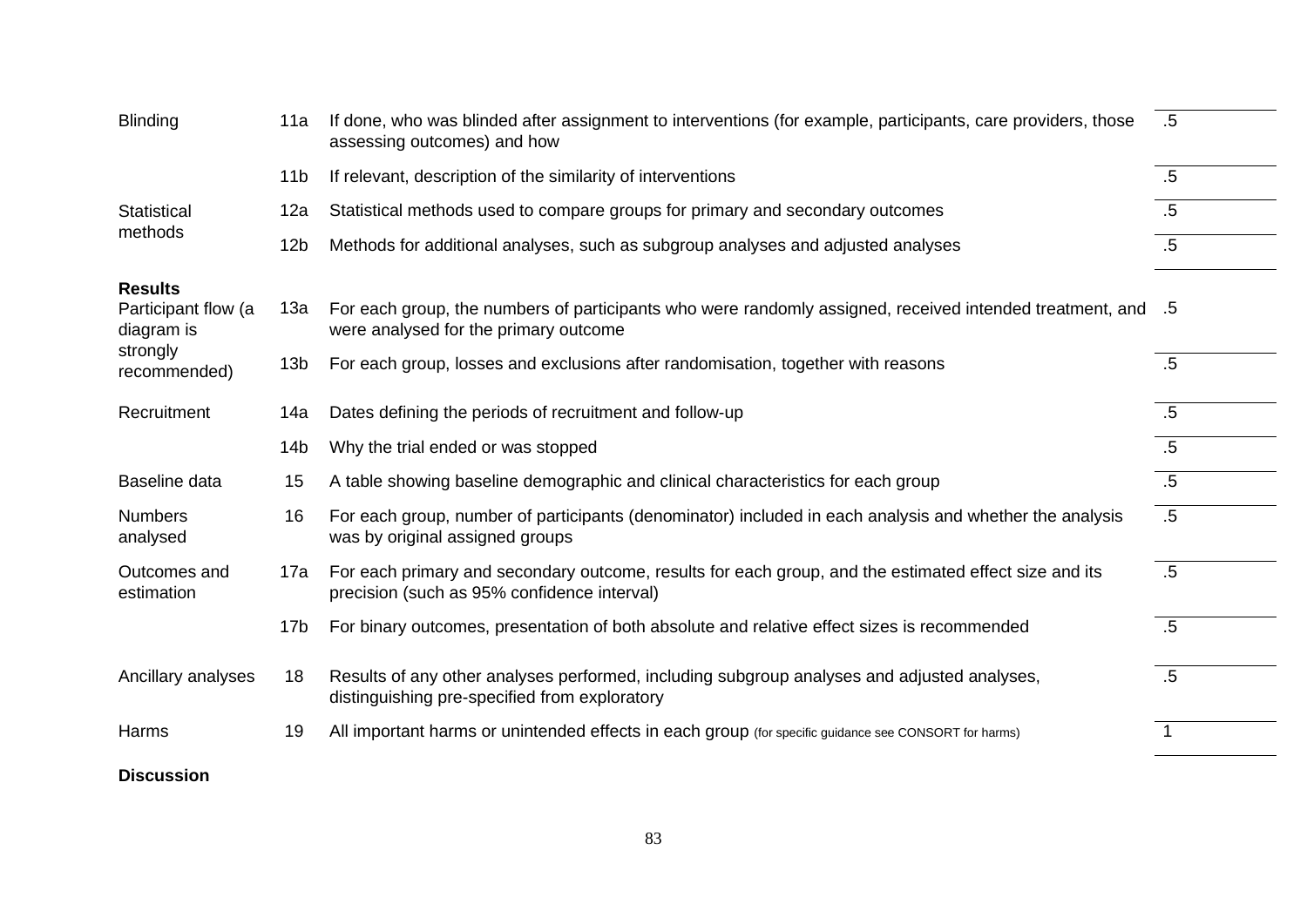| Limitations              | 20 | Trial limitations, addressing sources of potential bias, imprecision, and, if relevant, multiplicity of analyses |  |
|--------------------------|----|------------------------------------------------------------------------------------------------------------------|--|
| Generalisability         | 21 | Generalisability (external validity, applicability) of the trial findings                                        |  |
| Interpretation           | 22 | Interpretation consistent with results, balancing benefits and harms, and considering other relevant<br>evidence |  |
| <b>Other information</b> |    |                                                                                                                  |  |
| Registration             | 23 | Registration number and name of trial registry                                                                   |  |
| Protocol                 | 24 | Where the full trial protocol can be accessed, if available                                                      |  |
| Funding                  | 25 | Sources of funding and other support (such as supply of drugs), role of funders                                  |  |

| CONSORT | CONSORT 2010 checklist of information to include when reporting a randomised trial $*$ |  |
|---------|----------------------------------------------------------------------------------------|--|
|         | Total score=25                                                                         |  |

| <b>Section/Topic</b>      | <b>Ite</b><br>m<br><b>No</b><br>10 | <b>Checklist item Short-term effectiveness of spinal manipulative therapy</b><br>versus functional technique in patients with chronic nonspecific low back<br>pain: a pragmatic randomized controlled trial | <b>Reported</b><br>on page No |
|---------------------------|------------------------------------|-------------------------------------------------------------------------------------------------------------------------------------------------------------------------------------------------------------|-------------------------------|
| <b>Title and abstract</b> |                                    |                                                                                                                                                                                                             |                               |
|                           | 1a                                 | Identification as a randomised trial in the title                                                                                                                                                           | .5                            |
|                           | 1b                                 | 5. Structured summary of trial design, methods, results, and conclusions (for specific guidance see CONSORT for abstracts) 5.                                                                               |                               |
| <b>Introduction</b>       | 2a                                 | Scientific background and explanation of rationale                                                                                                                                                          | .5                            |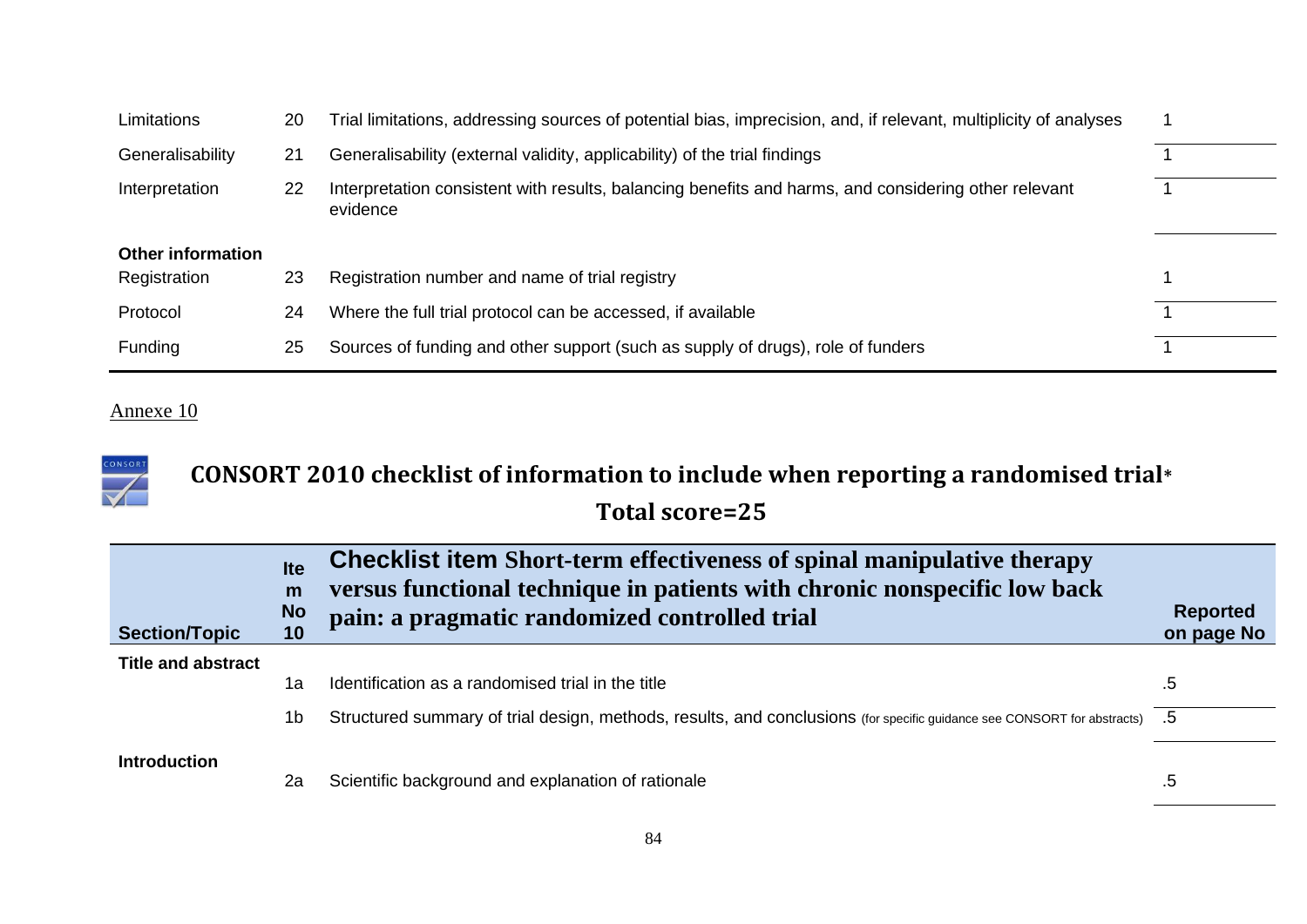| Background and<br>objectives           | 2 <sub>b</sub> | Specific objectives or hypotheses                                                                                                                                                              | $.5\,$       |
|----------------------------------------|----------------|------------------------------------------------------------------------------------------------------------------------------------------------------------------------------------------------|--------------|
| <b>Methods</b><br>Trial design         | 3a             | Description of trial design (such as parallel, factorial) including allocation ratio                                                                                                           | $.5\,$       |
|                                        |                |                                                                                                                                                                                                |              |
|                                        | 3 <sub>b</sub> | Important changes to methods after trial commencement (such as eligibility criteria), with reasons                                                                                             | .5           |
| Participants                           | 4a             | Eligibility criteria for participants                                                                                                                                                          | $.5\,$       |
|                                        | 4b             | Settings and locations where the data were collected                                                                                                                                           | $.5\,$       |
| Interventions                          | 5              | The interventions for each group with sufficient details to allow replication, including how and when they<br>were actually administered                                                       | $.5\,$       |
| <b>Outcomes</b>                        | 6a             | Completely defined pre-specified primary and secondary outcome measures, including how and when they<br>were assessed                                                                          | $.5\,$       |
|                                        | 6 <sub>b</sub> | Any changes to trial outcomes after the trial commenced, with reasons                                                                                                                          |              |
| Sample size                            | 7a             | How sample size was determined                                                                                                                                                                 | $.5\,$       |
|                                        | 7b             | When applicable, explanation of any interim analyses and stopping guidelines                                                                                                                   | $\mathbf{0}$ |
| Randomisation:                         |                |                                                                                                                                                                                                |              |
| Sequence                               | 8a             | Method used to generate the random allocation sequence                                                                                                                                         | $.5\,$       |
| generation                             | 8b             | Type of randomisation; details of any restriction (such as blocking and block size)                                                                                                            | $.5\,$       |
| Allocation<br>concealment<br>mechanism | 9              | Mechanism used to implement the random allocation sequence (such as sequentially numbered<br>containers), describing any steps taken to conceal the sequence until interventions were assigned | $\mathbf{1}$ |
| Implementation                         | 10             | Who generated the random allocation sequence, who enrolled participants, and who assigned participants<br>to interventions                                                                     | $.5\,$       |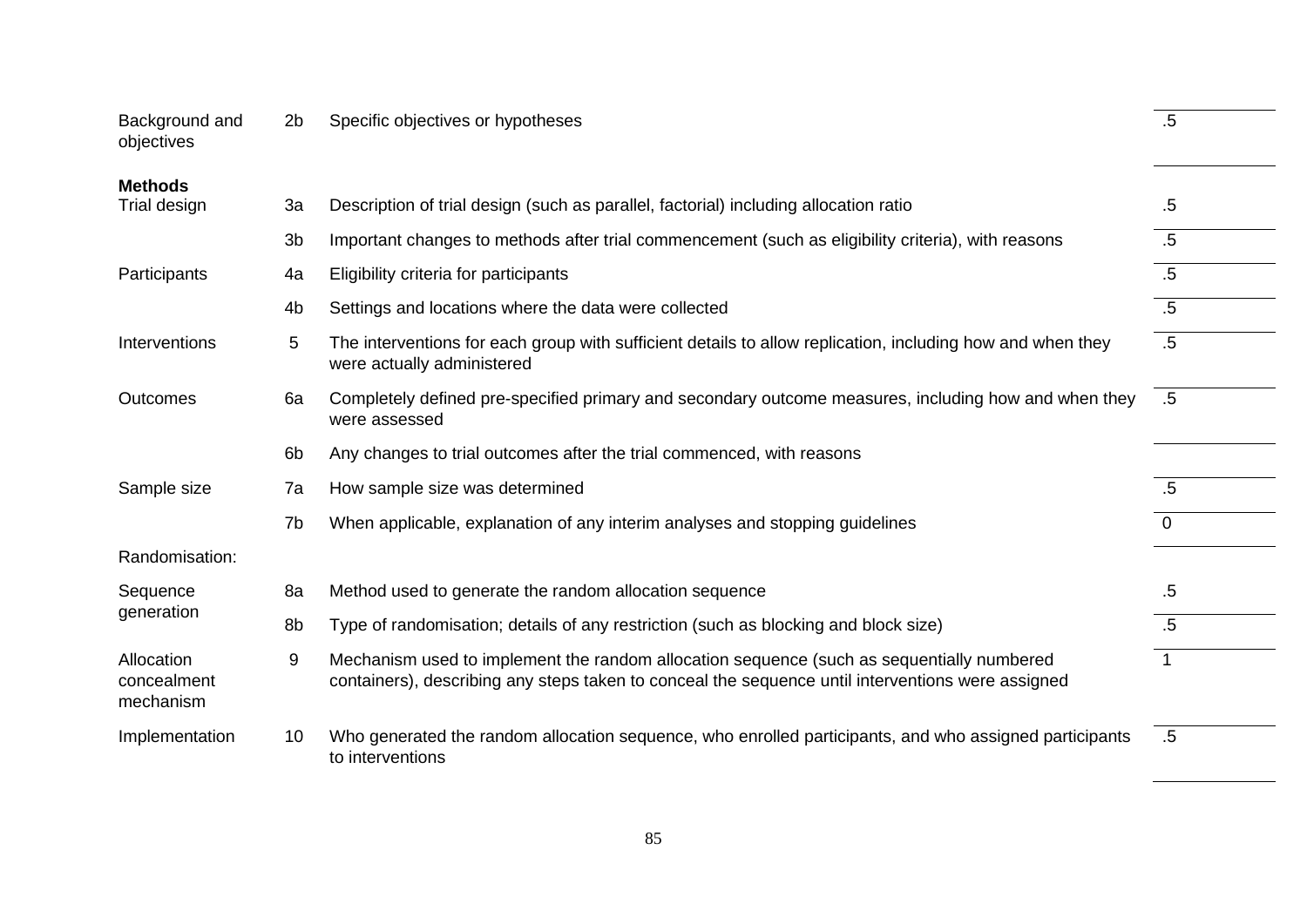| <b>Blinding</b>                                     | 11a             | If done, who was blinded after assignment to interventions (for example, participants, care providers, those<br>assessing outcomes) and how          | $.5\,$         |
|-----------------------------------------------------|-----------------|------------------------------------------------------------------------------------------------------------------------------------------------------|----------------|
|                                                     | 11 <sub>b</sub> | If relevant, description of the similarity of interventions                                                                                          | $.5\,$         |
| Statistical                                         | 12a             | Statistical methods used to compare groups for primary and secondary outcomes                                                                        | $.5\,$         |
| methods                                             | 12 <sub>b</sub> | Methods for additional analyses, such as subgroup analyses and adjusted analyses                                                                     | $.5\,$         |
| <b>Results</b><br>Participant flow (a<br>diagram is | 13a             | For each group, the numbers of participants who were randomly assigned, received intended treatment,<br>and were analysed for the primary outcome    | $.5\,$         |
| strongly<br>recommended)                            | 13 <sub>b</sub> | For each group, losses and exclusions after randomisation, together with reasons                                                                     | $.5\,$         |
| Recruitment                                         | 14a             | Dates defining the periods of recruitment and follow-up                                                                                              | $.5\,$         |
|                                                     | 14 <sub>b</sub> | Why the trial ended or was stopped                                                                                                                   | $.5\,$         |
| Baseline data                                       | 15              | A table showing baseline demographic and clinical characteristics for each group                                                                     | .5             |
| <b>Numbers</b><br>analysed                          | 16              | For each group, number of participants (denominator) included in each analysis and whether the analysis<br>was by original assigned groups           | .5             |
| Outcomes and<br>estimation                          | 17a             | For each primary and secondary outcome, results for each group, and the estimated effect size and its<br>precision (such as 95% confidence interval) | .5             |
|                                                     | 17 <sub>b</sub> | For binary outcomes, presentation of both absolute and relative effect sizes is recommended                                                          | $.5\,$         |
| Ancillary analyses                                  | 18              | Results of any other analyses performed, including subgroup analyses and adjusted analyses,<br>distinguishing pre-specified from exploratory         | $\overline{1}$ |
| Harms                                               | 19              | All important harms or unintended effects in each group (for specific guidance see CONSORT for harms)                                                |                |
| <b>Discussion</b><br>Limitations                    | 20              | Trial limitations, addressing sources of potential bias, imprecision, and, if relevant, multiplicity of analyses                                     | 1              |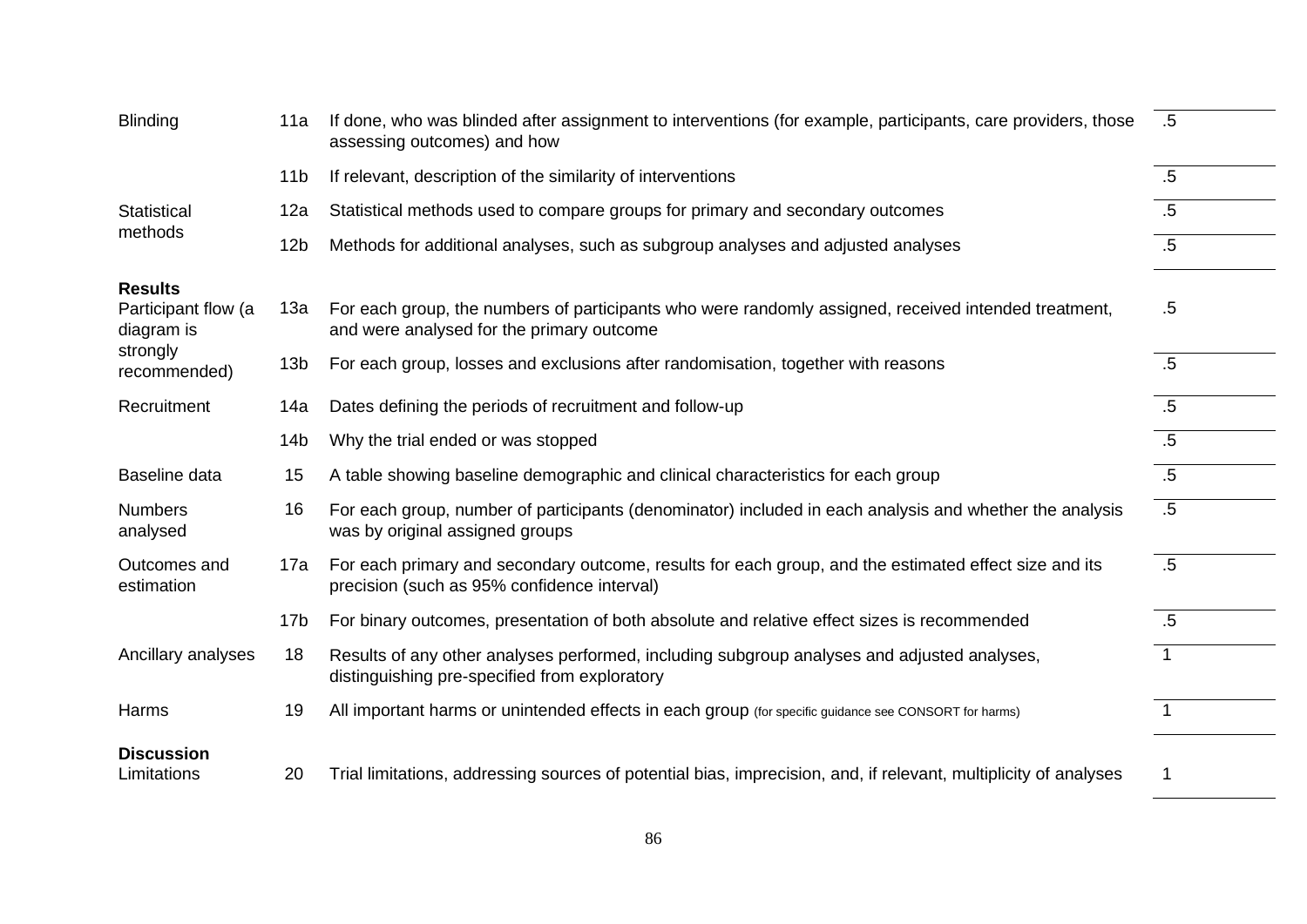| Generalisability         | 21 | Generalisability (external validity, applicability) of the trial findings                                        |  |
|--------------------------|----|------------------------------------------------------------------------------------------------------------------|--|
| Interpretation           | 22 | Interpretation consistent with results, balancing benefits and harms, and considering other relevant<br>evidence |  |
| <b>Other information</b> |    |                                                                                                                  |  |
| Registration             | 23 | Registration number and name of trial registry                                                                   |  |
| Protocol                 | 24 | Where the full trial protocol can be accessed, if available                                                      |  |
| <b>Funding</b>           | 25 | Sources of funding and other support (such as supply of drugs), role of funders                                  |  |

#### CONSORT **CONSORT 2010 checklist of information to include when reporting a randomised trial\***  $\blacktriangledown$ **Total score: 23.5**

| <b>Section/Topic</b>      | <b>Ite</b><br>m<br><b>No</b><br>11 | Checklist item Spinal Manipulative Therapy Has an Immediate Effect on<br>Thermal Pain Sensitivity in People With Low Back Pain: A Randomized<br><b>Controlled Trial</b> | <b>Reported</b><br>on page No |
|---------------------------|------------------------------------|-------------------------------------------------------------------------------------------------------------------------------------------------------------------------|-------------------------------|
| <b>Title and abstract</b> |                                    |                                                                                                                                                                         |                               |
|                           | 1a                                 | Identification as a randomised trial in the title                                                                                                                       | .5                            |
|                           | 1b                                 | Structured summary of trial design, methods, results, and conclusions (for specific guidance see CONSORT for<br>abstracts)                                              | $.5\,$                        |
| <b>Introduction</b>       | 2a                                 | Scientific background and explanation of rationale                                                                                                                      | $.5\,$                        |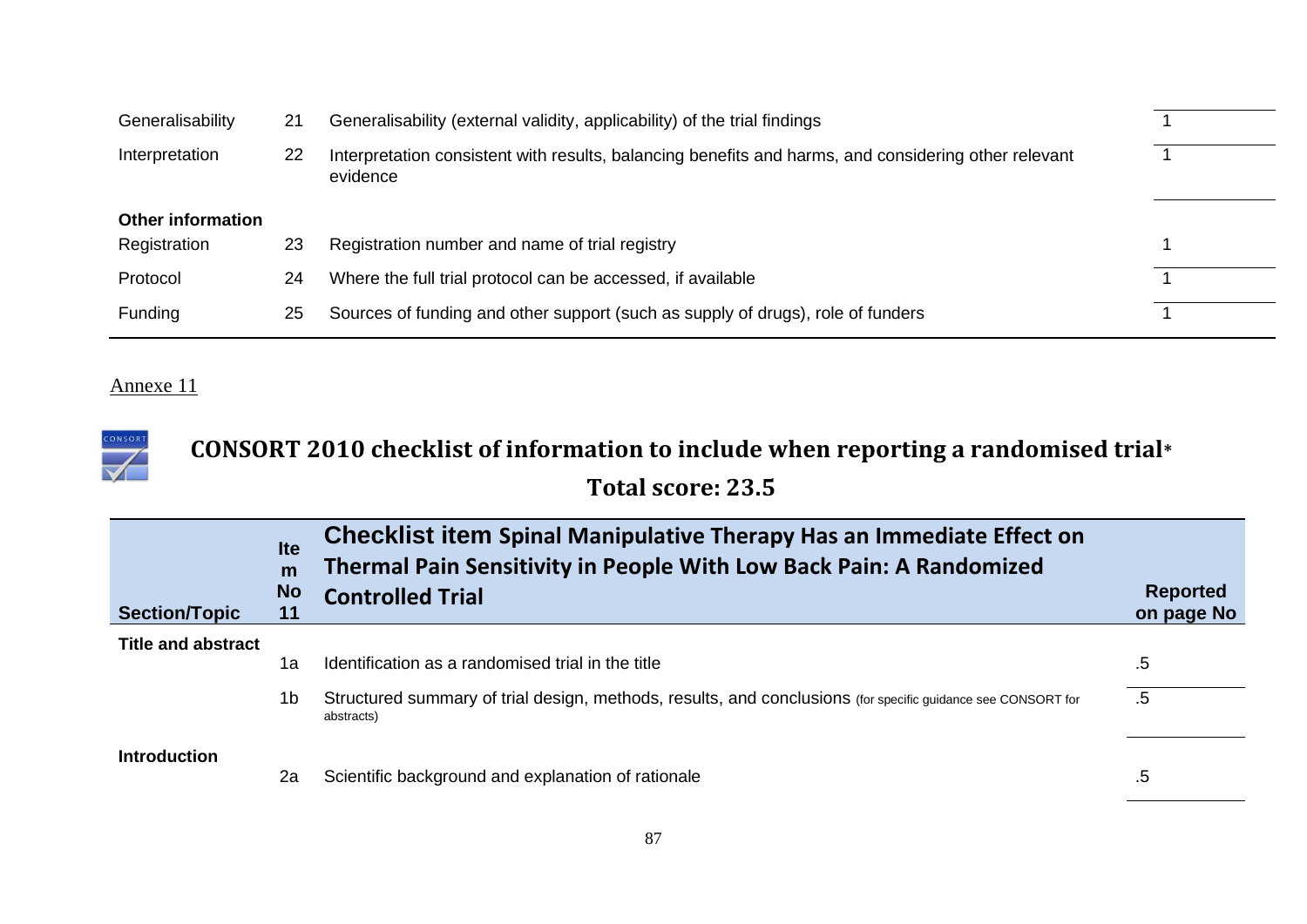| Background and<br>objectives           | 2 <sub>b</sub>  | Specific objectives or hypotheses                                                                                                                                                              | .5             |
|----------------------------------------|-----------------|------------------------------------------------------------------------------------------------------------------------------------------------------------------------------------------------|----------------|
| <b>Methods</b>                         |                 |                                                                                                                                                                                                |                |
| Trial design                           | 3a              | Description of trial design (such as parallel, factorial) including allocation ratio                                                                                                           | $.5\,$         |
|                                        | 3b              | Important changes to methods after trial commencement (such as eligibility criteria), with reasons                                                                                             | $.5\,$         |
| Participants                           | 4a              | Eligibility criteria for participants                                                                                                                                                          | $.5\,$         |
|                                        | 4b              | Settings and locations where the data were collected                                                                                                                                           | $.5\,$         |
| Interventions                          | $5\overline{)}$ | The interventions for each group with sufficient details to allow replication, including how and when they<br>were actually administered                                                       | $.5\,$         |
| Outcomes                               | 6a              | Completely defined pre-specified primary and secondary outcome measures, including how and when<br>they were assessed                                                                          | .5             |
|                                        | 6 <sub>b</sub>  | Any changes to trial outcomes after the trial commenced, with reasons                                                                                                                          | $.5\,$         |
| Sample size                            | 7a              | How sample size was determined                                                                                                                                                                 | $.5\,$         |
|                                        | 7b              | When applicable, explanation of any interim analyses and stopping guidelines                                                                                                                   | $.5\,$         |
| Randomisation:                         |                 |                                                                                                                                                                                                | $.5\,$         |
| Sequence<br>generation                 | 8a              | Method used to generate the random allocation sequence                                                                                                                                         |                |
|                                        | 8b              | Type of randomisation; details of any restriction (such as blocking and block size)                                                                                                            | $.5\,$         |
| Allocation<br>concealment<br>mechanism | 9               | Mechanism used to implement the random allocation sequence (such as sequentially numbered<br>containers), describing any steps taken to conceal the sequence until interventions were assigned | $\overline{1}$ |
| Implementation                         | 10              | Who generated the random allocation sequence, who enrolled participants, and who assigned<br>participants to interventions                                                                     | $\mathbf{1}$   |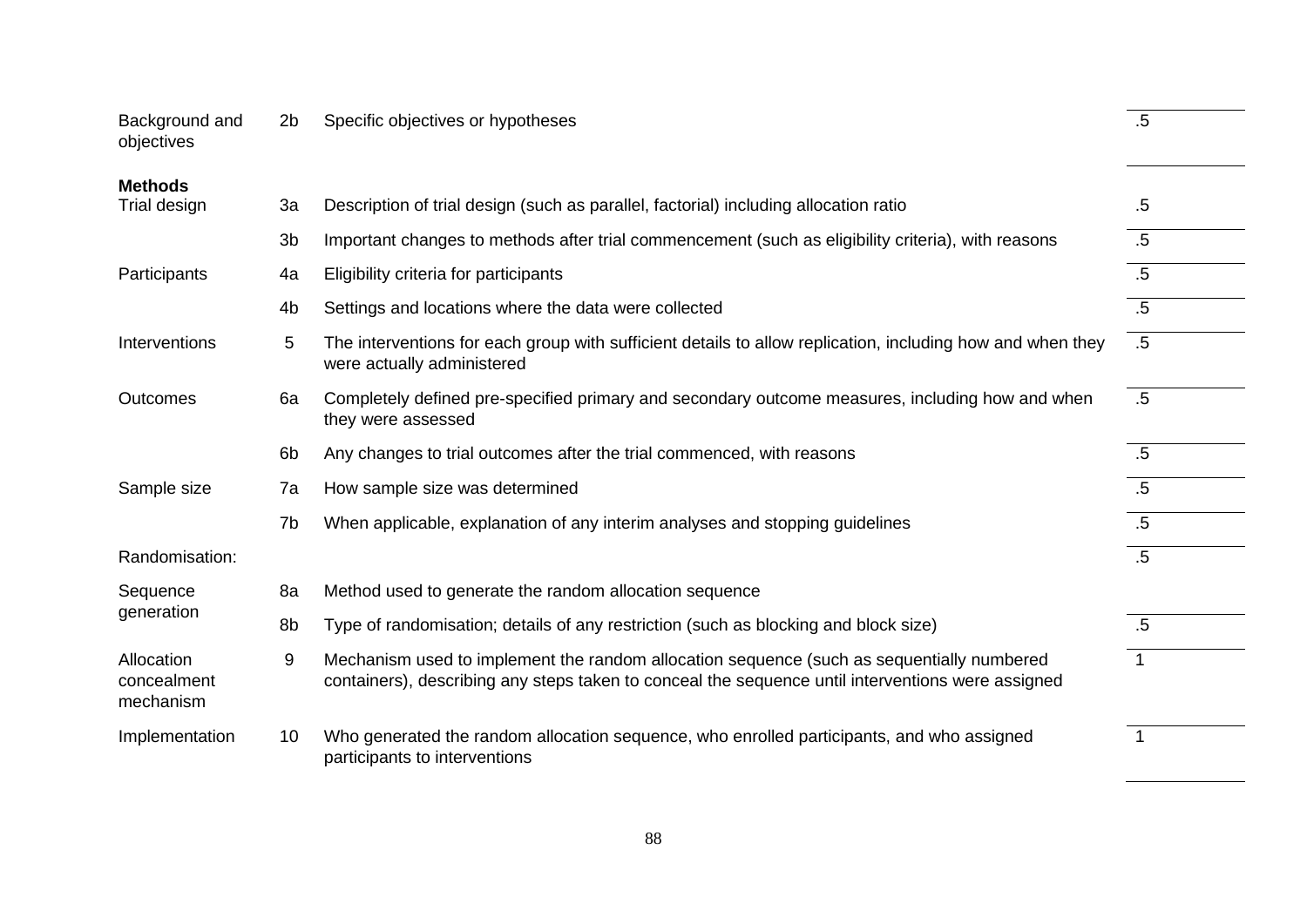| <b>Blinding</b>                                                 | 11a             | If done, who was blinded after assignment to interventions (for example, participants, care providers,<br>those assessing outcomes) and how          | $.5\,$         |
|-----------------------------------------------------------------|-----------------|------------------------------------------------------------------------------------------------------------------------------------------------------|----------------|
|                                                                 | 11 <sub>b</sub> | If relevant, description of the similarity of interventions                                                                                          | .5             |
| <b>Statistical</b><br>methods                                   | 12a             | Statistical methods used to compare groups for primary and secondary outcomes                                                                        | $.5\,$         |
|                                                                 | 12 <sub>b</sub> | Methods for additional analyses, such as subgroup analyses and adjusted analyses                                                                     | $.5\,$         |
| <b>Results</b><br>Participant flow (a<br>diagram is<br>strongly | 13a             | For each group, the numbers of participants who were randomly assigned, received intended treatment,<br>and were analysed for the primary outcome    | $.5\,$         |
| recommended)                                                    | 13 <sub>b</sub> | For each group, losses and exclusions after randomisation, together with reasons                                                                     | $.5\,$         |
| Recruitment                                                     | 14a             | Dates defining the periods of recruitment and follow-up                                                                                              | $.5\,$         |
|                                                                 | 14 <sub>b</sub> | Why the trial ended or was stopped                                                                                                                   | $\mathbf 0$    |
| Baseline data                                                   | 15              | A table showing baseline demographic and clinical characteristics for each group                                                                     | $\mathbf{1}$   |
| <b>Numbers</b><br>analysed                                      | 16              | For each group, number of participants (denominator) included in each analysis and whether the analysis 1<br>was by original assigned groups         |                |
| Outcomes and<br>estimation                                      | 17a             | For each primary and secondary outcome, results for each group, and the estimated effect size and its<br>precision (such as 95% confidence interval) | $.5\,$         |
|                                                                 | 17 <sub>b</sub> | For binary outcomes, presentation of both absolute and relative effect sizes is recommended                                                          | .5             |
| Ancillary<br>analyses                                           | 18              | Results of any other analyses performed, including subgroup analyses and adjusted analyses,<br>distinguishing pre-specified from exploratory         | $\mathbf{1}$   |
| Harms                                                           | 19              | All important harms or unintended effects in each group (for specific guidance see CONSORT for harms)                                                | $\overline{0}$ |
| <b>Discussion</b><br>Limitations                                | 20              | Trial limitations, addressing sources of potential bias, imprecision, and, if relevant, multiplicity of analyses 1                                   |                |